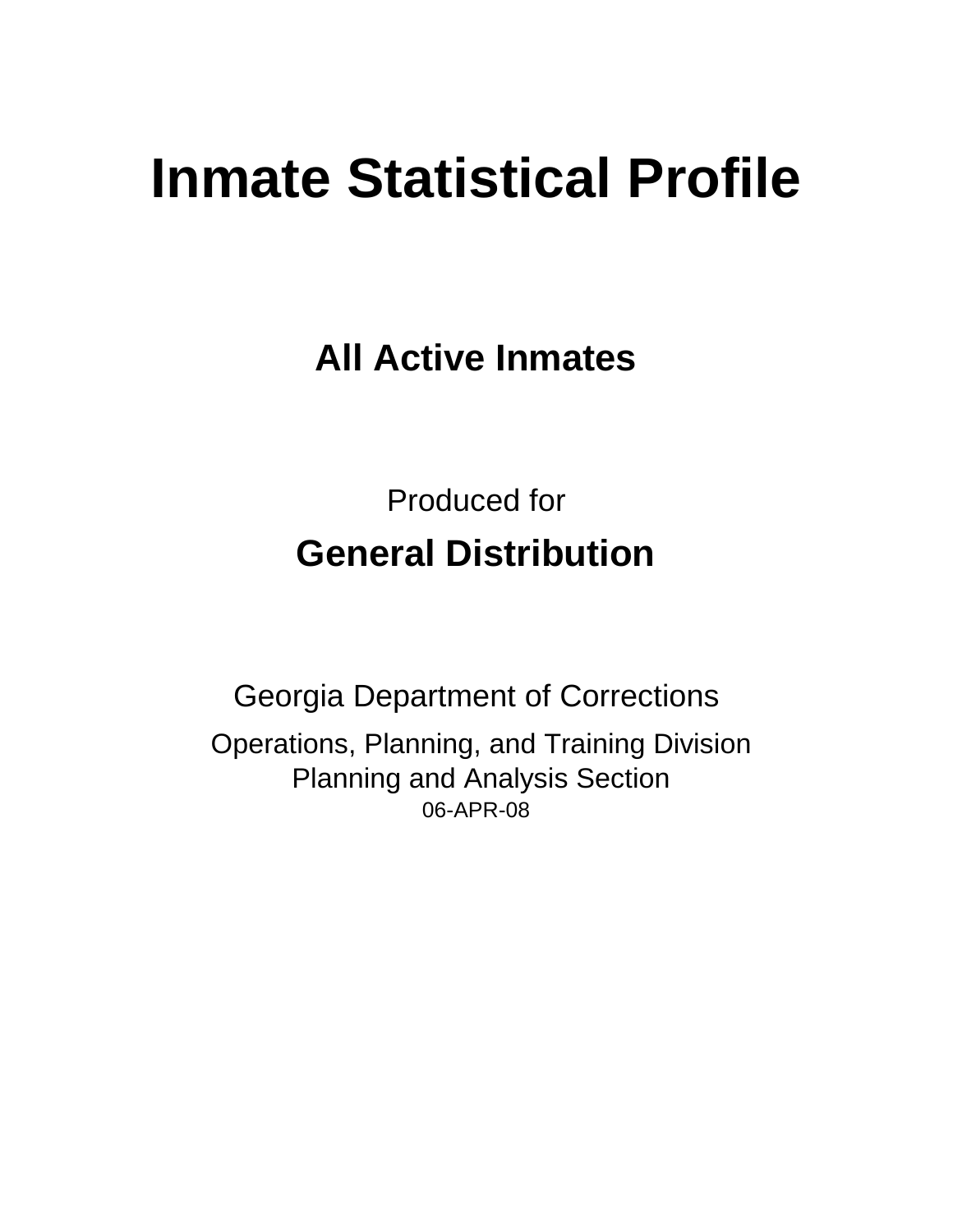**Contents** 

**All Active Inmates**

Produced for **General Distribution**

# Table of Contents

| <b>Demographic information</b>                                       |  |
|----------------------------------------------------------------------|--|
| 5 Current age, broken out in ten year age groups                     |  |
| 6 Race group                                                         |  |
| 7 Hispanic Origin                                                    |  |
| 8 Marital status, self-reported at entry to prison                   |  |
| 9 Number of children, self-reported at entry to prison               |  |
| 10 Religious affiliation, self-reported at entry to prison           |  |
| 11 Home county - self-reported at entry to prison                    |  |
| 16 Environment to age 16, self-reported at entry to prison           |  |
| 17 Guardian status to age 16, self-reported at entry to prison       |  |
| 18 Employment status before prison, self-reported at entry to prison |  |
| 19 Age at admission                                                  |  |
| 21 Age at release                                                    |  |
| 22 Height, measured at entry to prison                               |  |
| 24 Weight, measured at entry to prison                               |  |
| 26 Military service                                                  |  |
| <b>Correctional information</b>                                      |  |
| 27 Type of admission to prison                                       |  |
| 28 Current / last security status                                    |  |
| 29 Current / last institution type                                   |  |
| 30 Institution type - transitional centers                           |  |
| 31 Institution type - mental hospitals                               |  |
| 32 Institution type - county prisons                                 |  |
| 33 Institution type - state prisons                                  |  |
| 35 Institution type - private prisons                                |  |
| 36 Institution type - prison annexes                                 |  |
| 37 Institution type - pre-release centers                            |  |
| 38 Institution type - inmate boot camp                               |  |
| 39 Number of disciplinary reports                                    |  |
| 40 Number of transfers                                               |  |
| 41 Number of escapes                                                 |  |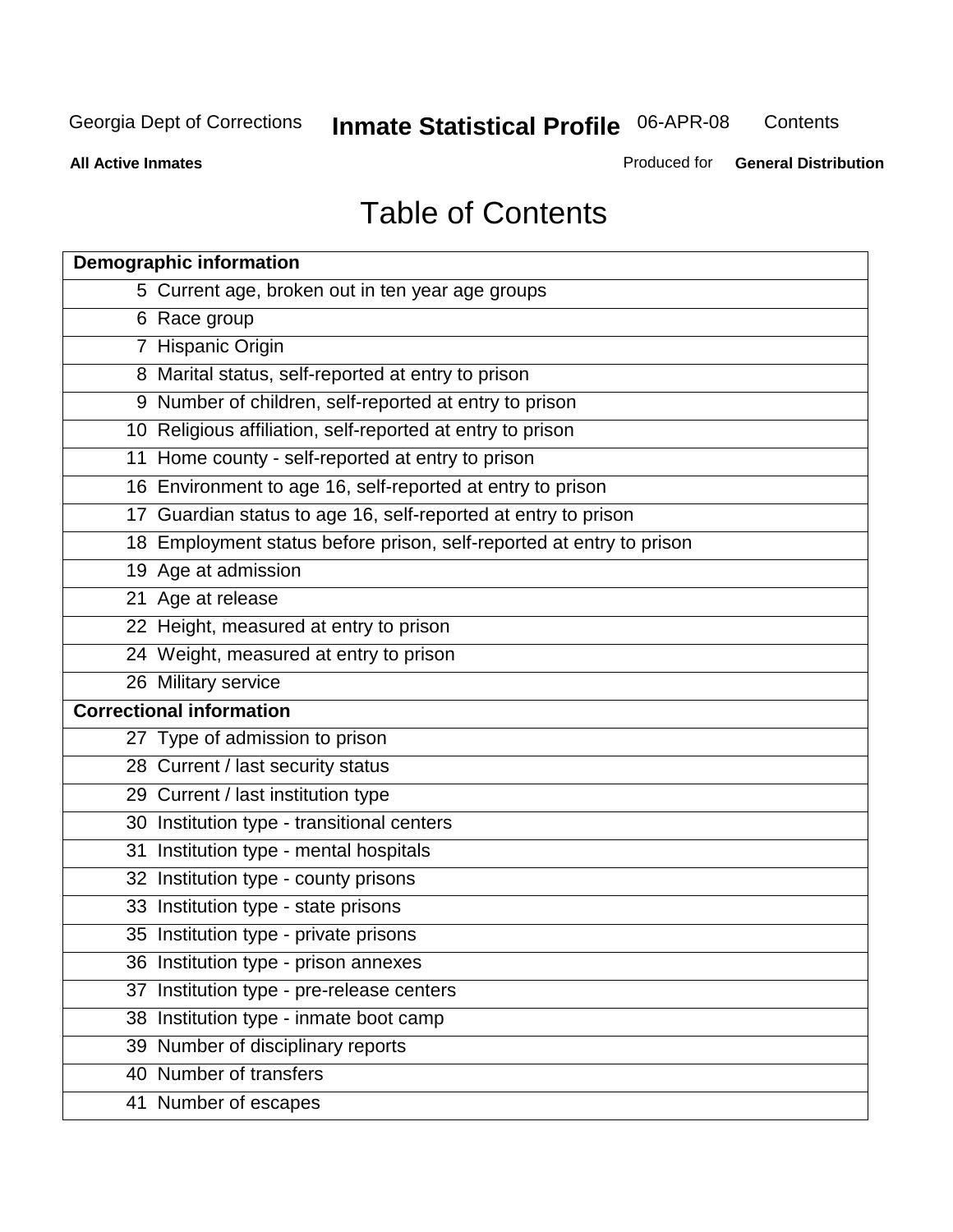**Contents** 

**All Active Inmates**

Produced for **General Distribution**

# Table of Contents

| <b>Correctional information</b>                                  |
|------------------------------------------------------------------|
| 42 Probable future release type                                  |
| 43 Actual release type                                           |
| 44 Time served in current (or last) institution                  |
| Educational, psychological and physical information              |
| 45 Highest grade level attained                                  |
| 46 Culture fair IQ scores                                        |
| 47 Wide Range Achievement Test (WRAT) reading score              |
| 48 Wide Range Achievement Test (WRAT) math score                 |
| 49 Wide Range Achievement Test (WRAT) spelling score             |
| 50 Scope of substance abuse - summary                            |
| 51 Scope of substance abuse - detail                             |
| 52 Current / last mental health treatment level                  |
| 53 PULHESDWIT medical scale - 'P' overall condition ('P'hysical) |
| 54 PULHESDWIT medical scale - 'U' upper body                     |
| 55 PULHESDWIT medical scale - 'L' lower body                     |
| 56 PULHESDWIT medical scale - 'H' hearing                        |
| 57 PULHESDWIT medical scale - 'E' vision                         |
| 58 PULHESDWIT medical scale -'S' psychiatric                     |
| 59 PULHESDWIT medical scale - 'D' dental                         |
| 60 PULHESDWIT medical scale - 'W' work ability                   |
| 61 PULHESDWIT medical scale - 'I' impairment                     |
| 62 PULHESDWIT medical scale - 'T' transportability               |
| 63 Criminality in family, self-reported                          |
| 64 Alcoholism in family, self-reported                           |
| 65 Drug abuse in family, self-reported                           |
| 66 Subjected to frequent beatings, self-reported                 |
| 67 Father absent during inmate's childhood                       |
| 68 Mother absent during inmate's childhood                       |
| <b>Crimes and criminal history information</b>                   |
| 69 Number of prior Georgia incarcerations                        |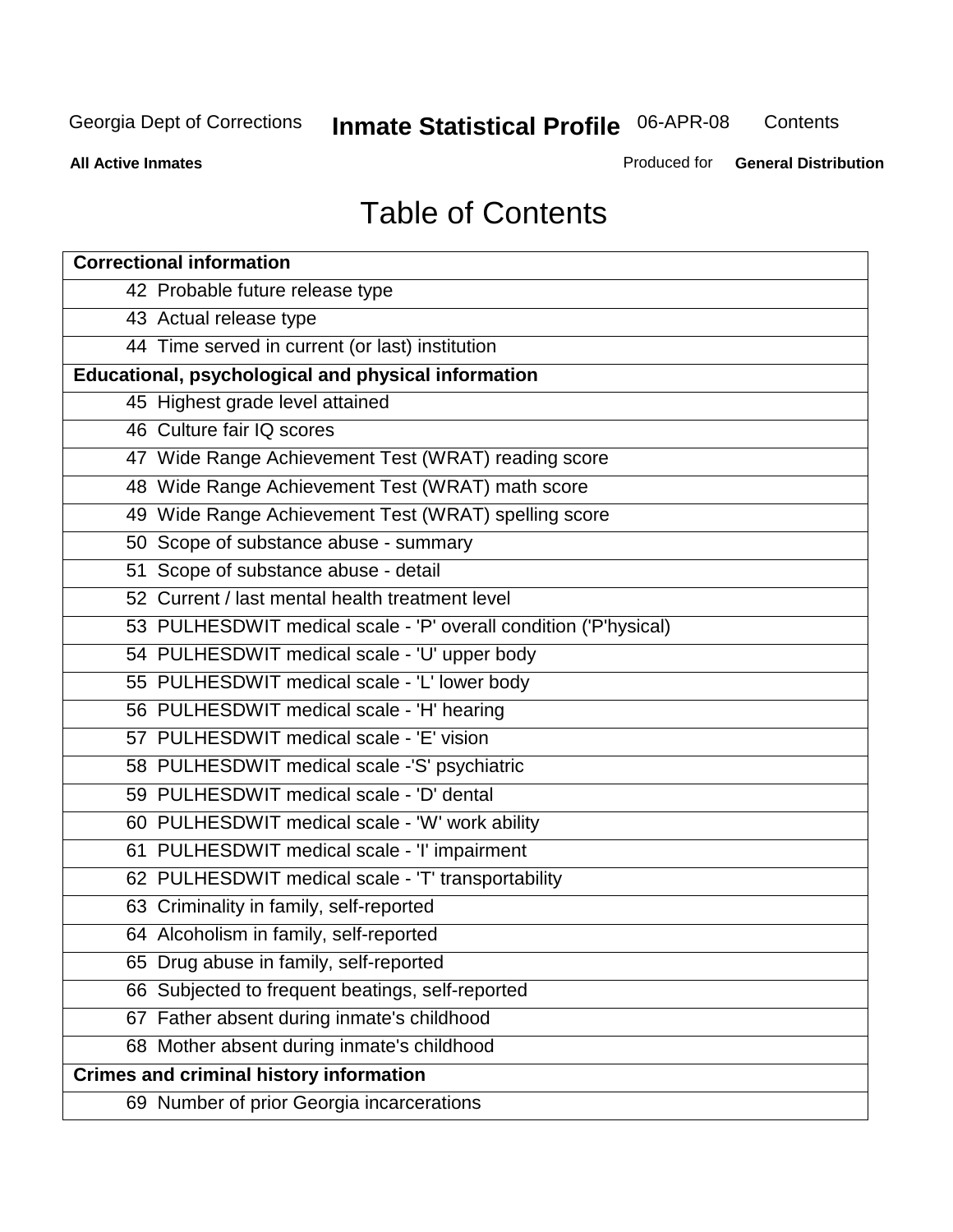**Contents** 

**All Active Inmates**

Produced for **General Distribution**

# Table of Contents

| <b>Crimes and criminal history information</b>                 |
|----------------------------------------------------------------|
| 70 Prison sentence in years                                    |
| 71 Primary offense, broken out into felonies vs misdemeanors   |
| 72 Primary offense, broken out into six broad crime categories |
| 73 Primary offense, detailed offense code                      |
| 81 County of conviction of primary offense                     |
| 86 Circuit of conviction of primary offense                    |
| 88 Years served (jail + prison) in this incarceration          |
| <b>Medical information</b>                                     |
| 89 Results of most recent HIV test                             |
| 90 Results of most recent tuberculosis test                    |
| 91 Results of most recent syphilis test                        |
| 92 Results of most recent Hepatitis-C test                     |
| 93 Results of most recent pregnancy test                       |
| 94 Results of most recent diabetes test                        |
| 95 Results of most recent hypertension test                    |
| 96 Results of most recent asthma test                          |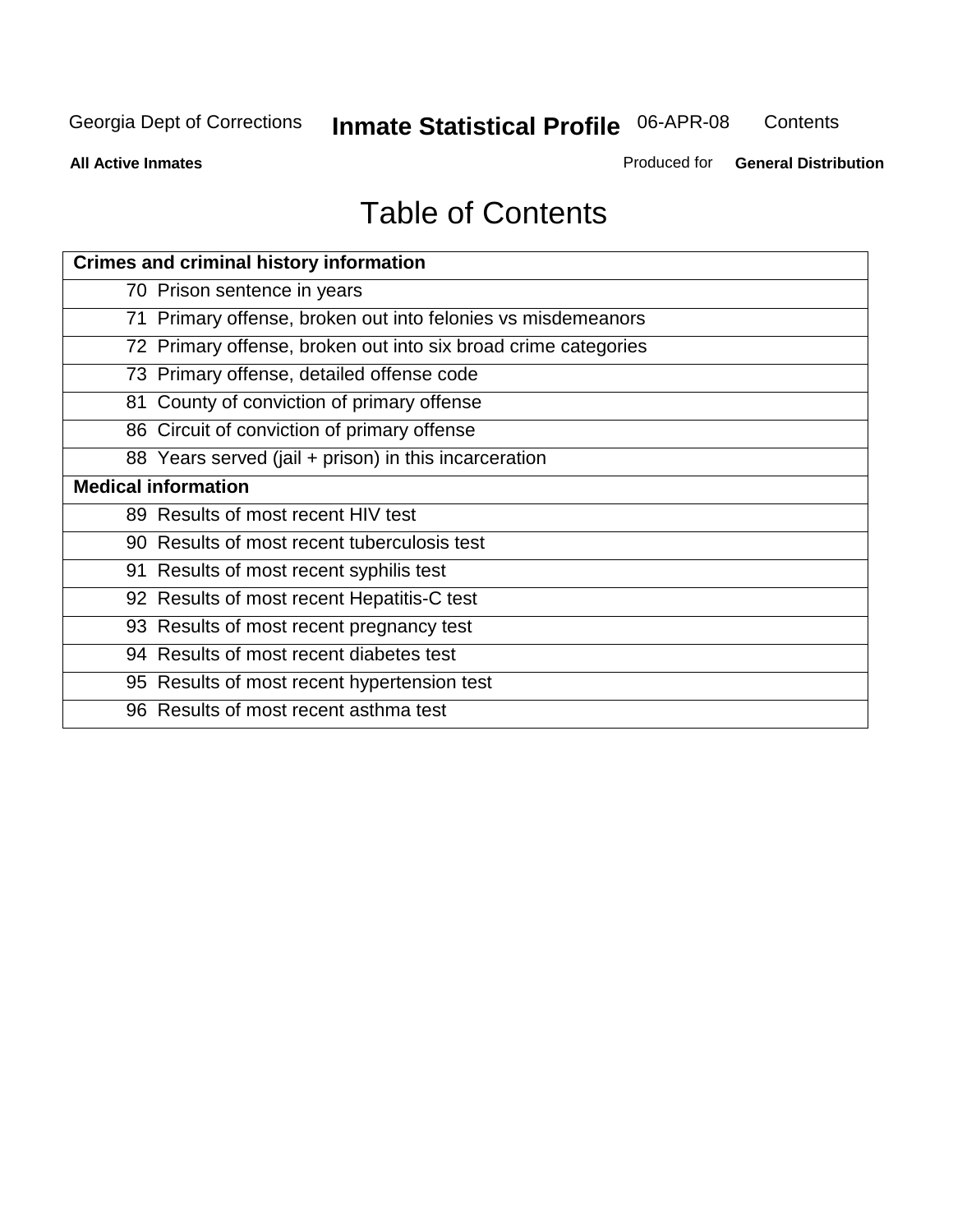### **All Active Inmates**

### Produced for **General Distribution**

### Current age, broken out in ten-year age groups

|                          |              | <b>Male</b> |        |              | <b>Female</b> |          | <b>Total</b> |                 |
|--------------------------|--------------|-------------|--------|--------------|---------------|----------|--------------|-----------------|
| <b>Current Age</b>       | <b>Count</b> | Col %       | Row %  | <b>Count</b> | Col %         | Row %    | <b>Total</b> | Col %           |
| <b>Teens (1-19)</b>      | 996          | $1.96\%$    | 95.68% | 45           | 1.29%         | 4.32%    | 1,041        | 1.92%           |
| <b>Twenties (20-29)</b>  | 16,300       | 32.08%      | 94.33% | 979          | 27.98%        | 5.67%    |              | 17,279 31.82%   |
| <b>Thirties (30-39)</b>  | 14,924       | 29.37%      | 92.89% | 1,142        | 32.64%        | 7.11%    |              | 16,066 29.58%   |
| <b>Forties (40-49)</b>   | 12,137       | 23.89%      | 92.33% | 1,008        | 28.81%        | 7.67%    |              | 13,145   24.21% |
| <b>Fifties (50-59)</b>   | 5,063        | $9.97\%$    | 94.79% | 278          | 7.95%         | $5.21\%$ | 5,341        | 9.84%           |
| <b>Sixties (60-69)</b>   | 1,172        | $2.31\%$    | 96.78% | 39           | 1.11%         | 3.22%    | 1,211        | 2.23%           |
| Seventy + (70 and above) | 215          | 0.42%       | 96.41% | 8            | 0.23%         | $3.59\%$ | 223          | 0.41%           |
| <b>Total Reported</b>    | 50,807       | 100%        | 93.56% | 3,499        | 100%          | 6.44%    | 54,306       | 100.0%          |

| <b>Not Renor</b><br>للمراجع بالتعوين<br><b>rteo</b> |        |       |        |
|-----------------------------------------------------|--------|-------|--------|
| <b>Total</b>                                        | 50,807 | 3,499 | 54,306 |

| <b>Mean</b><br>(average) | 36.13     | 36.44 | 36.15 |
|--------------------------|-----------|-------|-------|
| Median (middle)          | 25<br>JJ. | 36    | 35    |
| Mode<br>(most frequent)  | 28        |       | 28    |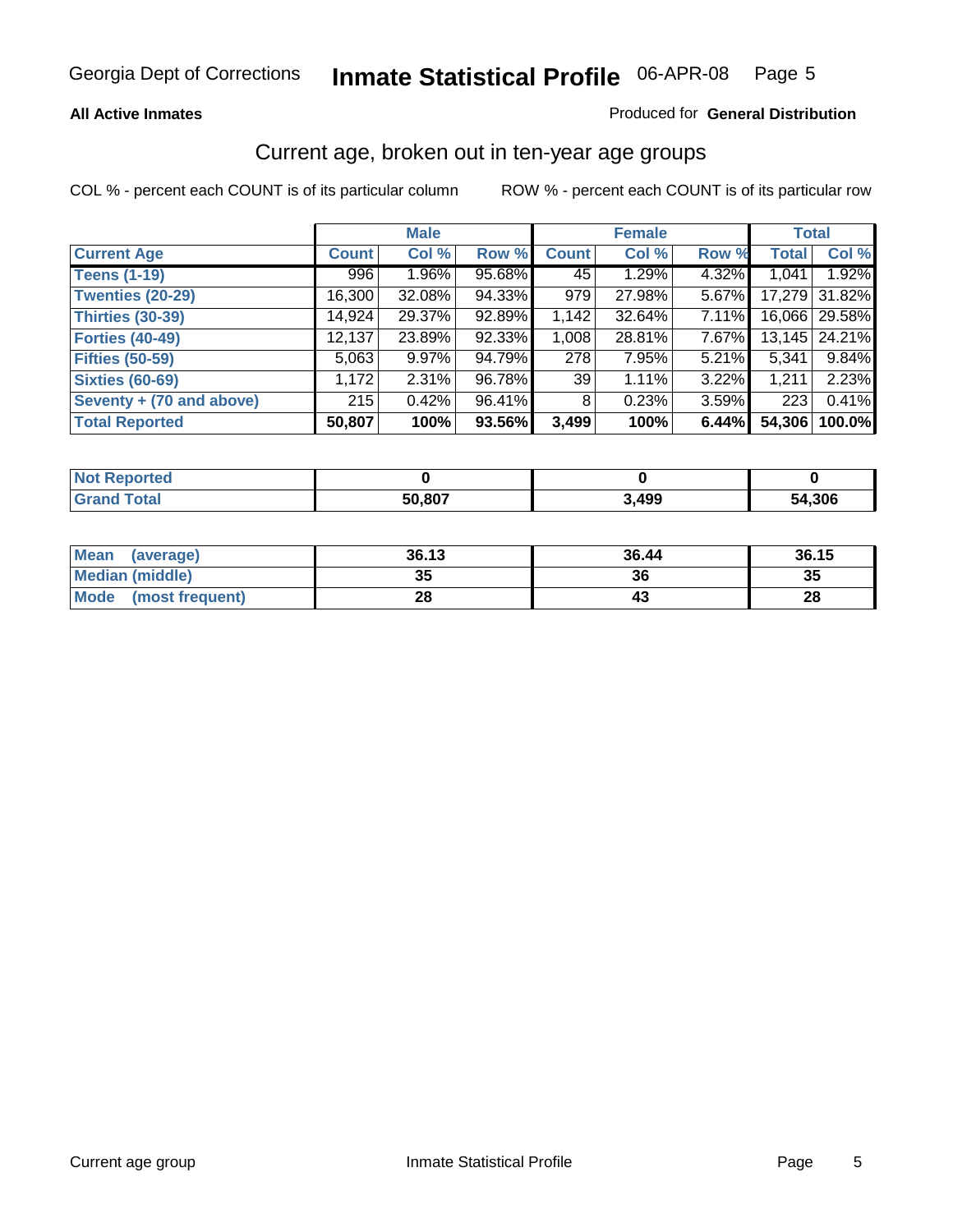**All Active Inmates**

### Produced for **General Distribution**

# Race group

|                       |              | <b>Male</b> |                    |       | <b>Female</b> |          |        | <b>Total</b> |
|-----------------------|--------------|-------------|--------------------|-------|---------------|----------|--------|--------------|
| <b>Race Group</b>     | <b>Count</b> | Col %       | <b>Row % Count</b> |       | Col %         | Row %    | Total  | Col %        |
| <b>White</b>          | 18,831       | 37.24%      | $90.75\%$          | 1,919 | 55.05%        | 9.25%    | 20,750 | 38.39%       |
| <b>Black</b>          | 31,623       | $62.54\%$   | 95.30%             | .561  | 44.78%        | 4.70%    | 33,184 | 61.39%       |
| <b>Indian</b><br>3    | 61           | .12%        | 96.83%             | 2     | .06%          | 3.17%    | 63     | .12%         |
| <b>Asian</b>          | 52           | .10%        | 92.86%             |       | $.11\%$       | $7.14\%$ | 56     | .10%         |
| <b>Total Reported</b> | 50,567       | 100%        | 93.55%             | 3,486 | 100%          | 6.45%    | 54,053 | 100%         |

| 240<br>$\sim$   | יי   | <b>OFO</b><br>∠ບວ<br>__ |
|-----------------|------|-------------------------|
| 807<br>-0<br>יי | ,499 | .306                    |

|  | $Mc$ | Black | White<br>$ -$ | 21904<br>DIACK |
|--|------|-------|---------------|----------------|
|--|------|-------|---------------|----------------|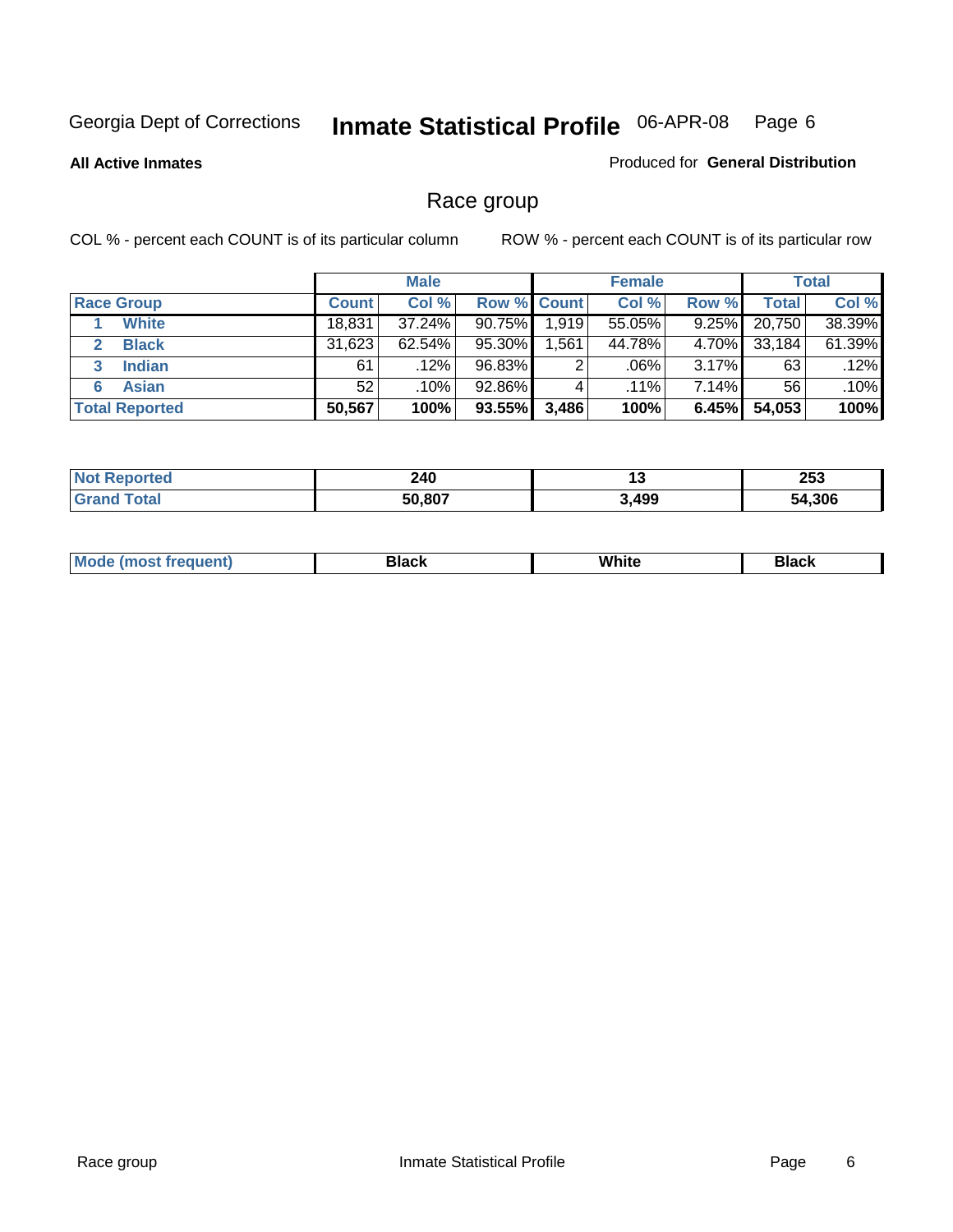**All Active Inmates**

Produced for **General Distribution**

### Hispanic Origin

COL % - percent each COUNT is of its particular column ROW % - percent each COUNT is of its particular row

|                        |              | <b>Male</b> |                    |     | <b>Female</b> |          |        | <b>Total</b> |
|------------------------|--------------|-------------|--------------------|-----|---------------|----------|--------|--------------|
| <b>Hispanic Origin</b> | <b>Count</b> | Col %       | <b>Row % Count</b> |     | Col %         | Row %    | Total  | Col %        |
| <b>Non Hispanic</b>    | 48,356       | $95.18\%$   | $93.45\%$ 3,389    |     | 96.86%        | $6.55\%$ | 51,745 | 95.28%       |
| <b>Hispanic</b>        | 2.451        | 4.82%       | 95.70%             | 110 | 3.14%         | 4.30%    | 2.561  | 4.72%        |
| <b>Total Reported</b>  | 50,807       | 100%        | $93.56\%$ 3,499    |     | 100%          | $6.44\%$ | 54,306 | 100%         |

**An inmate is counted as Hispanic if** 

**(a) he self-reported as Hispanic during the diagnostic process, or** 

**(b) his primary language is Spanish, or** 

**(c) he claimed birth or citizenship in Spain or a Latin American country, or** 

**(d) he had a common Spanish surname such as Lopez or Garcia**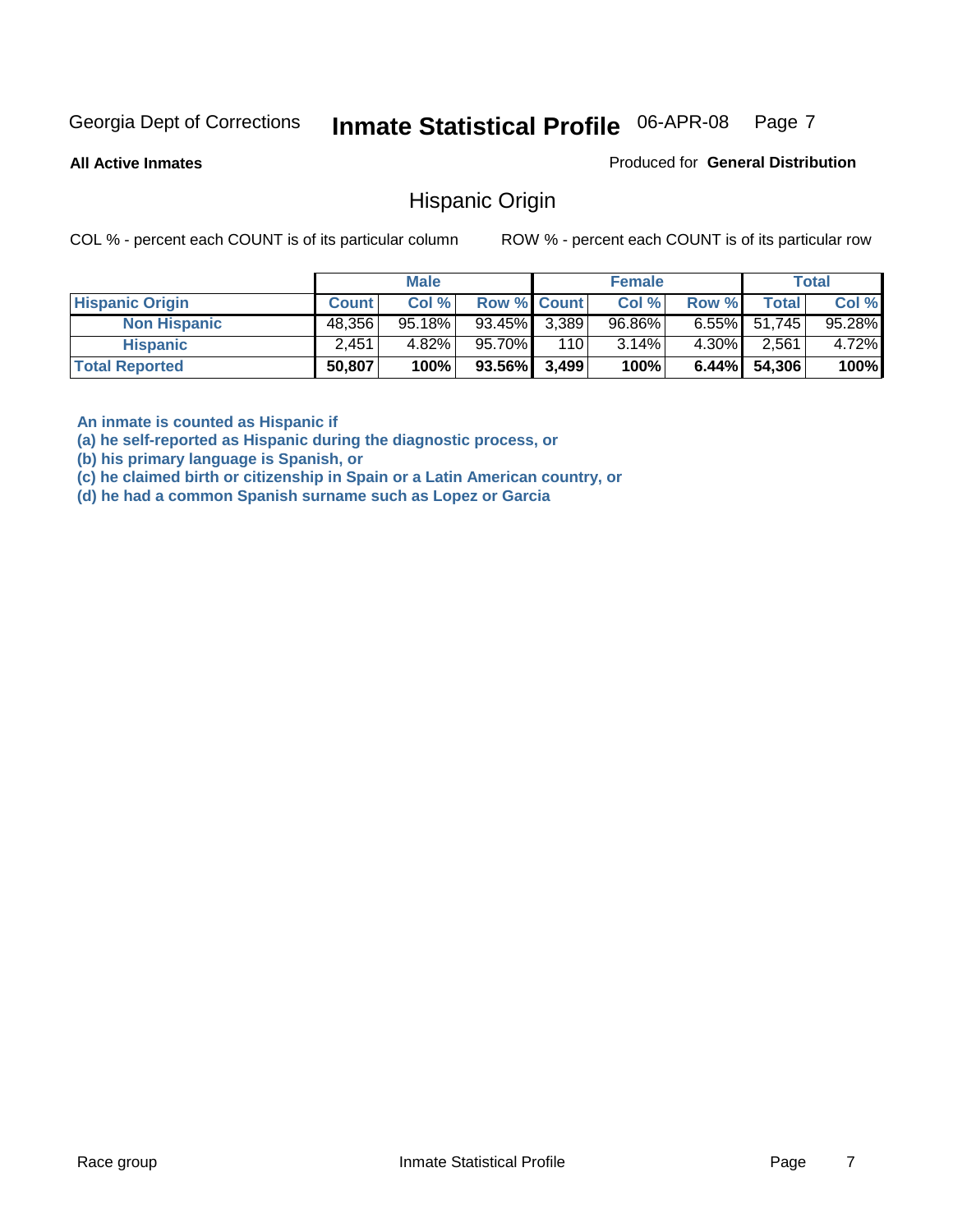**All Active Inmates**

### Produced for **General Distribution**

# Marital status, self-reported at entry to prison

|                                  | <b>Male</b>  |           |        | <b>Female</b> |        |          | <b>Total</b> |        |
|----------------------------------|--------------|-----------|--------|---------------|--------|----------|--------------|--------|
| <b>Marital Status</b>            | <b>Count</b> | Col %     | Row %  | <b>Count</b>  | Col %  | Row %    | <b>Total</b> | Col %  |
| <b>Single</b>                    | 30,479       | $61.39\%$ | 94.73% | 1,697         | 49.30% | $5.27\%$ | 32,176       | 60.60% |
| <b>Married</b><br>$\mathbf{2}^-$ | 6,262        | 12.61%    | 92.35% | 519           | 15.08% | 7.65%    | 6,781        | 12.77% |
| <b>Separated</b><br>3            | 2,659        | $5.36\%$  | 86.75% | 406           | 11.80% | 13.25%   | 3,065        | 5.77%  |
| <b>Divorced</b><br>4             | 6,214        | 12.52%    | 91.67% | 565           | 16.41% | 8.33%    | 6,779        | 12.77% |
| <b>Widowed</b><br>5              | 590          | 1.19%     | 80.60% | 142           | 4.13%  | 19.40%   | 732          | 1.38%  |
| <b>Common Law</b><br>6.          | 3,448        | 6.94%     | 96.83% | 113           | 3.28%  | 3.17%    | 3,561        | 6.71%  |
| <b>Total Reported</b>            | 49,652       | 100%      | 93.52% | 3,442         | 100%   | 6.48%    | 53,094       | 100%   |

| nu c | ,155   | --    | ה גה ו<br>5. I A.<br>. |
|------|--------|-------|------------------------|
|      | 50.807 | 3,499 | 54.306                 |

|  | Mode (most f<br>freauent) | `ınale |  | `inale |
|--|---------------------------|--------|--|--------|
|--|---------------------------|--------|--|--------|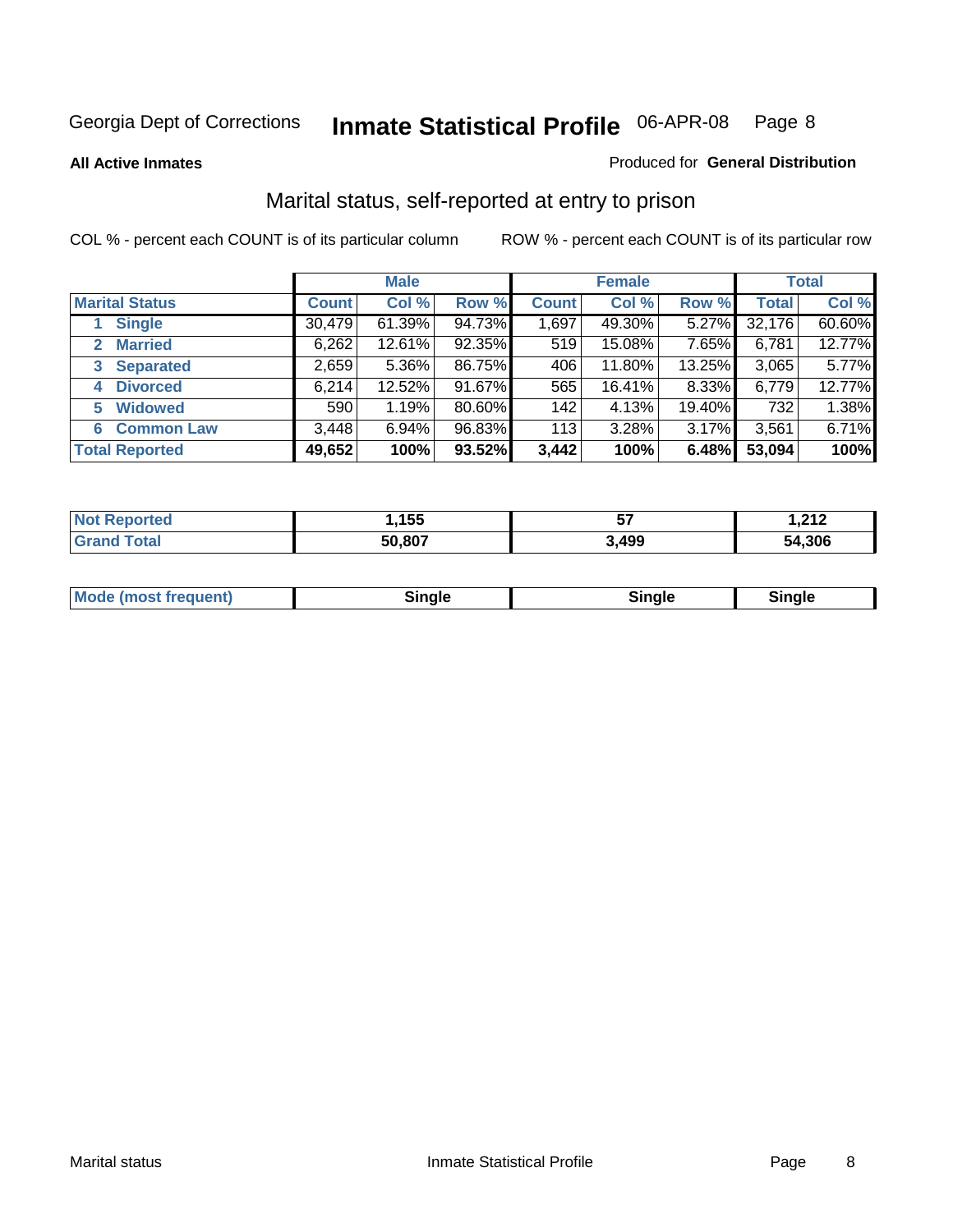### **All Active Inmates**

### Produced for **General Distribution**

# Number of children, self reported at entry to prison

|                           |              | <b>Male</b> |        |              | <b>Female</b> |        | <b>Total</b> |        |
|---------------------------|--------------|-------------|--------|--------------|---------------|--------|--------------|--------|
| <b>Number of Children</b> | <b>Count</b> | Col %       | Row %  | <b>Count</b> | Col %         | Row %  | <b>Total</b> | Col %  |
| $\bf{0}$                  | 20,274       | 40.37%      | 96.25% | 790          | 22.64%        | 3.75%  | 21,064       | 39.22% |
|                           | 11,270       | 22.44%      | 94.58% | 646          | 18.52%        | 5.42%  | 11,916       | 22.18% |
| $\overline{2}$            | 8,657        | 17.24%      | 91.09% | 847          | 24.28%        | 8.91%  | 9,504        | 17.69% |
| 3                         | 5,066        | 10.09%      | 88.30% | 671          | 19.23%        | 11.70% | 5,737        | 10.68% |
| 4                         | 2,627        | 5.23%       | 89.81% | 298          | 8.54%         | 10.19% | 2,925        | 5.45%  |
| 5                         | 1,223        | 2.44%       | 90.79% | 124          | 3.55%         | 9.21%  | 1,347        | 2.51%  |
| $6\phantom{a}$            | 588          | 1.17%       | 89.09% | 72           | 2.06%         | 10.91% | 660          | 1.23%  |
|                           | 266          | 0.53%       | 91.10% | 26           | 0.75%         | 8.90%  | 292          | 0.54%  |
| 8                         | 122          | 0.24%       | 95.31% | 6            | 0.17%         | 4.69%  | 128          | 0.24%  |
| 9                         | 54           | 0.11%       | 94.74% | 3            | 0.09%         | 5.26%  | 57           | 0.11%  |
| 10                        | 24           | 0.05%       | 82.76% | 5            | 0.14%         | 17.24% | 29           | 0.05%  |
| Over 10                   | 52           | 0.10%       | 98.11% |              | 0.03%         | 1.89%  | 53           | 0.10%  |
| <b>Total Reported</b>     | 50,223       | 100%        | 93.50% | 3,489        | 100%          | 6.50%  | 53,712       | 100%   |

| 583    | 1 V  | 593    |
|--------|------|--------|
| 50.806 | .499 | 54.305 |

| Mean<br>(average)              | 36. ا | 1.98 | 1.40 |
|--------------------------------|-------|------|------|
| <b>Median (middle)</b>         |       |      |      |
| <b>Mode</b><br>(most frequent) |       |      |      |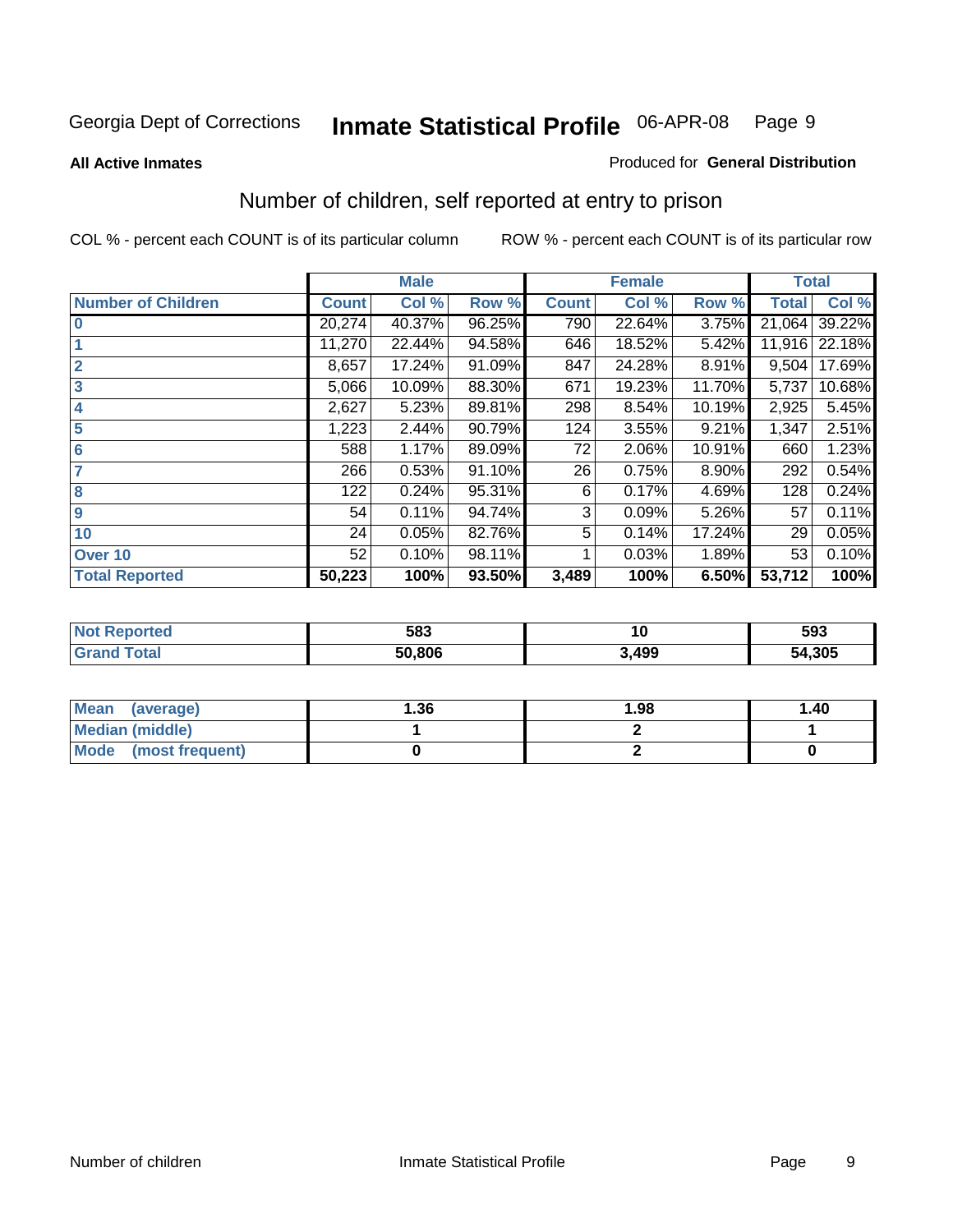### **All Active Inmates**

### Produced for **General Distribution**

# Religious affiliation, self-reported at entry to prison

| <b>Male</b><br><b>Female</b> |                              |                 |        |         | <b>Total</b>     |        |        |                 |        |
|------------------------------|------------------------------|-----------------|--------|---------|------------------|--------|--------|-----------------|--------|
|                              | <b>Religious Affiliation</b> | <b>Count</b>    | Col %  | Row %   | <b>Count</b>     | Col %  | Row %  | <b>Total</b>    | Col %  |
| 1                            | <b>Islam</b>                 | 1,449           | 3.29%  | 98.91%  | $\overline{16}$  | .47%   | 1.09%  | 1,465           | 3.09%  |
| $\overline{2}$               | <b>Catholic</b>              | 2,259           | 5.13%  | 92.77%  | 176              | 5.22%  | 7.23%  | 2,435           | 5.13%  |
| 3                            | <b>Baptist</b>               | 20,602          | 46.77% | 91.67%  | 1,872            | 55.48% | 8.33%  | 22,474          | 47.39% |
| 4                            | <b>Methodist</b>             | 932             | 2.12%  | 89.87%  | 105              | 3.11%  | 10.13% | 1,037           | 2.19%  |
| 5                            | <b>EpiscopIn</b>             | 71              | .16%   | 92.21%  | 6                | .18%   | 7.79%  | 77              | .16%   |
| 6                            | <b>Presbytrn</b>             | 122             | .28%   | 96.06%  | 5                | .15%   | 3.94%  | 127             | .27%   |
| 7                            | <b>Chc Of God</b>            | 521             | 1.18%  | 89.83%  | 59               | 1.75%  | 10.17% | 580             | 1.22%  |
| 8                            | <b>Holiness</b>              | 1,598           | 3.63%  | 82.37%  | $\overline{342}$ | 10.14% | 17.63% | 1,940           | 4.09%  |
| $\boldsymbol{9}$             | <b>Jewish</b>                | 49              | .11%   | 98.00%  |                  | .03%   | 2.00%  | 50              | .11%   |
| 10                           | <b>Anglican</b>              | 9               | .02%   | 90.00%  |                  | .03%   | 10.00% | 10              | .02%   |
| 11                           | <b>Grk Orthdx</b>            | 8               | .02%   | 80.00%  | $\overline{2}$   | .06%   | 20.00% | 10              | .02%   |
| 12                           | <b>Hindu</b>                 | 9               | .02%   | 100.00% |                  |        |        | 9               | .02%   |
| 13                           | <b>Buddhist</b>              | $\overline{51}$ | .12%   | 96.23%  | $\overline{2}$   | .06%   | 3.77%  | $\overline{53}$ | .11%   |
| 14                           | <b>Taoist</b>                | 5               | .01%   | 100.00% |                  |        |        | 5               | .01%   |
| 15                           | <b>Shintoist</b>             | $\overline{3}$  | .01%   | 100.00% |                  |        |        | 3               | .01%   |
| 16                           | <b>Seven D Ad</b>            | 147             | .33%   | 96.71%  | 5                | .15%   | 3.29%  | 152             | .32%   |
| 17                           | <b>Jehovah Wt</b>            | 430             | .98%   | 92.47%  | 35               | 1.04%  | 7.53%  | 465             | .98%   |
| 18                           | <b>Latr Day S</b>            | 57              | .13%   | 96.61%  | $\overline{2}$   | .06%   | 3.39%  | 59              | .12%   |
| 20                           | <b>Other Prot</b>            | 7,077           | 16.07% | 92.12%  | 605              | 17.93% | 7.88%  | 7,682           | 16.20% |
| 96                           | <b>None</b>                  | 8,652           | 19.64% | 98.41%  | 140              | 4.15%  | 1.59%  | 8,792           | 18.54% |
|                              | <b>Total Reported</b>        | 44,051          | 100%   | 92.89%  | 3,374            | 100%   | 7.11%  | 47,425          | 100%   |

| <b>756</b> | $\sim$<br>.,,<br>1 Z.J | 6.881  |
|------------|------------------------|--------|
| 50.807     | 3,499                  | 54.306 |

| Mode (most frequent)<br>Baptist<br>Baptist<br><b>Baptist</b> |
|--------------------------------------------------------------|
|--------------------------------------------------------------|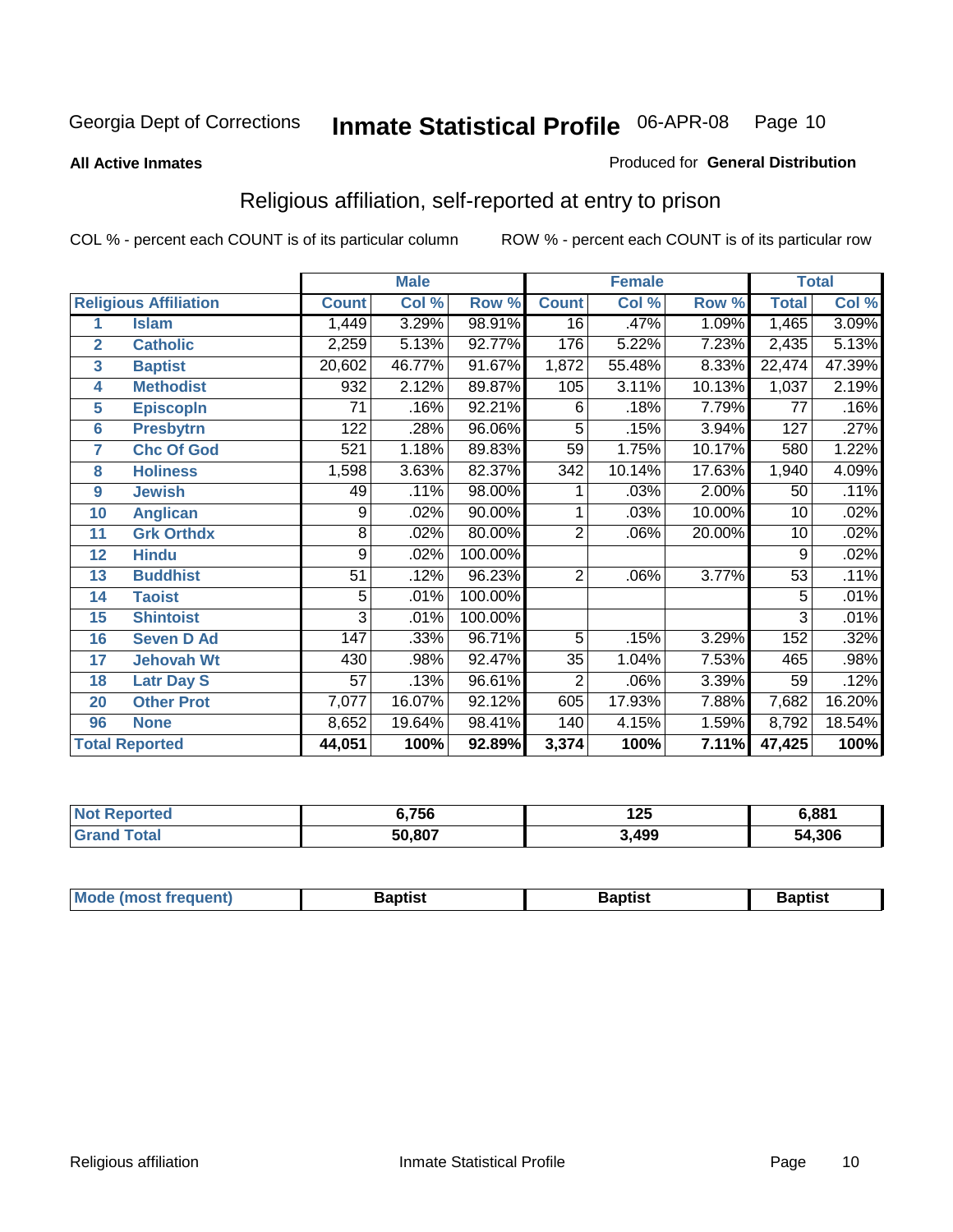### **All Active Inmates**

### Produced for **General Distribution**

# Home county, self-reported at entry to prison

|                |                      |                  | <b>Male</b> |         |                  | <b>Female</b> |        | <b>Total</b>     |       |
|----------------|----------------------|------------------|-------------|---------|------------------|---------------|--------|------------------|-------|
|                | <b>Home County</b>   | <b>Count</b>     | Col %       | Row %   | <b>Count</b>     | Col %         | Row %  | <b>Total</b>     | Col % |
| 1              | <b>Appling</b>       | 101              | .21%        | 93.52%  | 7                | .20%          | 6.48%  | 108              | .21%  |
| $\overline{2}$ | <b>Atkinson</b>      | $\overline{45}$  | .09%        | 93.75%  | $\overline{3}$   | .09%          | 6.25%  | 48               | .09%  |
| 3              | <b>Bacon</b>         | 64               | .13%        | 96.97%  | $\overline{2}$   | .06%          | 3.03%  | 66               | .13%  |
| 4              | <b>Baker</b>         | $\overline{9}$   | .02%        | 100.00% |                  |               |        | $\overline{9}$   | .02%  |
| 5              | <b>Baldwin</b>       | 292              | .60%        | 96.05%  | 12               | .35%          | 3.95%  | 304              | .58%  |
| $6\phantom{a}$ | <b>Banks</b>         | $\overline{51}$  | .10%        | 94.44%  | $\overline{3}$   | .09%          | 5.56%  | $\overline{54}$  | .10%  |
| $\overline{7}$ | <b>Barrow</b>        | $\overline{267}$ | .55%        | 91.13%  | $\overline{26}$  | .76%          | 8.87%  | 293              | .56%  |
| 8              | <b>Bartow</b>        | $\overline{571}$ | 1.17%       | 89.50%  | $\overline{67}$  | 1.96%         | 10.50% | 638              | 1.22% |
| 9              | <b>Ben Hill</b>      | $\overline{220}$ | .45%        | 92.83%  | $\overline{17}$  | .50%          | 7.17%  | 237              | .45%  |
| 10             | <b>Berrien</b>       | $\overline{74}$  | .15%        | 88.10%  | $\overline{10}$  | .29%          | 11.90% | $\overline{84}$  | .16%  |
| 11             | <b>Bibb</b>          | 1,212            | 2.48%       | 94.76%  | 67               | 1.96%         | 5.24%  | 1,279            | 2.45% |
| 12             | <b>Bleckley</b>      | $\overline{71}$  | .15%        | 92.21%  | $\overline{6}$   | .18%          | 7.79%  | 77               | .15%  |
| 13             | <b>Brantley</b>      | $\overline{53}$  | .11%        | 86.89%  | $\overline{8}$   | .23%          | 13.11% | 61               | .12%  |
| 14             | <b>Brooks</b>        | $\overline{77}$  | .16%        | 98.72%  | $\overline{1}$   | .03%          | 1.28%  | $\overline{78}$  | .15%  |
| 15             | <b>Bryan</b>         | $\overline{97}$  | .20%        | 96.04%  | $\overline{4}$   | .12%          | 3.96%  | 101              | .19%  |
| 16             | <b>Bulloch</b>       | $\overline{367}$ | .75%        | 94.34%  | $\overline{22}$  | .64%          | 5.66%  | 389              | .74%  |
| 17             | <b>Burke</b>         | $\overline{210}$ | .43%        | 95.89%  | $\overline{9}$   | .26%          | 4.11%  | $\overline{219}$ | .42%  |
| 18             | <b>Butts</b>         | 144              | .29%        | 96.64%  | $\overline{5}$   | .15%          | 3.36%  | 149              | .29%  |
| 19             | <b>Calhoun</b>       | 50               | .10%        | 98.04%  | 1                | .03%          | 1.96%  | $\overline{51}$  | .10%  |
| 20             | <b>Camden</b>        | $\overline{121}$ | .25%        | 94.53%  | $\overline{7}$   | .20%          | 5.47%  | 128              | .24%  |
| 21             | <b>Candler</b>       | $\overline{92}$  | .19%        | 93.88%  | $\overline{6}$   | .18%          | 6.12%  | 98               | .19%  |
| 22             | <b>Carroll</b>       | $\overline{544}$ | 1.11%       | 90.82%  | $\overline{55}$  | 1.61%         | 9.18%  | 599              | 1.15% |
| 23             | <b>Catoosa</b>       | $\overline{209}$ | .43%        | 89.32%  | $\overline{25}$  | .73%          | 10.68% | 234              | .45%  |
| 24             | <b>Charlton</b>      | $\overline{39}$  | .08%        | 97.50%  | $\mathbf{1}$     | .03%          | 2.50%  | $\overline{40}$  | .08%  |
| 25             | <b>Chatham</b>       | 2,284            | 4.68%       | 95.21%  | $\overline{115}$ | 3.36%         | 4.79%  | 2,399            | 4.59% |
| 26             | <b>Chattahoochee</b> | $\overline{20}$  | .04%        | 83.33%  | 4                | .12%          | 16.67% | $\overline{24}$  | .05%  |
| 27             | <b>Chattooga</b>     | $\overline{228}$ | .47%        | 91.57%  | $\overline{21}$  | .61%          | 8.43%  | $\overline{249}$ | .48%  |
| 28             | <b>Cherokee</b>      | 394              | .81%        | 88.34%  | $\overline{52}$  | 1.52%         | 11.66% | 446              | .85%  |
| 29             | <b>Clarke</b>        | 490              | 1.00%       | 93.16%  | $\overline{36}$  | 1.05%         | 6.84%  | 526              | 1.01% |
| 30             | <b>Clay</b>          | $\overline{20}$  | .04%        | 90.91%  | $\overline{2}$   | .06%          | 9.09%  | $\overline{22}$  | .04%  |
| 31             | <b>Clayton</b>       | 1,409            | 2.89%       | 93.75%  | 94               | 2.74%         | 6.25%  | 1,503            | 2.88% |
| 32             | <b>Clinch</b>        | $\overline{47}$  | .10%        | 95.92%  | $\overline{2}$   | .06%          | 4.08%  | 49               | .09%  |
| 33             | <b>Cobb</b>          | 2,266            | 4.64%       | 92.60%  | 181              | 5.28%         | 7.40%  | 2,447            | 4.68% |
| 34             | <b>Coffee</b>        | $\overline{217}$ | .44%        | 91.56%  | $\overline{20}$  | .58%          | 8.44%  | $\overline{237}$ | .45%  |
| 35             | <b>Colquitt</b>      | 307              | .63%        | 93.88%  | 20               | .58%          | 6.12%  | 327              | .63%  |
| 36             | <b>Columbia</b>      | 184              | .38%        | 90.64%  | $\overline{19}$  | .55%          | 9.36%  | 203              | .39%  |
| 37             | <b>Cook</b>          | 122              | .25%        | 90.37%  | $\overline{13}$  | .38%          | 9.63%  | 135              | .26%  |
| 38             | <b>Coweta</b>        | 461              | .94%        | 92.57%  | $\overline{37}$  | 1.08%         | 7.43%  | 498              | .95%  |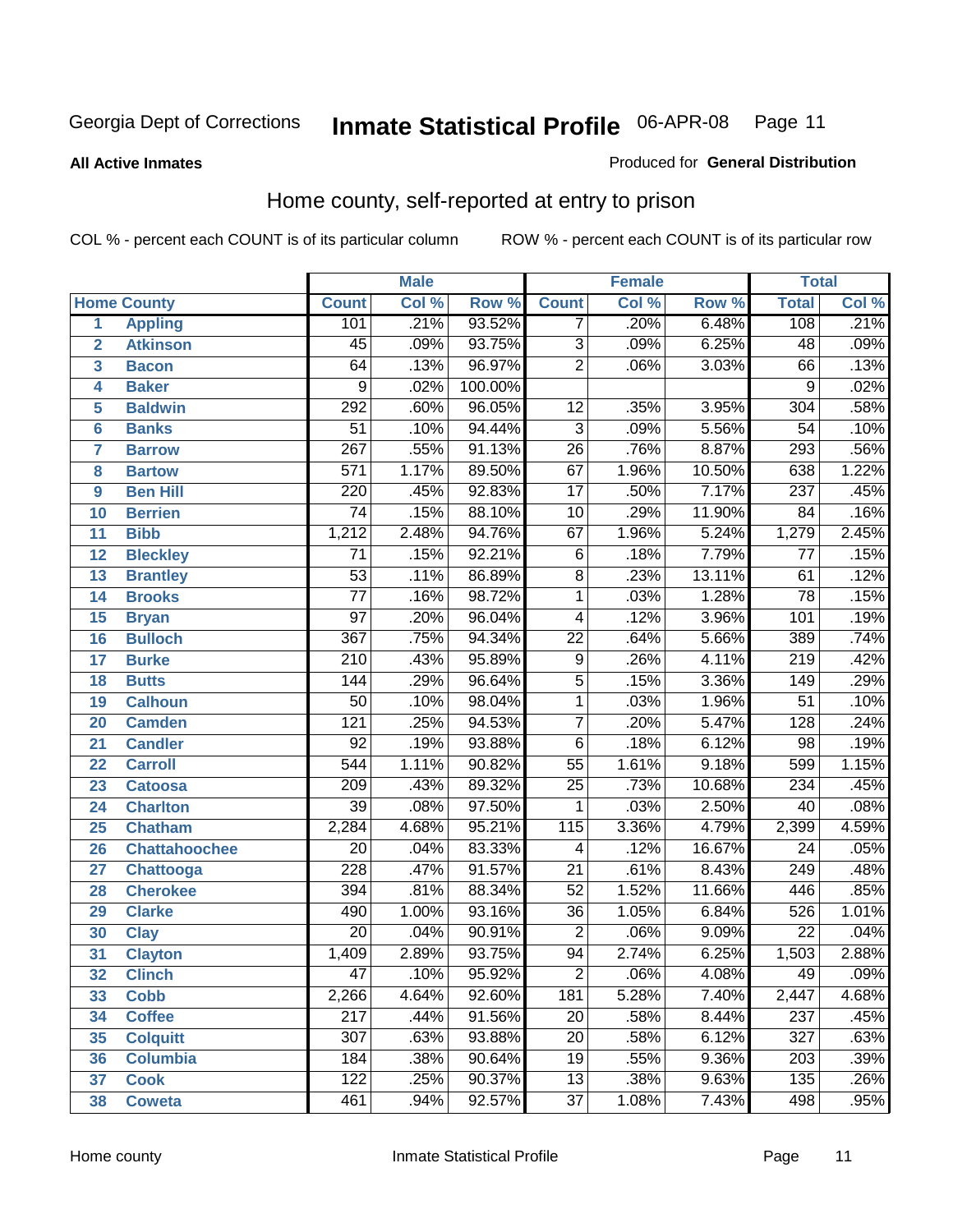**All Active Inmates**

### Produced for **General Distribution**

# Home county, self-reported at entry to prison

|                 | <b>Male</b><br><b>Female</b> |                  |        | <b>Total</b> |                  |         |        |                  |         |
|-----------------|------------------------------|------------------|--------|--------------|------------------|---------|--------|------------------|---------|
|                 | <b>Home County</b>           | <b>Count</b>     | Col %  | Row %        | <b>Count</b>     | Col %   | Row %  | <b>Total</b>     | Col %   |
| 39              | <b>Crawford</b>              | $\overline{27}$  | .06%   | 87.10%       | 4                | .12%    | 12.90% | $\overline{31}$  | $.06\%$ |
| 40              | <b>Crisp</b>                 | 258              | .53%   | 95.56%       | $\overline{12}$  | .35%    | 4.44%  | 270              | .52%    |
| 41              | <b>Dade</b>                  | 67               | .14%   | 91.78%       | $\overline{6}$   | .18%    | 8.22%  | 73               | .14%    |
| 42              | <b>Dawson</b>                | $\overline{87}$  | .18%   | 93.55%       | $\overline{6}$   | .18%    | 6.45%  | $\overline{93}$  | .18%    |
| 43              | <b>Decatur</b>               | $\overline{264}$ | .54%   | 93.29%       | $\overline{19}$  | .55%    | 6.71%  | 283              | .54%    |
| 44              | <b>Dekalb</b>                | 2,536            | 5.19%  | 94.63%       | $\overline{144}$ | 4.20%   | 5.37%  | 2,680            | 5.13%   |
| 45              | <b>Dodge</b>                 | 136              | .28%   | 91.89%       | $\overline{12}$  | .35%    | 8.11%  | 148              | .28%    |
| 46              | <b>Dooly</b>                 | $\overline{84}$  | .17%   | 94.38%       | $\overline{5}$   | .15%    | 5.62%  | $\overline{89}$  | .17%    |
| 47              | <b>Dougherty</b>             | 1,011            | 2.07%  | 95.20%       | $\overline{51}$  | 1.49%   | 4.80%  | 1,062            | 2.03%   |
| 48              | <b>Douglas</b>               | 593              | 1.21%  | 91.23%       | $\overline{57}$  | 1.66%   | 8.77%  | 650              | 1.24%   |
| 49              | <b>Early</b>                 | $\overline{77}$  | .16%   | 98.72%       | 1                | .03%    | 1.28%  | $\overline{78}$  | .15%    |
| 50              | <b>Echols</b>                | 6                | .01%   | 85.71%       | $\mathbf{1}$     | .03%    | 14.29% | 7                | .01%    |
| $\overline{51}$ | Effingham                    | 143              | .29%   | 92.26%       | $\overline{12}$  | .35%    | 7.74%  | 155              | .30%    |
| 52              | <b>Elbert</b>                | 136              | .28%   | 94.44%       | $\overline{8}$   | .23%    | 5.56%  | 144              | .28%    |
| 53              | <b>Emanuel</b>               | 139              | .28%   | 94.56%       | $\overline{8}$   | .23%    | 5.44%  | 147              | .28%    |
| 54              | <b>Evans</b>                 | 93               | .19%   | 96.88%       | $\overline{3}$   | .09%    | 3.13%  | 96               | .18%    |
| 55              | <b>Fannin</b>                | 99               | .20%   | 93.40%       | $\overline{7}$   | .20%    | 6.60%  | 106              | .20%    |
| 56              | <b>Fayette</b>               | $\overline{142}$ | .29%   | 90.45%       | $\overline{15}$  | .44%    | 9.55%  | 157              | .30%    |
| 57              | <b>Floyd</b>                 | 764              | 1.56%  | 90.41%       | $\overline{81}$  | 2.36%   | 9.59%  | 845              | 1.62%   |
| 58              | <b>Forsyth</b>               | $\overline{200}$ | .41%   | 86.58%       | $\overline{31}$  | $.90\%$ | 13.42% | 231              | .44%    |
| 59              | <b>Franklin</b>              | $\overline{143}$ | .29%   | 94.08%       | 9                | .26%    | 5.92%  | $\overline{152}$ | .29%    |
| 60              | <b>Fulton</b>                | 5,626            | 11.52% | 95.60%       | 259              | 7.56%   | 4.40%  | 5,885            | 11.26%  |
| 61              | Gilmer                       | 95               | .19%   | 92.23%       | 8                | .23%    | 7.77%  | 103              | .20%    |
| 62              | <b>Glascock</b>              | $\overline{9}$   | .02%   | 100.00%      |                  |         |        | 9                | .02%    |
| 63              | <b>Glynn</b>                 | $\overline{374}$ | .77%   | 94.92%       | $\overline{20}$  | .58%    | 5.08%  | 394              | .75%    |
| 64              | <b>Gordon</b>                | $\overline{307}$ | .63%   | 91.64%       | $\overline{28}$  | .82%    | 8.36%  | 335              | .64%    |
| 65              | <b>Grady</b>                 | 193              | .40%   | 94.15%       | $\overline{12}$  | .35%    | 5.85%  | 205              | .39%    |
| 66              | <b>Greene</b>                | $\overline{88}$  | .18%   | 96.70%       | $\overline{3}$   | .09%    | 3.30%  | $\overline{91}$  | .17%    |
| 67              | <b>Gwinnett</b>              | 1,593            | 3.26%  | 94.15%       | 99               | 2.89%   | 5.85%  | 1,692            | 3.24%   |
| 68              | <b>Habersham</b>             | 115              | .24%   | 95.04%       | 6                | .18%    | 4.96%  | 121              | .23%    |
| 69              | <b>Hall</b>                  | 689              | 1.41%  | 91.26%       | 66               | 1.93%   | 8.74%  | 755              | 1.45%   |
| 70              | <b>Hancock</b>               | 59               | .12%   | 98.33%       | 1                | .03%    | 1.67%  | 60               | .11%    |
| 71              | <b>Haralson</b>              | 133              | .27%   | 93.66%       | $\overline{9}$   | .26%    | 6.34%  | 142              | .27%    |
| 72              | <b>Harris</b>                | 100              | .20%   | 91.74%       | $\overline{9}$   | .26%    | 8.26%  | 109              | .21%    |
| 73              | <b>Hart</b>                  | $\overline{82}$  | .17%   | 90.11%       | $\overline{9}$   | .26%    | 9.89%  | $\overline{91}$  | .17%    |
| 74              | <b>Heard</b>                 | 65               | .13%   | 89.04%       | $\overline{8}$   | .23%    | 10.96% | 73               | .14%    |
| 75              | <b>Henry</b>                 | 535              | 1.10%  | 91.45%       | $\overline{50}$  | 1.46%   | 8.55%  | 585              | 1.12%   |
| 76              | <b>Houston</b>               | 550              | 1.13%  | 92.44%       | $\overline{45}$  | 1.31%   | 7.56%  | 595              | 1.14%   |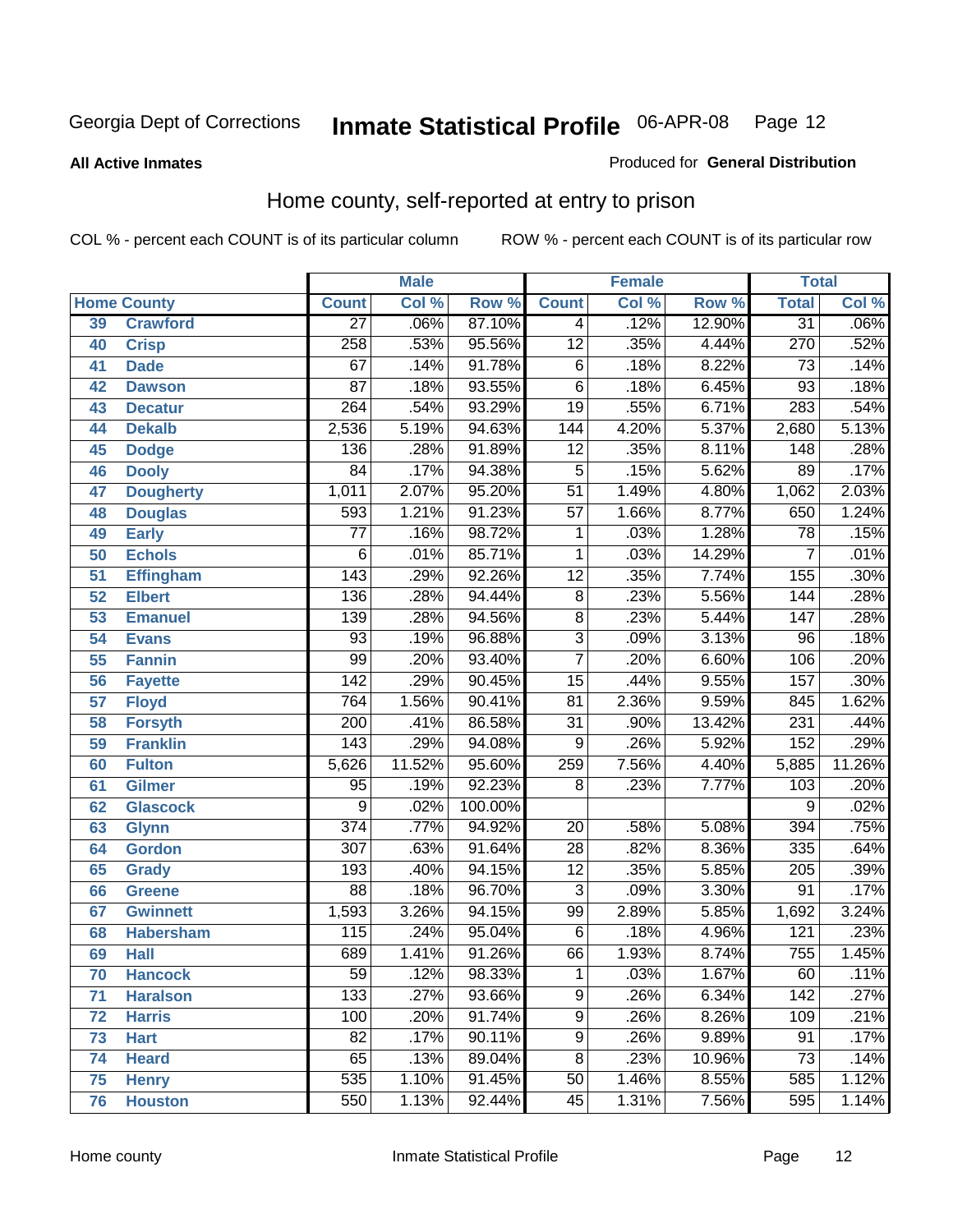### **All Active Inmates**

### Produced for **General Distribution**

# Home county, self-reported at entry to prison

|                 |                    |                  | <b>Male</b> |         |                           | <b>Female</b> |          | <b>Total</b>     |       |
|-----------------|--------------------|------------------|-------------|---------|---------------------------|---------------|----------|------------------|-------|
|                 | <b>Home County</b> | <b>Count</b>     | Col %       | Row %   | <b>Count</b>              | Col %         | Row %    | <b>Total</b>     | CoI%  |
| $\overline{77}$ | <b>Irwin</b>       | 67               | .14%        | 98.53%  | 1                         | .03%          | 1.47%    | 68               | .13%  |
| 78              | <b>Jackson</b>     | $\overline{201}$ | .41%        | 90.95%  | $\overline{20}$           | .58%          | 9.05%    | $\overline{221}$ | .42%  |
| 79              | <b>Jasper</b>      | 64               | .13%        | 94.12%  | 4                         | .12%          | 5.88%    | 68               | .13%  |
| 80              | <b>Jeff Davis</b>  | $\overline{73}$  | .15%        | 93.59%  | $\overline{5}$            | .15%          | 6.41%    | $\overline{78}$  | .15%  |
| 81              | <b>Jefferson</b>   | $\overline{111}$ | .23%        | 93.28%  | $\overline{8}$            | .23%          | 6.72%    | 119              | .23%  |
| 82              | <b>Jenkins</b>     | $\overline{72}$  | .15%        | 94.74%  | 4                         | .12%          | 5.26%    | $\overline{76}$  | .15%  |
| 83              | <b>Johnson</b>     | 48               | .10%        | 90.57%  | $\overline{5}$            | .15%          | 9.43%    | $\overline{53}$  | .10%  |
| 84              | <b>Jones</b>       | $\overline{67}$  | .14%        | 94.37%  | 4                         | .12%          | 5.63%    | $\overline{71}$  | .14%  |
| 85              | <b>Lamar</b>       | $\overline{83}$  | .17%        | 97.65%  | $\overline{2}$            | .06%          | 2.35%    | 85               | .16%  |
| 86              | <b>Lanier</b>      | $\overline{34}$  | .07%        | 82.93%  | $\overline{7}$            | .20%          | 17.07%   | $\overline{41}$  | .08%  |
| 87              | <b>Laurens</b>     | $\overline{314}$ | .64%        | 94.29%  | $\overline{19}$           | .55%          | 5.71%    | 333              | .64%  |
| 88              | <b>Lee</b>         | $\overline{69}$  | .14%        | 95.83%  | $\overline{3}$            | .09%          | 4.17%    | $\overline{72}$  | .14%  |
| 89              | <b>Liberty</b>     | $\overline{247}$ | .51%        | 93.21%  | $\overline{18}$           | .53%          | 6.79%    | 265              | .51%  |
| 90              | <b>Lincoln</b>     | $\overline{38}$  | .08%        | 97.44%  | 1                         | .03%          | 2.56%    | $\overline{39}$  | .07%  |
| 91              | Long               | $\overline{37}$  | .08%        | 90.24%  | 4                         | .12%          | 9.76%    | $\overline{41}$  | .08%  |
| 92              | <b>Lowndes</b>     | 555              | 1.14%       | 94.71%  | $\overline{31}$           | .90%          | 5.29%    | 586              | 1.12% |
| 93              | <b>Lumpkin</b>     | 89               | .18%        | 86.41%  | $\overline{14}$           | .41%          | 13.59%   | 103              | .20%  |
| 94              | <b>Macon</b>       | $\overline{98}$  | .20%        | 95.15%  | $\overline{5}$            | .15%          | 4.85%    | 103              | .20%  |
| 95              | <b>Madison</b>     | 108              | .22%        | 92.31%  | $\overline{9}$            | .26%          | 7.69%    | 117              | .22%  |
| 96              | <b>Marion</b>      | $\overline{50}$  | .10%        | 96.15%  | $\overline{2}$            | .06%          | 3.85%    | $\overline{52}$  | .10%  |
| 97              | <b>Mcduffie</b>    | 161              | .33%        | 96.99%  | $\overline{5}$            | .15%          | 3.01%    | 166              | .32%  |
| 98              | <b>Mcintosh</b>    | $\overline{70}$  | .14%        | 95.89%  | $\overline{3}$            | .09%          | 4.11%    | $\overline{73}$  | .14%  |
| 99              | <b>Meriwether</b>  | 197              | .40%        | 93.36%  | $\overline{14}$           | .41%          | 6.64%    | $\overline{211}$ | .40%  |
| 100             | <b>Miller</b>      | $\overline{32}$  | .07%        | 100.00% |                           |               |          | $\overline{32}$  | .06%  |
| 101             | <b>Mitchell</b>    | 179              | .37%        | 93.23%  | $\overline{13}$           | .38%          | 6.77%    | 192              | .37%  |
| 102             | <b>Monroe</b>      | $\overline{131}$ | .27%        | 94.24%  | $\overline{8}$            | .23%          | 5.76%    | 139              | .27%  |
| 103             | <b>Montgomery</b>  | 46               | .09%        | 93.88%  | $\overline{3}$            | .09%          | 6.12%    | 49               | .09%  |
| 104             | <b>Morgan</b>      | $\overline{77}$  | .16%        | 91.67%  | $\overline{7}$            | .20%          | 8.33%    | $\overline{84}$  | .16%  |
| 105             | <b>Murray</b>      | 239              | .49%        | 91.92%  | $\overline{21}$           | .61%          | 8.08%    | 260              | .50%  |
| 106             | <b>Muscogee</b>    | 1,654            | 3.39%       | 93.66%  | $\overline{112}$          | 3.27%         | 6.34%    | 1,766            | 3.38% |
| 107             | <b>Newton</b>      | 520              | 1.07%       | 91.71%  | $\overline{47}$           | 1.37%         | 8.29%    | 567              | 1.09% |
| 108             | <b>Oconee</b>      | 47               | .10%        | 94.00%  | 3                         | .09%          | $6.00\%$ | 50               | .10%  |
| 109             | <b>Oglethorpe</b>  | $\overline{54}$  | .11%        | 94.74%  | $\overline{\overline{3}}$ | .09%          | 5.26%    | $\overline{57}$  | .11%  |
| 110             | <b>Paulding</b>    | 234              | .48%        | 91.76%  | $\overline{21}$           | .61%          | 8.24%    | 255              | .49%  |
| 111             | <b>Peach</b>       | 121              | .25%        | 97.58%  | $\overline{3}$            | .09%          | 2.42%    | 124              | .24%  |
| 112             | <b>Pickens</b>     | 102              | .21%        | 83.61%  | $\overline{20}$           | .58%          | 16.39%   | $\overline{122}$ | .23%  |
| 113             | <b>Pierce</b>      | $\overline{54}$  | .11%        | 93.10%  | 4                         | .12%          | 6.90%    | 58               | .11%  |
| 114             | <b>Pike</b>        | 65               | .13%        | 94.20%  | 4                         | .12%          | 5.80%    | 69               | .13%  |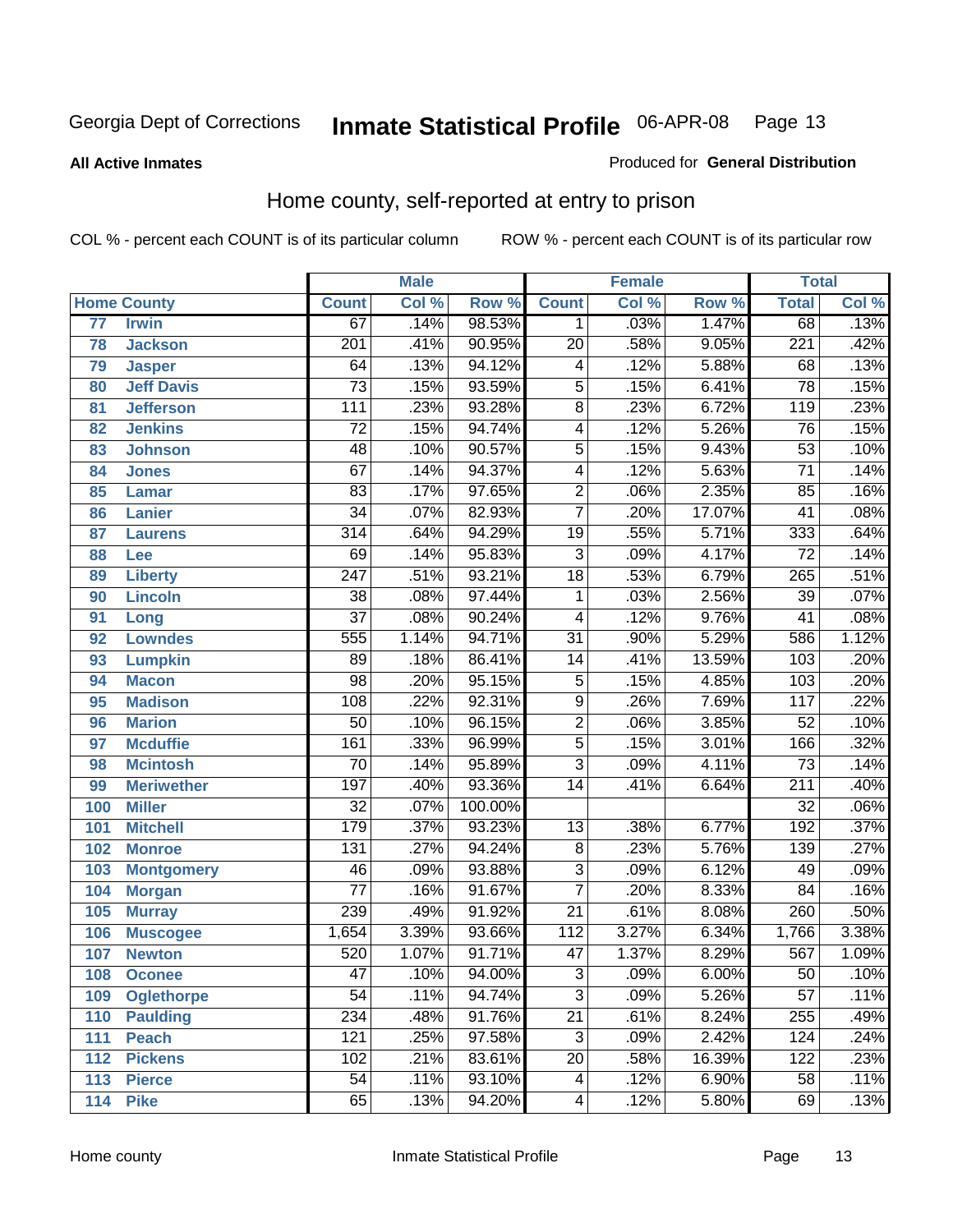**All Active Inmates**

### Produced for **General Distribution**

# Home county, self-reported at entry to prison

|     |                    |                  | <b>Male</b> |         |                  | <b>Female</b> |        | <b>Total</b>     |                            |
|-----|--------------------|------------------|-------------|---------|------------------|---------------|--------|------------------|----------------------------|
|     | <b>Home County</b> | <b>Count</b>     | Col %       | Row %   | <b>Count</b>     | Col %         | Row %  | <b>Total</b>     | $\overline{\text{Col }^9}$ |
| 115 | <b>Polk</b>        | 194              | .40%        | 91.94%  | $\overline{17}$  | .50%          | 8.06%  | 211              | .40%                       |
| 116 | <b>Pulaski</b>     | $\overline{88}$  | .18%        | 89.80%  | $\overline{10}$  | .29%          | 10.20% | 98               | .19%                       |
| 117 | <b>Putnam</b>      | 132              | .27%        | 97.78%  | $\overline{3}$   | .09%          | 2.22%  | $\overline{135}$ | .26%                       |
| 118 | Quitman            | $\overline{13}$  | .03%        | 92.86%  | $\overline{1}$   | .03%          | 7.14%  | 14               | .03%                       |
| 119 | <b>Rabun</b>       | $\overline{53}$  | .11%        | 94.64%  | $\overline{3}$   | .09%          | 5.36%  | $\overline{56}$  | .11%                       |
| 120 | <b>Randolph</b>    | $\overline{43}$  | .09%        | 89.58%  | $\overline{5}$   | .15%          | 10.42% | 48               | .09%                       |
| 121 | <b>Richmond</b>    | 1,827            | 3.74%       | 94.22%  | $\overline{112}$ | 3.27%         | 5.78%  | 1,939            | 3.71%                      |
| 122 | <b>Rockdale</b>    | $\overline{340}$ | .70%        | 92.14%  | 29               | .85%          | 7.86%  | 369              | .71%                       |
| 123 | <b>Schley</b>      | $\overline{25}$  | .05%        | 100.00% |                  |               |        | $\overline{25}$  | .05%                       |
| 124 | <b>Screven</b>     | $\overline{113}$ | .23%        | 93.39%  | 8                | .23%          | 6.61%  | 121              | .23%                       |
| 125 | <b>Seminole</b>    | 67               | .14%        | 91.78%  | 6                | .18%          | 8.22%  | $\overline{73}$  | .14%                       |
| 126 | <b>Spalding</b>    | 552              | 1.13%       | 92.62%  | $\overline{44}$  | 1.28%         | 7.38%  | 596              | 1.14%                      |
| 127 | <b>Stephens</b>    | $\overline{171}$ | .35%        | 91.44%  | $\overline{16}$  | .47%          | 8.56%  | 187              | .36%                       |
| 128 | <b>Stewart</b>     | $\overline{42}$  | .09%        | 97.67%  | 1                | .03%          | 2.33%  | 43               | .08%                       |
| 129 | <b>Sumter</b>      | $\overline{246}$ | .50%        | 94.25%  | $\overline{15}$  | .44%          | 5.75%  | $\overline{261}$ | .50%                       |
| 130 | <b>Talbot</b>      | 49               | .10%        | 92.45%  | 4                | .12%          | 7.55%  | $\overline{53}$  | .10%                       |
| 131 | <b>Taliaferro</b>  | $\overline{10}$  | .02%        | 100.00% |                  |               |        | $\overline{10}$  | .02%                       |
| 132 | <b>Tattnall</b>    | $\overline{138}$ | .28%        | 92.62%  | 11               | .32%          | 7.38%  | 149              | .29%                       |
| 133 | <b>Taylor</b>      | 83               | .17%        | 94.32%  | $\overline{5}$   | .15%          | 5.68%  | $\overline{88}$  | .17%                       |
| 134 | <b>Telfair</b>     | 136              | .28%        | 94.44%  | $\overline{8}$   | .23%          | 5.56%  | 144              | .28%                       |
| 135 | <b>Terrell</b>     | $\overline{83}$  | .17%        | 96.51%  | $\overline{3}$   | .09%          | 3.49%  | 86               | .16%                       |
| 136 | <b>Thomas</b>      | 292              | .60%        | 93.89%  | $\overline{19}$  | .55%          | 6.11%  | $\overline{311}$ | .60%                       |
| 137 | <b>Tift</b>        | 300              | .61%        | 97.72%  | $\overline{7}$   | .20%          | 2.28%  | $\overline{307}$ | .59%                       |
| 138 | <b>Toombs</b>      | $\overline{257}$ | .53%        | 94.49%  | $\overline{15}$  | .44%          | 5.51%  | $\overline{272}$ | .52%                       |
| 139 | <b>Towns</b>       | $\overline{26}$  | .05%        | 89.66%  | $\overline{3}$   | .09%          | 10.34% | 29               | .06%                       |
| 140 | <b>Treutlen</b>    | 65               | .13%        | 97.01%  | $\overline{2}$   | .06%          | 2.99%  | 67               | .13%                       |
| 141 | <b>Troup</b>       | 620              | 1.27%       | 90.91%  | 62               | 1.81%         | 9.09%  | 682              | 1.31%                      |
| 142 | <b>Turner</b>      | 60               | .12%        | 95.24%  | $\overline{3}$   | .09%          | 4.76%  | 63               | .12%                       |
| 143 | <b>Twiggs</b>      | $\overline{43}$  | .09%        | 95.56%  | $\overline{2}$   | .06%          | 4.44%  | 45               | .09%                       |
| 144 | <b>Union</b>       | $\overline{73}$  | .15%        | 91.25%  | $\overline{7}$   | .20%          | 8.75%  | 80               | .15%                       |
| 145 | <b>Upson</b>       | $\overline{209}$ | .43%        | 92.89%  | $\overline{16}$  | .47%          | 7.11%  | 225              | .43%                       |
| 146 | <b>Walker</b>      | 333              | .68%        | 93.02%  | 25               | .73%          | 6.98%  | 358              | .69%                       |
| 147 | <b>Walton</b>      | 285              | .58%        | 92.23%  | $\overline{24}$  | .70%          | 7.77%  | 309              | .59%                       |
| 148 | <b>Ware</b>        | 308              | .63%        | 93.90%  | $\overline{20}$  | .58%          | 6.10%  | 328              | .63%                       |
| 149 | <b>Warren</b>      | 45               | .09%        | 93.75%  | $\overline{3}$   | .09%          | 6.25%  | 48               | .09%                       |
| 150 | <b>Washington</b>  | 131              | .27%        | 92.25%  | $\overline{11}$  | .32%          | 7.75%  | 142              | .27%                       |
| 151 | <b>Wayne</b>       | 180              | .37%        | 92.78%  | $\overline{14}$  | .41%          | 7.22%  | 194              | .37%                       |
| 152 | <b>Webster</b>     | $\overline{8}$   | .02%        | 100.00% |                  |               |        | $\overline{8}$   | .02%                       |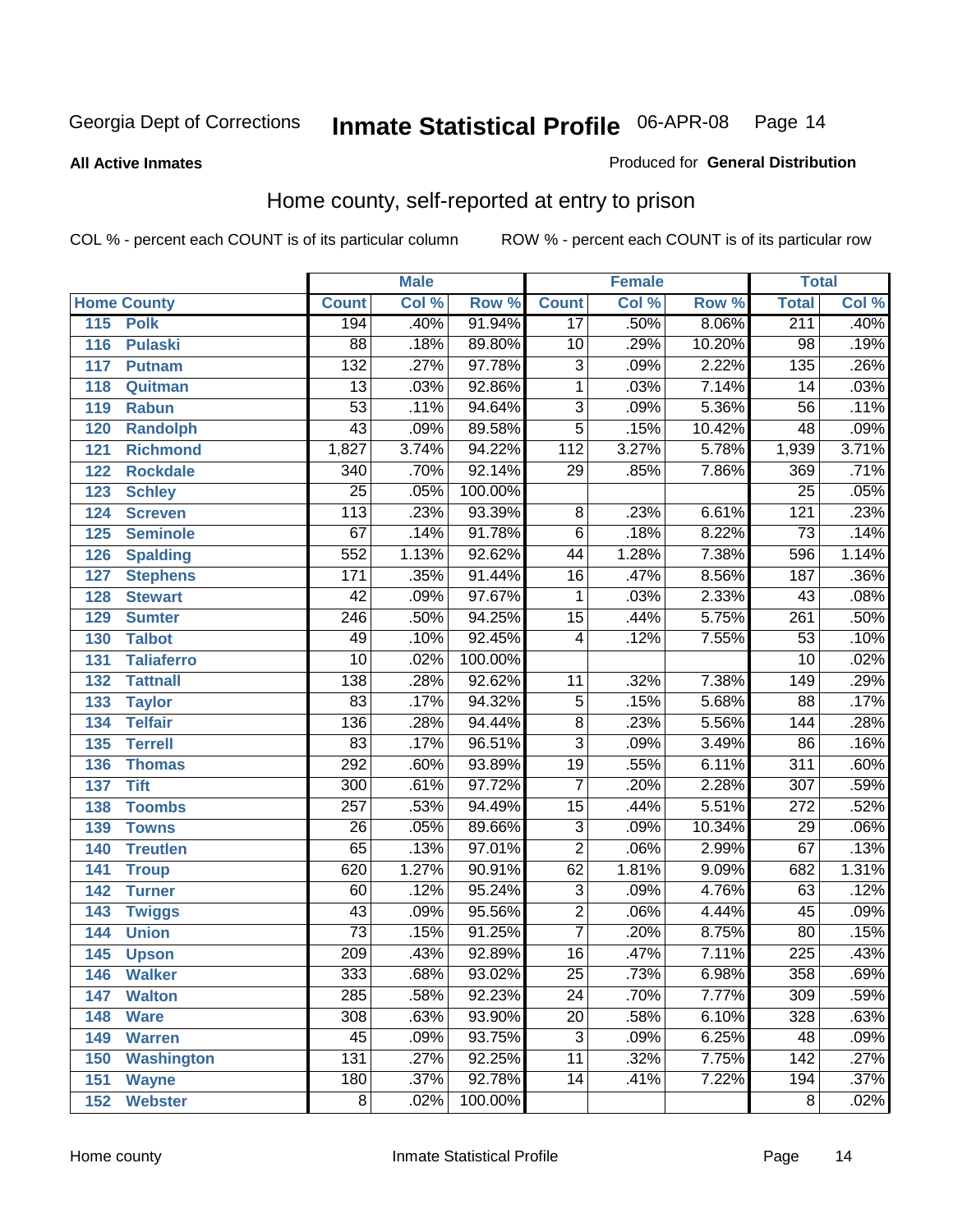**All Active Inmates**

### Produced for **General Distribution**

# Home county, self-reported at entry to prison

|     |                      |              | <b>Male</b> |        |              | <b>Female</b> |        | <b>Total</b> |         |  |
|-----|----------------------|--------------|-------------|--------|--------------|---------------|--------|--------------|---------|--|
|     | <b>Home County</b>   | <b>Count</b> | Col %       | Row %  | <b>Count</b> | Col %         | Row %  | <b>Total</b> | Col %   |  |
| 153 | <b>Wheeler</b>       | 28           | $.06\%$     | 87.50% | 4            | .12%          | 12.50% | 32           | $.06\%$ |  |
| 154 | <b>White</b>         | 79           | .16%        | 85.87% | 13           | .38%          | 14.13% | 92           | .18%    |  |
| 155 | <b>Whitfield</b>     | 645          | 1.32%       | 89.83% | 73           | 2.13%         | 10.17% | 718          | 1.37%   |  |
| 156 | <b>Wilcox</b>        | 60           | .12%        | 90.91% | 6            | .18%          | 9.09%  | 66           | .13%    |  |
| 157 | <b>Wilkes</b>        | 65           | .13%        | 97.01% | 2            | .06%          | 2.99%  | 67           | .13%    |  |
| 158 | <b>Wilkinson</b>     | 71           | .15%        | 89.87% | 8            | .23%          | 10.13% | 79           | .15%    |  |
| 159 | <b>Worth</b>         | 110          | .23%        | 93.22% | 8            | .23%          | 6.78%  | 118          | .23%    |  |
| 160 | <b>Unknown</b>       | 2,666        | 5.46%       | 92.47% | 217          | 6.33%         | 7.53%  | 2,883        | 5.52%   |  |
|     | <b>Total Rported</b> | 48,819       | 100%        | 93.44% | 3,426        | 100%          | 6.56%  | 52,245       | 100%    |  |

| oorted<br>NO: | ,988   | --<br>۰. | 2,061       |
|---------------|--------|----------|-------------|
| ota.          | 50.807 | ,499     | 4,306<br>בר |

| <b>Mode</b> | . | unon | -uποι. |
|-------------|---|------|--------|
|             |   |      |        |
|             |   |      |        |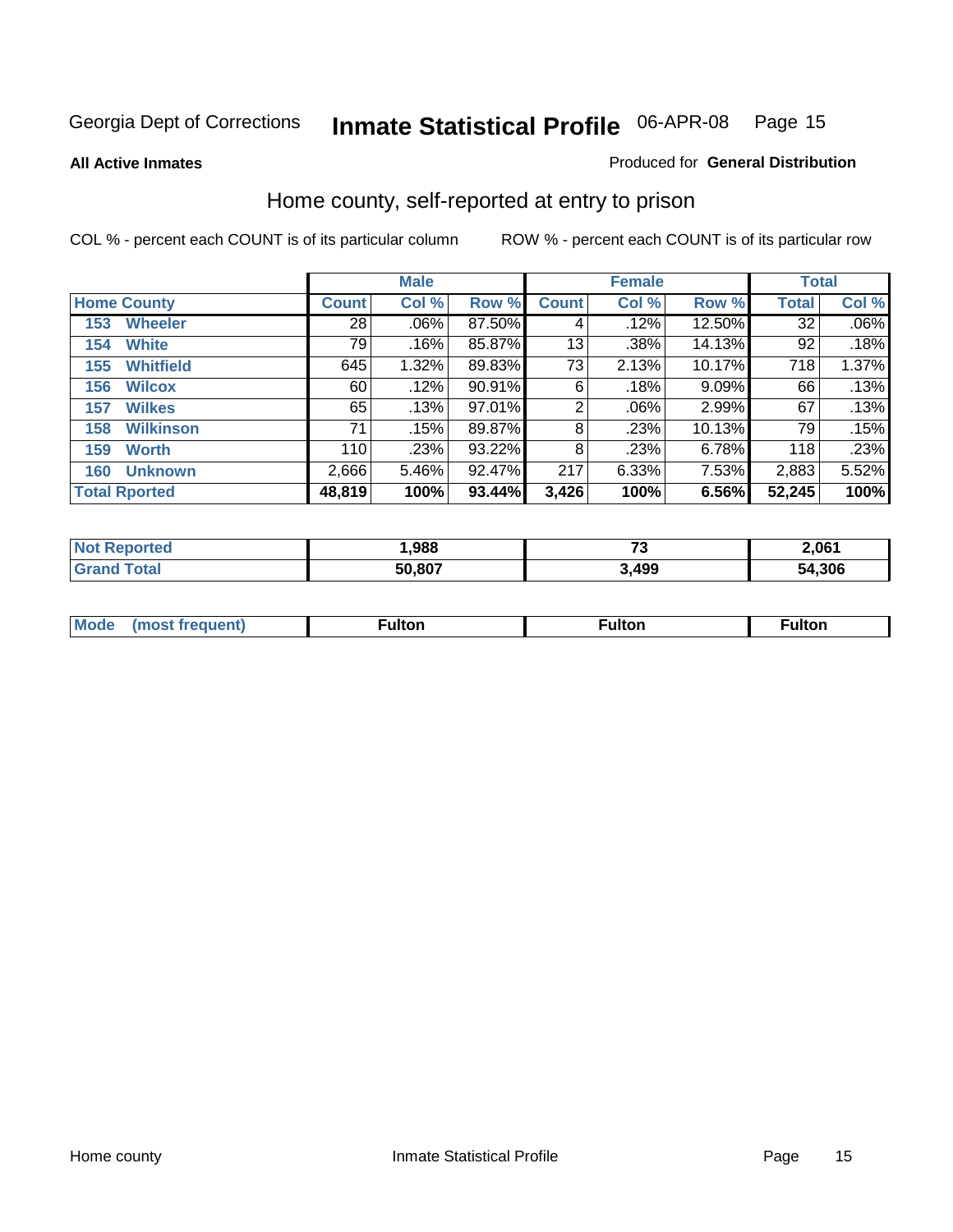### **All Active Inmates**

### Produced for **General Distribution**

# Environment to age 16, self-reported at entry to prison

|                                    | <b>Male</b>  |        | <b>Female</b> |              |          | <b>Total</b> |              |        |
|------------------------------------|--------------|--------|---------------|--------------|----------|--------------|--------------|--------|
| <b>Environment to age 16</b>       | <b>Count</b> | Col %  | Row %         | <b>Count</b> | Col %    | Row %        | <b>Total</b> | Col %  |
| <b>Rural/Farm</b>                  | 1,727        | 3.52%  | 92.85%        | 133          | $3.90\%$ | 7.15%        | 1,860        | 3.54%  |
| <b>Rural/Nfarm</b><br>$\mathbf{2}$ | 2,618        | 5.33%  | 87.18%        | 385          | 11.29%   | 12.82%       | 3,003        | 5.72%  |
| <b>S.M.S.A</b>                     | 16,578       | 33.77% | 96.33%        | 632          | 18.53%   | $3.67\%$     | 17,210       | 32.78% |
| <b>Urban</b><br>4                  | 10,688       | 21.77% | 90.28%        | 1,151        | 33.74%   | $9.72\%$     | 11,839       | 22.55% |
| <b>Small Town</b><br>5.            | 17.477       | 35.60% | 94.03%        | 1,110        | 32.54%   | 5.97%        | 18,587       | 35.40% |
| <b>Total Reported</b>              | 49,088       | 100%   | 93.5%         | 3,411        | 100%     | 6.5%         | 52,499       | 100%   |

| Reported<br><b>Not</b> | 719،،  | 88    | ,807   |
|------------------------|--------|-------|--------|
| ™otal                  | 50,807 | 3,499 | 54,306 |

| Mo<br>. . | . owr | <u>'''' ''</u><br>roa<br>_____ | .0W <sub>r</sub> |
|-----------|-------|--------------------------------|------------------|
|           |       |                                |                  |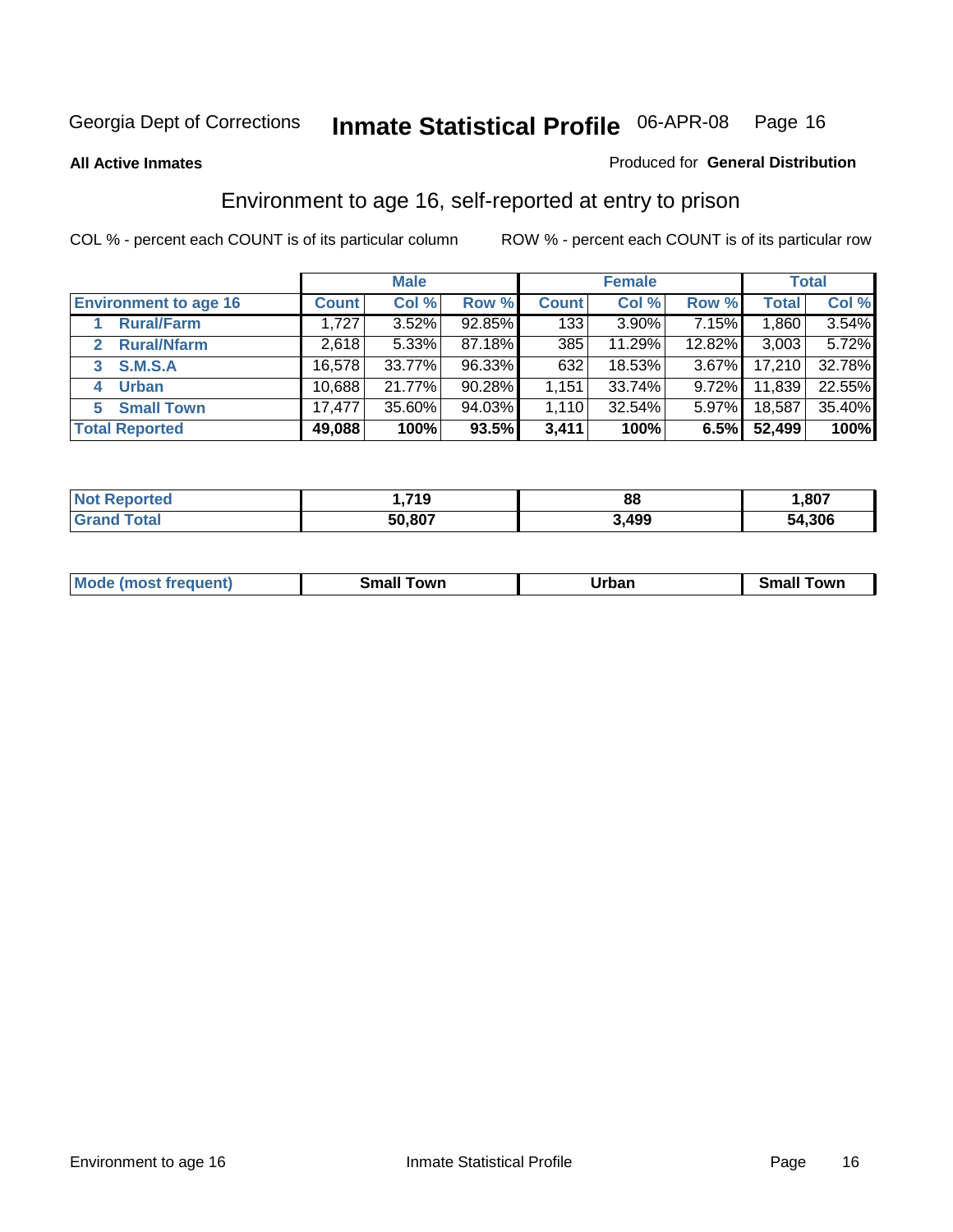### **All Active Inmates**

### Produced for **General Distribution**

# Guardian status to age 16, self-reported at entry to prison

|                                  |              | <b>Male</b> |         |              | <b>Female</b> |       |              | <b>Total</b> |
|----------------------------------|--------------|-------------|---------|--------------|---------------|-------|--------------|--------------|
| <b>Guardian Status To Age 16</b> | <b>Count</b> | Col %       | Row %   | <b>Count</b> | Col %         | Row % | <b>Total</b> | Col %        |
| 1 Orphanage                      | 32           | .11%        | 94.12%  | 2            | $.21\%$       | 5.88% | 34           | .11%         |
| 2 Father Only                    | 892          | 3.07%       | 96.96%  | 28           | $2.96\%$      | 3.04% | 920          | $3.07\%$     |
| <b>3 Both Parents</b>            | 11,807       | 40.65%      | 96.54%  | 423          | 44.67%        | 3.46% | 12,230       | 40.78%       |
| <b>4 Mother Only</b>             | 12,339       | 42.49%      | 97.67%  | 295          | 31.15%        | 2.33% | 12,634       | 42.13%       |
| <b>6 Oth Female</b>              | 715          | 2.46%       | 96.10%  | 29           | 3.06%         | 3.90% | 744          | 2.48%        |
| <b>7 Oth Male</b>                | 133          | .46%        | 96.38%  | 5            | .53%          | 3.62% | 138          | .46%         |
| 8 Step-Parents                   | 306          | 1.05%       | 100.00% |              |               |       | 306          | 1.02%        |
| 9 Foster Home                    | 424          | 1.46%       | 96.15%  | 17           | 1.80%         | 3.85% | 441          | 1.47%        |
| <b>10 Grand Parents</b>          | 2,395        | 8.25%       | 94.18%  | 148          | 15.63%        | 5.82% | 2,543        | 8.48%        |
| <b>Total Reported</b>            | 29,043       | 100%        | 96.84%  | 947          | 100%          | 3.16% | 29,990       | 100%         |

| NO | 764<br>الواضة | 2,552 | .316،  |
|----|---------------|-------|--------|
| Gr | 50.807        | 3,499 | 54.306 |

| Mode | Onlv<br>Mot | <b>Roth</b><br>Parents | <b>IMot</b><br>Onlv<br>∵hei |
|------|-------------|------------------------|-----------------------------|
|      |             |                        |                             |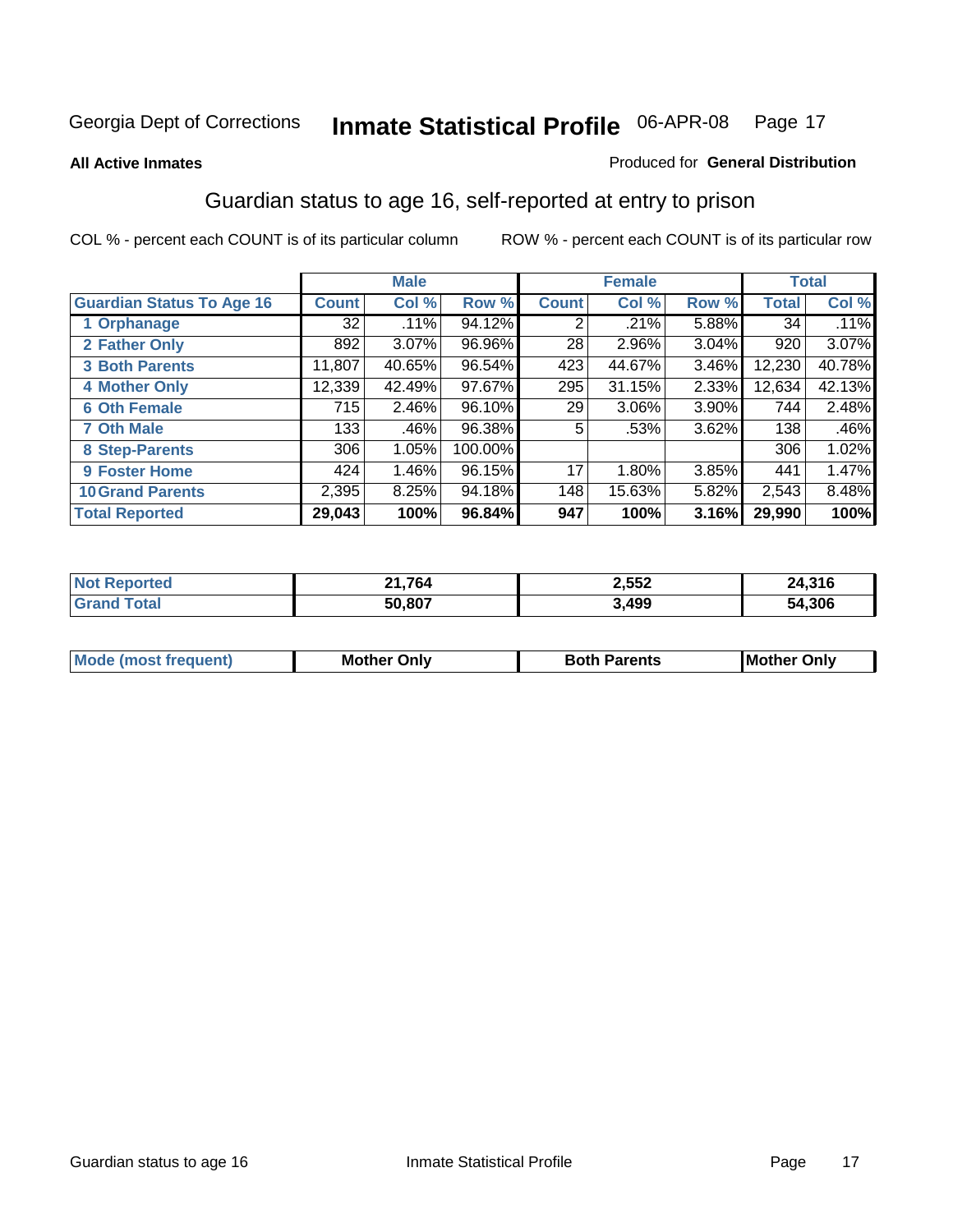### **All Active Inmates**

### Produced for **General Distribution**

# Employment status before prison, self-reported at entry to prison

|                                  |              | <b>Male</b> |        |              | <b>Female</b> |        |        | <b>Total</b> |
|----------------------------------|--------------|-------------|--------|--------------|---------------|--------|--------|--------------|
| <b>Employment Status</b>         | <b>Count</b> | Col %       | Row %  | <b>Count</b> | Col %         | Row %  | Total  | Col %        |
| <b>Full Time</b>                 | 23,433       | 52.22%      | 96.05% | 963          | 50.98%        | 3.95%  | 24,396 | 52.17%       |
| <b>Part Time</b><br>$\mathbf{2}$ | 3,352        | 7.47%       | 97.58% | 83           | 4.39%         | 2.42%  | 3,435  | 7.35%        |
| Unempl $<$ 6m<br>3               | 4,798        | 10.69%      | 97.07% | 145          | 7.68%         | 2.93%  | 4,943  | 10.57%       |
| Unempl > 6m<br>4                 | 7,813        | 17.41%      | 96.33% | 298          | 15.78%        | 3.67%  | 8,111  | 17.35%       |
| <b>Never Workd</b><br>5          | 3,512        | 7.83%       | 96.30% | 135          | 7.15%         | 3.70%  | 3,647  | 7.80%        |
| <b>Student</b><br>6              | 361          | .80%        | 85.75% | 60           | 3.18%         | 14.25% | 421    | .90%         |
| 7<br><b>Incapable</b>            | 1,604        | 3.57%       | 88.67% | 205          | 10.85%        | 11.33% | 1,809  | 3.87%        |
| <b>Total Reported</b>            | 44,873       | 100%        | 95.96% | 1,889        | 100%          | 4.04%  | 46,762 | 100%         |

| n eo | .934 د | 610   | 544.'      |
|------|--------|-------|------------|
|      | 50.807 | 3,499 | .306<br>54 |

| Mo | 'me<br>uн<br>$\sim$ $\sim$ $\sim$ $\sim$ $\sim$ $\sim$ | ïme<br>uı.<br>the contract of the contract of the contract of the contract of the contract of the contract of the contract of |
|----|--------------------------------------------------------|-------------------------------------------------------------------------------------------------------------------------------|
|    |                                                        |                                                                                                                               |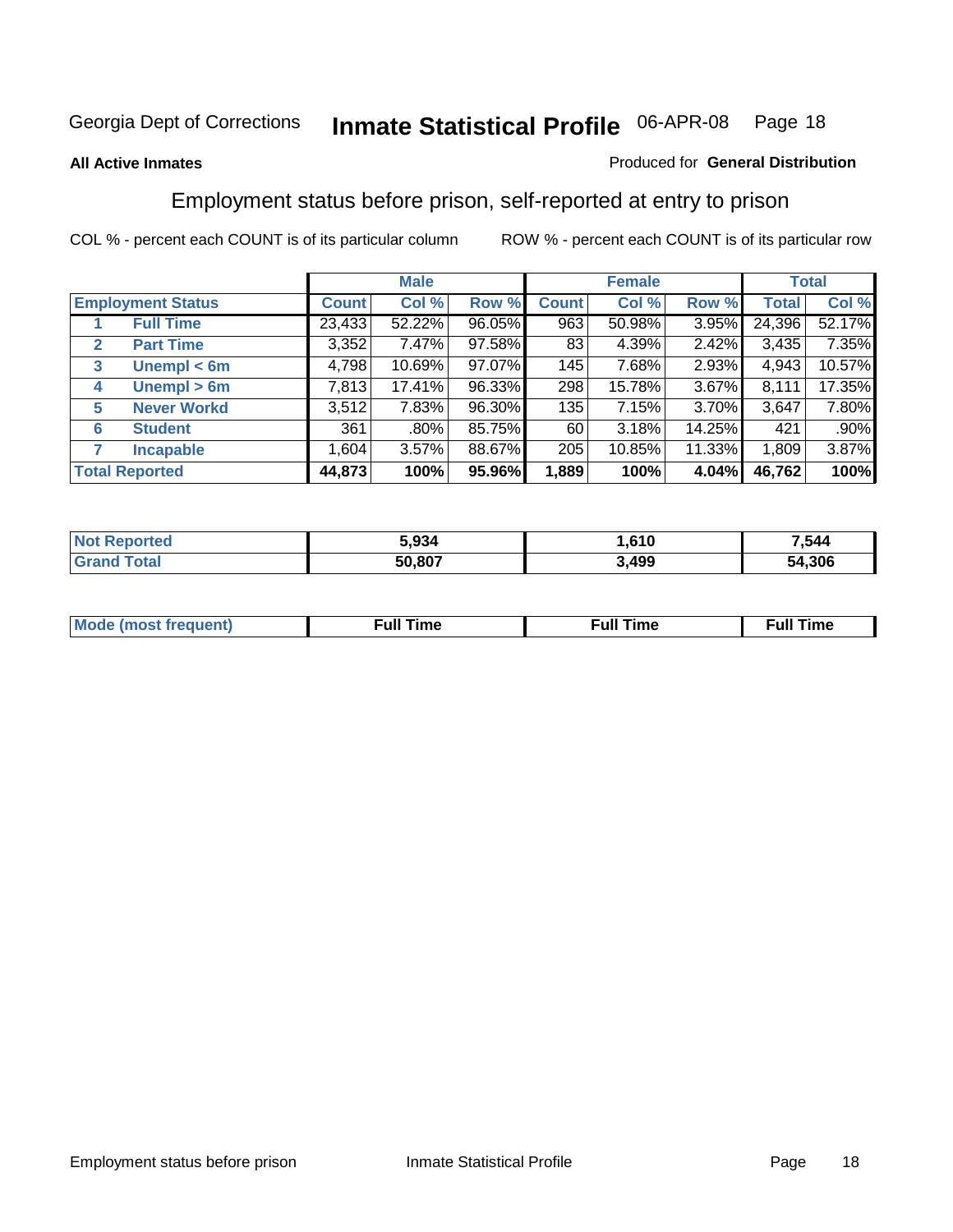### **All Active Inmates**

Produced for **General Distribution**

# Age at admission

|                         |                 | <b>Male</b> |         |                  | <b>Female</b> |        |              | <b>Total</b> |
|-------------------------|-----------------|-------------|---------|------------------|---------------|--------|--------------|--------------|
| <b>Age At Admission</b> | <b>Count</b>    | Col %       | Row %   | <b>Count</b>     | Col %         | Row %  | <b>Total</b> | Col %        |
| 13                      | 1               | 0.01%       | 100.00% |                  |               |        | 1            | 0.01%        |
| 14                      | $\overline{13}$ | 0.03%       | 92.86%  | 1                | 0.03%         | 7.14%  | 14           | 0.03%        |
| $\overline{15}$         | 61              | 0.12%       | 100.00% |                  |               |        | 61           | 0.11%        |
| 16                      | 188             | 0.37%       | 95.43%  | 9                | 0.26%         | 4.57%  | 197          | 0.36%        |
| $\overline{17}$         | 812             | 1.60%       | 96.78%  | $\overline{27}$  | 0.77%         | 3.22%  | 839          | 1.54%        |
| 18                      | 1,599           | 3.15%       | 97.20%  | 46               | 1.31%         | 2.80%  | 1,645        | 3.03%        |
| 19                      | 2,124           | 4.18%       | 96.90%  | 68               | 1.94%         | 3.10%  | 2,192        | 4.04%        |
| 20                      | 2,122           | 4.18%       | 95.20%  | 107              | 3.06%         | 4.80%  | 2,229        | 4.10%        |
| 21                      | 2,138           | 4.21%       | 95.23%  | 107              | 3.06%         | 4.77%  | 2,245        | 4.13%        |
| 22                      | 2,182           | 4.29%       | 95.66%  | 99               | 2.83%         | 4.34%  | 2,281        | 4.20%        |
| 23                      | 2,106           | 4.15%       | 94.52%  | 122              | 3.49%         | 5.48%  | 2,228        | 4.10%        |
| 24                      | 1,979           | 3.90%       | 93.26%  | $\overline{143}$ | 4.09%         | 6.74%  | 2,122        | 3.91%        |
| $\overline{25}$         | 2,067           | 4.07%       | 94.21%  | 127              | 3.63%         | 5.79%  | 2,194        | 4.04%        |
| 26                      | 1,946           | 3.83%       | 94.51%  | $\overline{113}$ | 3.23%         | 5.49%  | 2,059        | 3.79%        |
| 27                      | 1,923           | 3.78%       | 93.71%  | 129              | 3.69%         | 6.29%  | 2,052        | 3.78%        |
| 28                      | 1,824           | 3.59%       | 94.17%  | $\overline{113}$ | 3.23%         | 5.83%  | 1,937        | 3.57%        |
| 29                      | 1,715           | 3.38%       | 93.05%  | 128              | 3.66%         | 6.95%  | 1,843        | 3.39%        |
| 30                      | 1,598           | 3.15%       | 93.29%  | 115              | 3.29%         | 6.71%  | 1,713        | 3.15%        |
| 31                      | 1,528           | 3.01%       | 94.03%  | $\overline{97}$  | 2.77%         | 5.97%  | 1,625        | 2.99%        |
| 32                      | 1,427           | 2.81%       | 92.60%  | 114              | 3.26%         | 7.40%  | 1,541        | 2.84%        |
| 33                      | 1,411           | 2.78%       | 94.51%  | $\overline{82}$  | 2.34%         | 5.49%  | 1,493        | 2.75%        |
| 34                      | 1,414           | 2.78%       | 92.90%  | 108              | 3.09%         | 7.10%  | 1,522        | 2.80%        |
| 35                      | 1,357           | 2.67%       | 92.12%  | 116              | 3.32%         | 7.88%  | 1,473        | 2.71%        |
| 36                      | 1,349           | 2.66%       | 92.02%  | 117              | 3.34%         | 7.98%  | 1,466        | 2.70%        |
| 37                      | 1,266           | 2.49%       | 92.01%  | 110              | 3.14%         | 7.99%  | 1,376        | 2.53%        |
| 38                      | 1,154           | 2.27%       | 90.72%  | 118              | 3.37%         | 9.28%  | 1,272        | 2.34%        |
| 39                      | 1,235           | 2.43%       | 90.88%  | 124              | 3.54%         | 9.12%  | 1,359        | 2.50%        |
| 40                      | 1,145           | 2.25%       | 92.41%  | 94               | 2.69%         | 7.59%  | 1,239        | 2.28%        |
| 41                      | 1,169           | 2.30%       | 89.99%  | 130              | 3.72%         | 10.01% | 1,299        | 2.39%        |
| 42                      | 1,074           | 2.11%       | 91.09%  | 105              | 3.00%         | 8.91%  | 1,179        | 2.17%        |
| 43                      | 1,035           | 2.04%       | 90.00%  | 115              | 3.29%         | 10.00% | 1,150        | 2.12%        |
| 44                      | 947             | 1.86%       | 90.88%  | 95               | 2.72%         | 9.12%  | 1,042        | 1.92%        |
| 45                      | 950             | 1.87%       | 90.74%  | $\overline{97}$  | 2.77%         | 9.26%  | 1,047        | 1.93%        |
| 46                      | 833             | 1.64%       | 92.45%  | 68               | 1.94%         | 7.55%  | 901          | 1.66%        |
| 47                      | 735             | 1.45%       | 92.34%  | 61               | 1.74%         | 7.66%  | 796          | 1.47%        |
| 48                      | 638             | 1.26%       | 90.50%  | 67               | 1.91%         | 9.50%  | 705          | 1.30%        |
| 49                      | 559             | 1.10%       | 93.17%  | 41               | 1.17%         | 6.83%  | 600          | 1.10%        |
| 50                      | 494             | 0.97%       | 93.92%  | 32               | 0.91%         | 6.08%  | 526          | 0.97%        |
| 51                      | 420             | 0.83%       | 93.33%  | $\overline{30}$  | 0.86%         | 6.67%  | 450          | 0.83%        |
| 52                      | 399             | 0.79%       | 94.77%  | 22               | 0.63%         | 5.23%  | 421          | 0.78%        |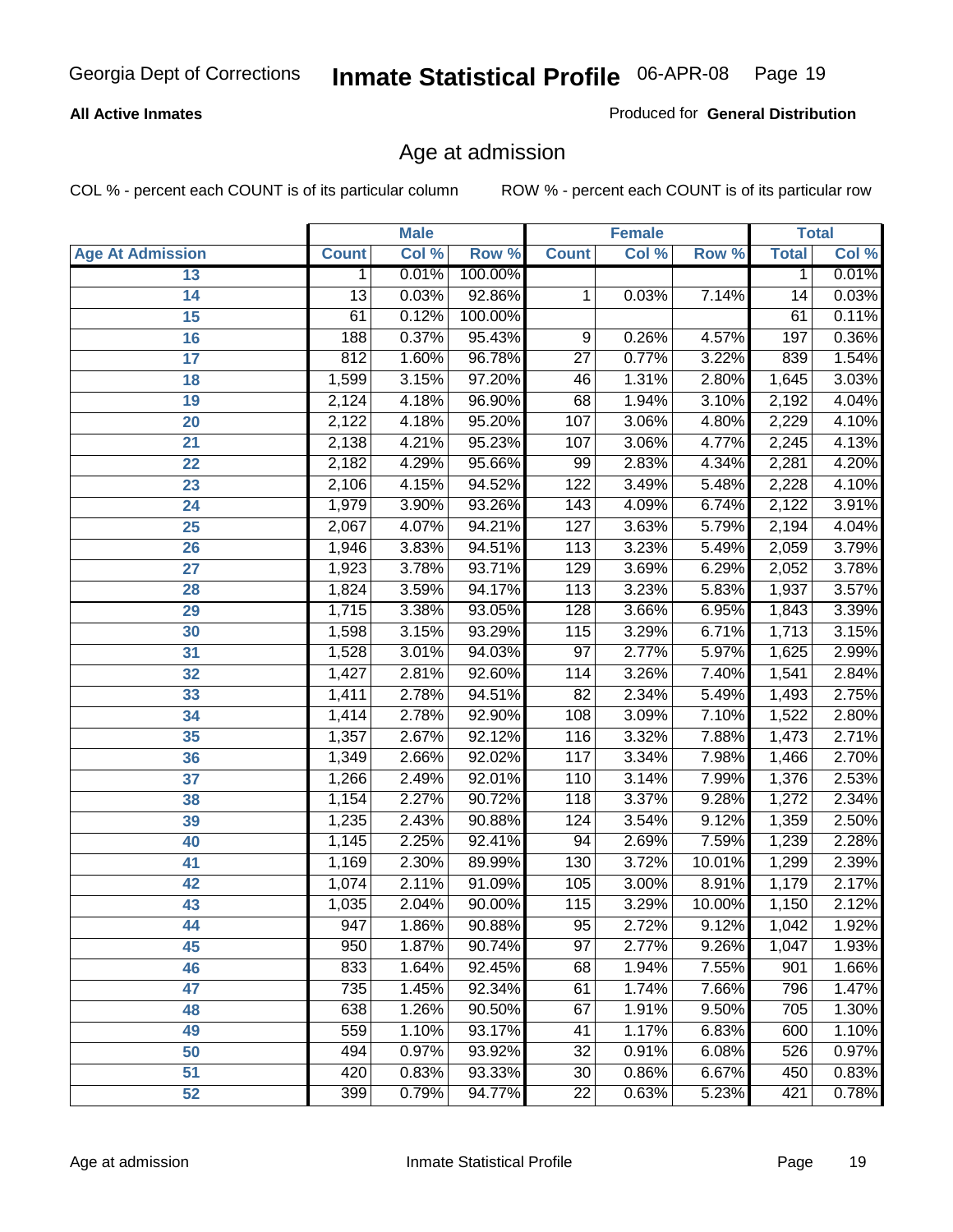### **All Active Inmates**

Produced for **General Distribution**

# Age at admission

|                         | <b>Male</b>      |       | <b>Female</b> |                 |       | <b>Total</b> |                  |       |
|-------------------------|------------------|-------|---------------|-----------------|-------|--------------|------------------|-------|
| <b>Age At Admission</b> | <b>Count</b>     | Col % | Row %         | <b>Count</b>    | Col % | Row %        | <b>Total</b>     | Col % |
| 53                      | $\overline{304}$ | 0.60% | 92.12%        | $\overline{26}$ | 0.74% | 7.88%        | 330              | 0.61% |
| 54                      | $\overline{225}$ | 0.44% | 91.84%        | $\overline{20}$ | 0.57% | 8.16%        | 245              | 0.45% |
| $\overline{55}$         | $\overline{240}$ | 0.47% | 97.17%        | 7               | 0.20% | 2.83%        | $\overline{247}$ | 0.45% |
| $\overline{56}$         | $\overline{200}$ | 0.39% | 93.46%        | $\overline{14}$ | 0.40% | 6.54%        | $\overline{214}$ | 0.39% |
| $\overline{57}$         | 150              | 0.30% | 93.75%        | $\overline{10}$ | 0.29% | 6.25%        | 160              | 0.29% |
| 58                      | 131              | 0.26% | 94.93%        | $\overline{7}$  | 0.20% | 5.07%        | 138              | 0.25% |
| 59                      | 120              | 0.24% | 95.24%        | 6               | 0.17% | 4.76%        | 126              | 0.23% |
| 60                      | $\overline{84}$  | 0.17% | 97.67%        | $\overline{2}$  | 0.06% | 2.33%        | 86               | 0.16% |
| 61                      | 64               | 0.13% | 98.46%        | 1               | 0.03% | 1.54%        | 65               | 0.12% |
| 62                      | $\overline{58}$  | 0.11% | 96.67%        | $\overline{2}$  | 0.06% | 3.33%        | 60               | 0.11% |
| 63                      | $\overline{56}$  | 0.11% | 100.00%       |                 |       |              | 56               | 0.10% |
| 64                      | $\overline{47}$  | 0.09% | 95.92%        | $\overline{2}$  | 0.06% | 4.08%        | 49               | 0.09% |
| 65                      | $\overline{38}$  | 0.07% | 100.00%       |                 |       |              | $\overline{38}$  | 0.07% |
| 66                      | $\overline{25}$  | 0.05% | 96.15%        | 1               | 0.03% | 3.85%        | $\overline{26}$  | 0.05% |
| 67                      | 23               | 0.05% | 100.00%       |                 |       |              | $\overline{23}$  | 0.04% |
| 68                      | $\overline{21}$  | 0.04% | 100.00%       |                 |       |              | $\overline{21}$  | 0.04% |
| 69                      | $\overline{25}$  | 0.05% | 100.00%       |                 |       |              | $\overline{25}$  | 0.05% |
| 70                      | $\overline{8}$   | 0.02% | 80.00%        | $\overline{2}$  | 0.06% | 20.00%       | $\overline{10}$  | 0.02% |
| 71                      | $\overline{7}$   | 0.01% | 100.00%       |                 |       |              | 7                | 0.01% |
| $\overline{72}$         | $\overline{8}$   | 0.02% | 100.00%       |                 |       |              | $\overline{8}$   | 0.01% |
| $\overline{73}$         | $\overline{7}$   | 0.01% | 100.00%       |                 |       |              | $\overline{7}$   | 0.01% |
| $\overline{74}$         | $\overline{9}$   | 0.02% | 90.00%        | 1               | 0.03% | 10.00%       | $\overline{10}$  | 0.02% |
| $\overline{75}$         | 4                | 0.01% | 100.00%       |                 |       |              | 4                | 0.01% |
| 76                      | $\overline{8}$   | 0.02% | 100.00%       |                 |       |              | 8                | 0.01% |
| 77                      | $\mathbf{1}$     | 0.01% | 100.00%       |                 |       |              | 1                | 0.01% |
| 78                      | $\mathbf{1}$     | 0.01% | 100.00%       |                 |       |              | 1                | 0.01% |
| 79                      | $\overline{3}$   | 0.01% | 75.00%        | $\mathbf{1}$    | 0.03% | 25.00%       | 4                | 0.01% |
| 80                      | $\overline{1}$   | 0.01% | 100.00%       |                 |       |              | 1                | 0.01% |
| $\overline{81}$         | $\mathbf{1}$     | 0.01% | 100.00%       |                 |       |              | 1                | 0.01% |
| 84                      | 1                | 0.01% | 100.00%       |                 |       |              | 1                | 0.01% |
| <b>Total Reported</b>   | 50,807           | 100%  | 93.56%        | 3,499           | 100%  | 6.44%        | 54,306           | 100%  |

| <b>Not Reported</b> |        |       |        |
|---------------------|--------|-------|--------|
| <b>Grand Total</b>  | 50.807 | 3,499 | 54,306 |

| Mean<br>(average)              | 31.84     | 33.84 | 31.97    |
|--------------------------------|-----------|-------|----------|
| <b>Median (middle)</b>         | 30        | 34    | 30       |
| <b>Mode</b><br>(most frequent) | <u>__</u> |       | ^^<br>LL |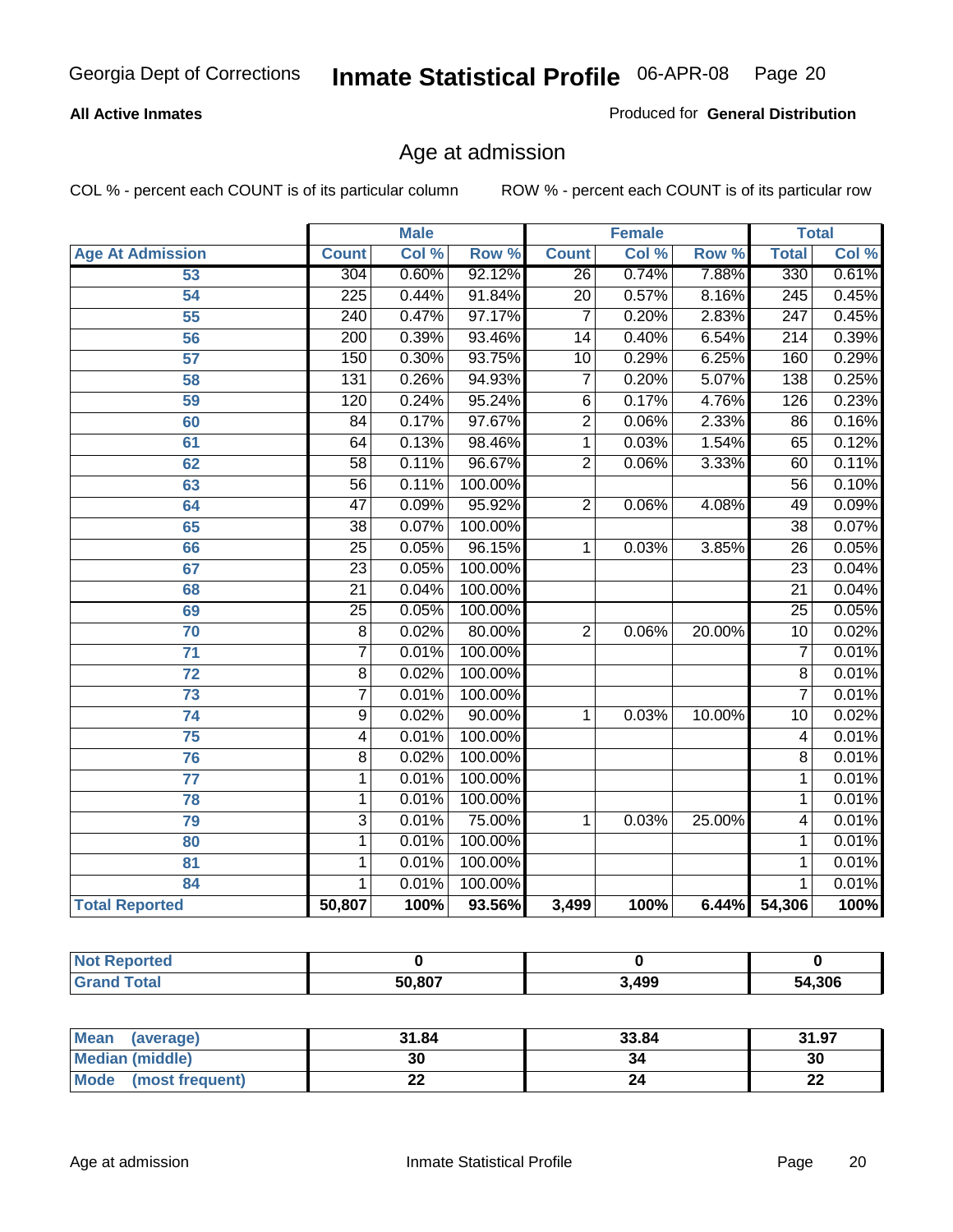### **All Active Inmates**

Produced for **General Distribution**

# Age at release

|                       | <b>Male</b>  |      |       | <b>Female</b> |       |       | <b>Total</b> |       |
|-----------------------|--------------|------|-------|---------------|-------|-------|--------------|-------|
| <b>Age At Release</b> | <b>Count</b> | Col% | Row % | <b>Count</b>  | Col % | Row % | <b>Total</b> | Col % |
| <b>Total Reported</b> |              |      |       |               |       |       |              |       |

| <b>Still Active</b> | 50,807 | 3,499 | 54,306 |
|---------------------|--------|-------|--------|
| <b>Not Reported</b> |        |       |        |
| <b>Grand Total</b>  | 50,807 | 3,499 | 54,306 |

| Mean (average)       | N/A | N/A | N/A |
|----------------------|-----|-----|-----|
| Median (middle)      | N/A | N/A | N/A |
| Mode (most frequent) | N/A | N/A | N/A |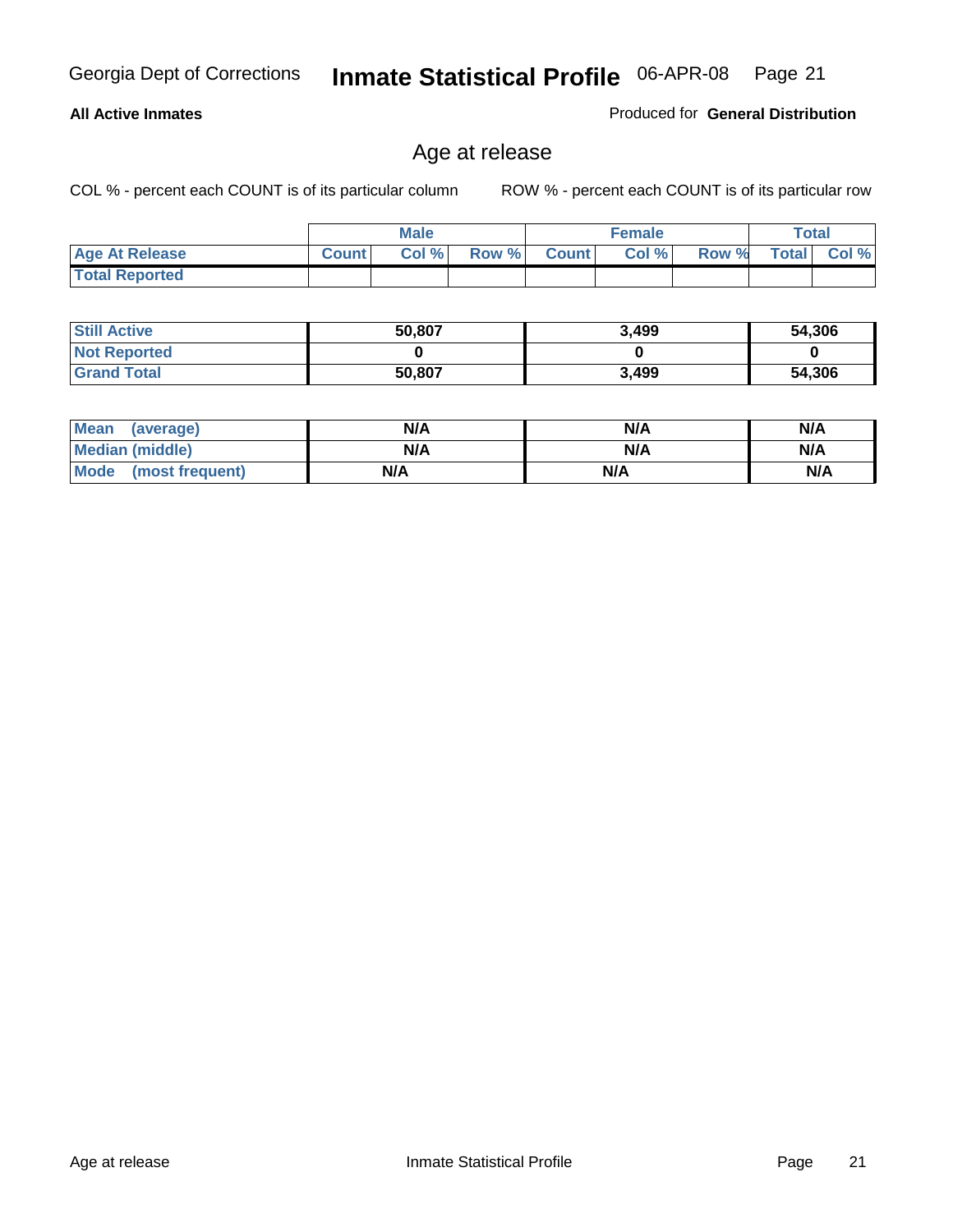### **All Active Inmates**

### Produced for **General Distribution**

# Height, measured at entry to prison

|                        |                 | <b>Male</b> |         |                  | <b>Female</b> |                  | <b>Total</b>     |        |
|------------------------|-----------------|-------------|---------|------------------|---------------|------------------|------------------|--------|
| <b>Height</b>          | <b>Count</b>    | Col %       | Row %   | <b>Count</b>     | Col %         | Row <sup>%</sup> | <b>Total</b>     | Col %  |
| <b>Under four feet</b> | $\overline{8}$  | 0.02%       | 100.00% |                  |               |                  | $\overline{8}$   | 0.01%  |
| 4'01''                 |                 |             |         | $\overline{4}$   | 0.12%         | 100.00%          | $\overline{4}$   | 0.01%  |
| 4'03''                 | $\mathbf 1$     | 0.01%       | 50.00%  | $\overline{1}$   | 0.03%         | 50.00%           | $\overline{2}$   | 0.01%  |
| 4'05''                 | $\mathbf{1}$    | 0.01%       | 100.00% |                  |               |                  | $\overline{1}$   | 0.01%  |
| 4'06"                  | $\overline{2}$  | 0.01%       | 40.00%  | $\overline{3}$   | 0.09%         | 60.00%           | $\overline{5}$   | 0.01%  |
| 4'07"                  | $\overline{1}$  | 0.01%       | 50.00%  | $\overline{1}$   | 0.03%         | 50.00%           | $\overline{2}$   | 0.01%  |
| 4'08"                  | 1               | 0.01%       | 14.29%  | $\overline{6}$   | 0.18%         | 85.71%           | $\overline{7}$   | 0.01%  |
| 4'09"                  |                 |             |         | $\overline{10}$  | 0.29%         | 100.00%          | $\overline{10}$  | 0.02%  |
| 4'10"                  |                 |             |         | $\overline{12}$  | 0.35%         | 100.00%          | $\overline{12}$  | 0.02%  |
| 4'11''                 | 11              | 0.02%       | 13.58%  | $\overline{70}$  | 2.05%         | 86.42%           | $\overline{81}$  | 0.15%  |
| 5'00''                 | $\overline{94}$ | 0.19%       | 40.00%  | $\overline{141}$ | 4.13%         | 60.00%           | 235              | 0.44%  |
| 5'01''                 | 102             | 0.20%       | 36.04%  | 181              | 5.30%         | 63.96%           | 283              | 0.53%  |
| 5'02"                  | 231             | 0.46%       | 38.18%  | $\overline{374}$ | 10.95%        | 61.82%           | 605              | 1.13%  |
| 5'03''                 | 403             | 0.80%       | 52.27%  | 368              | 10.77%        | 47.73%           | $\overline{771}$ | 1.44%  |
| 5'04"                  | 838             | 1.67%       | 62.21%  | 509              | 14.90%        | 37.79%           | 1,347            | 2.51%  |
| 5'05''                 | 1,689           | 3.36%       | 79.59%  | 433              | 12.67%        | 20.41%           | 2,122            | 3.96%  |
| 5'06''                 | 3,298           | 6.57%       | 87.57%  | 468              | 13.70%        | 12.43%           | 3,766            | 7.02%  |
| 5'07''                 | 4,539           | 9.04%       | 92.31%  | 378              | 11.06%        | 7.69%            | 4,917            | 9.17%  |
| 5'08''                 | 5,251           | 10.46%      | 96.76%  | 176              | 5.15%         | 3.24%            | 5,427            | 10.12% |
| 5'09''                 | 6,049           | 12.05%      | 97.75%  | 139              | 4.07%         | 2.25%            | 6,188            | 11.54% |
| 5'10''                 | 5,741           | 11.43%      | 99.03%  | $\overline{56}$  | 1.64%         | 0.97%            | 5,797            | 10.81% |
| 5'11''                 | 6,126           | 12.20%      | 99.14%  | $\overline{53}$  | 1.55%         | 0.86%            | 6,179            | 11.52% |
| 6'00''                 | 5,834           | 11.62%      | 99.74%  | $\overline{15}$  | 0.44%         | 0.26%            | 5,849            | 10.91% |
| 6'01''                 | 3,948           | 7.86%       | 99.80%  | $\overline{8}$   | 0.23%         | 0.20%            | 3,956            | 7.38%  |
| 6'02''                 | 2,897           | 5.77%       | 99.79%  | $\overline{6}$   | 0.18%         | 0.21%            | 2,903            | 5.41%  |
| 6'03''                 | 1,599           | 3.18%       | 99.81%  | $\overline{3}$   | 0.09%         | 0.19%            | 1,602            | 2.99%  |
| 6'04''                 | 876             | 1.74%       | 99.89%  | $\overline{1}$   | 0.03%         | 0.11%            | 877              | 1.64%  |
| 6'05''                 | 335             | 0.67%       | 100.00% |                  |               |                  | 335              | 0.62%  |
| 6'06''                 | 154             | 0.31%       | 100.00% |                  |               |                  | 154              | 0.29%  |
| 6'07''                 | 64              | 0.13%       | 100.00% |                  |               |                  | 64               | 0.12%  |
| 6'08''                 | $\overline{24}$ | 0.05%       | 100.00% |                  |               |                  | $\overline{24}$  | 0.04%  |
| 6'09''                 | $\overline{15}$ | 0.03%       | 100.00% |                  |               |                  | $\overline{15}$  | 0.03%  |
| 6'10''                 | $\overline{19}$ | 0.04%       | 100.00% |                  |               |                  | $\overline{19}$  | 0.04%  |
| 6'11''                 | $\overline{27}$ | 0.05%       | 100.00% |                  |               |                  | $\overline{27}$  | 0.05%  |
| Seven feet +           | $\overline{35}$ | 0.07%       | 97.22%  | $\overline{1}$   | 0.03%         | 2.78%            | $\overline{36}$  | 0.07%  |
| <b>Total Reported</b>  | 50,213          | 100%        | 93.63%  | 3,417            | 100%          | 6.37%            | 53,630           | 100%   |

| rted   | 594    | n r<br>UΖ | 676    |
|--------|--------|-----------|--------|
| $\sim$ | 50,807 | 3,499     | 54,306 |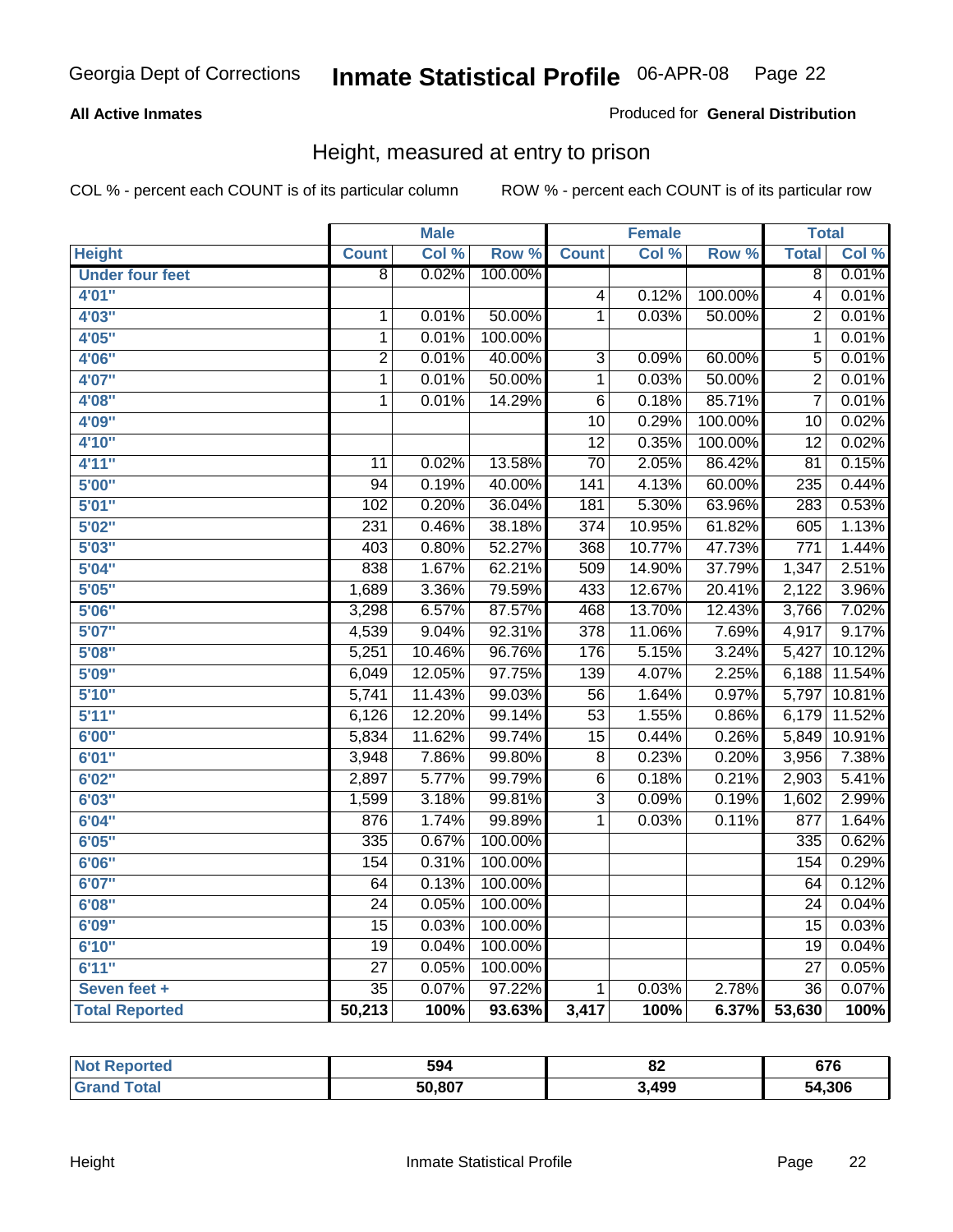### **All Active Inmates**

Produced for **General Distribution**

# Height, measured at entry to prison

|                        | <b>Male</b> | <b>Female</b> | <b>Total</b> |
|------------------------|-------------|---------------|--------------|
| Mean (average)         | 5'10"       | 5'05"         | 5'10''       |
| <b>Median (middle)</b> | 5'10''      | 5'05"         | 5'10"        |
| Mode (most frequent)   | 5'11"       | 5'04"         | 5'09"        |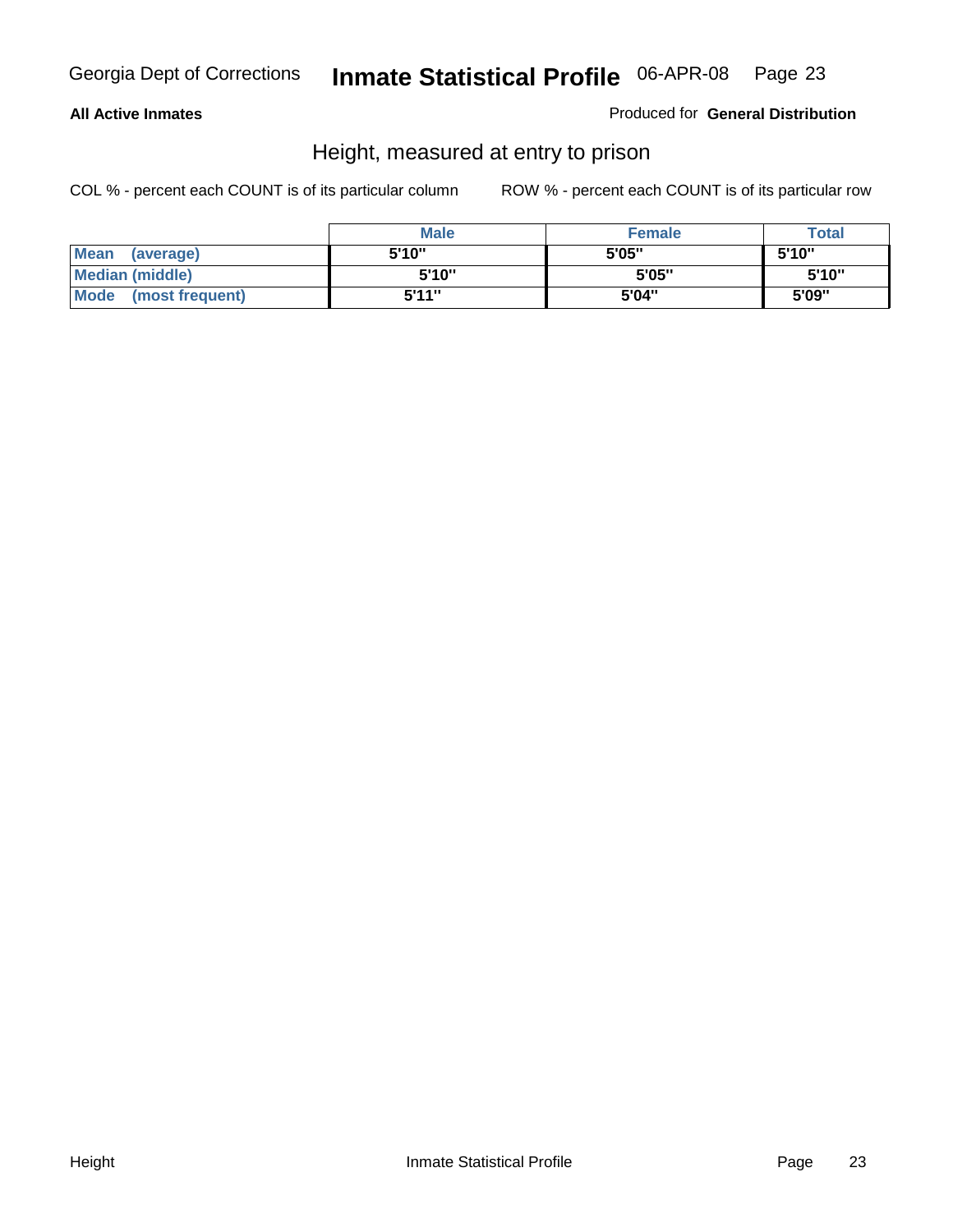### **All Active Inmates**

### Produced for **General Distribution**

# Weight, measured at entry to prison

|                        |                  | <b>Male</b> |         |                  | <b>Female</b> |                  | <b>Total</b>     |        |
|------------------------|------------------|-------------|---------|------------------|---------------|------------------|------------------|--------|
| <b>Weight</b>          | <b>Count</b>     | Col %       | Row %   | <b>Count</b>     | Col %         | Row <sup>%</sup> | <b>Total</b>     | Col %  |
| <b>Under 80 pounds</b> | $\overline{6}$   | 0.01%       | 85.71%  | 1.               | 0.03%         | 14.29%           | 7                | 0.01%  |
| 80 - 89 pounds         | $\overline{2}$   | 0.01%       | 50.00%  | $\overline{2}$   | 0.06%         | 50.00%           | $\overline{4}$   | 0.01%  |
| 90 - 99 pounds         | $\overline{6}$   | 0.01%       | 54.55%  | $\overline{5}$   | 0.15%         | 45.45%           | $\overline{11}$  | 0.02%  |
| 100 - 109 pounds       | $\overline{26}$  | 0.05%       | 41.27%  | $\overline{37}$  | 1.08%         | 58.73%           | $\overline{63}$  | 0.12%  |
| 110 - 119 pounds       | $\overline{120}$ | 0.24%       | 57.14%  | $\overline{90}$  | 2.63%         | 42.86%           | $\overline{210}$ | 0.39%  |
| 120 - 129 pounds       | 546              | 1.09%       | 72.03%  | $\overline{212}$ | 6.20%         | 27.97%           | 758              | 1.41%  |
| 130 - 139 pounds       | 1,552            | 3.09%       | 85.18%  | 270              | 7.90%         | 14.82%           | 1,822            | 3.40%  |
| 140 - 149 pounds       | 3,323            | 6.62%       | 91.29%  | $\overline{317}$ | 9.28%         | 8.71%            | 3,640            | 6.79%  |
| 150 - 159 pounds       | 5,010            | 9.98%       | 92.35%  | $\overline{415}$ | 12.15%        | 7.65%            | 5,425            | 10.12% |
| 160 - 169 pounds       | 6,672            | 13.29%      | 94.48%  | 390              | 11.41%        | 5.52%            | 7,062            | 13.17% |
| 170 - 179 pounds       | 6,377            | 12.70%      | 95.15%  | 325              | 9.51%         | 4.85%            | 6,702            | 12.50% |
| 180 - 189 pounds       | 6,595            | 13.13%      | 95.83%  | 287              | 8.40%         | 4.17%            | 6,882            | 12.83% |
| 190 - 199 pounds       | 4,759            | 9.48%       | 95.77%  | $\overline{210}$ | 6.15%         | 4.23%            | 4,969            | 9.27%  |
| 200 - 209 pounds       | 4,152            | 8.27%       | 94.66%  | 234              | 6.85%         | 5.34%            | 4,386            | 8.18%  |
| 210 - 219 pounds       | 3,092            | 6.16%       | 94.76%  | 171              | 5.00%         | 5.24%            | 3,263            | 6.08%  |
| 220 - 229 pounds       | 2,414            | 4.81%       | 95.45%  | 115              | 3.37%         | 4.55%            | 2,529            | 4.72%  |
| 230 - 239 pounds       | 1,669            | 3.32%       | 95.21%  | $\overline{84}$  | 2.46%         | 4.79%            | 1,753            | 3.27%  |
| 240 - 249 pounds       | 1,178            | 2.35%       | 94.92%  | $\overline{63}$  | 1.84%         | 5.08%            | 1,241            | 2.31%  |
| 250 - 259 pounds       | 853              | 1.70%       | 95.09%  | $\overline{44}$  | 1.29%         | 4.91%            | 897              | 1.67%  |
| 260 - 269 pounds       | 607              | 1.21%       | 93.96%  | $\overline{39}$  | 1.14%         | 6.04%            | 646              | 1.20%  |
| 270 - 279 pounds       | $\overline{372}$ | 0.74%       | 93.70%  | $\overline{25}$  | 0.73%         | 6.30%            | 397              | 0.74%  |
| 280 - 289 pounds       | 295              | 0.59%       | 93.06%  | $\overline{22}$  | 0.64%         | 6.94%            | $\overline{317}$ | 0.59%  |
| 290 - 299 pounds       | 179              | 0.36%       | 93.23%  | $\overline{13}$  | 0.38%         | 6.77%            | 192              | 0.36%  |
| 300 - 309 pounds       | 119              | 0.24%       | 90.15%  | $\overline{13}$  | 0.38%         | 9.85%            | 132              | 0.25%  |
| 310 - 319 pounds       | 87               | 0.17%       | 90.63%  | $\overline{9}$   | 0.26%         | 9.38%            | 96               | 0.18%  |
| 320 - 329 pounds       | $\overline{53}$  | 0.11%       | 86.89%  | $\overline{8}$   | 0.23%         | 13.11%           | 61               | 0.11%  |
| 330 - 339 pounds       | $\overline{23}$  | 0.05%       | 88.46%  | $\overline{3}$   | 0.09%         | 11.54%           | 26               | 0.05%  |
| 340 - 349 pounds       | $\overline{34}$  | 0.07%       | 82.93%  | $\overline{7}$   | 0.20%         | 17.07%           | 41               | 0.08%  |
| 350 - 359 pounds       | 36               | 0.07%       | 94.74%  | $\overline{2}$   | 0.06%         | 5.26%            | $\overline{38}$  | 0.07%  |
| 360 - 369 pounds       | $\overline{21}$  | 0.04%       | 91.30%  | $\overline{2}$   | 0.06%         | 8.70%            | $\overline{23}$  | 0.04%  |
| 370 - 379 pounds       | $\overline{6}$   | 0.01%       | 100.00% |                  |               |                  | $\overline{6}$   | 0.01%  |
| 380 - 389 pounds       | $\overline{3}$   | 0.01%       | 75.00%  | 1                | 0.03%         | 25.00%           | 4                | 0.01%  |
| 390 - 399 pounds       | $\overline{5}$   | 0.01%       | 100.00% |                  |               |                  | $\overline{5}$   | 0.01%  |
| 400 pounds and over    | $\overline{21}$  | 0.04%       | 95.45%  | 1                | 0.03%         | 4.55%            | $\overline{22}$  | 0.04%  |
| <b>Total Reported</b>  | 50,213           | 100%        | 93.63%  | 3,417            | 100%          | 6.37%            | 53,630           | 100.0% |

| Reported<br><b>NOT</b> | 594    | 0e<br> | 676         |
|------------------------|--------|--------|-------------|
| īota.                  | 50.807 | .499   | 1,306<br>54 |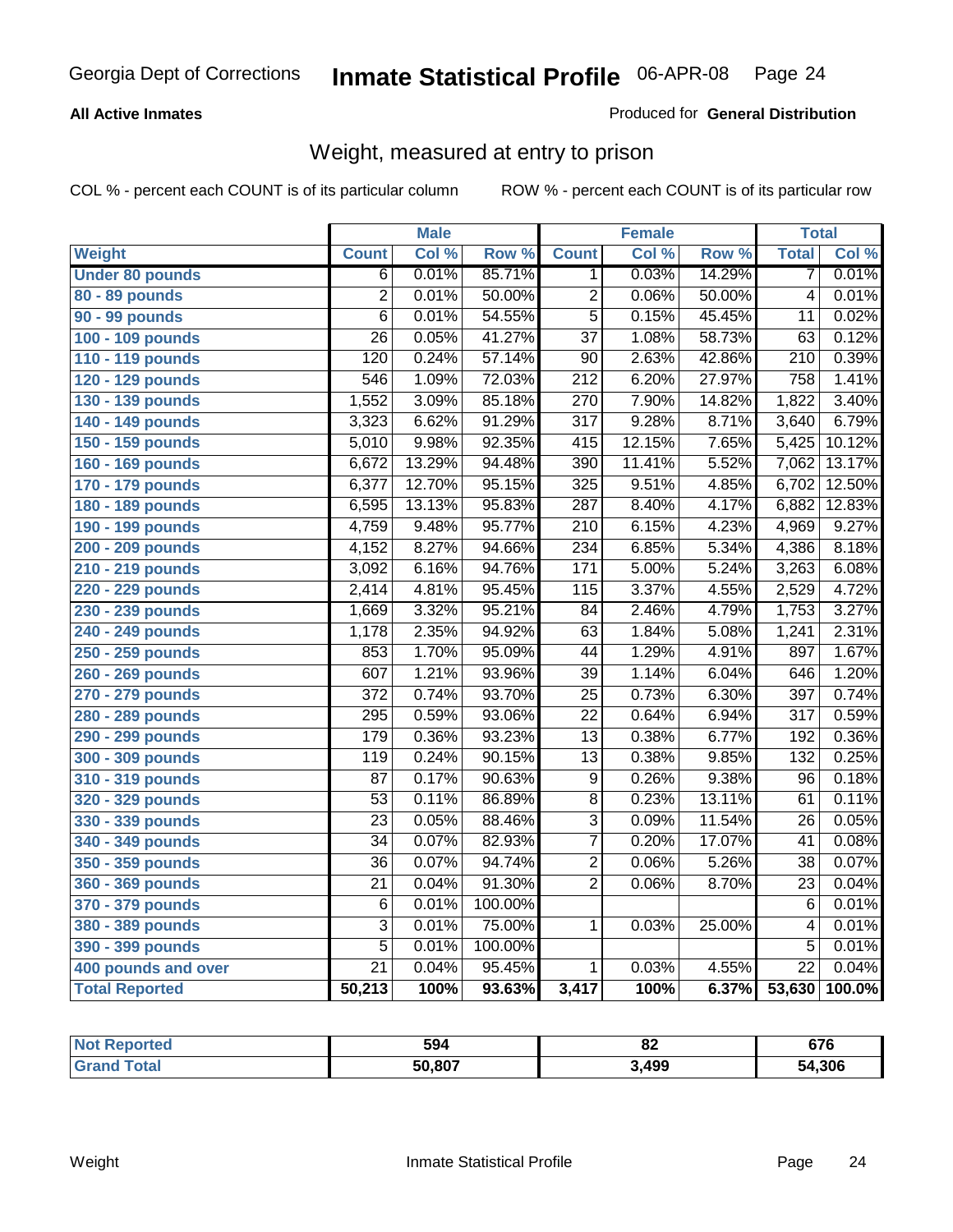### **All Active Inmates**

### Produced for **General Distribution**

# Weight, measured at entry to prison

|                         | <b>Male</b> | <b>Female</b> | Total |
|-------------------------|-------------|---------------|-------|
| Mean<br>(average)       | 186         | 175           | 185   |
| <b>Median (middle)</b>  | 180         | 168           | 180   |
| Mode<br>(most frequent) | 180         | 150           | 180   |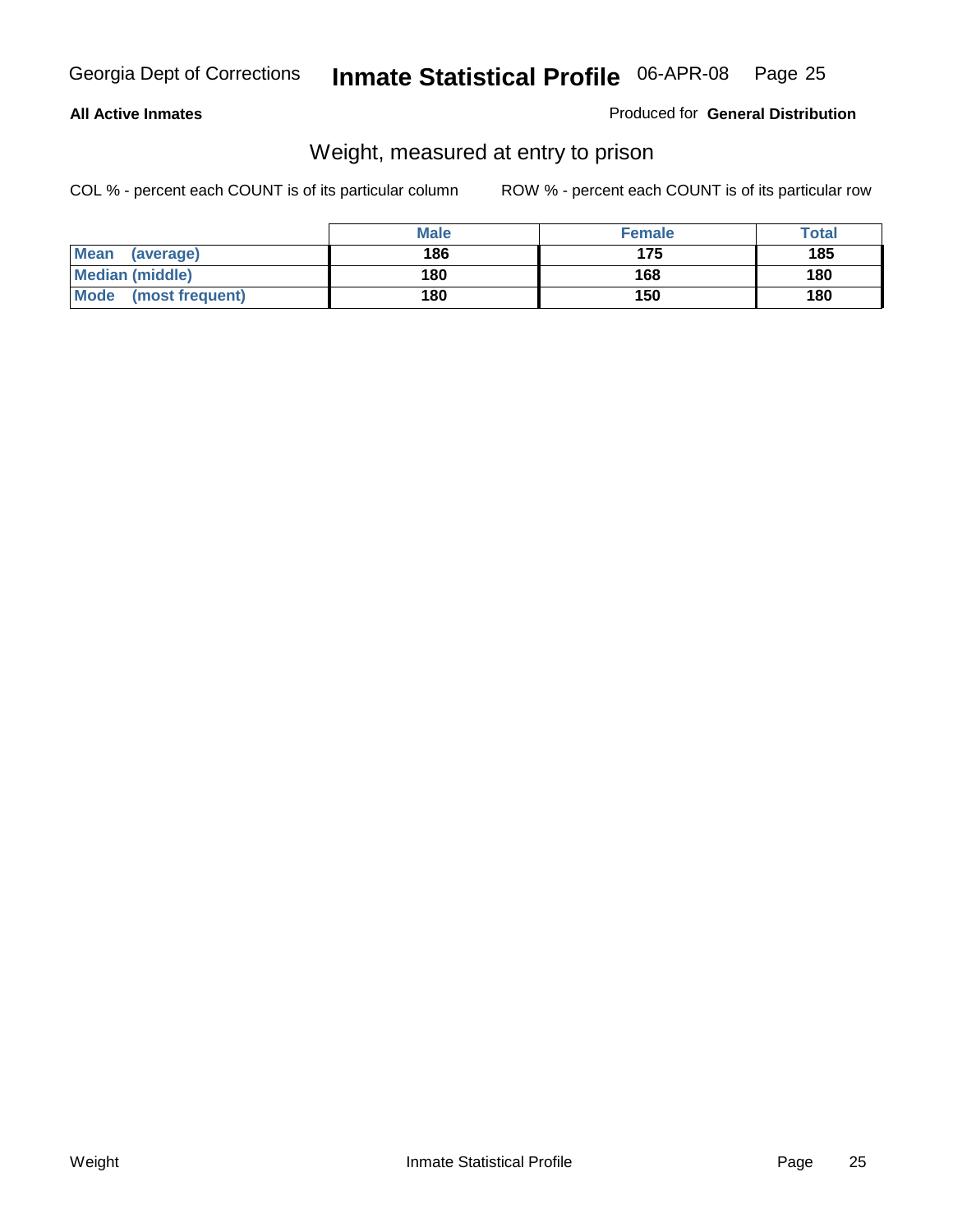**All Active Inmates**

### Produced for **General Distribution**

# Military service

|                             |              | <b>Male</b> |                    |       | <b>Female</b> |          |              | <b>Total</b> |
|-----------------------------|--------------|-------------|--------------------|-------|---------------|----------|--------------|--------------|
| <b>Military service</b>     | <b>Count</b> | Col %       | <b>Row % Count</b> |       | Col %         | Row %    | <b>Total</b> | Col %        |
| <b>Air Force</b>            | 289          | .72%        | 97.31%             | 8     | .24%          | 2.69%    | 297          | .68%         |
| $\mathbf{2}$<br><b>Army</b> | 2,187        | 5.41%       | 98.65%             | 30    | .91%          | 1.35%    | 2,217        | 5.07%        |
| <b>Navy</b><br>3            | 630          | 1.56%       | 98.59%             | 9     | .27%          | 1.41%    | 639          | 1.46%        |
| <b>Marines</b><br>4         | 485          | 1.20%       | 99.79%             |       | $.03\%$       | .21%     | 486          | 1.11%        |
| <b>Coast Guard</b><br>5     | 27           | $.07\%$     | 100.00%            |       |               |          | 27           | .06%         |
| <b>None</b><br>96           | 36,785       | $91.05\%$   | 91.91%             | 3,239 | 98.54%        | $8.09\%$ | 40,024       | 91.61%       |
| <b>Total Reported</b>       | 40,403       | 100%        | 92.48%             | 3,287 | 100%          | 7.52%    | 43,690       | 100%         |

| orted<br>NO.   | 0,404<br>1Λ | 245<br>◢▮◢ | 10.616 |
|----------------|-------------|------------|--------|
| ⊺otar<br>"Gra. | 50,807      | 3,499      | 54,306 |

| <b>Mou</b><br>.<br>Army<br>Army<br>$\cdot$ affiny $\cdot$ |
|-----------------------------------------------------------|
|-----------------------------------------------------------|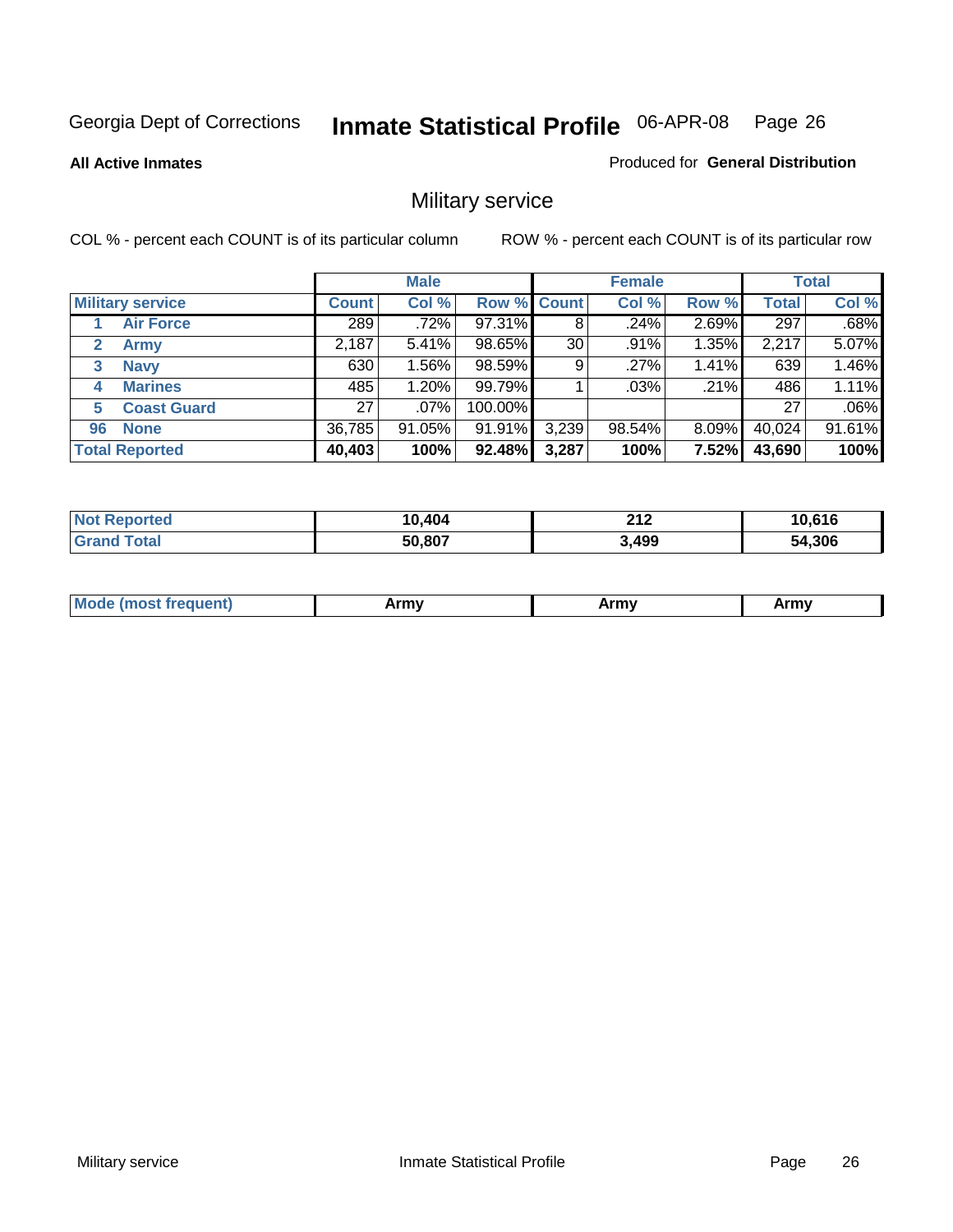### **All Active Inmates**

### Produced for **General Distribution**

# Type of admission to prison

|                |                             |                 | <b>Male</b> |                    |     | <b>Female</b> |        |              | <b>Total</b> |
|----------------|-----------------------------|-----------------|-------------|--------------------|-----|---------------|--------|--------------|--------------|
|                | <b>Type of Admission</b>    | <b>Count</b>    | Col %       | <b>Row % Count</b> |     | Col %         | Row %  | <b>Total</b> | Col %        |
|                | <b>Committed From Court</b> | 35,014          | 68.97%      | 93.69% 2,359       |     | 67.61%        | 6.31%  | 37,373       | 68.88%       |
| $\overline{2}$ | <b>Return Appeal/Bond</b>   | 12 <sub>2</sub> | .02%        | 92.31%             |     | .03%          | 7.69%  | 13           | .02%         |
| 3              | <b>Parole Rev/New Sent</b>  | 4,447           | 8.76%       | 95.37%             | 216 | 6.19%         | 4.63%  | 4,663        | 8.59%        |
| 4              | <b>Par Rev/No New Sent</b>  | 1,887           | 3.72%       | 93.55%             | 130 | 3.73%         | 6.45%  | 2,017        | 3.72%        |
| 5              | <b>Prob Viol/Total Rev</b>  |                 | .01%        | 100.00%            |     |               |        |              | .01%         |
| 6              | <b>Prob Viol/Partial</b>    | 3,378           | 6.65%       | 90.71%             | 346 | 9.92%         | 9.29%  | 3,724        | 6.86%        |
| 7              | <b>Admit Fm Other Cust</b>  | 39              | .08%        | 92.86%             | 3   | .09%          | 7.14%  | 42           | .08%         |
| 9              | <b>Prob Rev/Remainder</b>   | 5,115           | 10.08%      | 92.53%             | 413 | 11.84%        | 7.47%  | 5,528        | 10.19%       |
| 10             | <b>New Sent/Par Rev Pnd</b> | 23              | .05%        | 100.00%            |     |               |        | 23           | .04%         |
| 11             | <b>Life W/O Parole</b>      | 304             | .60%        | 99.02%             | 3   | .09%          | .98%   | 307          | .57%         |
| 30             | <b>Par Rev/Rsn Unknown</b>  | 64              | .13%        | 100.00%            |     |               |        | 64           | .12%         |
| 32             | <b>Pb Parole Rescinded</b>  | 15              | .03%        | 100.00%            |     |               |        | 15           | .03%         |
| 33             | <b>Prob Revoc/Spec Cond</b> | 214             | .42%        | 93.04%             | 16  | .46%          | 6.96%  | 230          | .42%         |
| 40             | <b>Par Rev/Revoc Center</b> | 188             | .37%        | 99.47%             |     | .03%          | .53%   | 189          | .35%         |
| 41             | <b>Information Only</b>     |                 | .01%        | 50.00%             |     | .03%          | 50.00% | 2            | .01%         |
| 44             | <b>Whitworth Detention</b>  | 60              | .12%        | 100.00%            |     |               |        | 60           | .11%         |
| 50             | <b>Dcys At Risk</b>         | 6               | .01%        | 100.00%            |     |               |        | 6            | .01%         |
|                | <b>Total Reported</b>       | 50,768          | 100%        | 93.57% 3,489       |     | 100%          | 6.43%  | 54,257       | 100%         |

| Reported<br><b>NOT</b>   | 39     | . .<br>י י | 49     |
|--------------------------|--------|------------|--------|
| ⊺ota.<br>. Gr $\epsilon$ | 50.807 | .499       | 54.306 |

| <b>Court Cmmt</b><br><b>Court Cmmt</b><br>Court Cmmt |                             |  |  |
|------------------------------------------------------|-----------------------------|--|--|
|                                                      | <b>Mode (most frequent)</b> |  |  |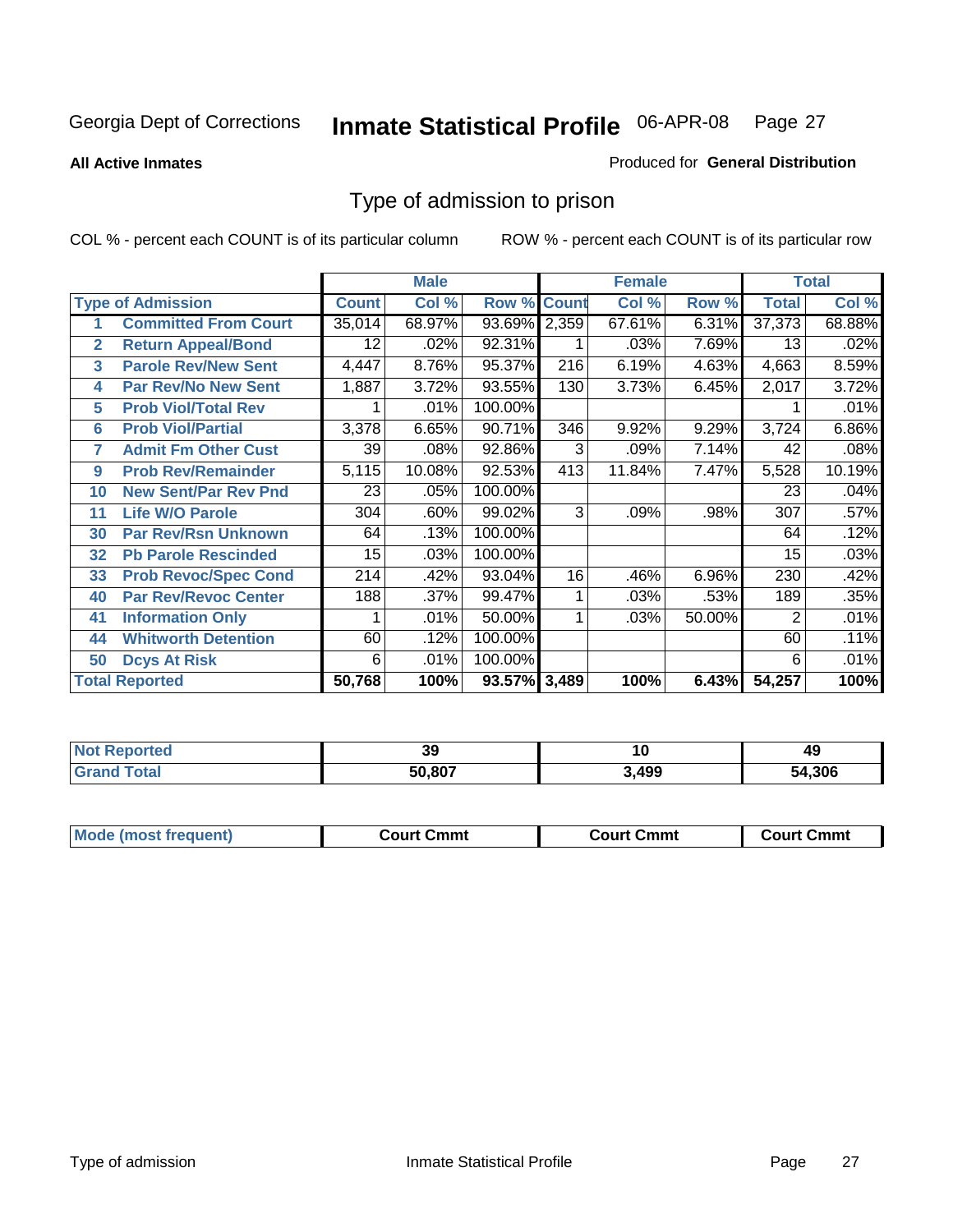**All Active Inmates**

### Produced for **General Distribution**

# Current / last security status

|                        |              | <b>Male</b> |             |       | <b>Female</b> |          |              | <b>Total</b> |
|------------------------|--------------|-------------|-------------|-------|---------------|----------|--------------|--------------|
| <b>Security Status</b> | <b>Count</b> | Col %       | Row % Count |       | Col %         | Row %    | <b>Total</b> | Col %        |
| 1 Wrk Releas           | ا 046. ا     | 2.17%       | 86.66%      | 161   | 4.84%         | 13.34%   | 1,207        | 2.34%        |
| 2 Trusty               | .662         | 3.44%       | 86.88%      | 251   | 7.55%         | 13.12%   | 1,913        | 3.71%        |
| 3 Minimum              | 19,614       | 40.61%      | 91.27%      | 1,875 | 56.37%        | $8.73\%$ | 21,489       | 41.62%       |
| 4 Medium               | 19,864       | 41.12%      | 95.90%      | 849   | 25.53%        | $4.10\%$ | 20,713       | 40.12%       |
| 5 Close                | 5,625        | 11.65%      | 96.80%      | 186   | 5.59%         | 3.20%    | 5,811        | 11.26%       |
| 6 Maximum              | 492          | 1.02%       | 99.19%      | 4     | .12%          | .81%     | 496          | .96%         |
| <b>Total Reported</b>  | 48,303       | 100%        | 93.56%      | 3,326 | 100%          | 6.44%    | 51,629       | 100%         |

| <b>Still being diagnosed</b> | 2.499  | 173   | 2,672  |
|------------------------------|--------|-------|--------|
| <b>Not Reported</b>          |        |       |        |
| <b>Grand Total</b>           | 50,807 | 3,499 | 54,306 |

| M | в.<br><br>--- | <b>B.A.</b><br>um<br>w | --<br>. |
|---|---------------|------------------------|---------|
|   |               |                        |         |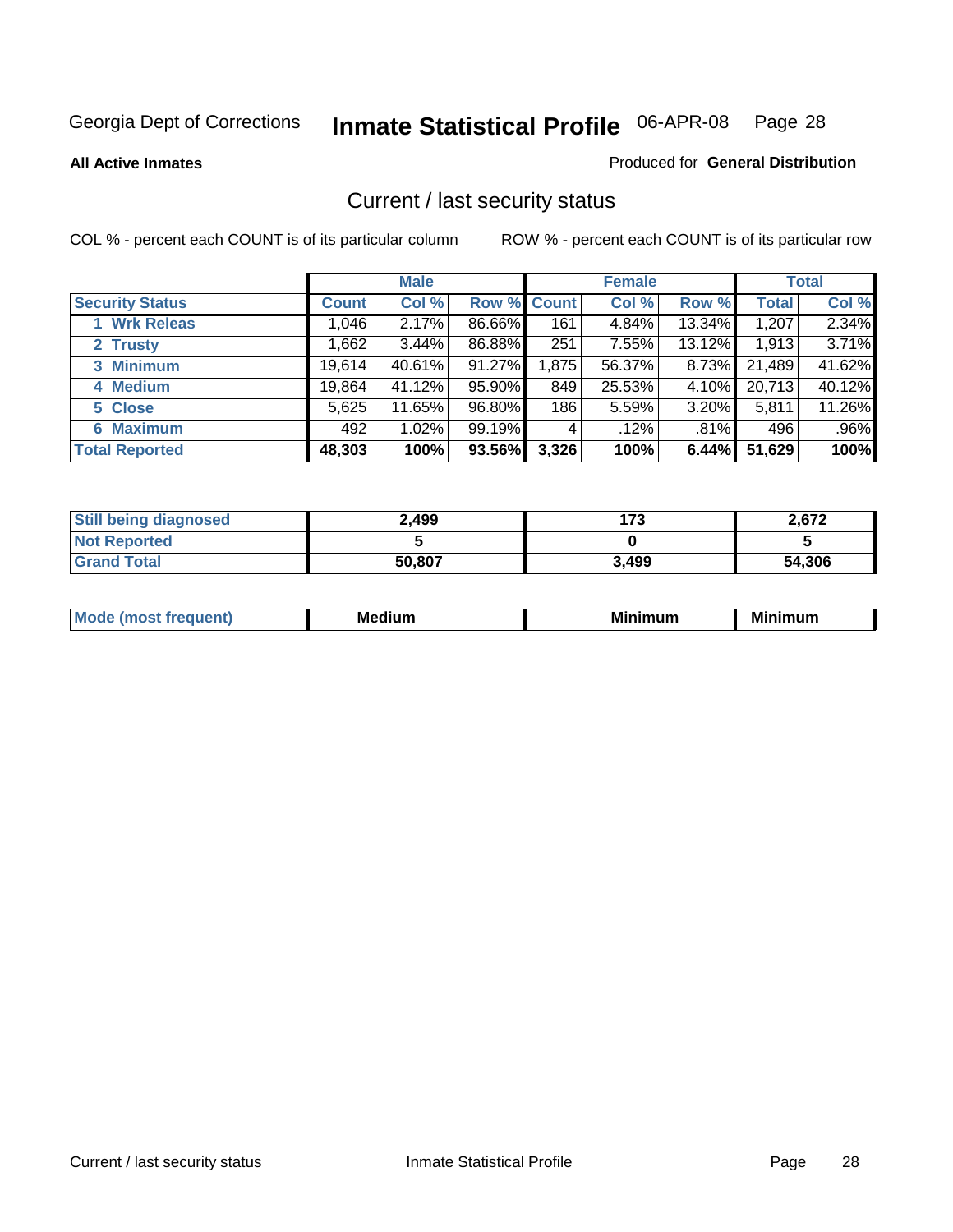**All Active Inmates**

### Produced for **General Distribution**

# Current / last type of institution

|                            |              | <b>Male</b> |             |                  | <b>Female</b> |       |              | <b>Total</b> |
|----------------------------|--------------|-------------|-------------|------------------|---------------|-------|--------------|--------------|
| <b>Type of Institution</b> | <b>Count</b> | Col %       | Row % Count |                  | Col %         | Row % | <b>Total</b> | Col %        |
| <b>Transitional Center</b> | 2,249        | 4.43%       | 90.98%      | $\overline{223}$ | $6.37\%$      | 9.02% | 2,472        | 4.55%        |
| <b>State Hospital</b>      |              | $.01\%$     | 100.00%     |                  |               |       |              | .01%         |
| <b>County Camp</b>         | 5,113        | 10.06%      | 100.00%     |                  |               |       | 5,113        | 9.42%        |
| <b>State Prison</b>        | 35,478       | 69.83%      | 91.55%      | 3,276            | 93.63%        | 8.45% | 38,754       | 71.36%       |
| <b>Private Prison</b>      | 5,148        | 10.13%      | 100.00%     |                  |               |       | 5,148        | 9.48%        |
| <b>Prison Annex</b>        | 1,252        | 2.46%       | 100.00%     |                  |               |       | 1,252        | 2.31%        |
| <b>Pre Release Center</b>  | 1,337        | 2.63%       | 100.00%     |                  |               |       | 1,337        | 2.46%        |
| <b>Inmate Boot Camp</b>    | 229          | .45%        | 100.00%     |                  |               |       | 229          | .42%         |
| <b>Total Reported</b>      | 50,807       | 100%        | 93.56%      | 3,499            | 100%          | 6.44% | 54,306       | 100%         |

| oorted<br><b>NOT</b> |        |       |        |
|----------------------|--------|-------|--------|
| <b>otal</b>          | 50,807 | 3,499 | 54,306 |

| <b>Mode (most frequent)</b> | <b>State Prison</b> | <b>State Prison</b> | <b>State Prison I</b> |
|-----------------------------|---------------------|---------------------|-----------------------|
|                             |                     |                     |                       |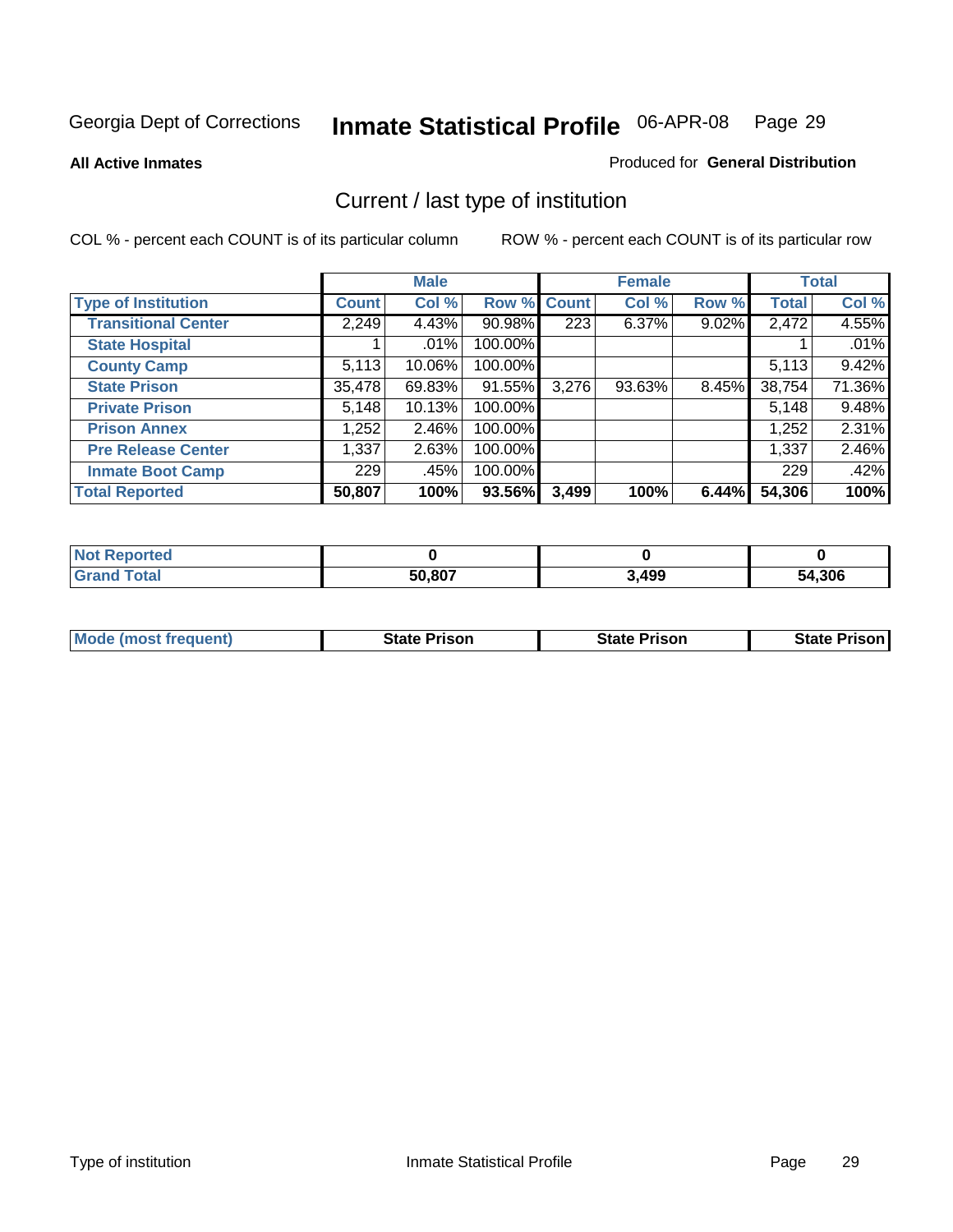**All Active Inmates**

### Produced for **General Distribution**

# Institution type - transitional centers

|     |                                          |              | <b>Male</b> |         |              | <b>Female</b> |         |              | <b>Total</b> |
|-----|------------------------------------------|--------------|-------------|---------|--------------|---------------|---------|--------------|--------------|
|     | <b>Institution Type - Trans. Centers</b> | <b>Count</b> | Col %       | Row %   | <b>Count</b> | Col %         | Row %   | <b>Total</b> | Col %        |
| 220 | <b>Albany Trans-Ctr</b>                  | 132          | 5.87%       | 100.00% |              |               |         | 132          | 5.34%        |
| 223 | <b>Atlanta Male Trans-Ctr</b>            | 247          | 10.98%      | 100.00% |              |               |         | 247          | 9.99%        |
| 246 | <b>Augusta Trans-Ctr</b>                 | 200          | 8.89%       | 100.00% |              |               |         | 200          | 8.09%        |
| 249 | <b>Clayton Transitional Ctr</b>          | 321          | 14.27%      | 100.00% |              |               |         | 321          | 12.99%       |
| 247 | <b>Coastal Transitional Ctr</b>          | 257          | 11.43%      | 100.00% |              |               |         | 257          | 10.40%       |
| 225 | <b>Columbus Trans-Ctr</b>                | 176          | 7.83%       | 100.00% |              |               |         | 176          | 7.12%        |
| 252 | <b>Emanuel-Swainsboro Tc</b>             | 211          | 9.38%       | 100.00% |              |               |         | 211          | 8.54%        |
| 250 | <b>Helms Trans-Ctr</b>                   | 100          | 4.45%       | 100.00% |              |               |         | 100          | 4.05%        |
| 248 | <b>Lagrange Trans Ctr</b>                | 143          | 6.36%       | 100.00% |              |               |         | 143          | 5.78%        |
| 231 | <b>Macon Male Trans-Ctr</b>              | 163          | 7.25%       | 100.00% |              |               |         | 163          | 6.59%        |
| 235 | <b>Metro Womens Trans-Ctr</b>            |              |             |         | 223          | 100.00%       | 100.00% | 223          | 9.02%        |
| 253 | <b>Smith Trans-Ctr</b>                   | 200          | 8.89%       | 100.00% |              |               |         | 200          | 8.09%        |
| 230 | <b>Valdosta Trans-Ctr</b>                | 99           | 4.40%       | 100.00% |              |               |         | 99           | 4.00%        |
|     | <b>Total Reported</b>                    | 2,249        | 100%        | 90.98%  | 223          | 100%          | 9.02%   | 2,472        | 100%         |

| NO)<br><b>portea</b><br>$\cdots$ |       |                      |                 |
|----------------------------------|-------|----------------------|-----------------|
| $\sim$                           | 2,249 | nne<br>LLJ<br>$\sim$ | 17 <sup>o</sup> |

| Mode (most frequent) | 249 Clayton Transitional Ctr 235 Metro Womens Trans- | Ctr | 249 Clayton<br><b>Transitional Ctr</b> |
|----------------------|------------------------------------------------------|-----|----------------------------------------|
|                      |                                                      |     |                                        |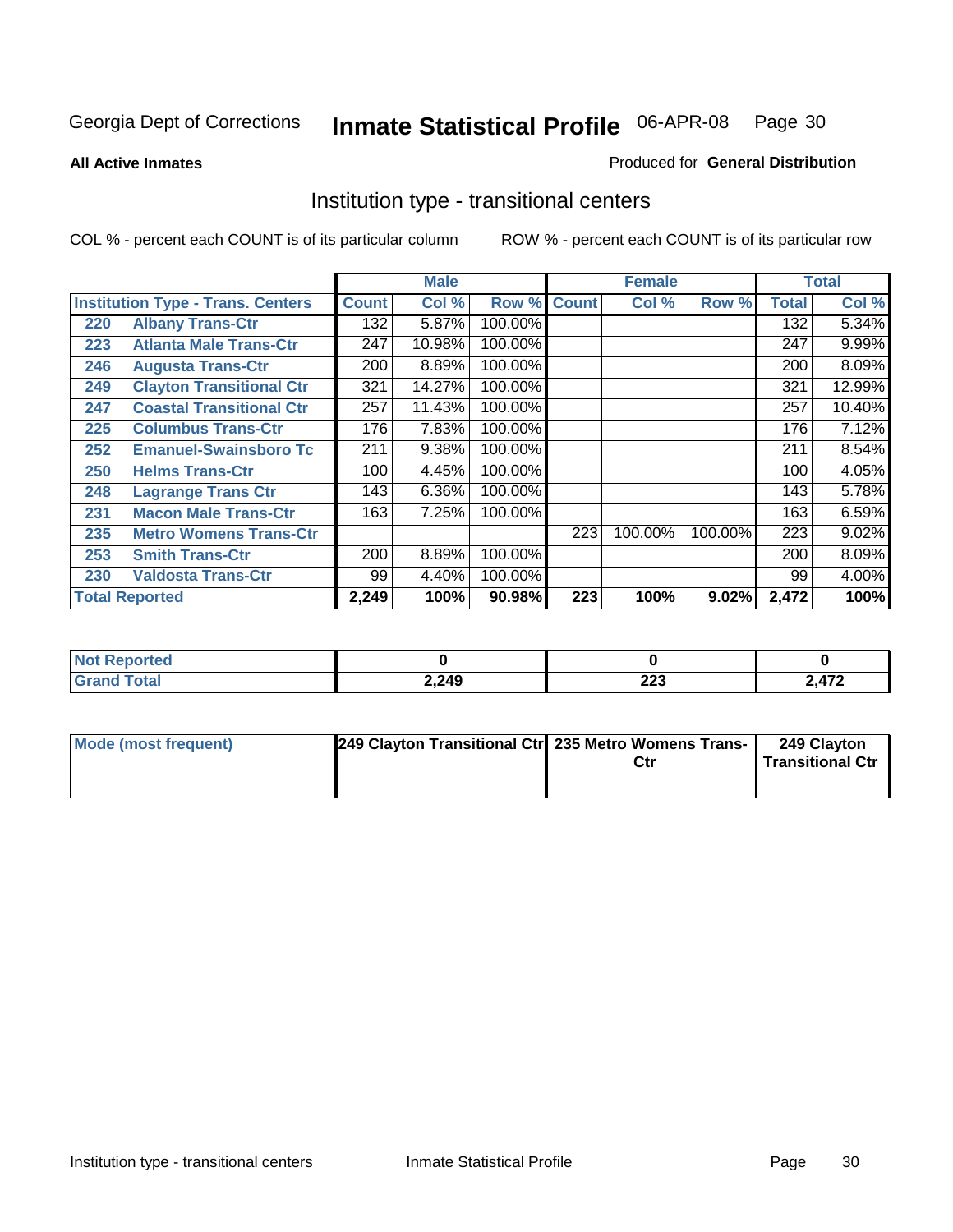**All Active Inmates**

### Produced for **General Distribution**

# Institution type - mental hospitals

|                                                  | <b>Male</b> |                    | <b>Female</b> |                    | Total   |
|--------------------------------------------------|-------------|--------------------|---------------|--------------------|---------|
| <b>Institution Type - Mental Hospitals Count</b> | Col%        | <b>Row % Count</b> | Col%          | <b>Row % Total</b> | Col %   |
| 302 Central State Hospital                       | $100.00\%$  | 100.00%            |               |                    | 100.00% |
| <b>Total Reported</b>                            | 100%        | 100%               |               | %                  | 100%    |

| Not Reported |  |  |
|--------------|--|--|
| <b>otal</b>  |  |  |

| Mode (most frequent)<br>302 Central State Hospital | Null | <b>302 Central State</b><br><b>Hospital</b> |
|----------------------------------------------------|------|---------------------------------------------|
|----------------------------------------------------|------|---------------------------------------------|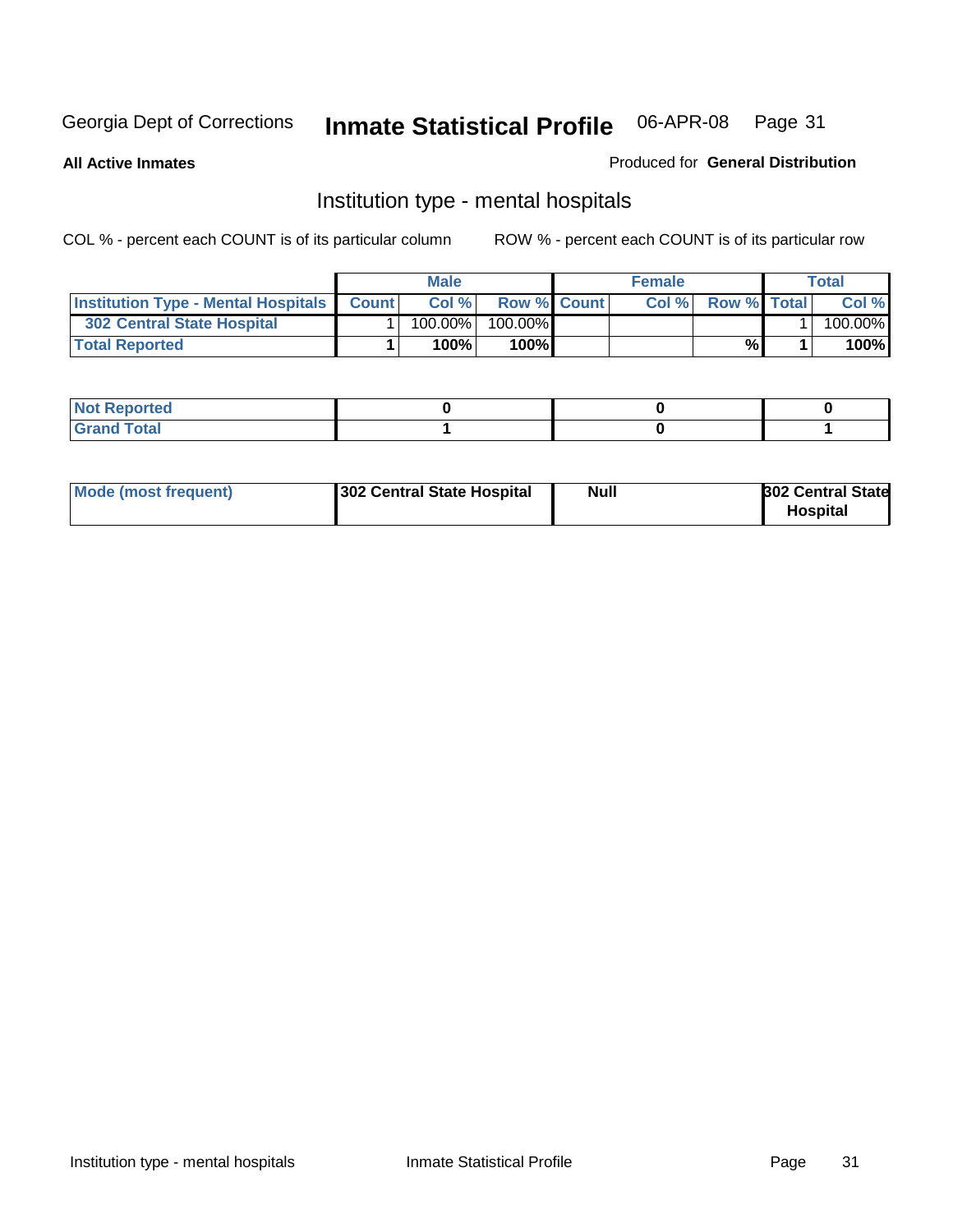### **All Active Inmates**

### Produced for **General Distribution**

# Institution type - county prisons

|                                          |                  | <b>Male</b> |         |              | <b>Female</b> |                          |                  | <b>Total</b> |
|------------------------------------------|------------------|-------------|---------|--------------|---------------|--------------------------|------------------|--------------|
| <b>Institution Type - County Prisons</b> | <b>Count</b>     | Col %       | Row %   | <b>Count</b> | Col %         | Row %                    | <b>Total</b>     | Col %        |
| <b>Bulloch County Ci</b><br>402          | 136              | 2.66%       | 100.00% |              |               |                          | 136              | 2.66%        |
| <b>Carroll County Ci</b><br>404          | $\overline{209}$ | 4.09%       | 100.00% |              |               |                          | $\overline{209}$ | 4.09%        |
| <b>Clarke County Ci</b><br>406           | 105              | 2.05%       | 100.00% |              |               |                          | 105              | 2.05%        |
| <b>Clayton County Ci</b><br>456          | 224              | 4.38%       | 100.00% |              |               |                          | 224              | 4.38%        |
| <b>Colquitt County Ci</b><br>407         | 179              | 3.50%       | 100.00% |              |               |                          | 179              | 3.50%        |
| <b>Coweta County Ci</b><br>409           | $\overline{205}$ | 4.01%       | 100.00% |              |               |                          | $\overline{205}$ | 4.01%        |
| <b>Decatur County Ci</b><br>411          | 218              | 4.26%       | 100.00% |              |               |                          | 218              | 4.26%        |
| <b>Effingham County Ci</b><br>413        | 247              | 4.83%       | 100.00% |              |               |                          | 247              | 4.83%        |
| <b>Floyd County Ci</b><br>415            | $\overline{342}$ | 6.69%       | 100.00% |              |               |                          | $\overline{342}$ | 6.69%        |
| <b>Gwinnett County Ci</b><br>419         | $\overline{247}$ | 4.83%       | 100.00% |              |               |                          | $\overline{247}$ | 4.83%        |
| <b>Hall County Ci</b><br>420             | 150              | 2.93%       | 100.00% |              |               |                          | 150              | 2.93%        |
| <b>Harris County Ci</b><br>422           | 110              | 2.15%       | 100.00% |              |               |                          | 110              | 2.15%        |
| <b>Jackson County Ci</b><br>426          | 168              | 3.29%       | 100.00% |              |               |                          | 168              | 3.29%        |
| <b>Jefferson County Ci</b><br>428        | 191              | 3.74%       | 100.00% |              |               |                          | 191              | 3.74%        |
| <b>Mitchell County Ci</b><br>433         | 120              | 2.35%       | 100.00% |              |               |                          | 120              | 2.35%        |
| <b>Muscogee County Ci</b><br>435         | 524              | 10.25%      | 100.00% |              |               |                          | 524              | 10.25%       |
| <b>Richmond County Ci</b><br>439         | $\overline{212}$ | 4.15%       | 100.00% |              |               |                          | $\overline{212}$ | 4.15%        |
| <b>Screven County Prison</b><br>440      | $\overline{143}$ | 2.80%       | 100.00% |              |               |                          | 143              | 2.80%        |
| <b>Spalding County Ci</b><br>441         | $\overline{375}$ | 7.33%       | 100.00% |              |               |                          | $\overline{375}$ | 7.33%        |
| <b>Stewart County Ci</b><br>442          | 90               | 1.76%       | 100.00% |              |               |                          | 90               | 1.76%        |
| <b>Sumter County Ci</b><br>443           | 355              | 6.94%       | 100.00% |              |               |                          | 355              | 6.94%        |
| <b>Terrell County Ci</b><br>444          | 135              | 2.64%       | 100.00% |              |               |                          | 135              | 2.64%        |
| <b>Thomas County Ci</b><br>445           | 165              | 3.23%       | 100.00% |              |               |                          | 165              | 3.23%        |
| <b>Troup County Ci</b><br>447            | 263              | 5.14%       | 100.00% |              |               |                          | $\overline{263}$ | 5.14%        |
| <b>Total Reported</b>                    | 5,113            | 100%        | 100%    |              |               | $\overline{\frac{9}{6}}$ | 5,113            | 100%         |

| τeα                                                         |              |            |
|-------------------------------------------------------------|--------------|------------|
| $n \leftrightarrow n$<br>$\sim$ $\sim$ $\sim$ $\sim$ $\sim$ | <b>E 449</b> | 442<br>. ט |

| Mode (most frequent) | 435 Muscogee County Ci | <b>Null</b> | 435 Muscogee     |
|----------------------|------------------------|-------------|------------------|
|                      |                        |             | <b>County Ci</b> |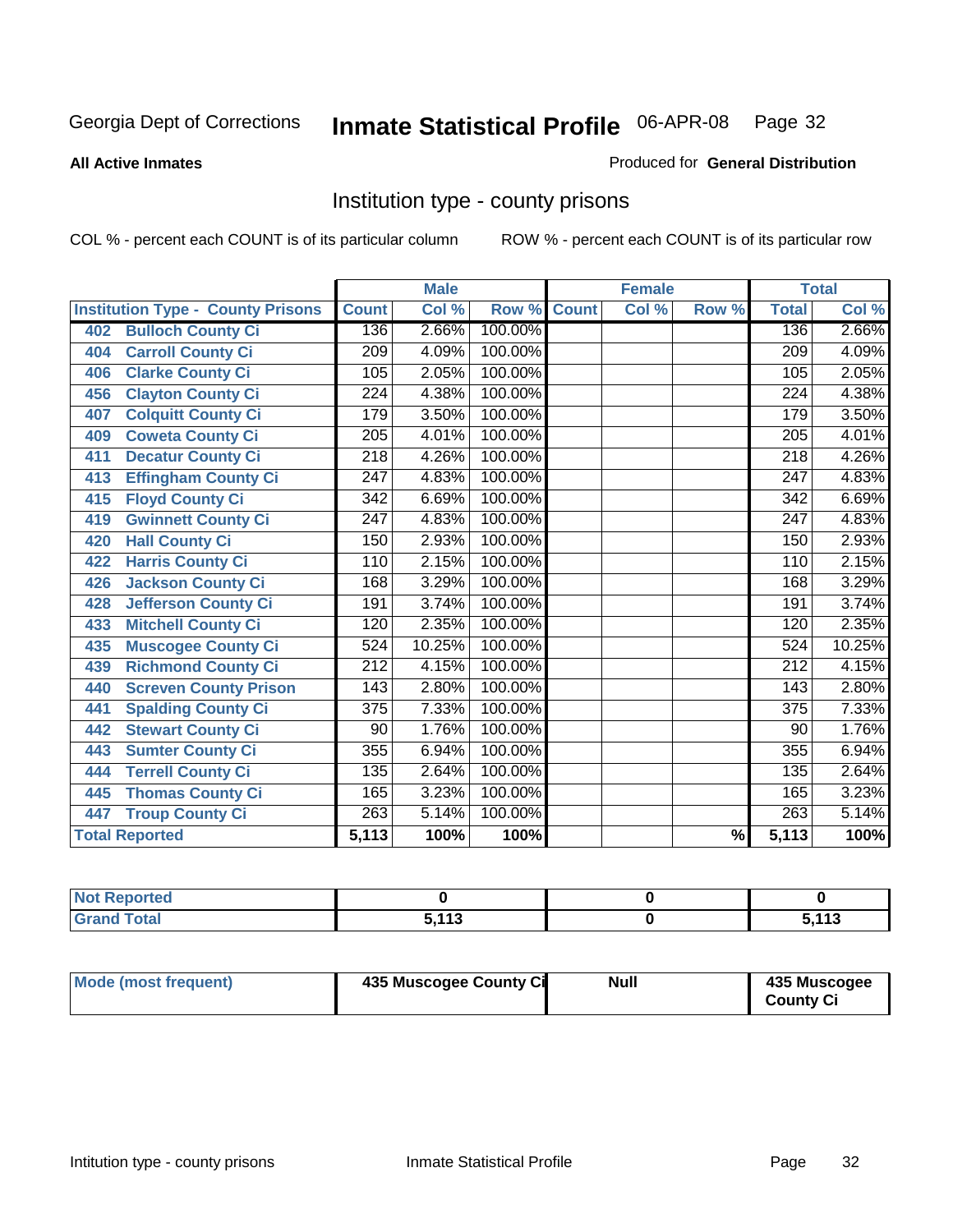### **All Active Inmates**

### Produced for **General Distribution**

# Institution type - state prisons

|     |                                            |                  | <b>Male</b> |         |                  | <b>Female</b> |         | <b>Total</b>     |       |
|-----|--------------------------------------------|------------------|-------------|---------|------------------|---------------|---------|------------------|-------|
|     | <b>Institution Type - State Prisons</b>    | <b>Count</b>     | Col %       | Row %   | <b>Count</b>     | Col %         | Row %   | <b>Total</b>     | Col % |
| 508 | <b>Arrendale State Prison</b>              |                  |             |         | 1,383            | 42.22%        | 100.00% | 1,383            | 3.57% |
| 532 | <b>Augusta State Med.</b><br><b>Prison</b> | 1,225            | 3.45%       | 99.92%  | 1                | .03%          | .08%    | 1,226            | 3.16% |
| 543 | <b>Autry State Prison</b>                  | 1,630            | 4.59%       | 100.00% |                  |               |         | 1,630            | 4.21% |
| 553 | <b>Baldwin State Prison</b>                | 1,036            | 2.92%       | 100.00% |                  |               |         | 1,036            | 2.67% |
| 536 | <b>Bostick State Prison</b>                | 700              | 1.97%       | 100.00% |                  |               |         | 700              | 1.81% |
| 534 | <b>Burrus Corr Trn Cntr</b>                | 505              | 1.42%       | 100.00% |                  |               |         | 505              | 1.30% |
| 547 | <b>Calhoun State Prison</b>                | 1,490            | 4.20%       | 100.00% |                  |               |         | 1,490            | 3.84% |
| 531 | <b>Central State Prison</b>                | 815              | 2.30%       | 100.00% |                  |               |         | 815              | 2.10% |
| 523 | <b>Coastal State Prison</b>                | 1,470            | 4.14%       | 100.00% |                  |               |         | 1,470            | 3.79% |
| 535 | <b>Colony Farm State Prison</b>            | 1                | .01%        | 100.00% |                  |               |         | 1                | .01%  |
| 503 | <b>Dodge State Prison</b>                  | 1,228            | 3.46%       | 100.00% |                  |               |         | 1,228            | 3.17% |
| 548 | <b>Dooly State Prison</b>                  | 1,297            | 3.66%       | 100.00% |                  |               |         | 1,297            | 3.35% |
| 521 | <b>Ga Diag &amp; Class Pris</b>            | 1,718            | 4.84%       | 100.00% |                  |               |         | 1,718            | 4.43% |
| 522 | <b>Ga Diag &amp; Class Pris-</b>           | 482              | 1.36%       | 100.00% |                  |               |         | 482              | 1.24% |
|     | <b>Perm</b>                                |                  |             |         |                  |               |         |                  |       |
| 517 | <b>Ga State Prison</b>                     | $\overline{913}$ | 2.57%       | 99.89%  | $\overline{1}$   | .03%          | .11%    | 914              | 2.36% |
| 541 | <b>Hancock State Prison</b>                | 1,358            | 3.83%       | 100.00% |                  |               |         | 1,358            | 3.50% |
| 540 | <b>Hays State Prison</b>                   | 917              | 2.58%       | 100.00% |                  |               |         | 917              | 2.37% |
| 551 | <b>Homerville State Prison</b>             | 193              | .54%        | 100.00% |                  |               |         | 193              | .50%  |
| 545 | <b>Johnson State Prison</b>                | 1,616            | 4.55%       | 100.00% |                  |               |         | 1,616            | 4.17% |
| 510 | <b>Lee State Prison</b>                    | 758              | 2.14%       | 100.00% |                  |               |         | 758              | 1.96% |
| 502 | <b>Lowndes State Prison</b>                | 11               | .03%        | 100.00% |                  |               |         | $\overline{11}$  | .03%  |
| 549 | <b>Macon State Prison</b>                  | 1,498            | 4.22%       | 100.00% |                  |               |         | 1,498            | 3.87% |
| 519 | <b>Men'S State Prison</b>                  | 678              | 1.91%       | 100.00% |                  |               |         | 678              | 1.75% |
| 554 | <b>Metro State Prison (W)</b>              |                  |             |         | $\overline{742}$ | 22.65%        | 100.00% | $\overline{742}$ | 1.91% |
| 561 | <b>Milan State Prison</b>                  | 175              | .49%        | 100.00% |                  |               |         | 175              | .45%  |
| 509 | <b>Montgomery State Prison</b>             | 401              | 1.13%       | 100.00% |                  |               |         | 401              | 1.03% |
| 505 | <b>Phillips State Prison</b>               | 736              | 2.07%       | 100.00% |                  |               |         | 736              | 1.90% |
| 557 | <b>Pulaski State Prison (W)</b>            |                  |             |         | 1,149            | 35.07%        | 100.00% | 1,149            | 2.96% |
| 529 | <b>Rivers State Prison</b>                 | 1,152            | 3.25%       | 100.00% |                  |               |         | 1,152            | 2.97% |
| 533 | <b>Rogers State Prison</b>                 | 1,281            | $3.61\%$    | 100.00% |                  |               |         | 1,281            | 3.31% |
| 530 | <b>Rutledge State Prison</b>               | 616              | 1.74%       | 100.00% |                  |               |         | 616              | 1.59% |
| 525 | <b>Scott State Prison</b>                  | 1,369            | 3.86%       | 100.00% |                  |               |         | 1,369            | 3.53% |
| 550 | <b>Smith State Prison</b>                  | 1,120            | 3.16%       | 100.00% |                  |               |         | 1,120            | 2.89% |
| 542 | <b>Telfair State Prison</b>                | 1,193            | 3.36%       | 100.00% |                  |               |         | 1,193            | 3.08% |
| 537 | <b>Valdosta State Prison</b>               | 1,171            | 3.30%       | 100.00% |                  |               |         | 1,171            | 3.02% |
| 506 | <b>Walker State Prison</b>                 | 632              | 1.78%       | 100.00% |                  |               |         | 632              | 1.63% |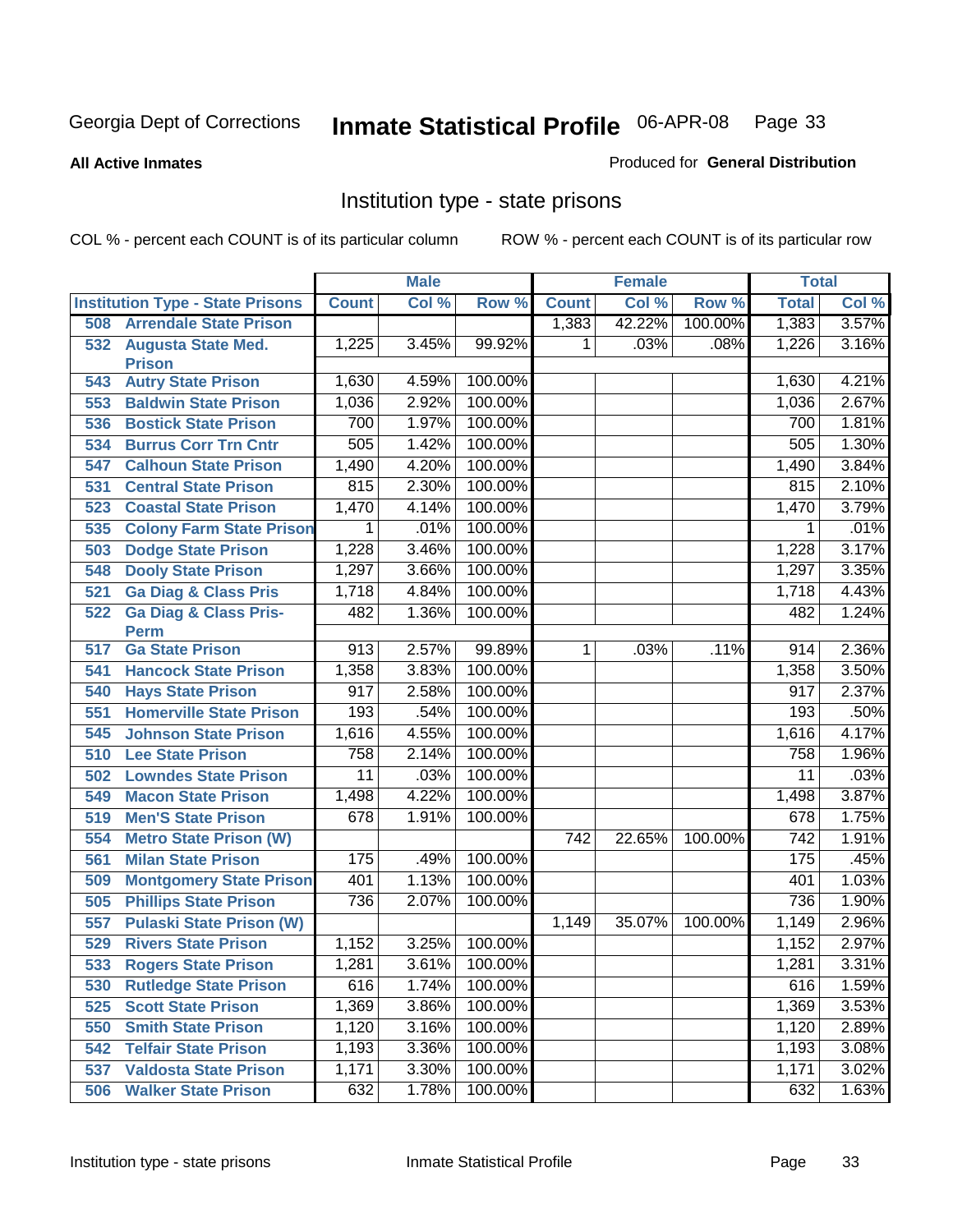**All Active Inmates**

### Produced for **General Distribution**

# Institution type - state prisons

|                                         |              | <b>Male</b> |            |              | <b>Female</b> |       | <b>Total</b> |       |
|-----------------------------------------|--------------|-------------|------------|--------------|---------------|-------|--------------|-------|
| <b>Institution Type - State Prisons</b> | <b>Count</b> | Col %       | Row %      | <b>Count</b> | Col %         | Row % | <b>Total</b> | Col % |
| <b>Ware State Prison</b><br>501         | .088         | $3.07\%$    | 100.00%    |              |               |       | 1,088        | 2.81% |
| <b>Washington Sp</b><br>552             | 1.112        | 3.13%       | $100.00\%$ |              |               |       | 1.112        | 2.87% |
| <b>Wayne State Prison</b><br>507        | 198          | .56%        | $100.00\%$ |              |               |       | 198          | .51%  |
| <b>Wilcox State Prison</b><br>546       | .695         | 4.78%       | $100.00\%$ |              |               |       | 1,695        | 4.37% |
| <b>Total Reported</b>                   | 35,478       | 100%        | 91.55%     | 3.276        | 100%          | 8.45% | 38,754       | 100%  |

| <b>Not</b><br><b>Reported</b> |        |                  |        |
|-------------------------------|--------|------------------|--------|
| <b>Total</b>                  | 35.478 | 2.27c<br>3.Z I J | 38,754 |

| <b>Mode (most frequent)</b> | <b>521 Ga Diag &amp; Class Pris</b> | <b>508 Arrendale State Prison</b> | 521 Ga Diag &<br><b>Class Pris</b> |
|-----------------------------|-------------------------------------|-----------------------------------|------------------------------------|
|-----------------------------|-------------------------------------|-----------------------------------|------------------------------------|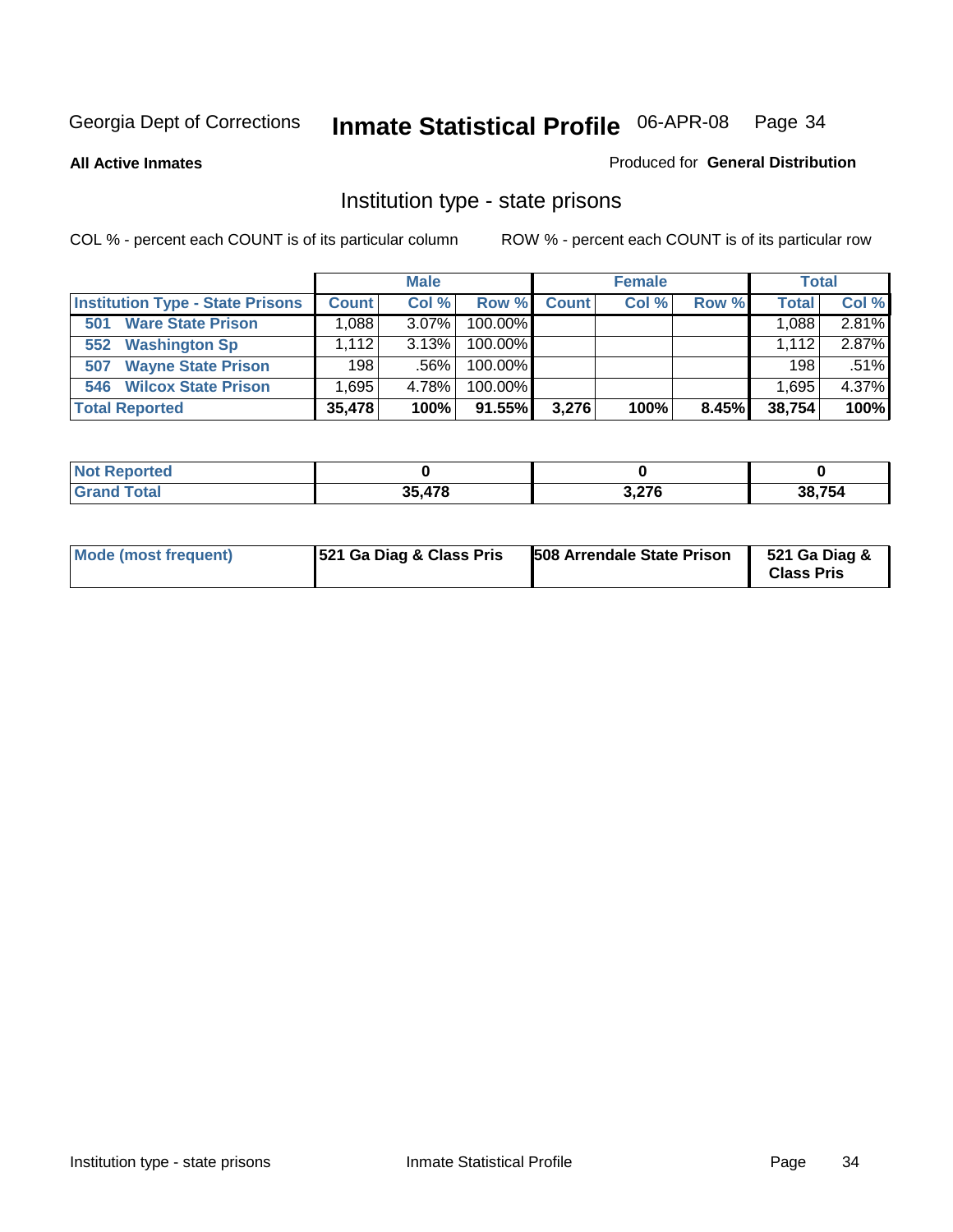### **All Active Inmates**

### Produced for **General Distribution**

# Institution type - private prisons

|                                           |              | <b>Male</b> |             | <b>Female</b> |       |       | <b>Total</b> |
|-------------------------------------------|--------------|-------------|-------------|---------------|-------|-------|--------------|
| <b>Institution Type - Private Prisons</b> | <b>Count</b> | Col %       | Row % Count | Col %         | Row % | Total | Col %        |
| <b>Coffee Corr Facility</b><br>569        | 1.676        | $32.56\%$   | 100.00%     |               |       | 1,676 | 32.56%       |
| 567 D Ray James Corr Fac                  | ا 825. ا     | 35.45%      | 100.00%     |               |       | 1,825 | 35.45%       |
| <b>Wheeler Corr Facility</b><br>571       | 1.647        | 31.99%      | 100.00%     |               |       | 1,647 | 31.99%       |
| <b>Total Reported</b>                     | 5.148        | 100%        | 100%        |               | %I    | 5.148 | 100%         |

| rted<br>NOI                      |       |      |
|----------------------------------|-------|------|
| <b>Total</b><br>$\mathbf{v}$ and | 5.148 | ,148 |

| Mode (most frequent) | 567 D Ray James Corr Fac | <b>Null</b> | <b>567 D Ray James</b><br><b>Corr Fac</b> |
|----------------------|--------------------------|-------------|-------------------------------------------|
|----------------------|--------------------------|-------------|-------------------------------------------|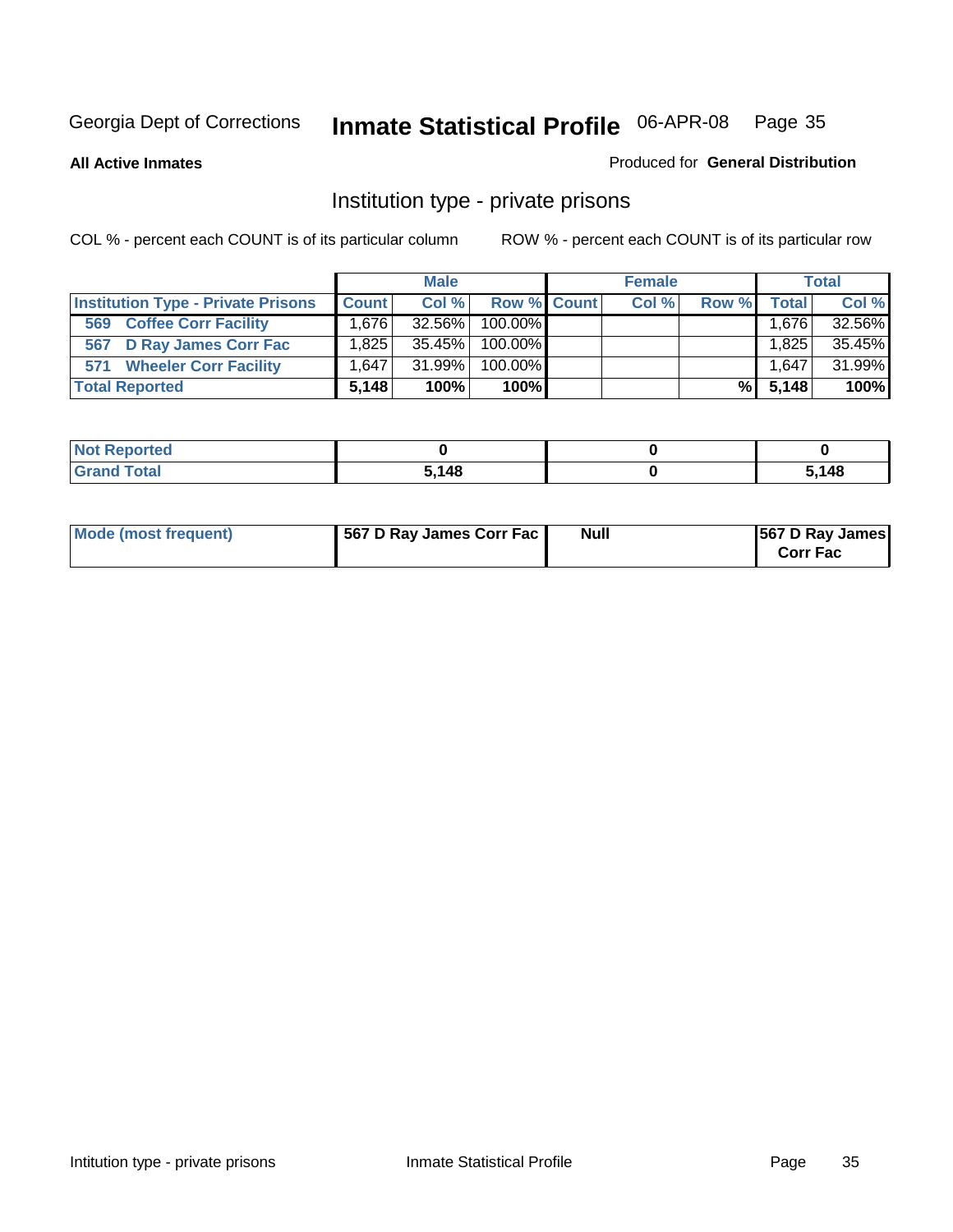### **All Active Inmates**

### Produced for **General Distribution**

# Institution type - prison annexes

|                                                | <b>Male</b> |          | <b>Female</b> |              |       | <b>Total</b> |              |        |
|------------------------------------------------|-------------|----------|---------------|--------------|-------|--------------|--------------|--------|
| <b>Institution Type - Prison Annexes Count</b> |             | Col %    | Row %         | <b>Count</b> | Col % | Row %        | <b>Total</b> | Col %  |
| <b>7541 Hancock Annex</b>                      | 149         | 11.90%   | 100.00%       |              |       |              | 149          | 11.90% |
| 7540 Hays Annex                                | 581         | 46.41%   | $100.00\%$    |              |       |              | 581          | 46.41% |
| <b>7505 Phillips Annex</b>                     | 118         | $9.42\%$ | 100.00%       |              |       |              | 118          | 9.42%  |
| 7501 Ware Annex                                | 205         | 16.37%   | $100.00\%$    |              |       |              | 205          | 16.37% |
| 7552 Washington Sp Annex                       | 199         | 15.89%   | 100.00%       |              |       |              | 199          | 15.89% |
| <b>Total Reported</b>                          | 1,252       | 100%     | 100%          |              |       | %            | 1,252        | 100%   |

| <b>Reported</b>              |      |       |
|------------------------------|------|-------|
| <b>Total</b><br><b>Grand</b> | ,252 | 1,252 |

| Mode (most frequent) | 7540 Hays Annex | <b>Null</b> | <b>7540 Hays Annex</b> |
|----------------------|-----------------|-------------|------------------------|
|                      |                 |             |                        |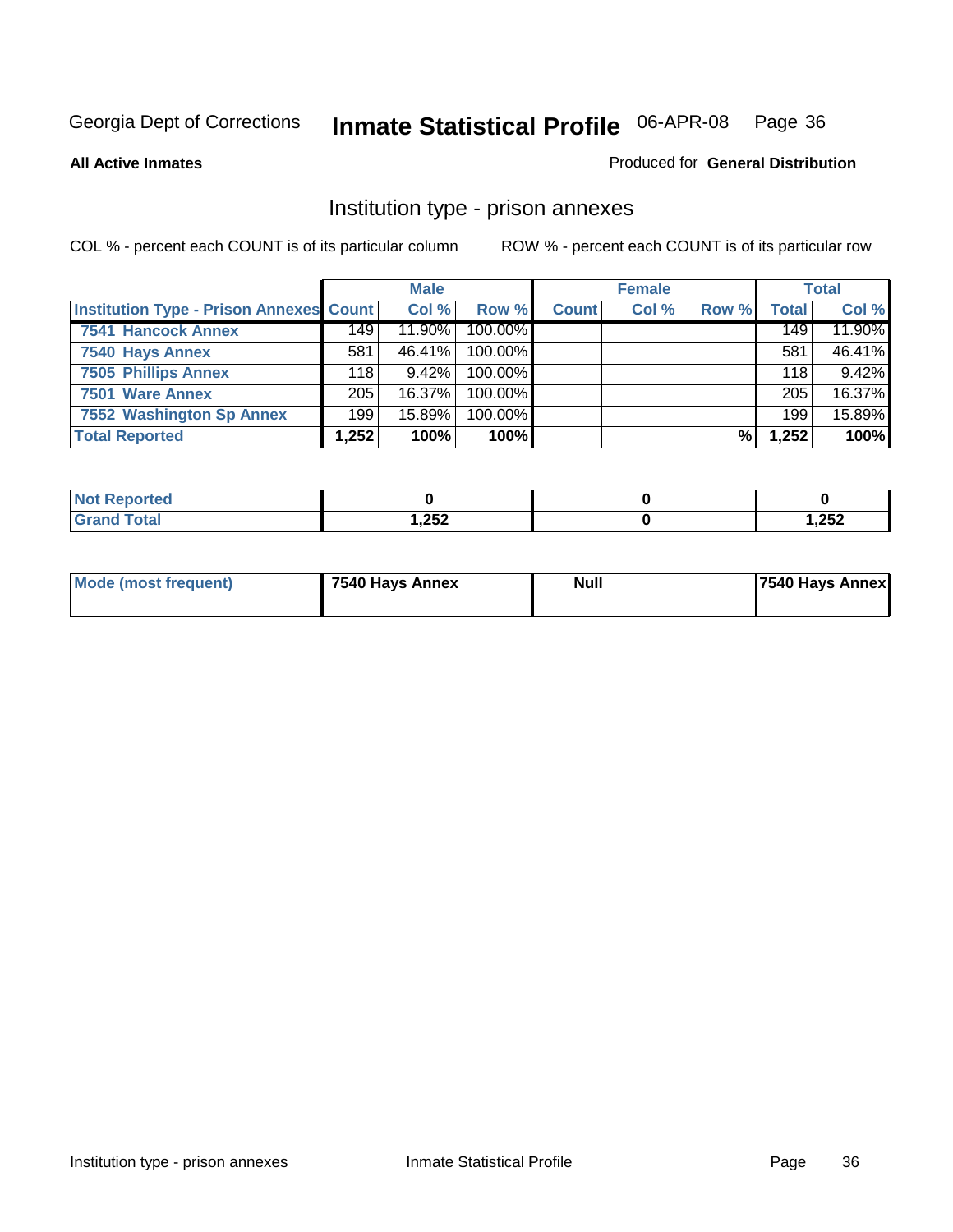#### **All Active Inmates**

## Produced for **General Distribution**

## Institution type - pre-release centers

|                                                |       | <b>Male</b> |         |              | <b>Female</b> |       |              | <b>Total</b> |
|------------------------------------------------|-------|-------------|---------|--------------|---------------|-------|--------------|--------------|
| <b>Institution Type - Prison Annexes Count</b> |       | Col %       | Row %   | <b>Count</b> | Col %         | Row % | <b>Total</b> | Col %        |
| 7507 Appling Pre-Release Ctr                   | 198   | 14.81%      | 100.00% |              |               |       | 198          | 14.81%       |
| 7521 Lamar Pre-Release Center                  | 196   | 14.66%      | 100.00% |              |               |       | 196          | 14.66%       |
| 7550 Long Pre-Release Center                   | 193   | 14.44%      | 100.00% |              |               |       | 193          | 14.44%       |
| 7543 Pelham Pre-Release                        | 167   | 12.49%      | 100.00% |              |               |       | 167          | 12.49%       |
| <b>Center</b>                                  |       |             |         |              |               |       |              |              |
| 7546 Turner Pre-Release Center                 | 191   | 14.29%      | 100.00% |              |               |       | 191          | 14.29%       |
| 556 Western Pre-Release Cntr                   | 202   | 15.11%      | 100.00% |              |               |       | 202          | 15.11%       |
| 7572 Wilkes Pre-Release Center                 | 190   | 14.21%      | 100.00% |              |               |       | 190          | 14.21%       |
| <b>Total Reported</b>                          | 1,337 | 100%        | 100%    |              |               | %     | 1,337        | 100%         |

| eported<br>NOT |                 |       |
|----------------|-----------------|-------|
| <b>Total</b>   | ????<br>י ככ, י | 1,337 |

| Mode (most frequent) | 556 Western Pre-Release | <b>Null</b> | <b>1556 Western Pre-I</b> |
|----------------------|-------------------------|-------------|---------------------------|
|                      | Cntr                    |             | <b>Release Cntr</b>       |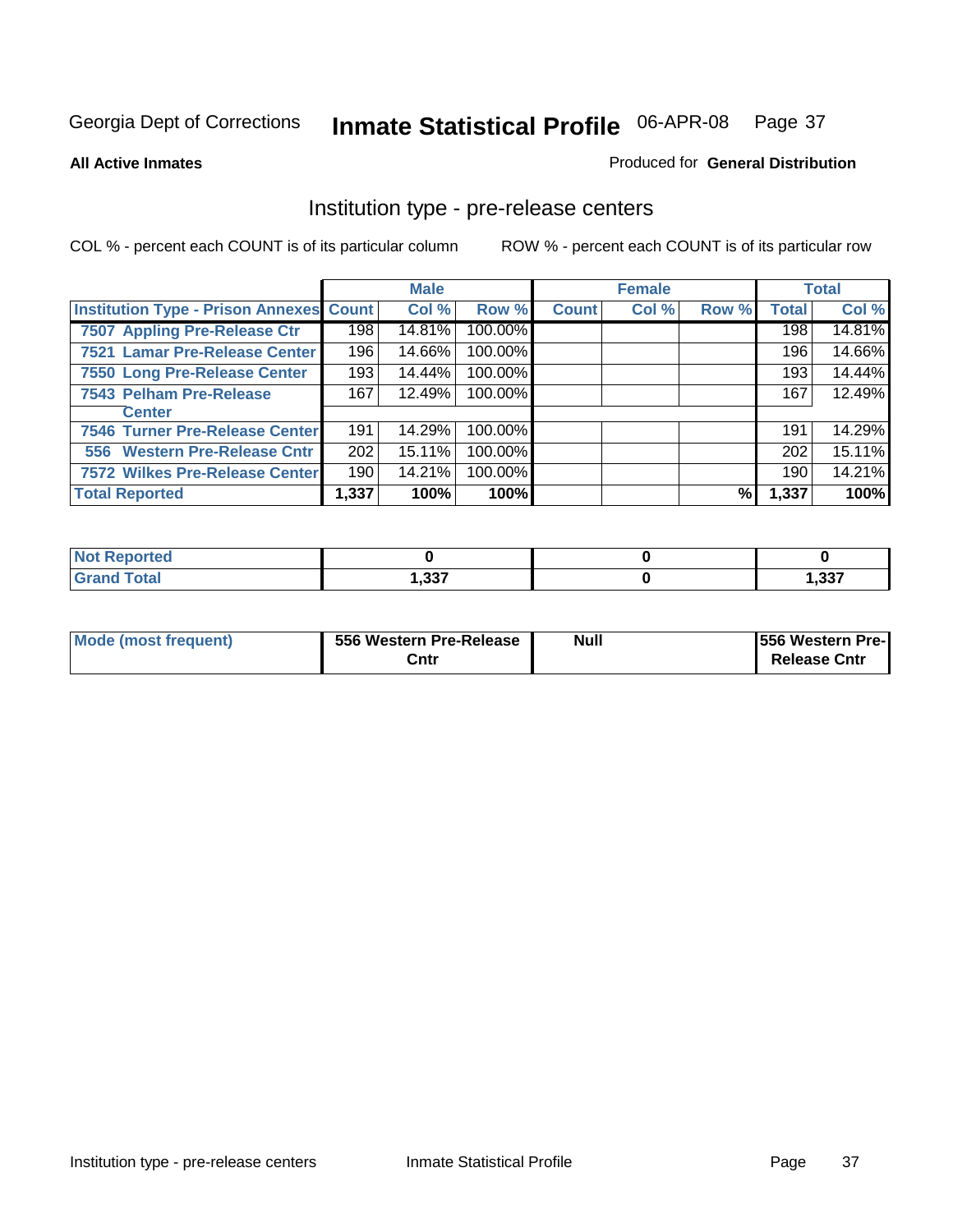**All Active Inmates**

## Produced for **General Distribution**

## Institution type - inmate boot camp

|                                      |              | <b>Male</b> |               |              | <b>Female</b> |       |       | Total   |
|--------------------------------------|--------------|-------------|---------------|--------------|---------------|-------|-------|---------|
| <b>Institution Type - Boot Camps</b> | <b>Count</b> | Col %       | Row %         | <b>Count</b> | Col%          | Row % | Total | Col %   |
| 9534 Burruss Inm Boot Camp           | 229          | 100.00%     | 100.00%       |              |               |       | 229   | 100.00% |
| <b>Total Rported</b>                 | 229          | 100%        | 100% <b>I</b> |              |               | %     | 229   | 100%    |

| rtea<br>.   |            |            |
|-------------|------------|------------|
| <b>otal</b> | つつロ<br>LLJ | າາດ<br>ZZY |

| Mode (most frequent) | 9534 Burruss Inm Boot | <b>Null</b> | 9534 Burruss Inm |
|----------------------|-----------------------|-------------|------------------|
|                      | Camp                  |             | <b>Boot Camp</b> |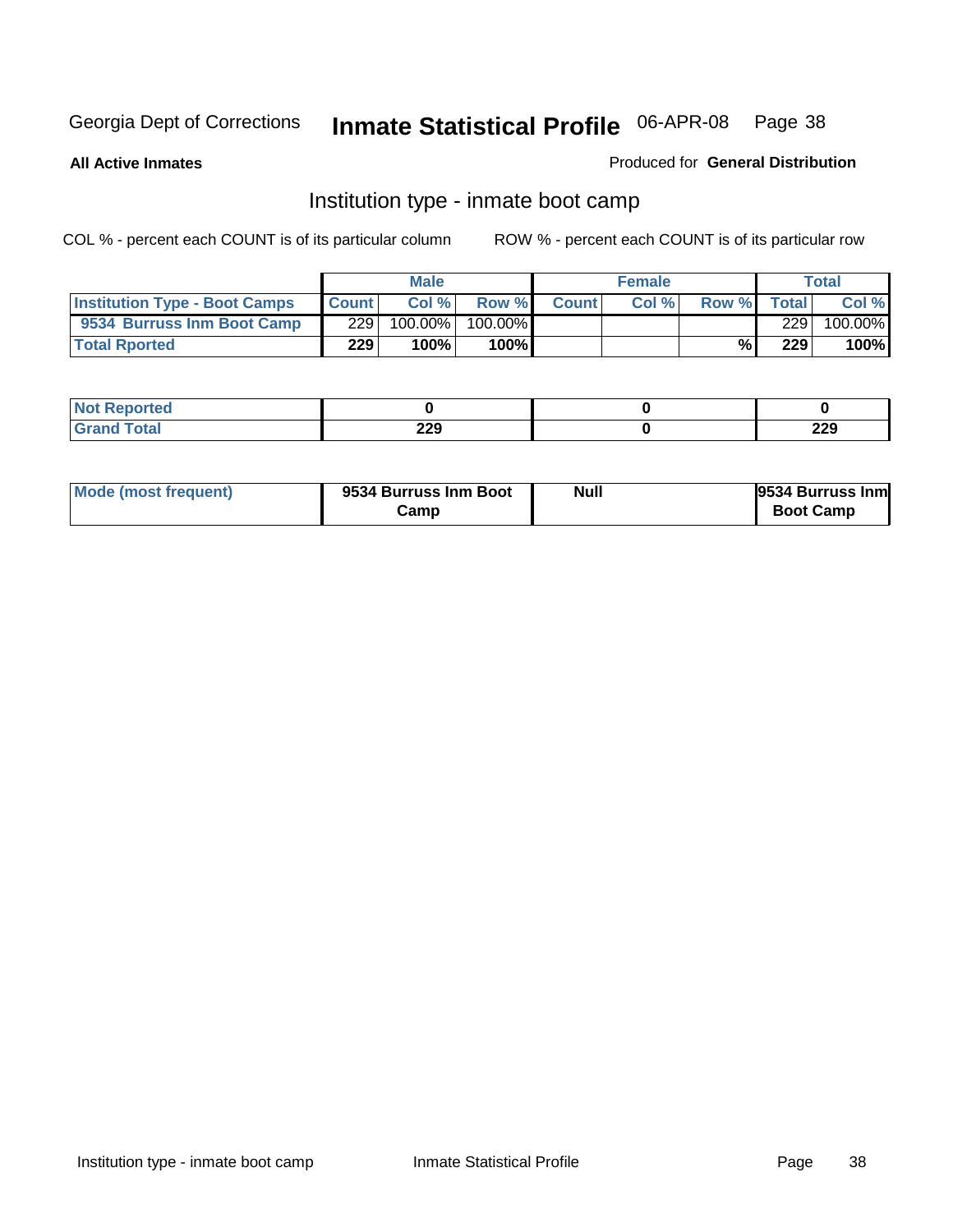#### **All Active Inmates**

#### Produced for **General Distribution**

# Number of disciplinary reports

|                                       |              | <b>Male</b> |        |              | <b>Female</b> |          |              | <b>Total</b> |
|---------------------------------------|--------------|-------------|--------|--------------|---------------|----------|--------------|--------------|
| <b>Number of Disciplinary Reports</b> | <b>Count</b> | Col %       | Row %  | <b>Count</b> | Col %         | Row %    | <b>Total</b> | Col %        |
|                                       | 22,197       | 43.69%      | 91.42% | 2,083        | 59.53%        | 8.58%    | 24,280       | 44.71%       |
|                                       | 7,249        | 14.27%      | 93.09% | 538          | 15.38%        | $6.91\%$ | 7,787        | 14.34%       |
| $\mathbf{2}$                          | 3,935        | 7.74%       | 95.16% | 200          | 5.72%         | 4.84%    | 4,135        | 7.61%        |
| 3                                     | 2,708        | 5.33%       | 95.08% | 140          | 4.00%         | 4.92%    | 2,848        | 5.24%        |
|                                       | .999         | 3.93%       | 95.55% | 93           | 2.66%         | 4.45%    | 2,092        | 3.85%        |
| 5                                     | ,533         | $3.02\%$    | 95.57% | 71           | 2.03%         | 4.43%    | 1,604        | 2.95%        |
| <b>More Than 5</b>                    | 11,186       | 22.02%      | 96.76% | 374          | 10.69%        | $3.24\%$ | 11,560       | 21.29%       |
| <b>Total Reported</b>                 | 50,807       | 100%        | 93.56% | 3,499        | 100.0%        | 6.44%    | 54,306       | 100%         |

| $\sim$ 10<br>_____ | 50.807 | ,499 | .306<br>מר |
|--------------------|--------|------|------------|

| Mean (average)       | 4.96 | 2.40 | 4.80 |
|----------------------|------|------|------|
| Median (middle)      |      |      |      |
| Mode (most frequent) |      |      |      |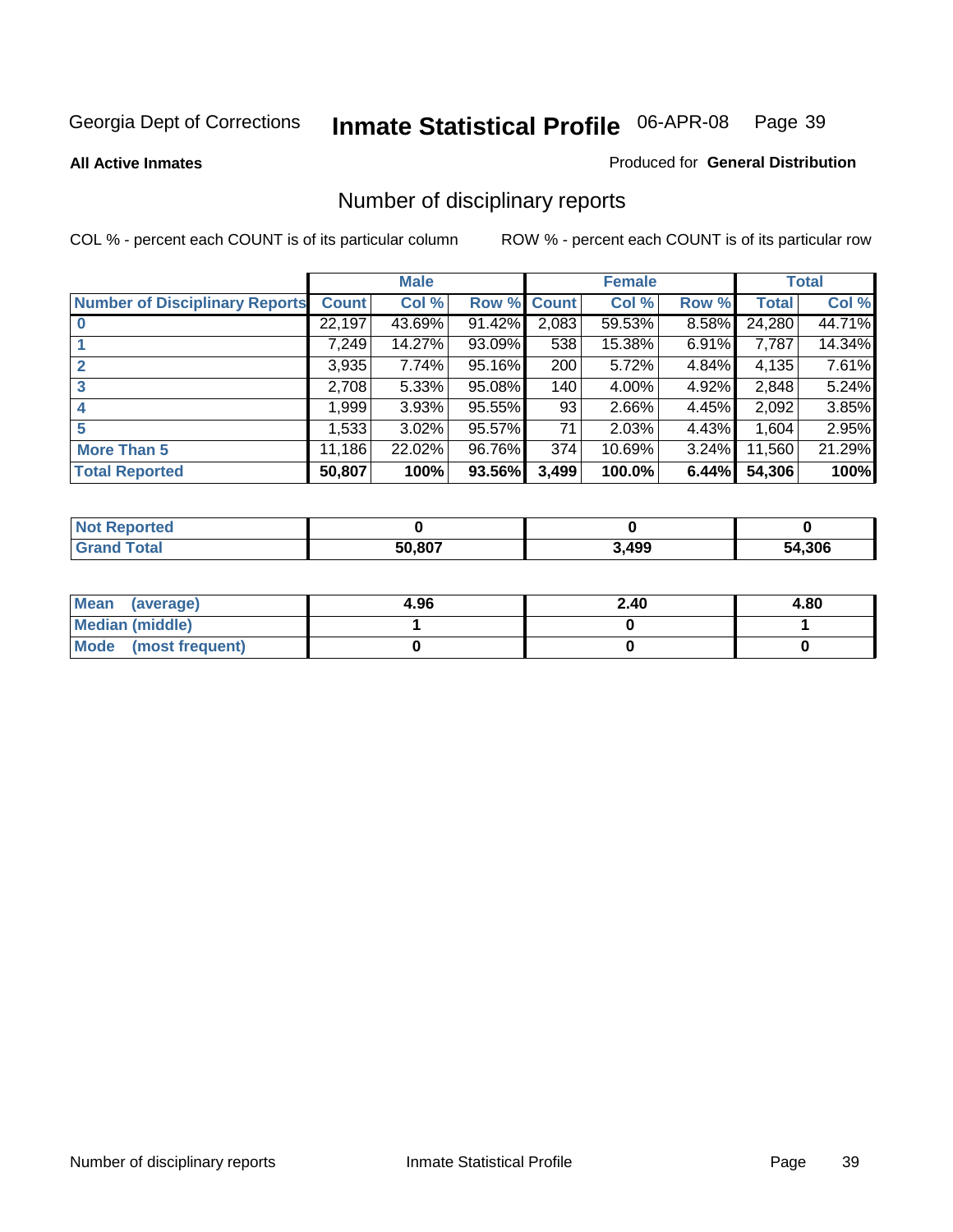**All Active Inmates**

## Produced for **General Distribution**

## Number of transfers

|                            |         | <b>Male</b> |             |       | <b>Female</b> |          |              | <b>Total</b> |
|----------------------------|---------|-------------|-------------|-------|---------------|----------|--------------|--------------|
| <b>Number of Transfers</b> | Count l | Col %       | Row % Count |       | Col %         | Row %    | <b>Total</b> | Col %        |
|                            | 3,575   | $7.04\%$    | 86.90%      | 539   | 15.40%        | 13.10%   | 4,114        | 7.58%        |
|                            | 19,355  | $38.10\%$   | 90.86%      | 1,946 | 55.62%        | $9.14\%$ | 21,301       | 39.22%       |
|                            | 11,286  | 22.21%      | 94.73%      | 628   | 17.95%        | 5.27%    | 11,914       | 21.94%       |
| 3                          | 6,156   | 12.12%      | 96.40%      | 230   | 6.57%         | 3.60%    | 6,386        | 11.76%       |
|                            | 3.601   | 7.09%       | 98.04%      | 72    | 2.06%         | $1.96\%$ | 3,673        | 6.76%        |
| 5                          | 2,200   | 4.33%       | 98.48%      | 34    | 0.97%         | 1.52%    | 2,234        | 4.11%        |
| <b>More Than 5</b>         | 4,634   | 9.12%       | 98.93%      | 50    | 1.43%         | 1.07%    | 4,684        | 8.63%        |
| <b>Total Reported</b>      | 50,807  | 100%        | 93.56%      | 3,499 | 100%          | 6.44%    | 54,306       | 100%         |

| $\sim$ 10<br>_____ | 50.807 | ,499 | .306<br>מר |
|--------------------|--------|------|------------|

| Mean (average)       | 2.47 | l.35 | 2.40 |
|----------------------|------|------|------|
| Median (middle)      |      |      |      |
| Mode (most frequent) |      |      |      |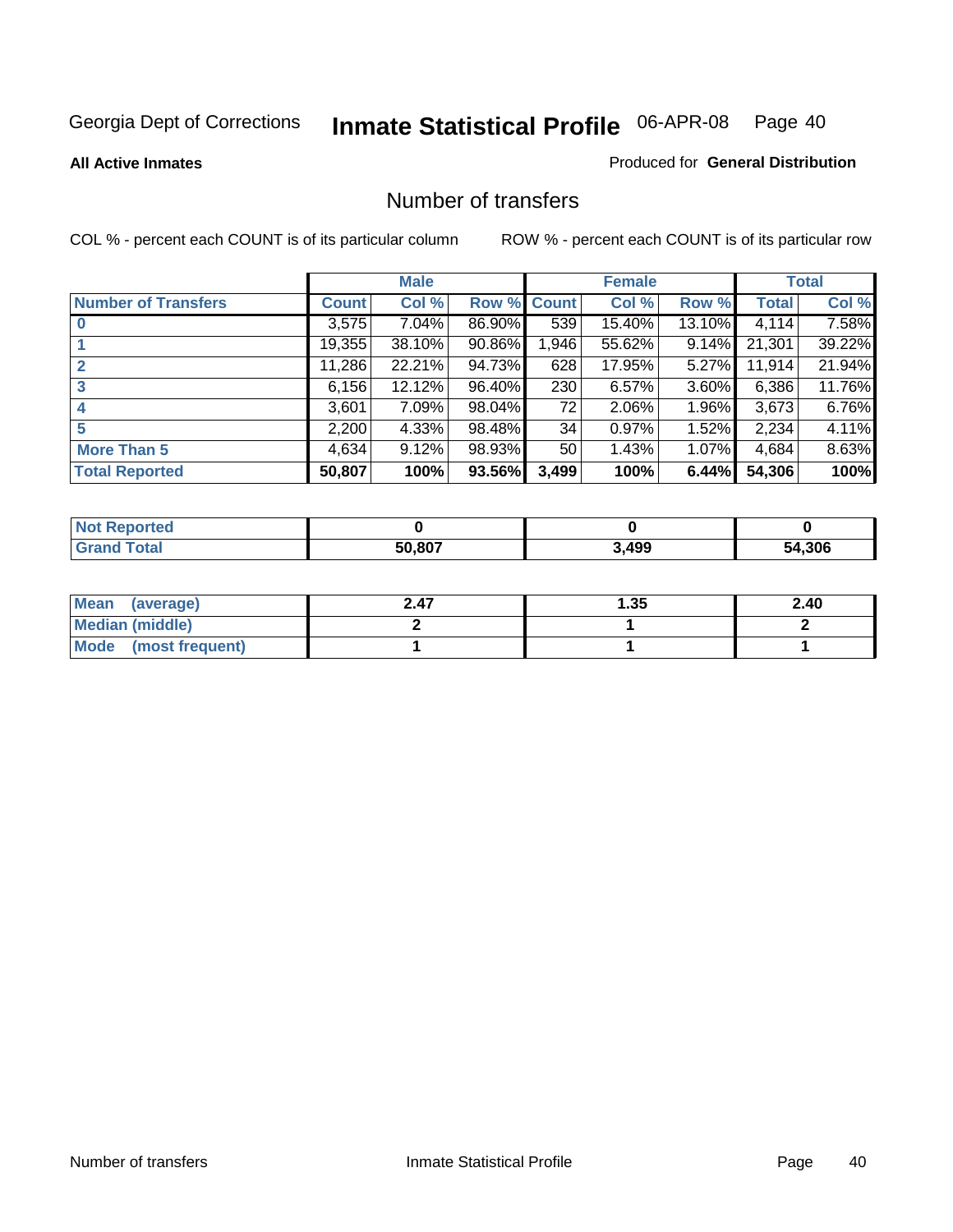**All Active Inmates**

## Produced for **General Distribution**

# Number of escapes

|                          |         | <b>Male</b> |                    |       | <b>Female</b> |       |        | <b>Total</b> |
|--------------------------|---------|-------------|--------------------|-------|---------------|-------|--------|--------------|
| <b>Number of Escapes</b> | Count l | Col %       | <b>Row % Count</b> |       | Col %         | Row % | Total  | Col %        |
|                          | 50,495  | 99.39%      | 93.54%             | 3,489 | 99.71%        | 6.46% | 53,984 | 99.41%       |
|                          | 291     | 0.57%       | 96.68%             | 10    | 0.29%         | 3.32% | 301    | 0.55%        |
|                          | 15      | 0.03%       | 100.00%            |       |               |       | 15     | 0.03%        |
|                          | 5.      | 0.01%       | 100.00%            |       |               |       | 5      | 0.01%        |
|                          |         | 0.01%       | 100.00%            |       |               |       |        | 0.01%        |
| <b>Total Reported</b>    | 50,807  | 100%        | 93.56%             | 3,499 | 100%          | 6.44% | 54,306 | 100.0%       |

| тео      |        |       |       |
|----------|--------|-------|-------|
| $T0$ tol | 50.807 | 3.499 | 1,306 |

| <b>Mean</b><br>(average) |  | .0 |
|--------------------------|--|----|
| Median (middle)          |  |    |
| Mode (most frequent)     |  |    |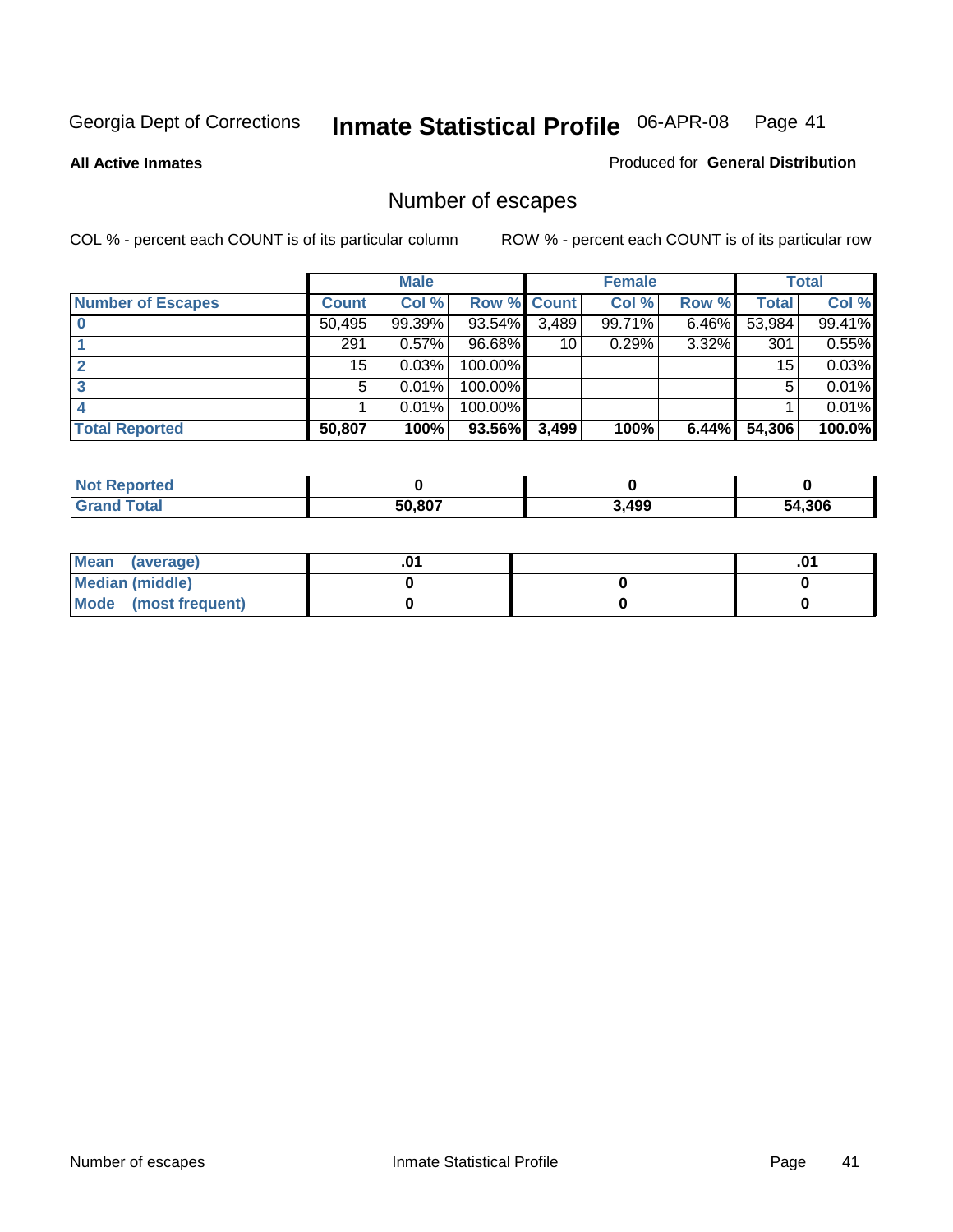**All Active Inmates**

#### Produced for **General Distribution**

# Probable future release type

|                                         |              | <b>Male</b> |                    |       | <b>Female</b> |          | <b>Total</b> |        |
|-----------------------------------------|--------------|-------------|--------------------|-------|---------------|----------|--------------|--------|
| <b>Probable Future Release Type</b>     | <b>Count</b> | Col %       | <b>Row % Count</b> |       | Col %         | Row %    | <b>Total</b> | Col %  |
| <b>Paroled with probation to follow</b> | 7,654        | 15.06%      | $92.64\%$          | 608   | 17.38%        | 7.36%    | 8,262        | 15.21% |
| Paroled w/o probation to follow         | 7,611        | 14.98%      | 93.94%             | 491   | 14.03%        | $6.06\%$ | 8,102        | 14.92% |
| <b>Maxout with probation to follow</b>  | 14,646       | 28.83%      | 93.04%             | 1,095 | 31.29%        | $6.96\%$ | 15.741       | 28.99% |
| <b>Maxout w/o probation to follow</b>   | 14,004       | 27.56%      | 93.34%             | 999   | 28.55%        | $6.66\%$ | 15,003       | 27.63% |
| Life, LWOP or death sentence            | 6,892        | 13.57%      | 95.75%             | 306   | 8.75%         | $4.25\%$ | 7,198        | 13.25% |
| <b>Total Reported</b>                   | 50,807       | 100%        | 93.56% 3,499       |       | 100%          | 6.44%    | 54,306       | 100%   |

| <b>Not</b><br>Reported |        |        |        |
|------------------------|--------|--------|--------|
| Total<br><b>Grand</b>  | 50,807 | 50,807 | 54,306 |

| Mode (most frequent) | Maxout with PROB follow   Maxout with PROB follow   Maxout with PROB |        |
|----------------------|----------------------------------------------------------------------|--------|
|                      |                                                                      | follow |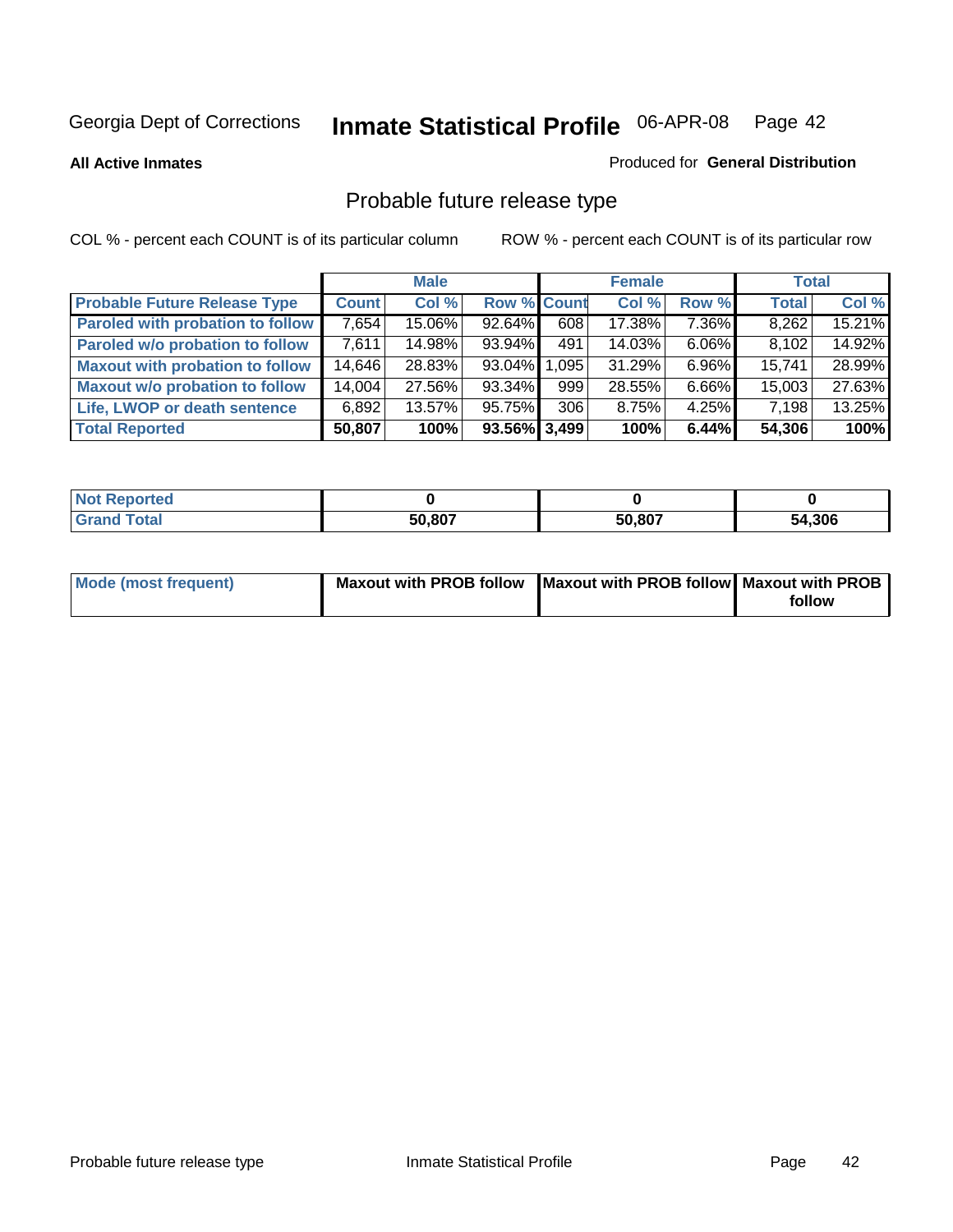**All Active Inmates**

## Produced for **General Distribution**

## Actual release type

|                            |              | <b>Male</b> |                    | <b>Female</b> |        |       | $\tau$ otal |
|----------------------------|--------------|-------------|--------------------|---------------|--------|-------|-------------|
| <b>Actual Release Type</b> | <b>Count</b> | Col %       | <b>Row % Count</b> | Col %         | Row %I | Total | Col %       |
| <b>Total Reported</b>      |              | $\%$        | %                  | %             | %      |       | %           |

| <b>Still Active</b> | 50,807 | 3,499 | 54,306 |
|---------------------|--------|-------|--------|
| <b>Not Reported</b> |        |       |        |
| <b>Grand Total</b>  | 50,807 | 3,499 | 54,306 |

| M<br>____<br>_____ | NI | Null | $\cdots$ |
|--------------------|----|------|----------|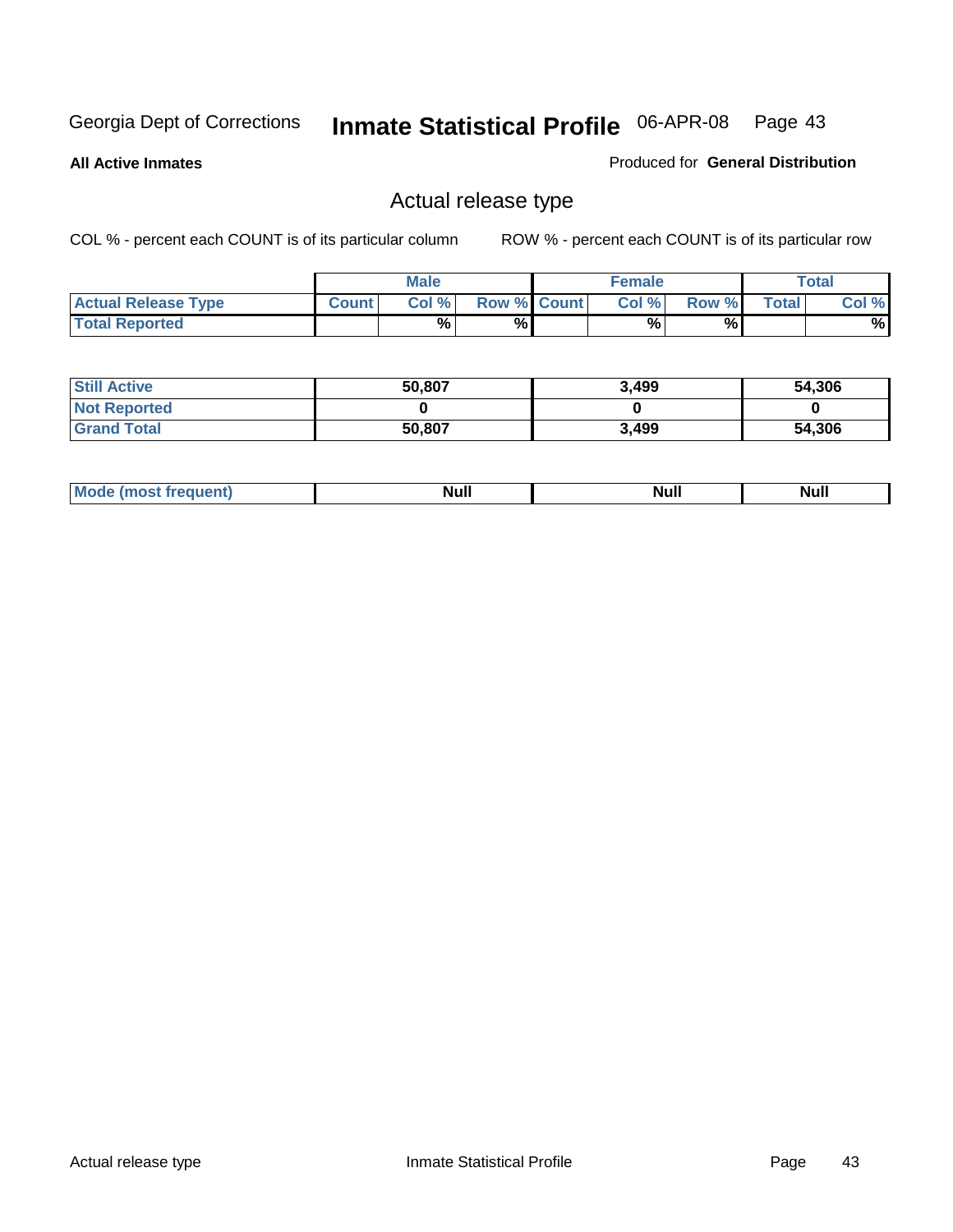## **All Active Inmates**

## Produced for **General Distribution**

## Time served in current (or last) institution

|                            |              | <b>Male</b> |        |              | <b>Female</b> |       |        | <b>Total</b> |
|----------------------------|--------------|-------------|--------|--------------|---------------|-------|--------|--------------|
| <b>Time In Institution</b> | <b>Count</b> | Col %       | Row %  | <b>Count</b> | Col %         | Row % | Total  | Col %        |
| 0 to 3 months              | 13,216       | 26.01%      | 93.23% | 959          | 27.41%        | 6.77% | 14,175 | 26.10%       |
| 3.01 to 6 months           | 7,646        | 15.05%      | 93.64% | 519          | 14.83%        | 6.36% | 8,165  | 15.04%       |
| 6.01 to 9 months           | 5,665        | 11.15%      | 92.81% | 439          | 12.55%        | 7.19% | 6,104  | 11.24%       |
| 9.01 to 12 months          | 4,243        | 8.35%       | 94.04% | 269          | 7.69%         | 5.96% | 4,512  | 8.31%        |
| 12.01 to 18 months         | 5,284        | 10.40%      | 93.92% | 342          | 9.77%         | 6.08% | 5,626  | 10.36%       |
| <b>18.01 to 24 months</b>  | 3,324        | 6.54%       | 92.77% | 259          | 7.40%         | 7.23% | 3,583  | 6.60%        |
| 2.01 to 3 years            | 4,208        | 8.28%       | 91.14% | 409          | 11.69%        | 8.86% | 4,617  | 8.50%        |
| 3.01 to 4 years            | 1,995        | 3.93%       | 94.82% | 109          | 3.12%         | 5.18% | 2,104  | 3.87%        |
| 4.01 to 5 years            | 1,398        | 2.75%       | 97.08% | 42           | 1.20%         | 2.92% | 1,440  | 2.65%        |
| 5.01 to 6 years            | 957          | 1.88%       | 97.65% | 23           | 0.66%         | 2.35% | 980    | 1.80%        |
| 6.01 to 7 years            | 736          | 1.45%       | 95.83% | 32           | 0.91%         | 4.17% | 768    | 1.41%        |
| 7.01 to 8 years            | 514          | 1.01%       | 94.49% | 30           | 0.86%         | 5.51% | 544    | 1.00%        |
| 8.01 to 9 years            | 445          | 0.88%       | 96.11% | 18           | 0.51%         | 3.89% | 463    | 0.85%        |
| 9.01 to 10 years           | 335          | 0.66%       | 95.17% | 17           | 0.49%         | 4.83% | 352    | 0.65%        |
| Over 10 years              | 841          | 1.66%       | 96.33% | 32           | 0.91%         | 3.67% | 873    | 1.61%        |
| <b>Total Reported</b>      | 50,807       | 100%        | 93.56% | 3,499        | 100%          | 6.44% | 54,306 | 100%         |

| <b>nten</b><br>N |        |       |            |
|------------------|--------|-------|------------|
|                  | 50.807 | 3.499 | .306<br>54 |

| <b>Mean</b><br>(average) | 19 months | 16 months | 18 months |  |
|--------------------------|-----------|-----------|-----------|--|
| Median (middle)          | 8 months  | 8 months  | 8 months  |  |
| Mode<br>(most frequent)  | 0 months  | 2 months  | months    |  |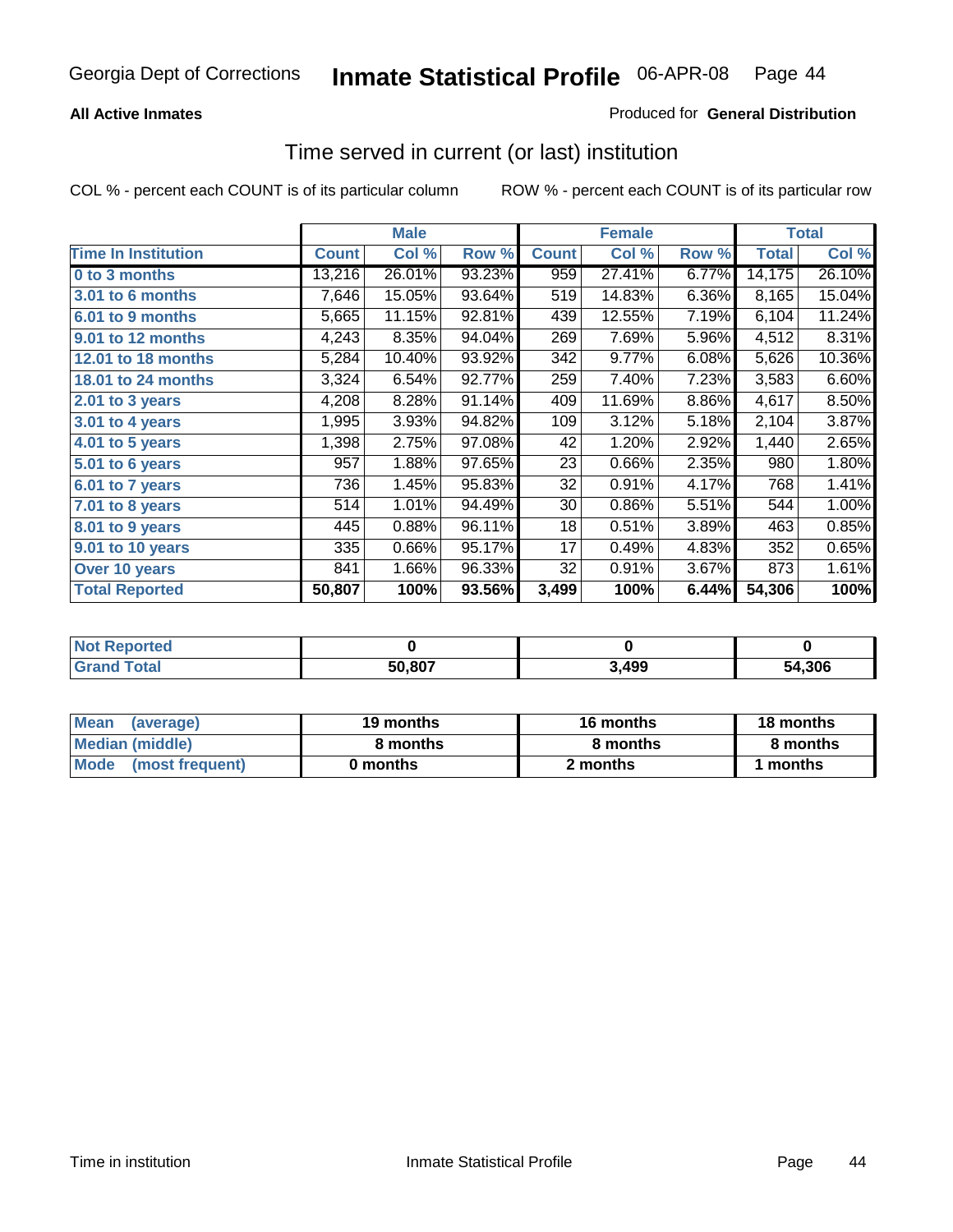**All Active Inmates**

#### Produced for **General Distribution**

## Highest grade level attained

|                              |                  | <b>Male</b> |         |                  | <b>Female</b>             |        |                  | <b>Total</b> |
|------------------------------|------------------|-------------|---------|------------------|---------------------------|--------|------------------|--------------|
| <b>Grade Level</b>           | <b>Count</b>     | Col %       | Row %   | <b>Count</b>     | $\overline{\text{Col}}$ % | Row %  | <b>Total</b>     | Col %        |
| No school at all             | 49               | 0.10%       | 94.23%  | $\overline{3}$   | 0.09%                     | 5.77%  | $\overline{52}$  | 0.10%        |
| <b>Grade 1</b>               | 47               | 0.09%       | 100.00% |                  |                           |        | $\overline{47}$  | 0.09%        |
| <b>Grade 2</b>               | 64               | 0.13%       | 94.12%  | 4                | 0.12%                     | 5.88%  | 68               | 0.13%        |
| Grade 3                      | 140              | 0.28%       | 97.22%  | 4                | 0.12%                     | 2.78%  | 144              | 0.27%        |
| <b>Grade 4</b>               | 145              | 0.29%       | 97.97%  | $\overline{3}$   | 0.09%                     | 2.03%  | 148              | 0.28%        |
| <b>Grade 5</b>               | $\overline{223}$ | 0.45%       | 97.81%  | $\overline{5}$   | 0.15%                     | 2.19%  | 228              | 0.43%        |
| Grade 6                      | 834              | 1.68%       | 96.08%  | $\overline{34}$  | 1.02%                     | 3.92%  | 868              | 1.64%        |
| <b>Grade 7</b>               | 1,286            | 2.59%       | 93.94%  | 83               | 2.48%                     | 6.06%  | 1,369            | 2.58%        |
| <b>Grade 8</b>               | 4,819            | 9.71%       | 94.64%  | $\overline{273}$ | 8.17%                     | 5.36%  | 5,092            | 9.61%        |
| Grade 9                      | 7,715            | 15.54%      | 94.58%  | 442              | 13.23%                    | 5.42%  | 8,157            | 15.40%       |
| Grade 10                     | 10,479           | 21.11%      | 95.13%  | 536              | 16.04%                    | 4.87%  | 11,015           | 20.79%       |
| Grade 11                     | 9,207            | 18.55%      | 94.64%  | 521              | 15.59%                    | 5.36%  | 9,728            | 18.36%       |
| <b>Grade 12 or GED</b>       | 8,789            | 17.71%      | 93.74%  | 587              | 17.57%                    | 6.26%  | 9,376            | 17.70%       |
| <b>Some tech school</b>      | 641              | 1.29%       | 81.14%  | 149              | 4.46%                     | 18.86% | 790              | 1.49%        |
| <b>Completed tech school</b> | 980              | 1.97%       | 81.60%  | 221              | 6.61%                     | 18.40% | 1,201            | 2.27%        |
| College, 1 year              | 1,256            | 2.53%       | 91.41%  | 118              | 3.53%                     | 8.59%  | 1,374            | 2.59%        |
| College, 2 year              | 1,705            | 3.44%       | 89.88%  | 192              | 5.75%                     | 10.12% | 1,897            | 3.58%        |
| College, 3 year              | 472              | 0.95%       | 88.39%  | 62               | 1.86%                     | 11.61% | 534              | 1.01%        |
| <b>Bachelor's degree</b>     | 627              | 1.26%       | 88.19%  | $\overline{84}$  | 2.51%                     | 11.81% | $\overline{711}$ | 1.34%        |
| <b>Master's degree</b>       | 100              | 0.20%       | 86.96%  | 15               | 0.45%                     | 13.04% | 115              | 0.22%        |
| Ph.D. degree                 | 29               | 0.06%       | 90.63%  | 3                | 0.09%                     | 9.38%  | 32               | $0.06\%$     |
| Law degree                   | $\overline{18}$  | 0.04%       | 90.00%  | $\overline{2}$   | 0.06%                     | 10.00% | 20               | 0.04%        |
| Some medical school          | $\overline{2}$   | 0.01%       | 100.00% |                  |                           |        | $\overline{2}$   | 0.01%        |
| <b>Medical degree</b>        | $\overline{8}$   | 0.02%       | 100.00% |                  |                           |        | $\overline{8}$   | 0.02%        |
| <b>Total Reported</b>        | 49,635           | 100%        | 93.69%  | 3,341            | 100%                      | 6.31%  | 52,976           | 100.0%       |

| $1 - 0$<br>. <b>. .</b> | 158   | 1,330 |
|-------------------------|-------|-------|
| <b>EN ONT</b>           | 499.ء | 4.306 |

| <b>Mean</b><br>(average)       | 10.44    | 11.09           | 10.48    |
|--------------------------------|----------|-----------------|----------|
| Median (middle)                | Grade 10 | Grade 11        | Grade 10 |
| <b>Mode</b><br>(most frequent) | Grade 10 | Grade 12 or GED | Grade 10 |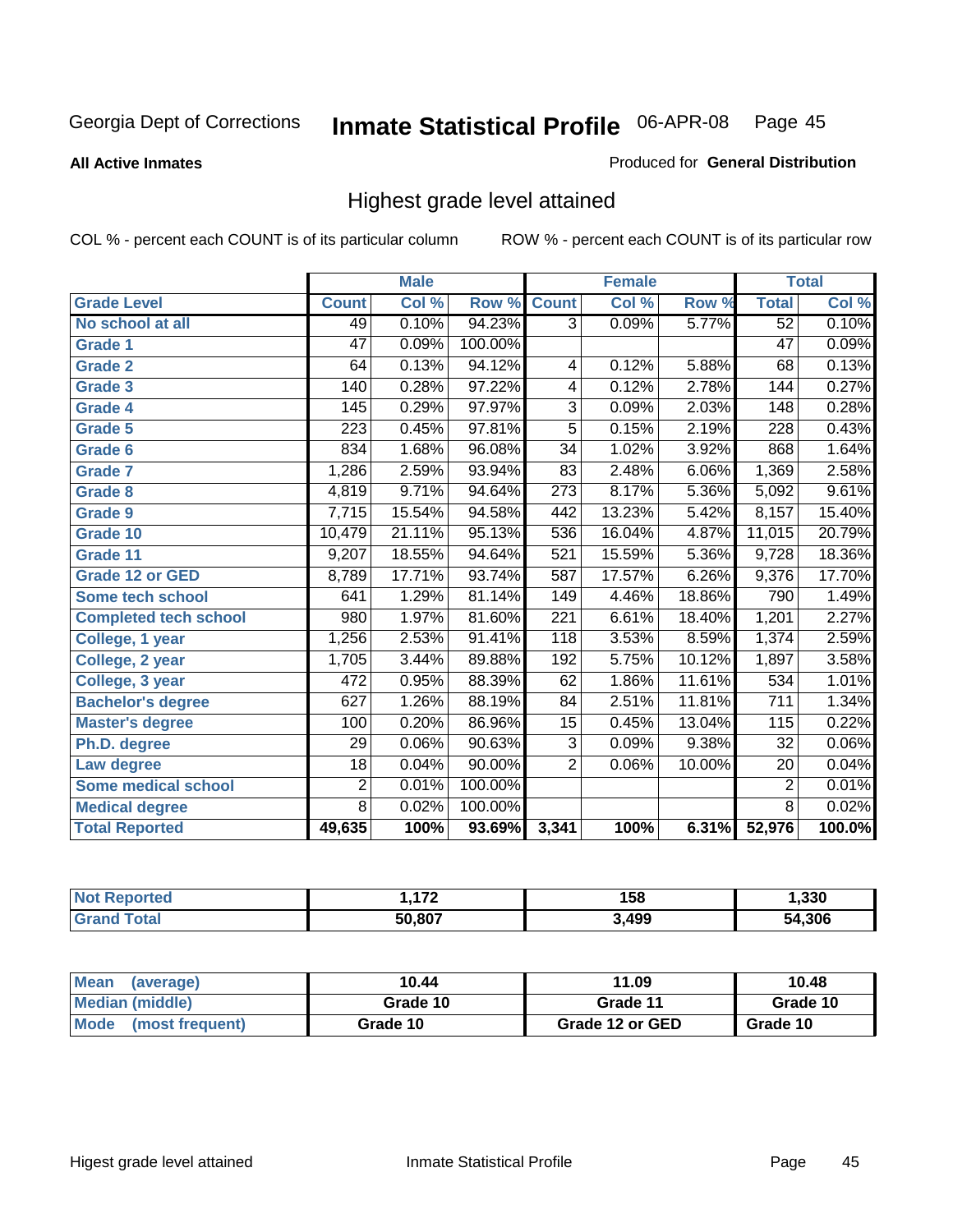#### **All Active Inmates**

## Produced for **General Distribution**

## Culture fair IQ scores

|                       |                 | <b>Male</b> |         |              | <b>Female</b> |        |              | <b>Total</b> |
|-----------------------|-----------------|-------------|---------|--------------|---------------|--------|--------------|--------------|
| <b>IQ Scores</b>      | <b>Count</b>    | Col %       | Row %   | <b>Count</b> | Col %         | Row %  | <b>Total</b> | Col %        |
| $60 - 69$             | ,287            | 2.72%       | 95.97%  | 54           | 2.71%         | 4.03%  | 1,341        | 2.72%        |
| $70 - 79$             | 3,741           | 7.91%       | 95.90%  | 160          | 8.04%         | 4.10%  | 3,901        | 7.92%        |
| $80 - 89$             | 6,873           | 14.53%      | 93.62%  | 468          | 23.52%        | 6.38%  | 7,341        | 14.90%       |
| $90 - 99$             | 11,822          | 25.00%      | 94.51%  | 687          | 34.52%        | 5.49%  | 12,509       | 25.38%       |
| $100 - 109$           | 12,618          | 26.68%      | 97.59%  | 311          | 15.63%        | 2.41%  | 12,929       | 26.24%       |
| $110 - 119$           | 8,696           | 18.39%      | 98.20%  | 159          | 7.99%         | 1.80%  | 8,855        | 17.97%       |
| 120 - 129             | 2,149           | 4.54%       | 96.24%  | 84           | 4.22%         | 3.76%  | 2,233        | 4.53%        |
| 130 - 139             | 84              | 0.18%       | 65.63%  | 44           | 2.21%         | 34.38% | 128          | 0.26%        |
| 140 & Up              | 20 <sub>1</sub> | 0.04%       | 46.51%  | 23           | 1.16%         | 53.49% | 43           | 0.09%        |
|                       |                 | 0.01%       | 100.00% |              |               |        | 1            | 0.01%        |
| <b>Total Reported</b> | 47,291          | 100%        | 95.96%  | 1,990        | 100%          | 4.04%  | 49,281       | 100.0%       |

| <b>Not Reported</b>  | 2,962  | 316, ا | 4.278  |
|----------------------|--------|--------|--------|
| Not Valid (under 60) | 554    | 193    | 747    |
| <b>Grand Total</b>   | 50,807 | 3,499  | 54,306 |

| Mean<br>(average)       | 98  | 96 | 98 |
|-------------------------|-----|----|----|
| <b>Median (middle)</b>  | 99  | 94 | 99 |
| Mode<br>(most frequent) | 103 | 96 | 99 |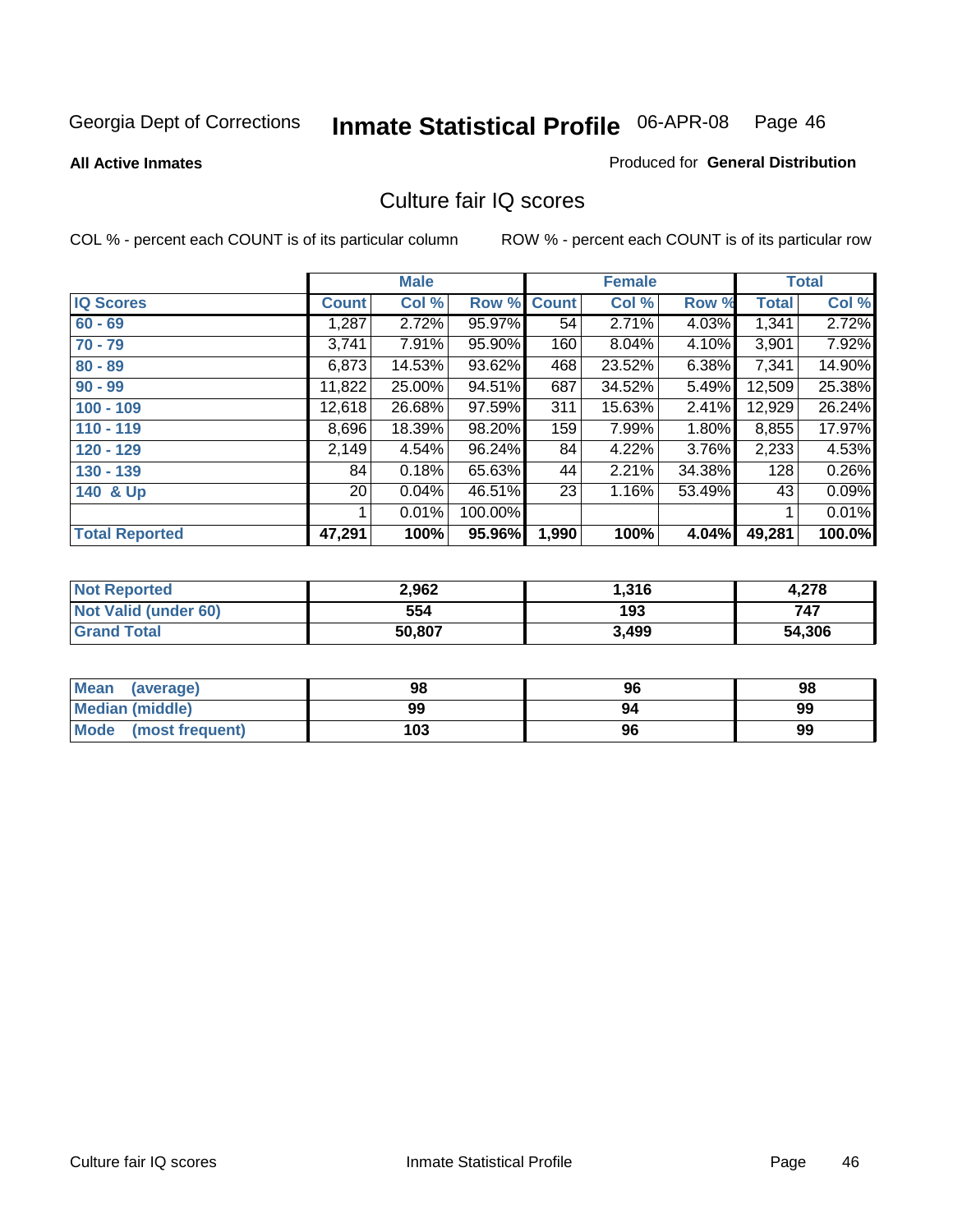Produced for **General Distribution**

#### **All Active Inmates**

# Wide Range Achievement Test (WRAT) reading score

|                           |              | <b>Male</b> |        |              | <b>Female</b> |        |              | <b>Total</b> |
|---------------------------|--------------|-------------|--------|--------------|---------------|--------|--------------|--------------|
| <b>WRAT Reading Score</b> | <b>Count</b> | Col %       | Row %  | <b>Count</b> | Col %         | Row %  | <b>Total</b> | Col %        |
| 0.1 to 0.9                | 868          | 1.81%       | 98.75% | 11           | 0.50%         | 1.25%  | 879          | 1.75%        |
| 1.0 to 1.9                | 1,160        | 2.42%       | 97.32% | 32           | 1.44%         | 2.68%  | 1,192        | 2.38%        |
| 2.0 to 2.9                | 2,274        | 4.74%       | 96.52% | 82           | 3.70%         | 3.48%  | 2,356        | 4.70%        |
| 3.0 to 3.9                | 3,456        | 7.21%       | 97.41% | 92           | 4.15%         | 2.59%  | 3,548        | 7.07%        |
| 4.0 to 4.9                | 4,423        | 9.22%       | 96.89% | 142          | 6.41%         | 3.11%  | 4,565        | 9.10%        |
| 5.0 to 5.9                | 3,893        | 8.12%       | 95.79% | 171          | 7.72%         | 4.21%  | 4,064        | 8.10%        |
| 6.0 to 6.9                | 3,927        | 8.19%       | 95.83% | 171          | 7.72%         | 4.17%  | 4,098        | 8.17%        |
| 7.0 to 7.9                | 2,129        | 4.44%       | 95.47% | 101          | 4.56%         | 4.53%  | 2,230        | 4.44%        |
| 8.0 to 8.9                | 4,446        | 9.27%       | 96.23% | 174          | 7.85%         | 3.77%  | 4,620        | 9.21%        |
| 9.0 to 9.9                | 4,151        | 8.66%       | 96.22% | 163          | 7.36%         | 3.78%  | 4,314        | 8.60%        |
| 10.0 to 10.9              | 2,284        | 4.76%       | 95.25% | 114          | 5.14%         | 4.75%  | 2,398        | 4.78%        |
| 11.0 to 11.9              | 2,260        | 4.71%       | 95.12% | 116          | 5.23%         | 4.88%  | 2,376        | 4.74%        |
| 12.0 to 12.9              | 8,701        | 18.14%      | 97.15% | 255          | 11.51%        | 2.85%  | 8,956        | 17.85%       |
| 13                        | 3,986        | 8.31%       | 87.07% | 592          | 26.71%        | 12.93% | 4,578        | 9.12%        |
| <b>Total Reported</b>     | 47,958       | 100%        | 95.58% | 2,216        | 100%          | 4.42%  | 50,174       | 100.0%       |

| 2.849  | 283, ا | 122<br>1JZ  |
|--------|--------|-------------|
| 50.807 | 3.499  | .306<br>'nД |

| <b>Mean</b><br>(average)       | 8.14       | 9.20 | 8.18 |
|--------------------------------|------------|------|------|
| <b>Median (middle)</b>         | י ה<br>0.Z | 9.5  | o.z  |
| <b>Mode</b><br>(most frequent) | 12.8       | . .  | 12.8 |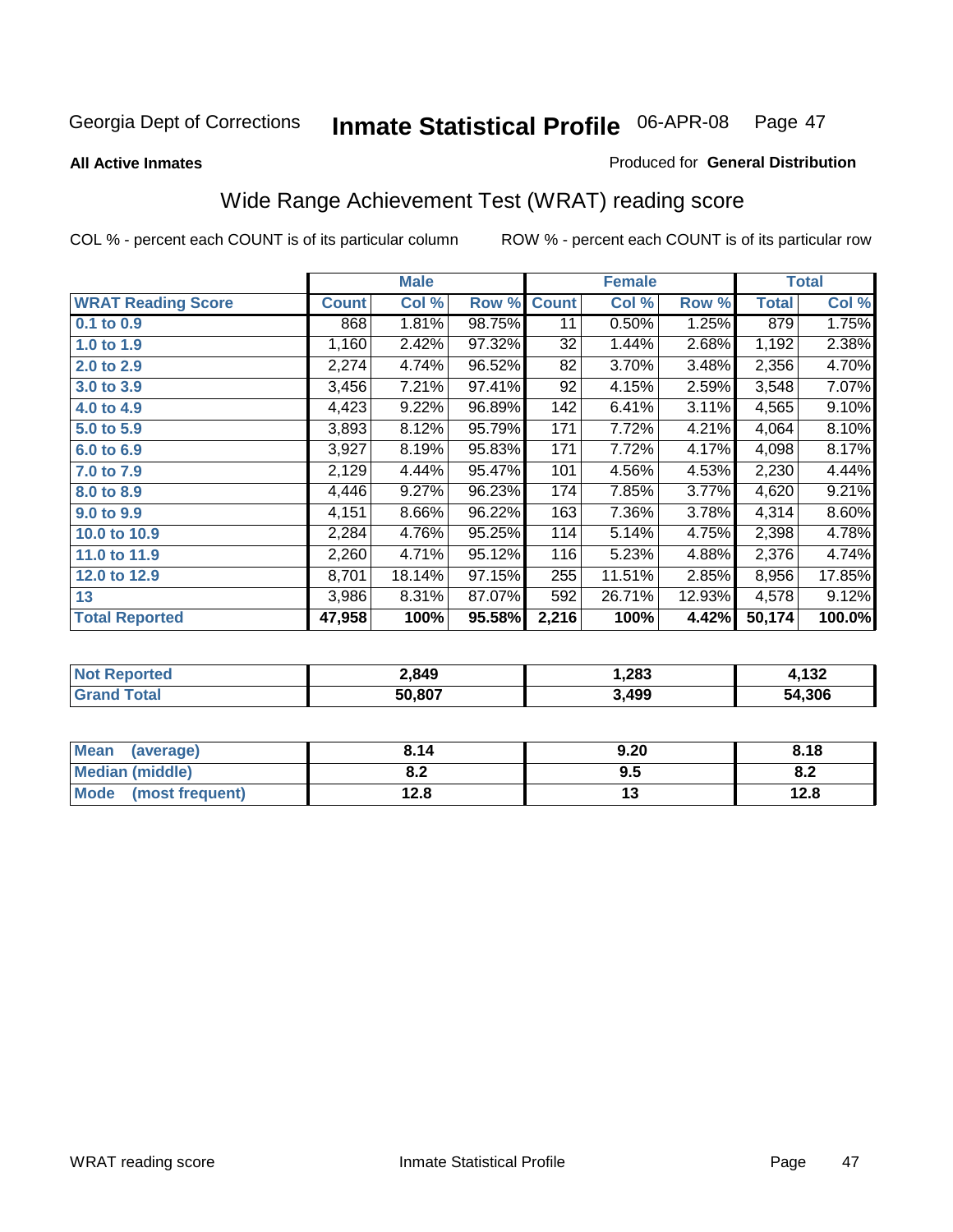**All Active Inmates**

## Produced for **General Distribution**

# Wide Range Achievement Test (WRAT) math score

|                              |              | <b>Male</b> |        |              | <b>Female</b> |        |              | <b>Total</b> |
|------------------------------|--------------|-------------|--------|--------------|---------------|--------|--------------|--------------|
| <b>WRAT Mathematic Score</b> | <b>Count</b> | Col %       | Row %  | <b>Count</b> | Col %         | Row %  | <b>Total</b> | Col %        |
| $0.1$ to 0.9                 | 103          | 0.21%       | 98.10% | 2            | 0.09%         | 1.90%  | 105          | 0.21%        |
| 1.0 to 1.9                   | 248          | 0.52%       | 95.38% | 12           | 0.54%         | 4.62%  | 260          | 0.52%        |
| 2.0 to 2.9                   | 1,177        | 2.45%       | 94.77% | 65           | 2.94%         | 5.23%  | 1,242        | 2.48%        |
| 3.0 to 3.9                   | 2,982        | 6.22%       | 96.76% | 100          | 4.52%         | 3.24%  | 3,082        | 6.14%        |
| 4.0 to 4.9                   | 4,975        | 10.37%      | 96.68% | 171          | 7.73%         | 3.32%  | 5,146        | 10.26%       |
| 5.0 to 5.9                   | 6,303        | 13.14%      | 96.58% | 223          | 10.08%        | 3.42%  | 6,526        | 13.01%       |
| 6.0 to 6.9                   | 11,445       | 23.86%      | 96.22% | 449          | 20.30%        | 3.78%  | 11,894       | 23.71%       |
| 7.0 to 7.9                   | 7,175        | 14.96%      | 95.26% | 357          | 16.14%        | 4.74%  | 7,532        | 15.01%       |
| 8.0 to 8.9                   | 3,203        | 6.68%       | 94.60% | 183          | 8.27%         | 5.40%  | 3,386        | 6.75%        |
| 9.0 to 9.9                   | 4,257        | 8.88%       | 94.35% | 255          | 11.53%        | 5.65%  | 4,512        | 8.99%        |
| 10.0 to 10.9                 | 2,608        | 5.44%       | 94.19% | 161          | 7.28%         | 5.81%  | 2,769        | 5.52%        |
| 11.0 to 11.9                 | 1,681        | 3.51%       | 94.23% | 103          | 4.66%         | 5.77%  | 1,784        | 3.56%        |
| 12.0 to 12.9                 | 1,345        | 2.80%       | 95.66% | 61           | 2.76%         | 4.34%  | 1,406        | 2.80%        |
| 13                           | 458          | 0.95%       | 86.74% | 70           | 3.16%         | 13.26% | 528          | 1.05%        |
| <b>Total Reported</b>        | 47,960       | 100%        | 95.59% | 2,212        | 100%          | 4.41%  | 50,172       | 100.0%       |

| 2,847  | 1,287 | 134         |
|--------|-------|-------------|
| 50.807 | ,499  | .306<br>54. |

| <b>Mean</b><br>(average) | 7.04 | 7.53 | 7.06 |
|--------------------------|------|------|------|
| <b>Median (middle)</b>   | 6.9  |      | 6.9  |
| Mode<br>(most frequent)  | 6.9  | 7.4  | 6.9  |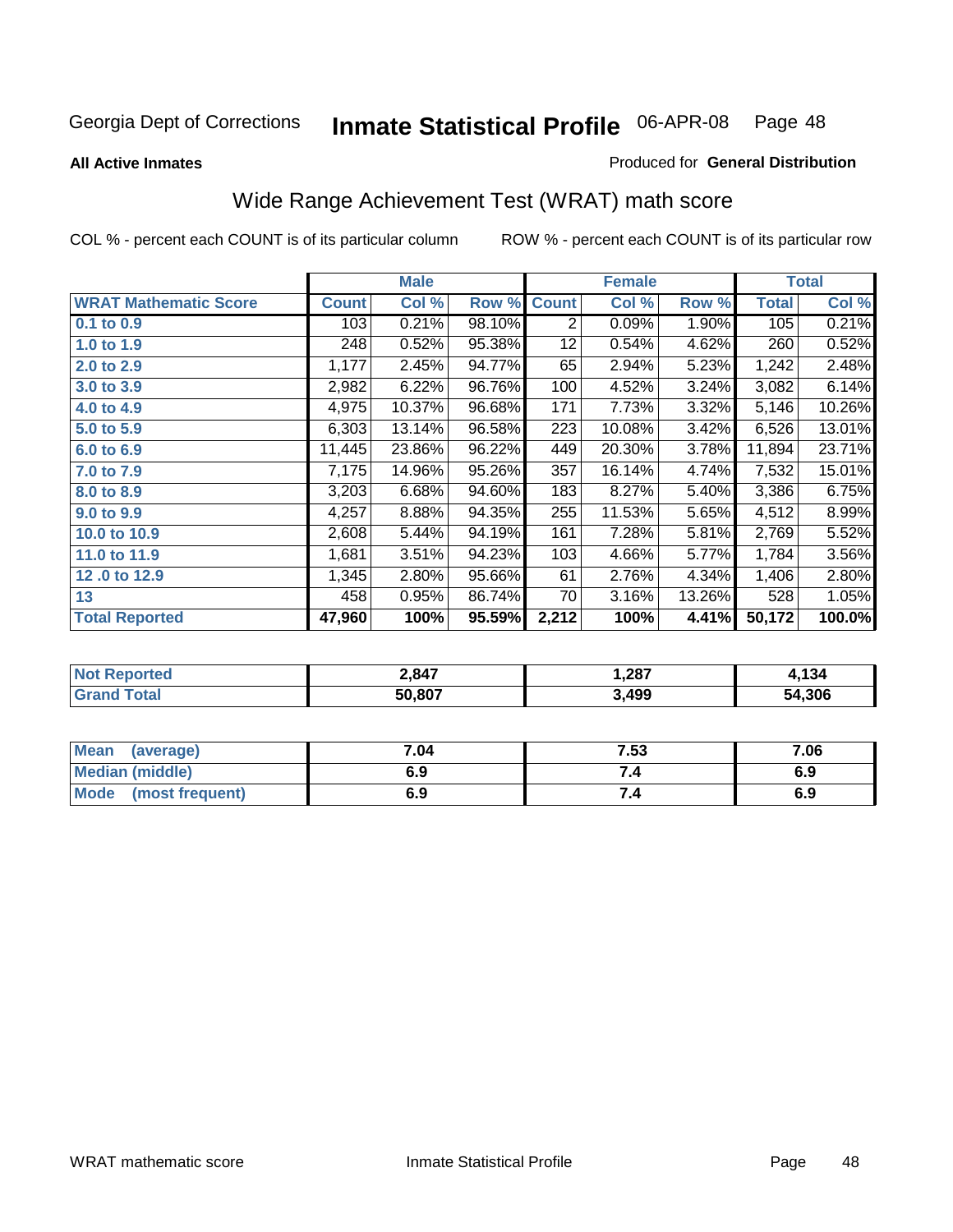Page 49

#### **All Active Inmates**

#### Produced for **General Distribution**

## Wide Range Achievement Test (WRAT) spelling score

|                            |              | <b>Male</b> |        |              | <b>Female</b> |        |              | <b>Total</b> |
|----------------------------|--------------|-------------|--------|--------------|---------------|--------|--------------|--------------|
| <b>WRAT Spelling Score</b> | <b>Count</b> | Col %       | Row %  | <b>Count</b> | Col %         | Row %  | <b>Total</b> | Col %        |
| $0.1$ to $0.9$             | 868          | 1.81%       | 98.41% | 14           | 0.63%         | 1.59%  | 882          | 1.76%        |
| 1.0 to 1.9                 | 2,169        | 4.52%       | 98.19% | 40           | 1.81%         | 1.81%  | 2,209        | 4.40%        |
| 2.0 to 2.9                 | 3,734        | 7.79%       | 98.37% | 62           | 2.80%         | 1.63%  | 3,796        | 7.57%        |
| 3.0 to 3.9                 | 3,369        | 7.02%       | 98.19% | 62           | 2.80%         | 1.81%  | 3,431        | 6.84%        |
| 4.0 to 4.9                 | 4,638        | 9.67%       | 97.48% | 120          | 5.42%         | 2.52%  | 4,758        | 9.48%        |
| 5.0 to 5.9                 | 5,436        | 11.33%      | 96.55% | 194          | 8.76%         | 3.45%  | 5,630        | 11.22%       |
| 6.0 to 6.9                 | 5,861        | 12.22%      | 95.94% | 248          | 11.20%        | 4.06%  | 6,109        | 12.18%       |
| 7.0 to 7.9                 | 3,952        | 8.24%       | 95.05% | 206          | 9.30%         | 4.95%  | 4,158        | 8.29%        |
| 8.0 to 8.9                 | 3,675        | 7.66%       | 95.08% | 190          | 8.58%         | 4.92%  | 3,865        | 7.70%        |
| 9.0 to 9.9                 | 3,548        | 7.40%       | 94.44% | 209          | 9.44%         | 5.56%  | 3,757        | 7.49%        |
| 10.0 to 10.9               | 3,349        | 6.98%       | 93.50% | 233          | 10.52%        | 6.50%  | 3,582        | 7.14%        |
| 11.0 to 11.9               | 1,831        | 3.82%       | 93.28% | 132          | 5.96%         | 6.72%  | 1,963        | 3.91%        |
| 12.0 to 12.9               | 3,720        | 7.76%       | 95.83% | 162          | 7.31%         | 4.17%  | 3,882        | 7.74%        |
| 13                         | 1,809        | 3.77%       | 84.06% | 343          | 15.49%        | 15.94% | 2,152        | 4.29%        |
| <b>Total Reported</b>      | 47,959       | 100%        | 95.59% | 2,215        | 100.0%        | 4.41%  | 50,174       | 100.0%       |

| 2,848  | 284, ا | $\overline{100}$<br>194 |
|--------|--------|-------------------------|
| 50.807 | .499   | .306<br>54              |

| <b>Mean</b><br>(average)       | 6.96               | 8.66 | 7.04 |
|--------------------------------|--------------------|------|------|
| <b>Median (middle)</b>         | o.4                | 8.5  |      |
| <b>Mode</b><br>(most frequent) | . .<br>$v_{\cdot}$ |      | ν.Ζ  |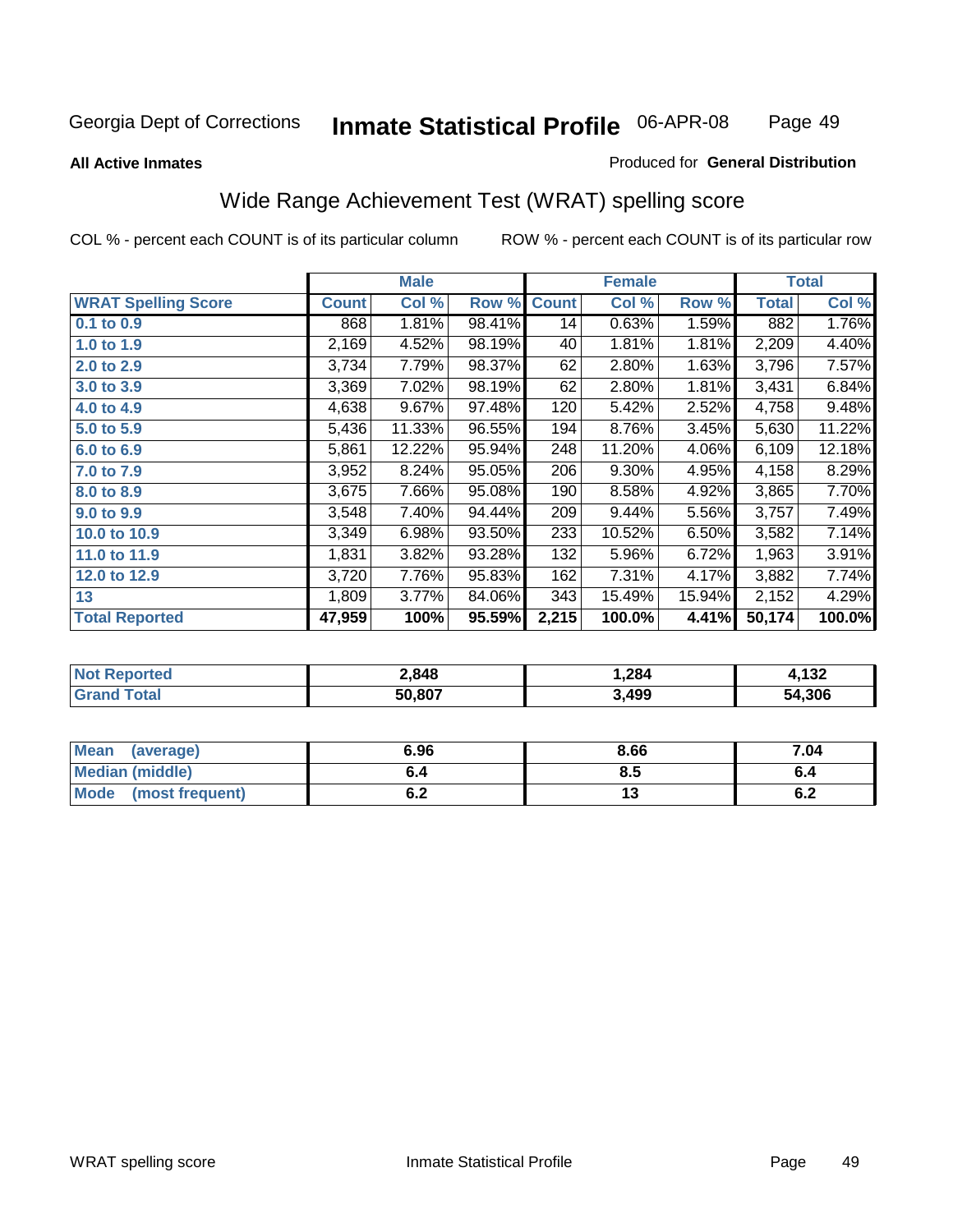#### **All Active Inmates**

## Produced for **General Distribution**

## Scope of substance abuse - summary

|                        |              | <b>Male</b> |        |              | <b>Female</b> |          |              | <b>Total</b> |
|------------------------|--------------|-------------|--------|--------------|---------------|----------|--------------|--------------|
| <b>Substance Abuse</b> | <b>Count</b> | Col %       | Row %  | <b>Count</b> | Col %         | Row %    | <b>Total</b> | Col %        |
| <b>None</b>            | 15,945       | 31.38%      | 93.48% | 1,113        | 31.81%        | $6.52\%$ | 17,058       | 31.41%       |
| <b>Drugs only</b>      | 18,782       | 36.97%      | 90.57% | 1,956        | 55.90%        | $9.43\%$ | 20.738       | 38.19%       |
| <b>Alcohol only</b>    | 3.573        | $7.03\%$    | 97.65% | 86           | $2.46\%$      | $2.35\%$ | 3,659        | 6.74%        |
| Drugs and alcohol      | 12.507       | 24.62%      | 97.32% | 344          | 9.83%         | $2.68\%$ | 12,851       | 23.66%       |
| <b>Total Reported</b>  | 50,807       | 100%        | 93.56% | 3,499        | 100%          | 6.44%    | 54,306       | 100%         |

| <b>Not</b><br><b>rted</b><br>kepol |        |       |        |
|------------------------------------|--------|-------|--------|
| <b>Total</b><br><b>Grand</b>       | 50.807 | 3,499 | 54,306 |

|  | Mode<br>(most frequent) | Drugs only | <b>Drugs only</b> | <b>Drugs only</b> |
|--|-------------------------|------------|-------------------|-------------------|
|--|-------------------------|------------|-------------------|-------------------|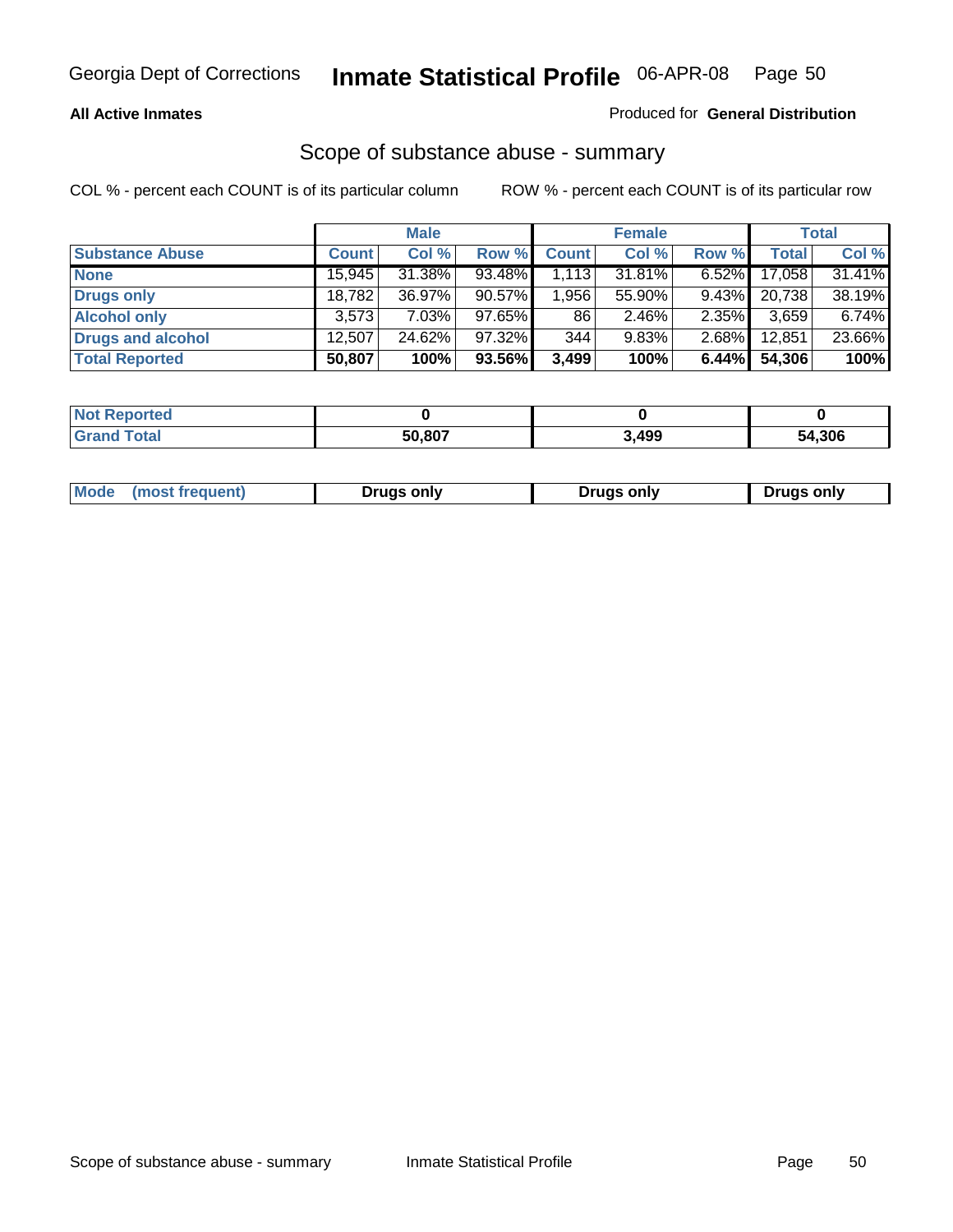## **All Active Inmates**

### Produced for **General Distribution**

## Scope of substance abuse - detail

|                                      |              | <b>Male</b> |        |              | <b>Female</b> |        |              | Total    |
|--------------------------------------|--------------|-------------|--------|--------------|---------------|--------|--------------|----------|
| <b>Substance Abuse</b>               | <b>Count</b> | Col %       | Row %  | <b>Count</b> | Col %         | Row %  | <b>Total</b> | Col %    |
| No drug or alcohol problems          | 15,945       | 31.38%      | 93.48% | 1,113        | 31.81%        | 6.52%  | 17,058       | 31.41%   |
| Drug addiction but no alcohol        | 390          | $0.77\%$    | 85.90% | 64           | 1.83%         | 14.10% | 454          | 0.84%    |
| <b>Drug addiction and alcohol</b>    | 162          | 0.32%       | 99.39% |              | 0.03%         | 0.61%  | 163          | $0.30\%$ |
| <b>labuse</b>                        |              |             |        |              |               |        |              |          |
| <b>Drug addiction and alcoholism</b> | 72           | 0.14%       | 97.30% | 2            | 0.06%         | 2.70%  | 74           | 0.14%    |
| No drug problem but alcohol          | 2,919        | 5.75%       | 98.48% | 45           | 1.29%         | 1.52%  | 2,964        | 5.46%    |
| <b>labuse</b>                        |              |             |        |              |               |        |              |          |
| No drug problem but alcoholism       | 654          | 1.29%       | 94.10% | 41           | 1.17%         | 5.90%  | 695          | 1.28%    |
| Drug experiment but no alcohol       | 8,346        | 16.43%      | 95.11% | 429          | 12.26%        | 4.89%  | 8,775        | 16.16%   |
| <b>Drug experiment &amp; alcohol</b> | 1,728        | 3.40%       | 98.57% | 25           | 0.71%         | 1.43%  | 1,753        | 3.23%    |
| <b>labuse</b>                        |              |             |        |              |               |        |              |          |
| Drug experiment & alcoholism         | 831          | 1.64%       | 96.18% | 33           | 0.94%         | 3.82%  | 864          | 1.59%    |
| Drug abuse but no alcohol            | 10,046       | 19.77%      | 87.29% | 1,463        | 41.81%        | 12.71% | 11,509       | 21.19%   |
| Drug abuse and alcohol abuse         | 8,160        | 16.06%      | 98.59% | 117          | 3.34%         | 1.41%  | 8,277        | 15.24%   |
| Drug abuse and alcoholism            | 1,554        | 3.06%       | 90.35% | 166          | 4.74%         | 9.65%  | 1,720        | 3.17%    |
| <b>Total Reported</b>                | 50,807       | 100%        | 93.56% | 3,499        | 100%          | 6.44%  | 54,306       | 100.0%   |

| : Reported<br><b>NOT</b> |        |       |        |
|--------------------------|--------|-------|--------|
| <b>cotal</b>             | 50.807 | 3,499 | 54.306 |

| Mode (most frequent) | No drug or alcohol problems Drug abuse but no alcohol No drug or alcohol |          |
|----------------------|--------------------------------------------------------------------------|----------|
|                      |                                                                          | problems |
|                      |                                                                          |          |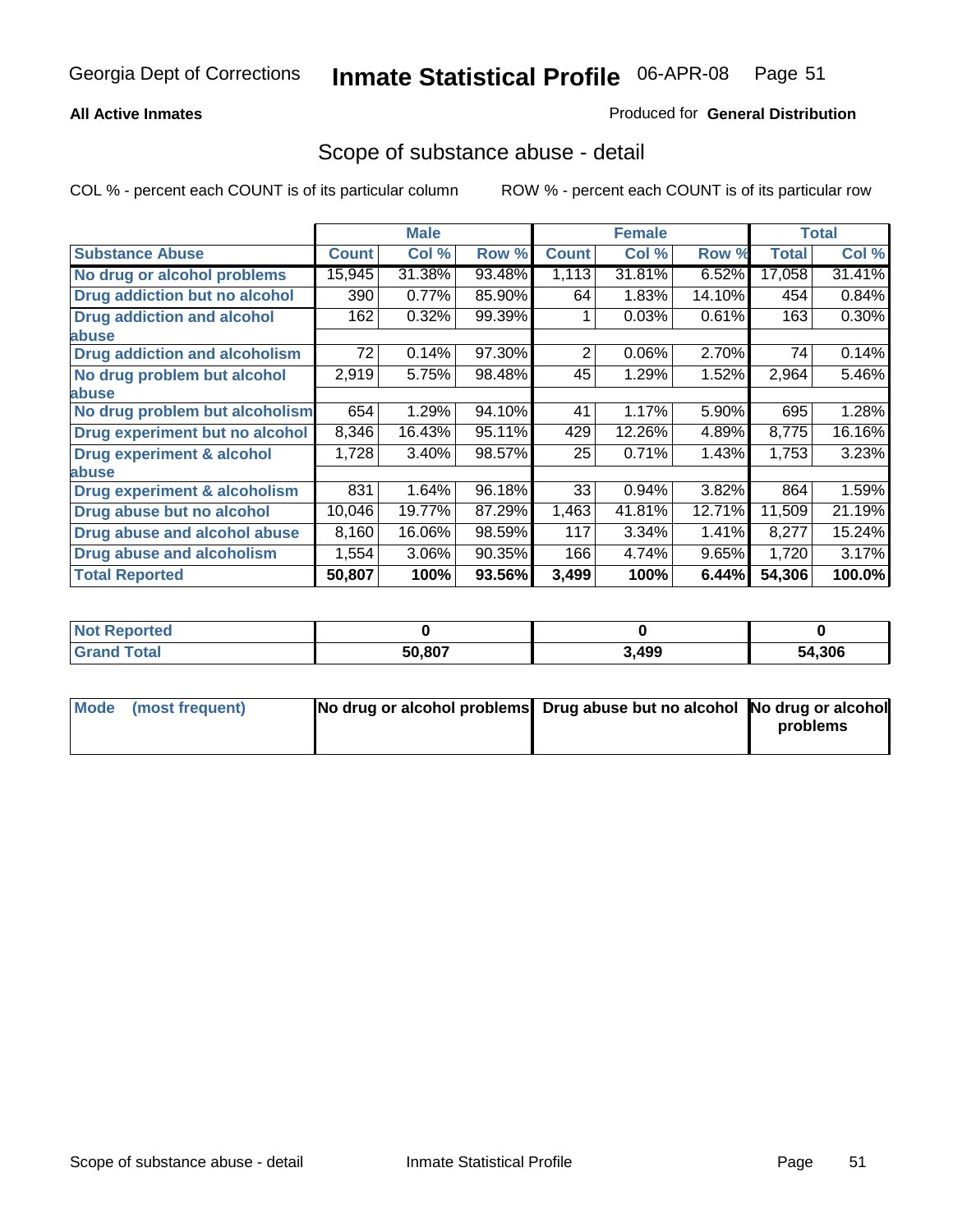#### **All Active Inmates**

#### Produced for **General Distribution**

## Current / last mental health treatment level

|                                    |                 | <b>Male</b> |         |              | <b>Female</b> |               |              | <b>Total</b> |
|------------------------------------|-----------------|-------------|---------|--------------|---------------|---------------|--------------|--------------|
| <b>Mental Health Treatment Lev</b> | <b>Count</b>    | Col%        | Row %   | <b>Count</b> | Col %         | Row %         | <b>Total</b> | Col %        |
| 1 No problem at current time       | 4,427           | 36.57%      | 95.12%  | 227          | 10.88%        | 4.88%         | 4,654        | 32.80%       |
| <b>2 Receiving outpatient</b>      | 5,783           | 47.78%      | 76.48%  | 1,778        | 85.23%        | 23.52%        | 7,561        | 53.28%       |
| treatment                          |                 |             |         |              |               |               |              |              |
| 3 Inpatient, moderate              | 1,544           | 12.76%      | 96.62%  | 54           | 2.59%         | 3.38%         | 1,598        | 11.26%       |
| treatment                          |                 |             |         |              |               |               |              |              |
| 4 Inpatient, intensive             | 321             | 2.65%       | 92.24%  | 27           | 1.29%         | 7.76%         | 348          | 2.45%        |
| treatment                          |                 |             |         |              |               |               |              |              |
| <b>5 Undergoing crisis</b>         | 13 <sub>1</sub> | $0.11\%$    | 100.00% |              |               |               | 13           | 0.09%        |
| stabilization                      |                 |             |         |              |               |               |              |              |
| <b>6 Hospital for criminally</b>   | 16              | 0.13%       | 100.00% |              |               |               | 16           | 0.11%        |
| insane                             |                 |             |         |              |               |               |              |              |
| <b>Total Evaluated</b>             | 12,104          | 100%        | 85.30%  | 2,086        | 100%          | <b>14.70%</b> | 14,190       | 100%         |

| Never had MH evaluation   | 38,703 | .413  | 40,116 |
|---------------------------|--------|-------|--------|
| <b>Total</b><br>็ Grand ไ | 50,807 | 3,499 | 54,306 |

| Median (middle)         | <b>Receiving outpatient</b><br>treatment | <b>Receiving outpatient</b><br>treatment | <b>Receiving</b><br>outpatient<br>treatment |  |
|-------------------------|------------------------------------------|------------------------------------------|---------------------------------------------|--|
| Mode<br>(most frequent) | <b>Receiving outpatient</b><br>treatment | <b>Receiving outpatient</b><br>treatment | <b>Receiving</b><br>outpatient<br>treatment |  |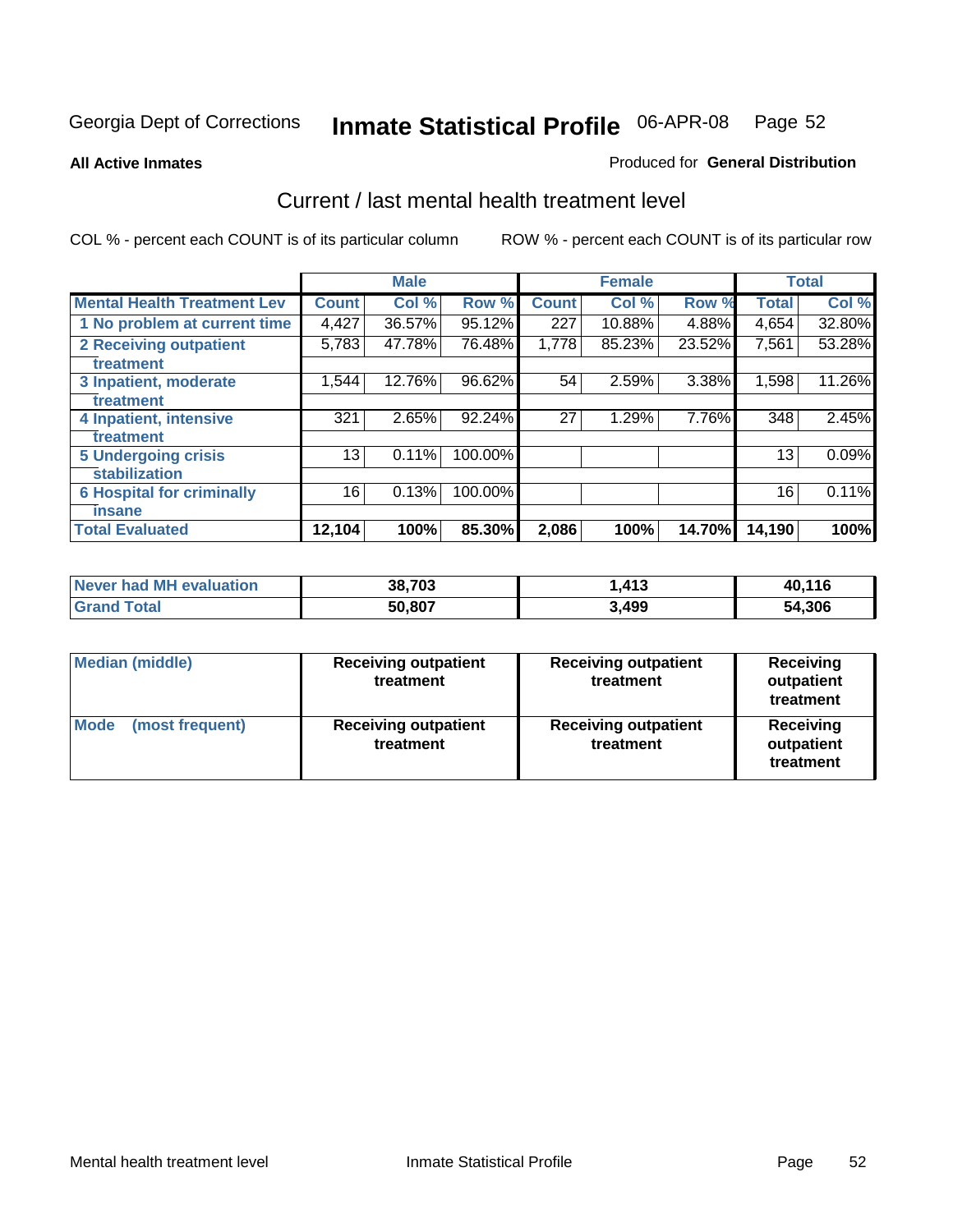## **All Active Inmates**

## Produced for **General Distribution**

## PULHESDWIT medical scale - 'P' overall condition ('P'hysical)

|                                   |              | <b>Male</b> |        |              | <b>Female</b> |         |              | <b>Total</b> |
|-----------------------------------|--------------|-------------|--------|--------------|---------------|---------|--------------|--------------|
| 'P' Overall Condition             | <b>Count</b> | Col %       | Row %  | <b>Count</b> | Col %         | Row %   | <b>Total</b> | Col %        |
| 1 No medical illness              | 37,906       | 75.84%      | 95.45% | .805         | 53.06%        | 4.55%   | 39,711       | 74.38%       |
| 2 Well-controlled chronic illness | 9,695        | 19.40%      | 88.14% | 1,304        | 38.33%        | 11.86%  | 10,999       | 20.60%       |
| 3 Poorly-controlled chronic       | 2,319        | 4.64%       | 93.02% | 174          | 5.11%         | 6.98%   | 2,493        | 4.67%        |
| <b>illness</b>                    |              |             |        |              |               |         |              |              |
| 4 Significant problems requiring  | 60           | 0.12%       | 68.18% | 28           | 0.82%         | 31.82%  | 88           | 0.16%        |
| special housing                   |              |             |        |              |               |         |              |              |
| 5 Terminal illness, < 6 months    | 4            | 0.01%       | 80.00% |              | 0.03%         | 20.00%  | 5            | 0.01%        |
| to live                           |              |             |        |              |               |         |              |              |
| Inmate is pregnant<br>6           |              |             |        | 90           | 2.65%         | 100.00% | 90           | 0.17%        |
| <b>Total Reported</b>             | 49,984       | 100%        | 93.63% | 3,402        | 100%          | 6.37%   | 53,386       | 100%         |

| <b>Not</b><br>Reported       | onn<br>০∠ა |      | 920    |
|------------------------------|------------|------|--------|
| <b>Total</b><br><b>Grand</b> | 50,807     | ,499 | 54,306 |

| Mode (most frequent) | 1 No medical illness | 1 No medical illness | 1 No medical |
|----------------------|----------------------|----------------------|--------------|
|                      |                      |                      | illness      |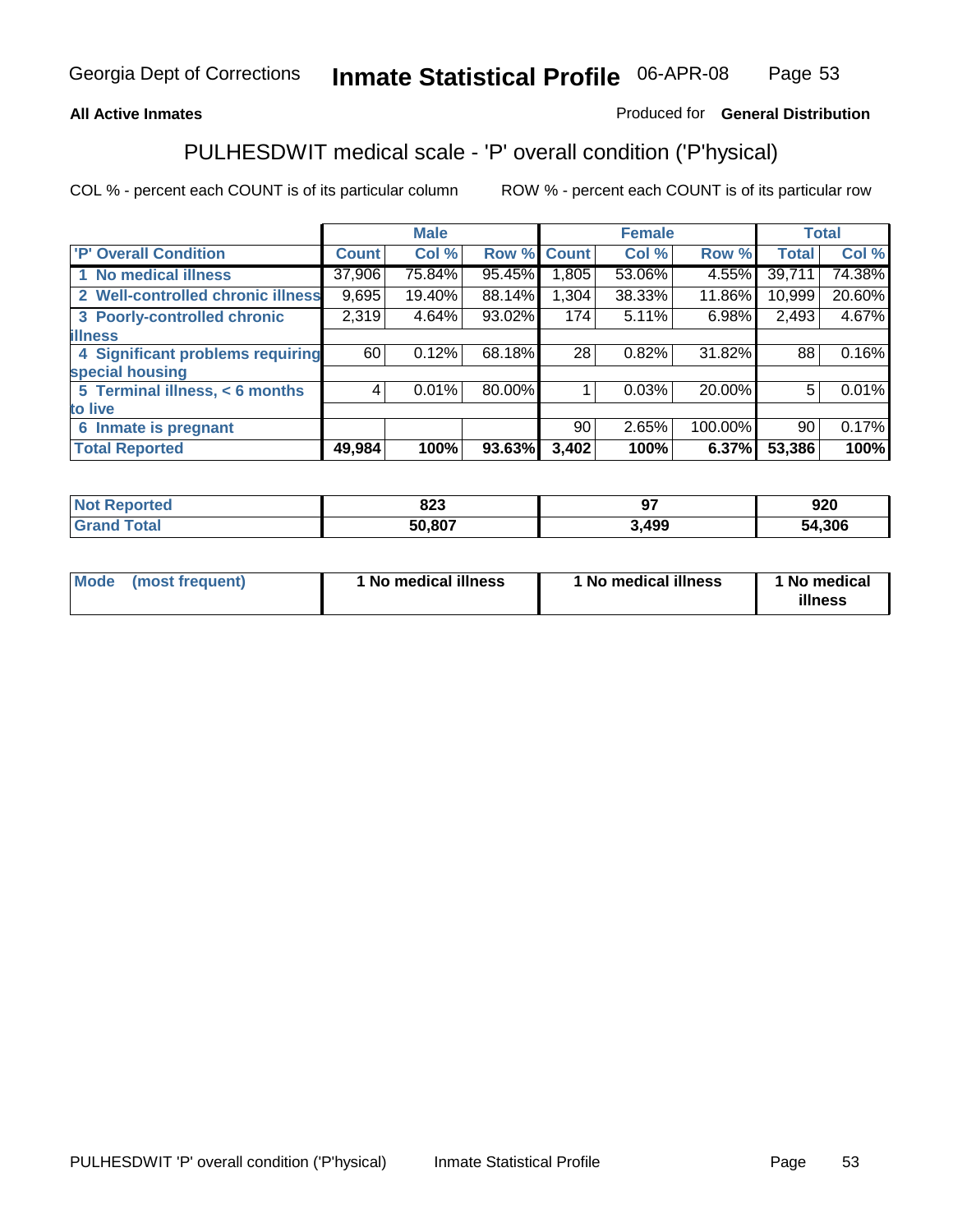### **All Active Inmates**

#### Produced for **General Distribution**

## PULHESDWIT medical scale - 'U' upper body

|                              |              | <b>Male</b> |        |                  | <b>Female</b> |        |              | <b>Total</b> |
|------------------------------|--------------|-------------|--------|------------------|---------------|--------|--------------|--------------|
| <b>U' Upper Body</b>         | <b>Count</b> | Col %       | Row %  | <b>Count</b>     | Col %         | Row %  | <b>Total</b> | Col %        |
| 1 Upper bones, joints,       | 48,405       | 96.84%      | 93.85% | 3,174            | 93.30%        | 6.15%  | 51,579       | 96.62%       |
| muscles all OK               |              |             |        |                  |               |        |              |              |
| 2 One or both arms minimally | 1,324        | 2.65%       | 86.71% | $\overline{203}$ | 5.97%         | 13.29% | 1,527        | 2.86%        |
| limited                      |              |             |        |                  |               |        |              |              |
| 3 One or both arms           | 194          | 0.39%       | 90.65% | 20               | 0.59%         | 9.35%  | 214          | 0.40%        |
| moderately limited           |              |             |        |                  |               |        |              |              |
| 4 One arm disabled,          | 59           | 0.12%       | 93.65% | 4                | 0.12%         | 6.35%  | 63           | 0.12%        |
| paralyzed, or amputated      |              |             |        |                  |               |        |              |              |
| 5 Both arms disabled,        | 2            | 0.01%       | 66.67% |                  | 0.03%         | 33.33% | 3            | 0.01%        |
| paralyzed, or amputated      |              |             |        |                  |               |        |              |              |
| <b>Total Reported</b>        | 49,984       | 100%        | 93.63% | 3,402            | 100%          | 6.37%  | 53,386       | 100.0%       |

| rtea<br>NG       | 823    | $-$   | חכם<br>JŁU    |
|------------------|--------|-------|---------------|
| $F_{\alpha}$ ial | 50,807 | 3,499 | 54,306<br>'nД |

| <b>Mode</b> | (most frequent) | 1 Upper bones, joints,<br>muscles all OK | 1 Upper bones, joints,<br>muscles all OK | 1 Upper bones,<br>joints, muscles all<br>ΟK |
|-------------|-----------------|------------------------------------------|------------------------------------------|---------------------------------------------|
|-------------|-----------------|------------------------------------------|------------------------------------------|---------------------------------------------|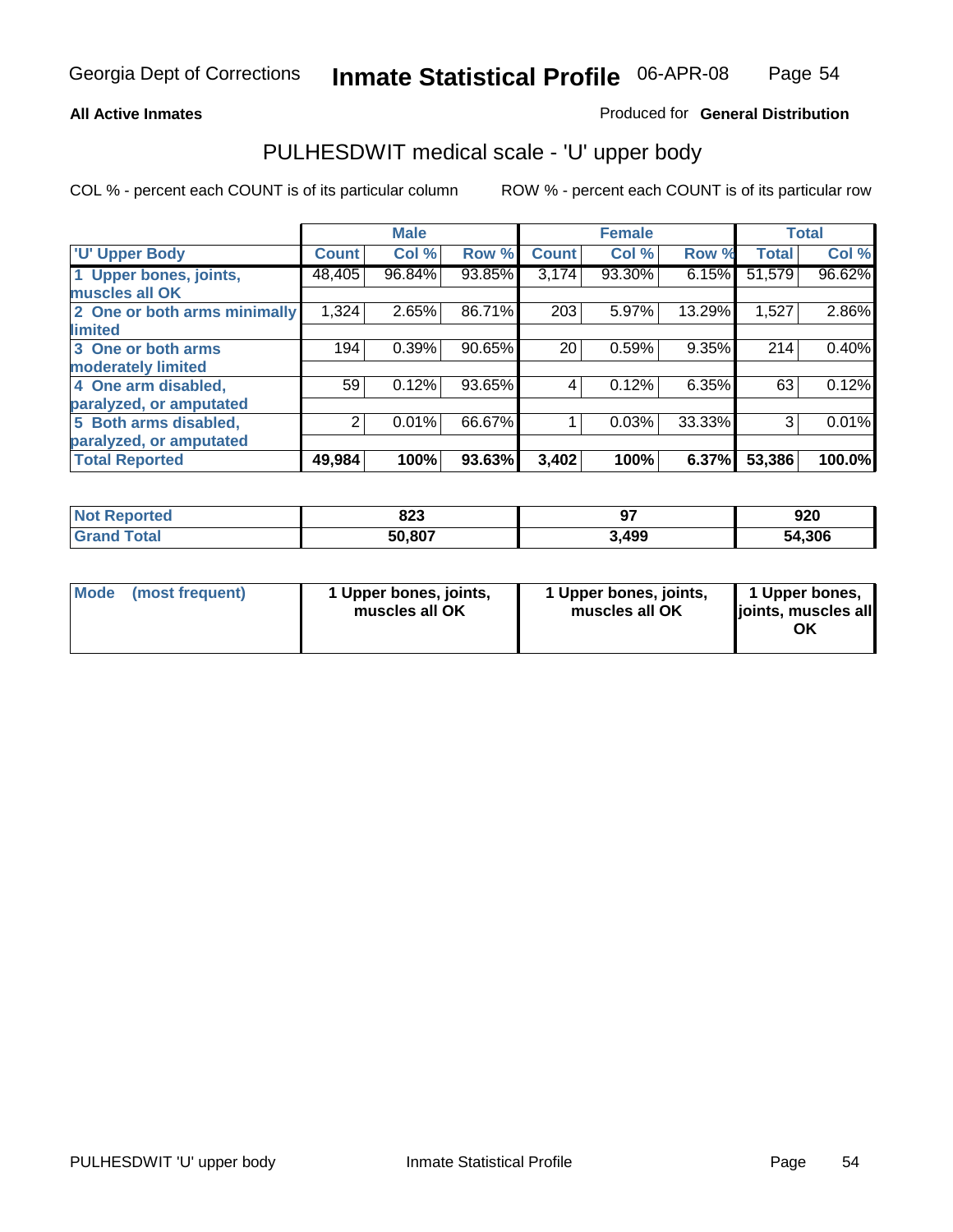## **All Active Inmates**

## Produced for **General Distribution**

## PULHESDWIT medical scale - 'L' lower body

|                                |              | <b>Male</b> |         |                | <b>Female</b> |        |              | <b>Total</b> |
|--------------------------------|--------------|-------------|---------|----------------|---------------|--------|--------------|--------------|
| <b>L' Lower Body</b>           | <b>Count</b> | Col %       | Row %   | <b>Count</b>   | Col %         | Row %  | <b>Total</b> | Col %        |
| 1 Lower bones, joints,         | 46,369       | 92.77%      | 94.34%  | 2,783          | 81.80%        | 5.66%  | 49,152       | 92.07%       |
| muscles all OK                 |              |             |         |                |               |        |              |              |
| 2 One or both legs minimally   | 2,974        | 5.95%       | 83.92%  | 570            | 16.75%        | 16.08% | 3,544        | 6.64%        |
| limited                        |              |             |         |                |               |        |              |              |
| 3 One or both legs             | 539          | 1.08%       | 92.77%  | 42             | 1.23%         | 7.23%  | 581          | 1.09%        |
| moderately limited             |              |             |         |                |               |        |              |              |
| 4 One leg disabled, paralyzed, | 92           | 0.18%       | 92.93%  | $\overline{7}$ | 0.21%         | 7.07%  | 99           | 0.19%        |
| or amputated                   |              |             |         |                |               |        |              |              |
| 5 Both legs disabled,          | 10           | 0.02%       | 100.00% |                |               |        | 10           | 0.02%        |
| paralyzed, or amputated        |              |             |         |                |               |        |              |              |
| <b>Total Reported</b>          | 49,984       | 100%        | 93.63%  | 3,402          | 100%          | 6.37%  | 53,386       | 100.0%       |

| <b>Not Reported</b>  | 823    | ~-    | 920    |
|----------------------|--------|-------|--------|
| $\tau$ otal<br>Grand | 50,807 | 3,499 | 54,306 |

| Mode | (most frequent) | 1 Lower bones, joints,<br>muscles all OK | 1 Lower bones, joints,<br>muscles all OK | 1 Lower bones,<br>joints, muscles all<br>ΟK |
|------|-----------------|------------------------------------------|------------------------------------------|---------------------------------------------|
|------|-----------------|------------------------------------------|------------------------------------------|---------------------------------------------|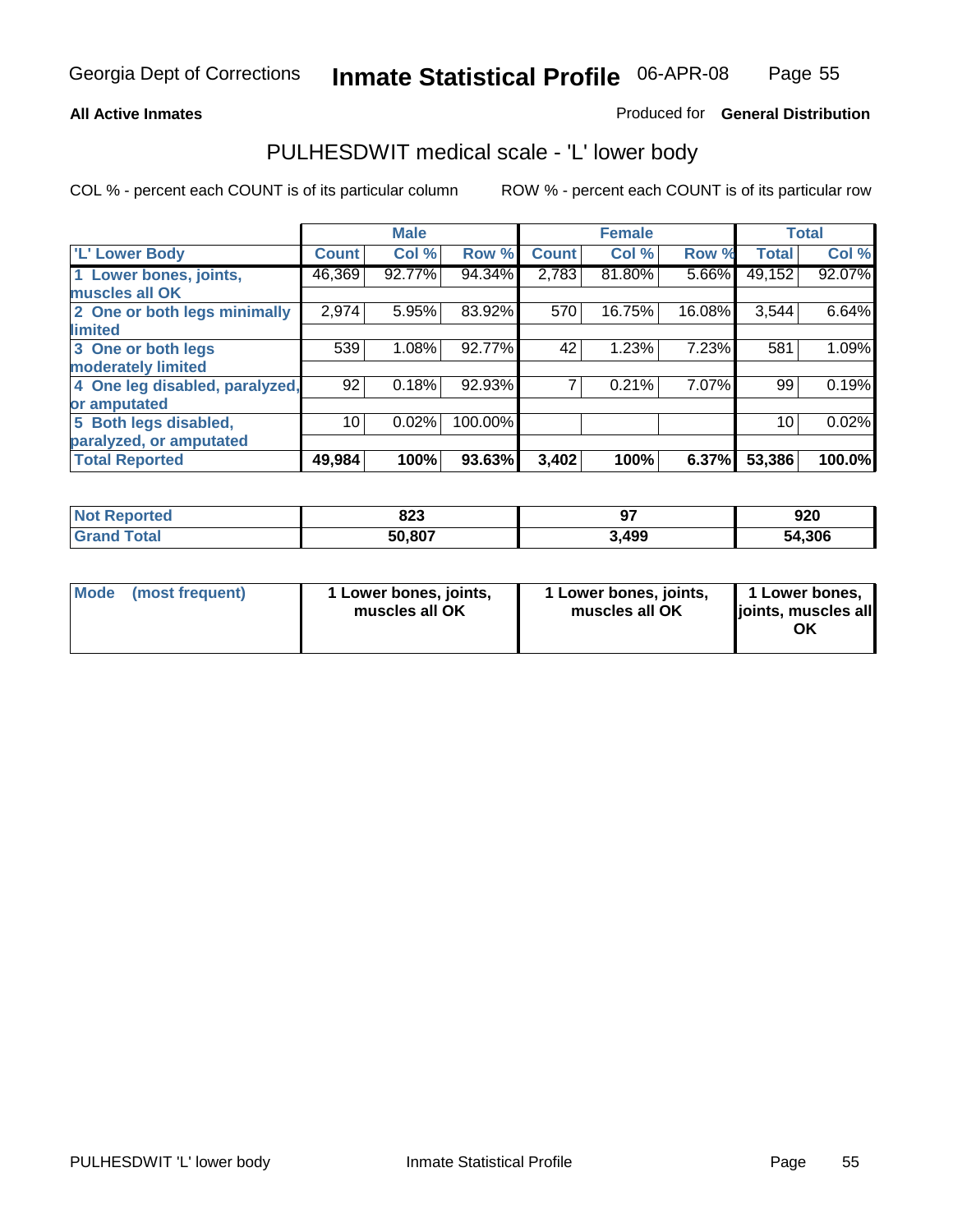#### **All Active Inmates**

## Produced for **General Distribution**

## PULHESDWIT medical scale - 'H' hearing

|                                |              | <b>Male</b> |             |       | <b>Female</b> |        | <b>Total</b> |        |
|--------------------------------|--------------|-------------|-------------|-------|---------------|--------|--------------|--------|
| <b>H'</b> Hearing              | <b>Count</b> | Col %       | Row % Count |       | Col %         | Row %  | <b>Total</b> | Col %  |
| 1 Normal hearing both ears     | 49,617       | 99.27%      | 93.68%      | 3,350 | 98.47%        | 6.32%  | 52,967       | 99.22% |
| 2 Some loss in one ear with    | 277          | 0.55%       | 87.66%      | 39    | 1.15%         | 12.34% | 316          | 0.59%  |
| other OK, or mild loss in both |              |             |             |       |               |        |              |        |
| 3 Total loss in one ear with   | 58           | 0.12%       | 90.63%      | 6     | 0.18%         | 9.38%  | 64           | 0.12%  |
| mild loss in other             |              |             |             |       |               |        |              |        |
| 4 Severe loss in both ears     | 15           | 0.03%       | 83.33%      | 3     | 0.09%         | 16.67% | 18           | 0.03%  |
| 5 Total loss in both ears,     | 17           | 0.03%       | 80.95%      | 4     | 0.12%         | 19.05% | 21           | 0.04%  |
| requiring special housing      |              |             |             |       |               |        |              |        |
| <b>Total Reported</b>          | 49,984       | 100%        | 93.63%      | 3,402 | 100%          | 6.37%  | 53,386       | 100%   |

| orted  | nnn<br>023 |      | 920        |
|--------|------------|------|------------|
| $\sim$ | 50.807     | ,499 | ,306<br>מי |

| Mode (most frequent) | 1 Normal hearing both ears   1 Normal hearing both ears   1 Normal hearing |           |
|----------------------|----------------------------------------------------------------------------|-----------|
|                      |                                                                            | both ears |
|                      |                                                                            |           |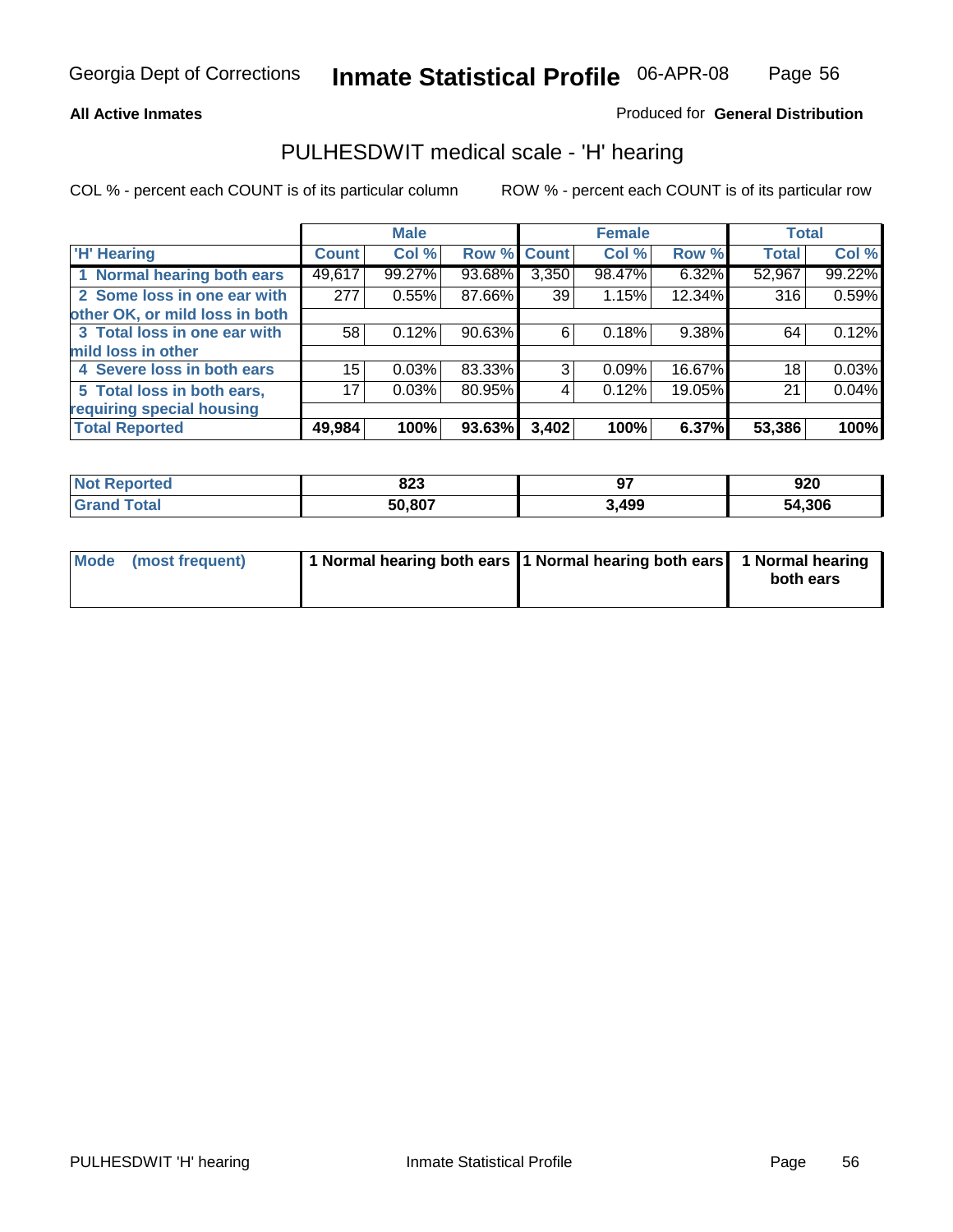#### **All Active Inmates**

## Produced for **General Distribution**

## PULHESDWIT medical scale - 'E' vision

|                                 |              | <b>Male</b> |             |       | <b>Female</b> |        |              | <b>Total</b> |
|---------------------------------|--------------|-------------|-------------|-------|---------------|--------|--------------|--------------|
| 'E' Vision                      | <b>Count</b> | Col %       | Row % Count |       | Col %         | Row %  | <b>Total</b> | Col %        |
| 1 Correctable to 20/40 in both  | 44,795       | 89.62%      | 95.09%      | 2,313 | 67.99%        | 4.91%  | 47,108       | 88.24%       |
| eyes                            |              |             |             |       |               |        |              |              |
| 2 Correctable to 20/70 in one   | 4,586        | 9.17%       | 82.01%      | 1,006 | 29.57%        | 17.99% | 5,592        | 10.47%       |
| eye, may be blind in other      |              |             |             |       |               |        |              |              |
| 3 Correctable to 20/200 in one  | 506          | 1.01%       | 87.24%      | 74    | 2.18%         | 12.76% | 580          | 1.09%        |
| eye, may be blind in other      |              |             |             |       |               |        |              |              |
| 4 One eye not correctable to    | 81           | 0.16%       | 90.00%      | 9     | 0.26%         | 10.00% | 90           | 0.17%        |
| 20/200, other may be blind      |              |             |             |       |               |        |              |              |
| 5 Blind in both eyes, requiring | 16           | 0.03%       | 100.00%     |       |               |        | 16           | 0.03%        |
| special housing                 |              |             |             |       |               |        |              |              |
| <b>Total Reported</b>           | 49,984       | 100%        | 93.63%      | 3,402 | 100%          | 6.37%  | 53,386       | 100%         |

| <b>Not Reported</b> | 823    | <b>Q7</b><br>J. | 920    |
|---------------------|--------|-----------------|--------|
| ⊺otai<br>Gra        | 50,807 | 3,499           | 54,306 |

| Mode | (most frequent) | 1 Correctable to 20/40 in<br>both eves | 1 Correctable to 20/40 in   1 Correctable to<br>both eves | 20/40 in both eyes |
|------|-----------------|----------------------------------------|-----------------------------------------------------------|--------------------|
|      |                 |                                        |                                                           |                    |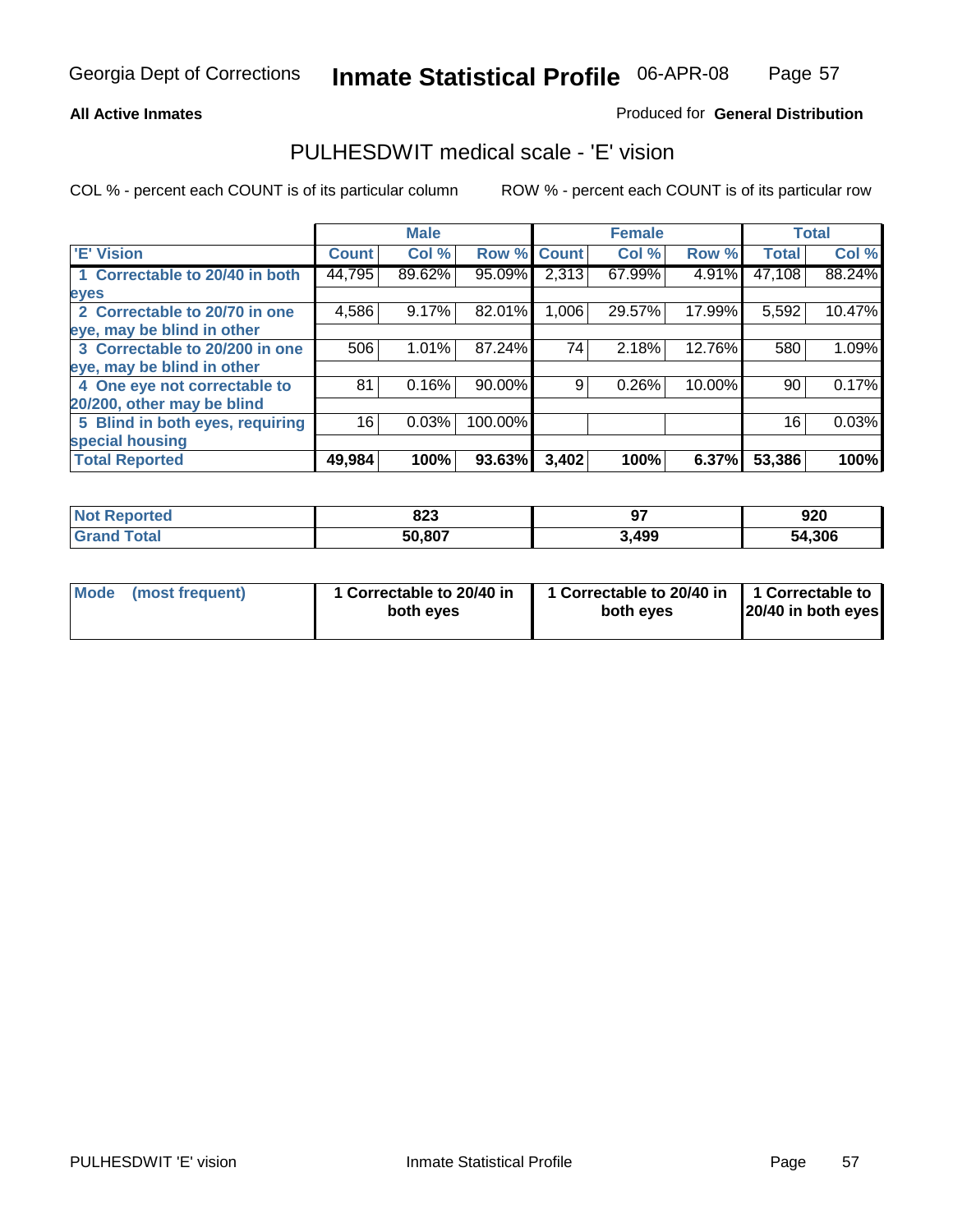### **All Active Inmates**

## Produced for **General Distribution**

## PULHESDWIT medical scale - 'S' pSychiatric

|                                        |              | <b>Male</b> |         |              | <b>Female</b> |        |              | <b>Total</b> |
|----------------------------------------|--------------|-------------|---------|--------------|---------------|--------|--------------|--------------|
| 'S' pSychiatric                        | <b>Count</b> | Col %       | Row %   | <b>Count</b> | Col%          | Row %  | <b>Total</b> | Col %        |
| 1 No impairment or disorders           | 43,240       | 87.58%      | 95.21%  | 2,174        | 63.96%        | 4.79%  | 45,414       | 86.06%       |
| 2 Stable, or in remission, or          | 5,022        | 10.17%      | 81.34%  | 1,152        | 33.89%        | 18.66% | 6,174        | 11.70%       |
| mild impairment or retardation         |              |             |         |              |               |        |              |              |
| 3 Requires moderate inpatient          | 1,021        | $2.07\%$    | 94.54%  | 59           | 1.74%         | 5.46%  | 1,080        | 2.05%        |
| treatment                              |              |             |         |              |               |        |              |              |
| 4 Requires intensive inpatient         | 73           | 0.15%       | 83.91%  | 14           | 0.41%         | 16.09% | 87           | 0.16%        |
| treatment                              |              |             |         |              |               |        |              |              |
| <b>5 Requires Crisis Stabilization</b> | 14           | 0.03%       | 100.00% |              |               |        | 14           | 0.03%        |
| Unit (CSU) inpatient care              |              |             |         |              |               |        |              |              |
| <b>Total Reported</b>                  | 49,370       | 100%        | 93.56%  | 3,399        | 100%          | 6.44%  | 52,769       | 100%         |

| <b>Not Reported</b> | . 437  | 100   | 1,537  |
|---------------------|--------|-------|--------|
| ™otal<br>' Grand    | 50,807 | 3,499 | 54,306 |

| Mode (most frequent) | <b>1</b> No impairment or disorders | 1 No impairment or<br>disorders | 1 No impairment or<br>disorders |
|----------------------|-------------------------------------|---------------------------------|---------------------------------|
|                      |                                     |                                 |                                 |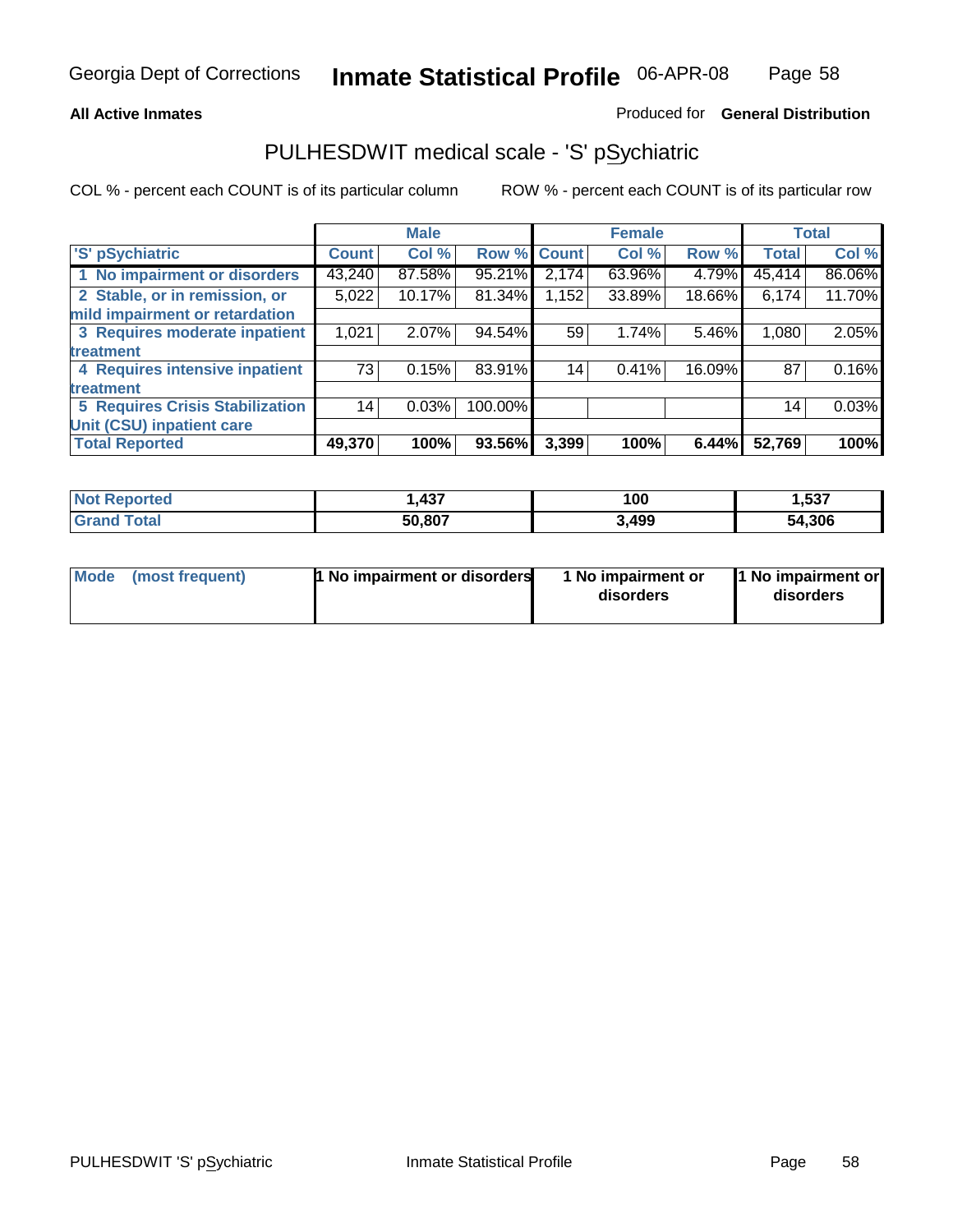#### **All Active Inmates**

## Produced for **General Distribution**

## PULHESDWIT medical scale - 'D' dental

|                                 |              | <b>Male</b> |             |       | <b>Female</b> |        |              | <b>Total</b> |
|---------------------------------|--------------|-------------|-------------|-------|---------------|--------|--------------|--------------|
| <b>D' Dental</b>                | <b>Count</b> | Col %       | Row % Count |       | Col %         | Row %  | <b>Total</b> | Col %        |
| 1 Minimal routine dental health | 16,672       | 33.95%      | 88.61%      | 2,144 | 63.08%        | 11.39% | 18,816       | 35.84%       |
| <b>needs</b>                    |              |             |             |       |               |        |              |              |
| 2 Moderate cavities and/or      | 24,794       | 50.49%      | 96.49%      | 902   | 26.54%        | 3.51%  | 25,696       | 48.94%       |
| gum disease                     |              |             |             |       |               |        |              |              |
| 3 Extensive gum disease         | 7,627        | 15.53%      | 95.58%      | 353   | 10.39%        | 4.42%  | 7,980        | 15.20%       |
| and/or widespread decay         |              |             |             |       |               |        |              |              |
| 4 Urgent need for dental        | 9            | 0.02%       | 100.00%     |       |               |        | 9            | 0.02%        |
| <b>services</b>                 |              |             |             |       |               |        |              |              |
| <b>Total Reported</b>           | 49,102       | 100%        | 93.53%      | 3,399 | 100%          | 6.47%  | 52,501       | 100%         |

| orted      | ,705   | 100   | ,805   |
|------------|--------|-------|--------|
| <b>ota</b> | 50,807 | 3,499 | 54,306 |

| <b>Mode</b> | (most frequent) | 2 Moderate cavities and/or<br>aum disease | Minimal routine dental<br>health needs | 2 Moderate<br>cavities and/or |
|-------------|-----------------|-------------------------------------------|----------------------------------------|-------------------------------|
|             |                 |                                           |                                        | gum disease                   |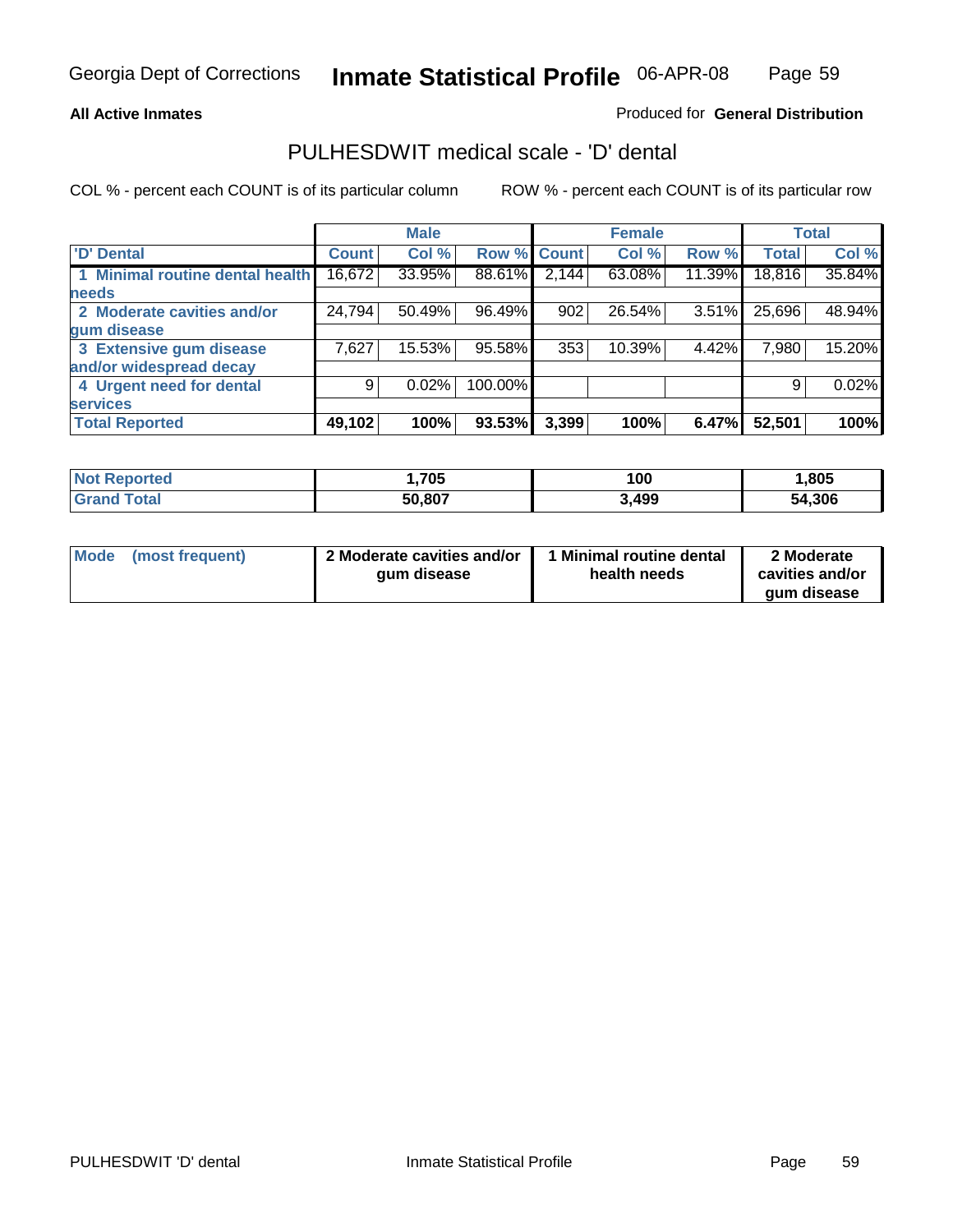### **All Active Inmates**

### Produced for **General Distribution**

## PULHESDWIT medical scale - 'W' work ability

|                                 |              | <b>Male</b> |        |              | <b>Female</b> |        |              | <b>Total</b> |
|---------------------------------|--------------|-------------|--------|--------------|---------------|--------|--------------|--------------|
| W' work ability                 | <b>Count</b> | Col %       | Row %  | <b>Count</b> | Col %         | Row %  | <b>Total</b> | Col %        |
| 1 Unrestricted work or activity | 43,282       | 86.59%      | 93.82% | 2,853        | 83.86%        | 6.18%  | 46,135       | 86.42%       |
| 2 Minor restrictions on type of | 5,221        | 10.45%      | 94.67% | 294          | 8.64%         | 5.33%  | 5,515        | 10.33%       |
| <b>work</b>                     |              |             |        |              |               |        |              |              |
| 3 Moderate restrictions on type | 1,194        | 2.39%       | 91.08% | 117          | 3.44%         | 8.92%  | 1,311        | 2.46%        |
| of work                         |              |             |        |              |               |        |              |              |
| 4 Major restrictions on type of | 243          | 0.49%       | 67.50% | 117          | 3.44%         | 32.50% | 360          | 0.67%        |
| <b>work</b>                     |              |             |        |              |               |        |              |              |
| 5 Cannot work under any         | 44           | 0.09%       | 67.69% | 21           | 0.62%         | 32.31% | 65           | 0.12%        |
| <b>circumstances</b>            |              |             |        |              |               |        |              |              |
| <b>Total Reported</b>           | 49,984       | 100%        | 93.63% | 3,402        | 100%          | 6.37%  | 53,386       | 100%         |

| <b>Not Reported</b>   | 823    | 07<br>J. | 920    |
|-----------------------|--------|----------|--------|
| Total<br><b>Grand</b> | 50,807 | 3,499    | 54,306 |

| Mode | (most frequent) | 1 Unrestricted work or<br>activity | 1 Unrestricted work or<br>activity | 1 Unrestricted<br>work or activity |
|------|-----------------|------------------------------------|------------------------------------|------------------------------------|
|------|-----------------|------------------------------------|------------------------------------|------------------------------------|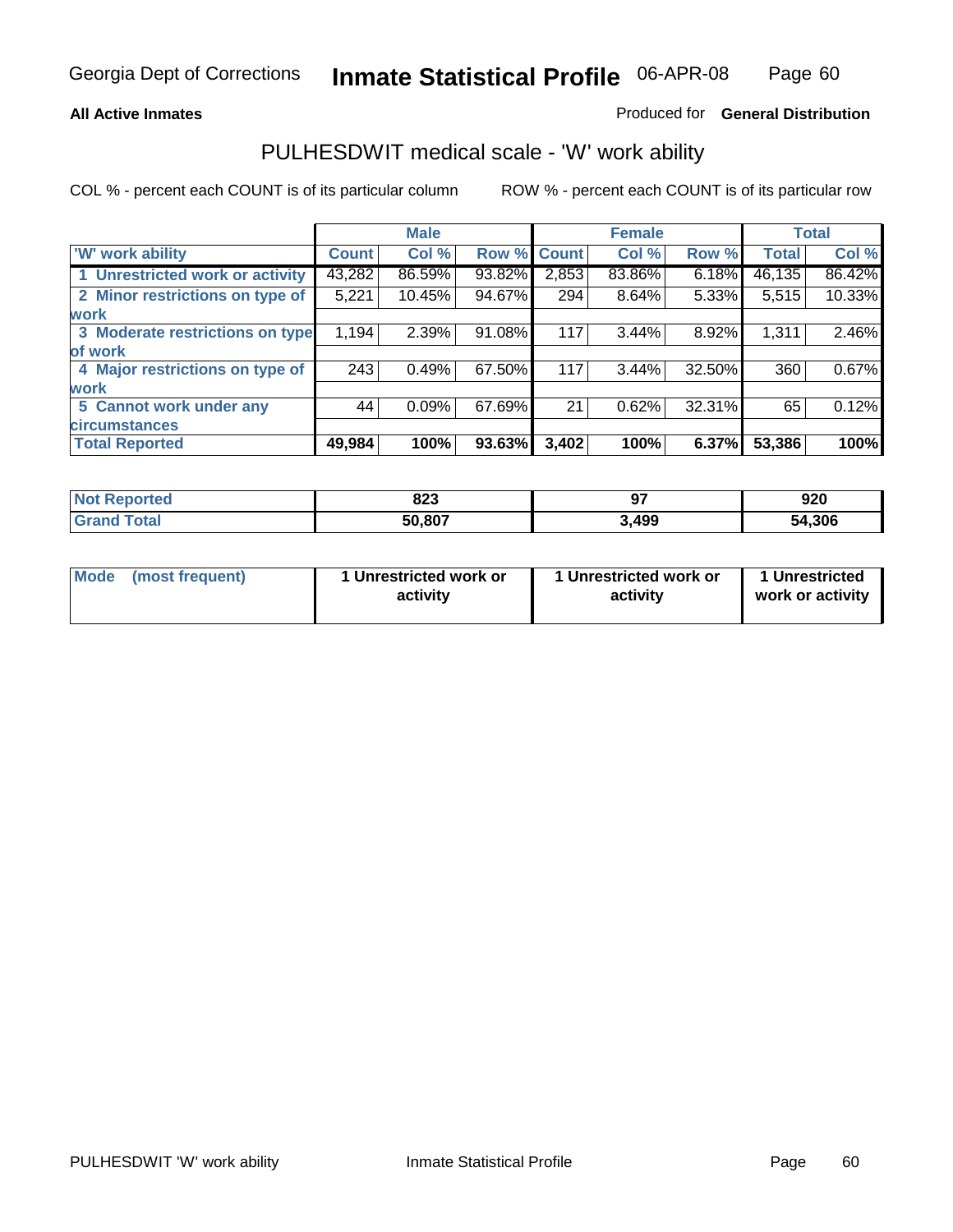#### **All Active Inmates**

## Produced for **General Distribution**

## PULHESDWIT medical scale - 'I' impairment

|                                   |              | <b>Male</b> |             |       | <b>Female</b> |       |              | <b>Total</b> |
|-----------------------------------|--------------|-------------|-------------|-------|---------------|-------|--------------|--------------|
| <b>T' Impairment</b>              | <b>Count</b> | Col %       | Row % Count |       | Col %         | Row % | <b>Total</b> | Col %        |
| 1 No impairments or               | 49,696       | 99.42%      | 93.61%      | 3,395 | 99.79%        | 6.39% | 53,091       | 99.45%       |
| <b>disabilities</b>               |              |             |             |       |               |       |              |              |
| 2 Wheelchair-bound but            | 58           | 0.12%       | 98.31%      |       | 0.03%         | 1.69% | 59           | 0.11%        |
| otherwise OK                      |              |             |             |       |               |       |              |              |
| <b>3 Needs low-level Assisted</b> | 20           | 0.04%       | 90.91%      | 2     | 0.06%         | 9.09% | 22           | 0.04%        |
| Living (level I)                  |              |             |             |       |               |       |              |              |
| 4 Needs moderate Assisted         |              | 0.01%       | 100.00%     |       |               |       |              | 0.01%        |
| <b>Living (level II)</b>          |              |             |             |       |               |       |              |              |
| <b>5 Needs maximal Assisted</b>   | 203          | 0.41%       | 98.07%      | 4     | 0.12%         | 1.93% | 207          | 0.39%        |
| <b>Living (level III)</b>         |              |             |             |       |               |       |              |              |
| <b>Total Reported</b>             | 49,984       | 100%        | 93.63%      | 3,402 | 100%          | 6.37% | 53,386       | 100%         |

| <b>Reported</b><br><b>Not</b> | 823    | --    | 920    |
|-------------------------------|--------|-------|--------|
| Γotal<br>Gra <sup>r</sup>     | 50,807 | 3,499 | 54,306 |

| Mode | (most frequent) | 1 No impairments or<br>disabilities | 1 No impairments or<br>disabilities | 1 1 No impairments<br>or disabilities |
|------|-----------------|-------------------------------------|-------------------------------------|---------------------------------------|
|------|-----------------|-------------------------------------|-------------------------------------|---------------------------------------|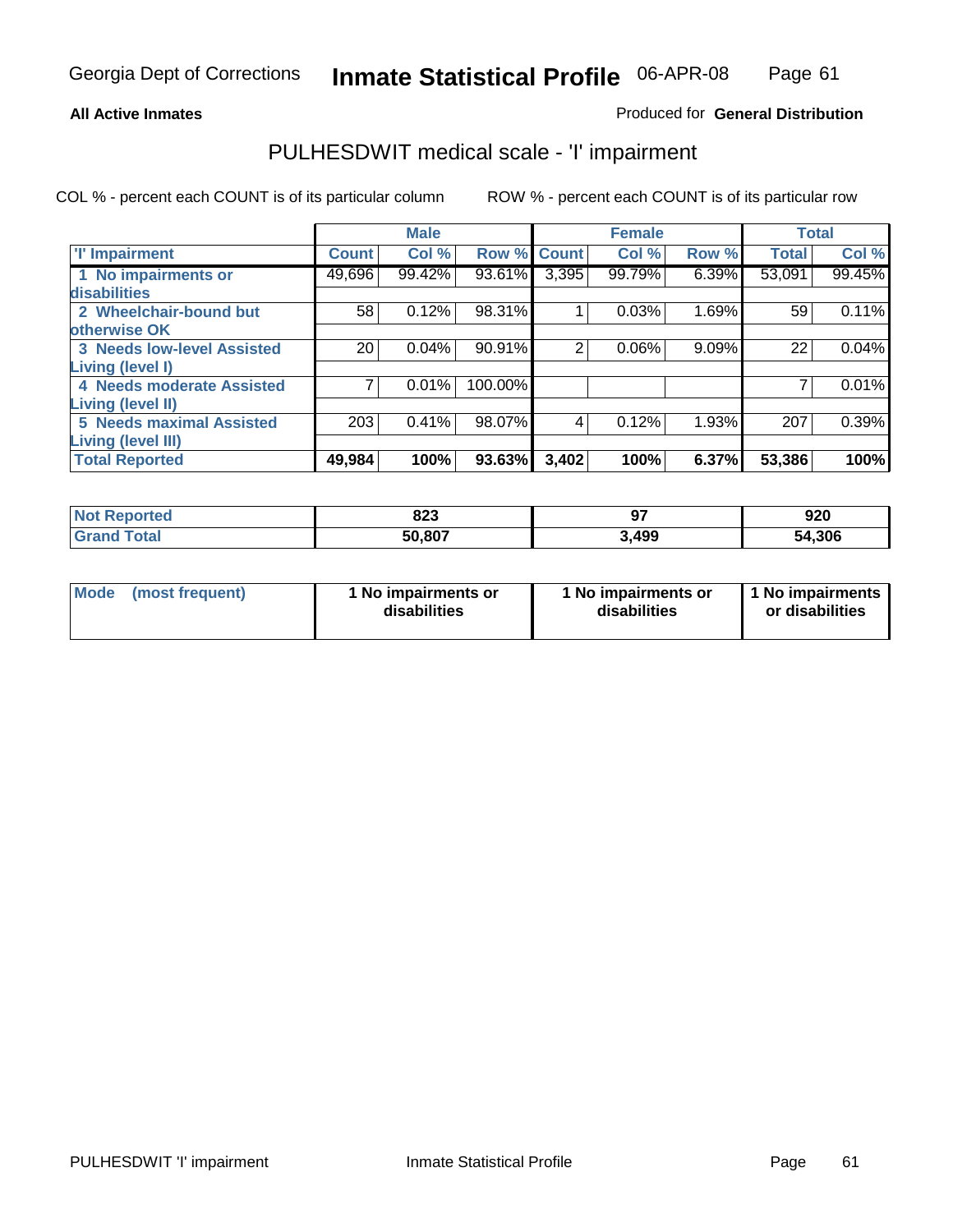#### **Inmate Statistical Profile** 06-APR-08 Page Page 62

## **All Active Inmates Allowski** Produced fo **General Distribution**

## PULHESDWIT medical scale - 'T' transportability

|                              |              | <b>Male</b> |             |                | <b>Female</b> |       | <b>Total</b> |        |
|------------------------------|--------------|-------------|-------------|----------------|---------------|-------|--------------|--------|
| <b>T' Transportability</b>   | <b>Count</b> | Col %       | Row % Count |                | Col %         | Row % | <b>Total</b> | Col %  |
| 1 Can be transported in any  | 49,902       | 99.84%      | 93.63%      | 3,396          | 99.82%        | 6.37% | 53,298       | 99.84% |
| ordinary approved vehicle    |              |             |             |                |               |       |              |        |
| 2 Wheelchair-bound, not      | 34           | 0.07%       | 94.44%      | $\overline{2}$ | 0.06%         | 5.56% | 36           | 0.07%  |
| needing special vehicle      |              |             |             |                |               |       |              |        |
| 3 Wheelchair-bound, requires |              | 0.01%       | 100.00%     |                |               |       |              | 0.01%  |
| special vehicle              |              |             |             |                |               |       |              |        |
| 4 Needs specially-equipped   | າ            | 0.01%       | 100.00%     |                |               |       |              | 0.01%  |
| medical vehicle              |              |             |             |                |               |       |              |        |
| 5 Requires ambulance         | 39           | 0.08%       | 90.70%      | 4              | 0.12%         | 9.30% | 43           | 0.08%  |
| transport                    |              |             |             |                |               |       |              |        |
| <b>Total Reported</b>        | 49,984       | 100%        | 93.63%      | 3,402          | 100%          | 6.37% | 53,386       | 100.0% |

| Not i<br><b>Reported</b>     | 823    |       | 920    |
|------------------------------|--------|-------|--------|
| <b>Total</b><br><b>Grand</b> | 50,807 | 3,499 | 54,306 |

| Mode (most frequent) | 1 Can be transported in any 1 Can be transported in any | ordinary approved vehicle   ordinary approved vehicle   transported in any | 1 Can be<br>ordinary approved<br>vehicle |
|----------------------|---------------------------------------------------------|----------------------------------------------------------------------------|------------------------------------------|
|                      |                                                         |                                                                            |                                          |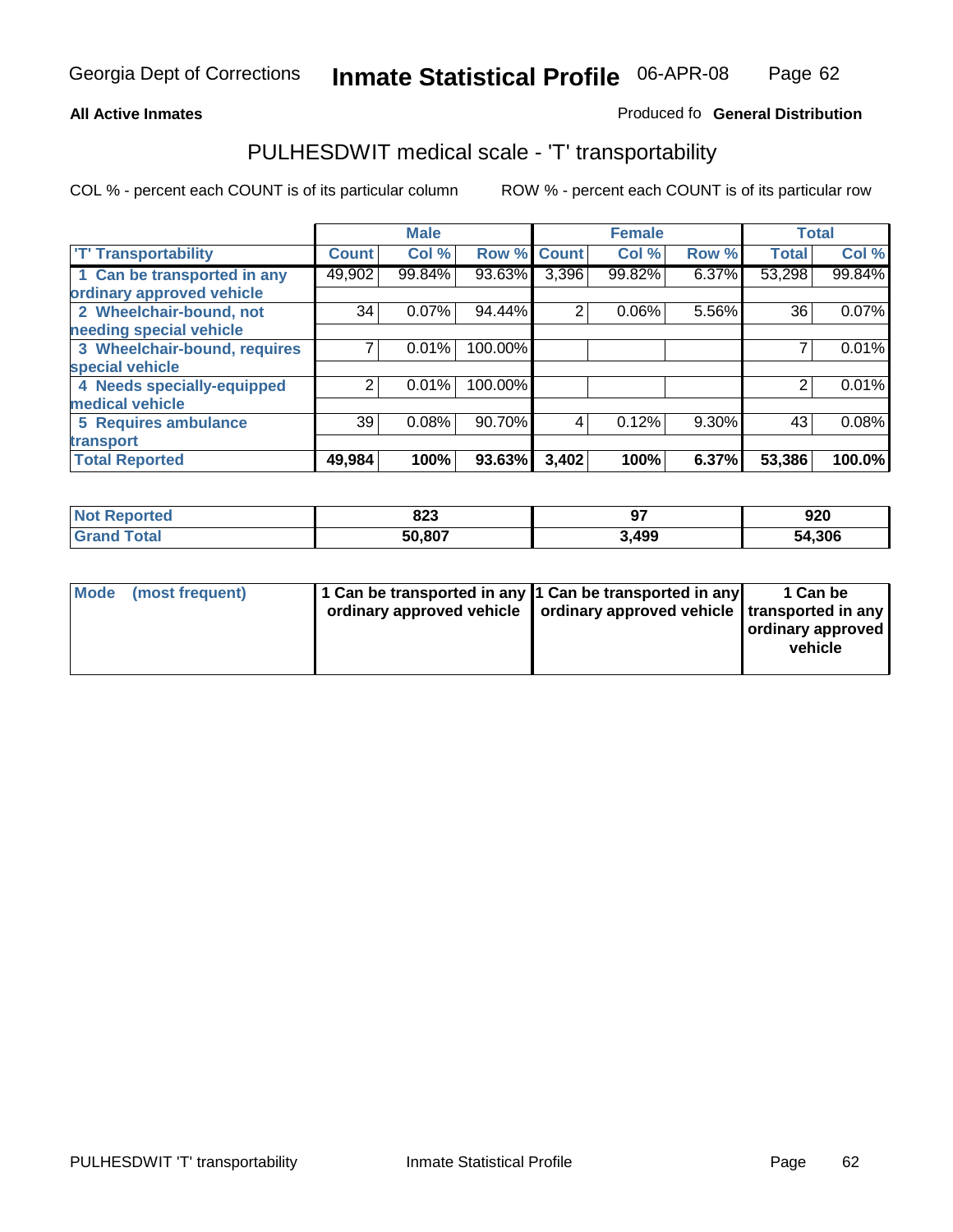## **All Active Inmates**

## Produced for **General Distribution**

## Criminality in family, self-reported

|                              |              | <b>Male</b> |        |              | <b>Female</b> |       |               | <b>Total</b> |
|------------------------------|--------------|-------------|--------|--------------|---------------|-------|---------------|--------------|
| <b>Criminality In Family</b> | <b>Count</b> | Col %       | Row %  | <b>Count</b> | Col %         | Row % | <b>Total</b>  | Col %        |
| Yes, criminality in family   | 12.139       | 24.35%      | 89.87% | 1,369        | 39.72%        |       | 10.13% 13,508 | 25.34%       |
| No criminality in family     | 37,720       | 75.65%      | 94.78% | 2,078        | 60.28%        |       | 5.22% 39,798  | 74.66%       |
| <b>Total Reported</b>        | 49,859       | 100%        | 93.53% | 3,447        | 100%          |       | 6.47% 53,306  | 100%         |

| <b>Not Reported</b>   | 948    | <br>ے ت | ,000   |
|-----------------------|--------|---------|--------|
| ™otal<br><b>Grand</b> | 50,807 | 3,499   | 54,306 |

|  | Mode (most frequent) | No criminality in family | No criminality in family | No criminality in<br>family |
|--|----------------------|--------------------------|--------------------------|-----------------------------|
|--|----------------------|--------------------------|--------------------------|-----------------------------|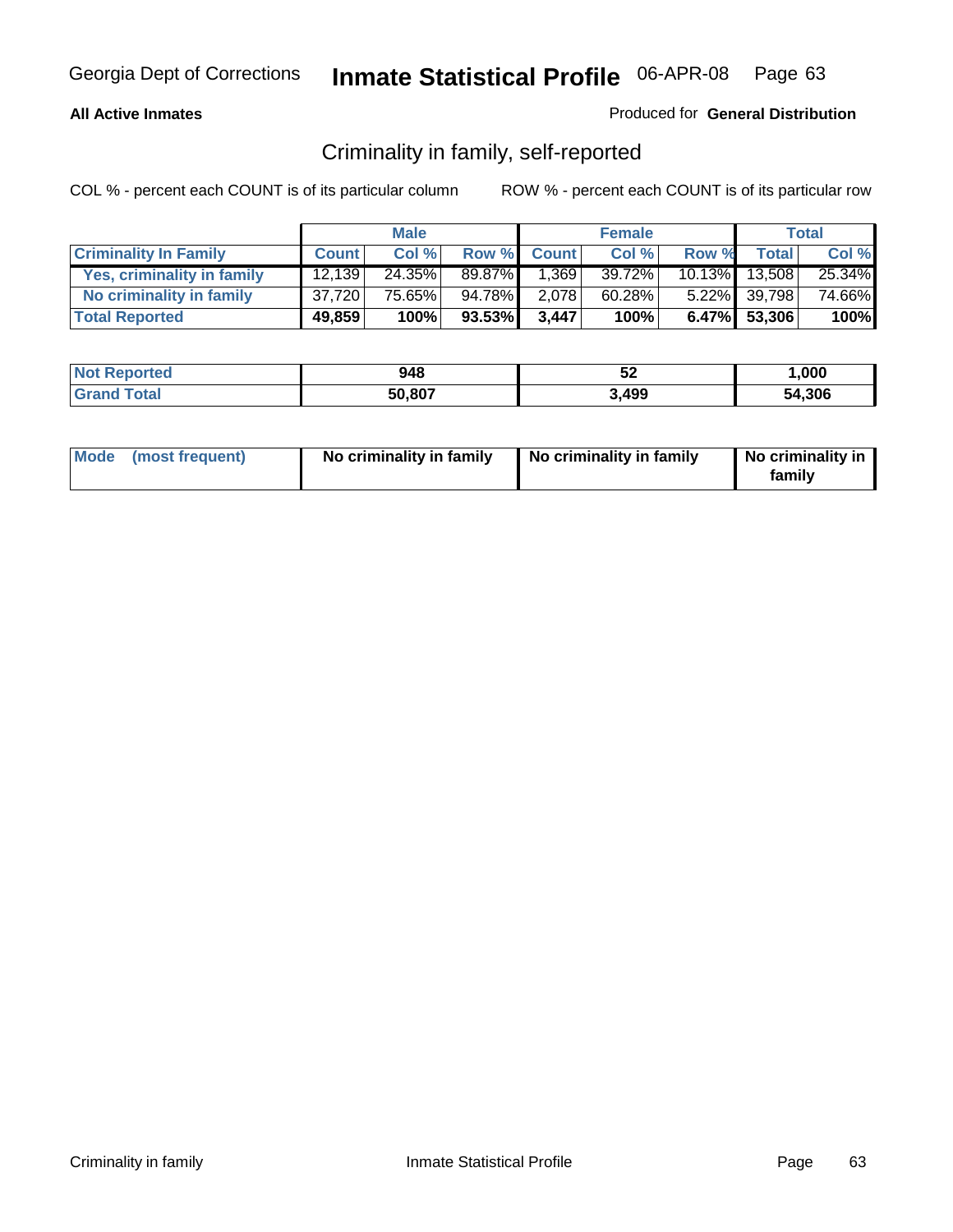## **All Active Inmates**

## Produced for **General Distribution**

## Alcoholism in family, self-reported

|                             |              | <b>Male</b> |        |              | <b>Female</b> |          |              | <b>Total</b> |
|-----------------------------|--------------|-------------|--------|--------------|---------------|----------|--------------|--------------|
| <b>Alcoholism In Family</b> | <b>Count</b> | Col %       | Row %  | <b>Count</b> | Col %         | Row %    | <b>Total</b> | Col %        |
| Yes, alcoholism in family   | 7.770        | 15.58%      | 90.13% | 851          | 24.69%        | $9.87\%$ | 8,621        | 16.17%       |
| No alcoholism in family     | 42,089       | 84.42%      | 94.19% | 2,596        | 75.31%        | $5.81\%$ | 44,685       | 83.83%       |
| <b>Total Reported</b>       | 49,859       | 100%        | 93.53% | 3,447        | 100%          |          | 6.47% 53,306 | 100%         |

| <b>Not Reported</b>   | 948    | <br>ے ت | ,000   |
|-----------------------|--------|---------|--------|
| ™otal<br><b>Grand</b> | 50,807 | 3,499   | 54,306 |

|  | Mode (most frequent) | No alcoholism in family | No alcoholism in family | No alcoholism in<br>familv |
|--|----------------------|-------------------------|-------------------------|----------------------------|
|--|----------------------|-------------------------|-------------------------|----------------------------|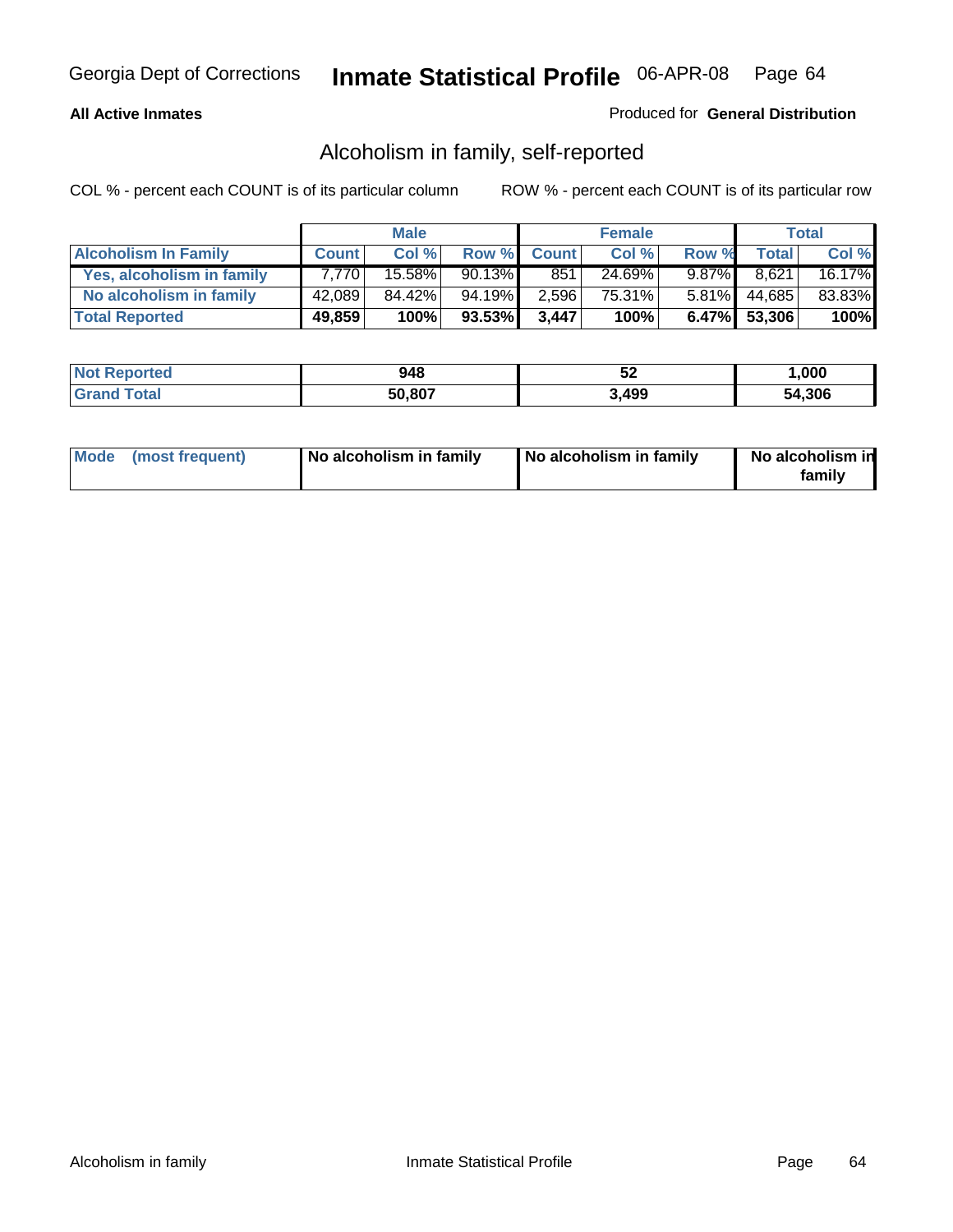## **All Active Inmates**

Produced for **General Distribution**

## Drug abuse in family, self-reported

|                           |              | <b>Male</b> |        |              | <b>Female</b> |           |              | <b>Total</b> |
|---------------------------|--------------|-------------|--------|--------------|---------------|-----------|--------------|--------------|
| Drug Abuse In Family      | <b>Count</b> | Col %       | Row %  | <b>Count</b> | Col %         | Row %     | Total        | Col %        |
| Yes, drug abuse in family | 4.346        | 8.72%       | 84.63% | 7891         | 22.89%        | $15.37\%$ | 5.135        | $9.63\%$     |
| No drug abuse in family   | 45,513       | 91.28%      | 94.48% | 2,658        | 77.11%        | $5.52\%$  | 48,171       | 90.37%       |
| <b>Total Reported</b>     | 49,859       | 100%        | 93.53% | 3,447        | 100%          |           | 6.47% 53,306 | 100%         |

| <b>Not Reported</b>   | 948    | <br>ے ت | ,000   |
|-----------------------|--------|---------|--------|
| ™otai<br><b>Grand</b> | 50,807 | 3,499   | 54,306 |

|  | Mode (most frequent) | No drug abuse in family | No drug abuse in family | No drug abuse in<br>family |
|--|----------------------|-------------------------|-------------------------|----------------------------|
|--|----------------------|-------------------------|-------------------------|----------------------------|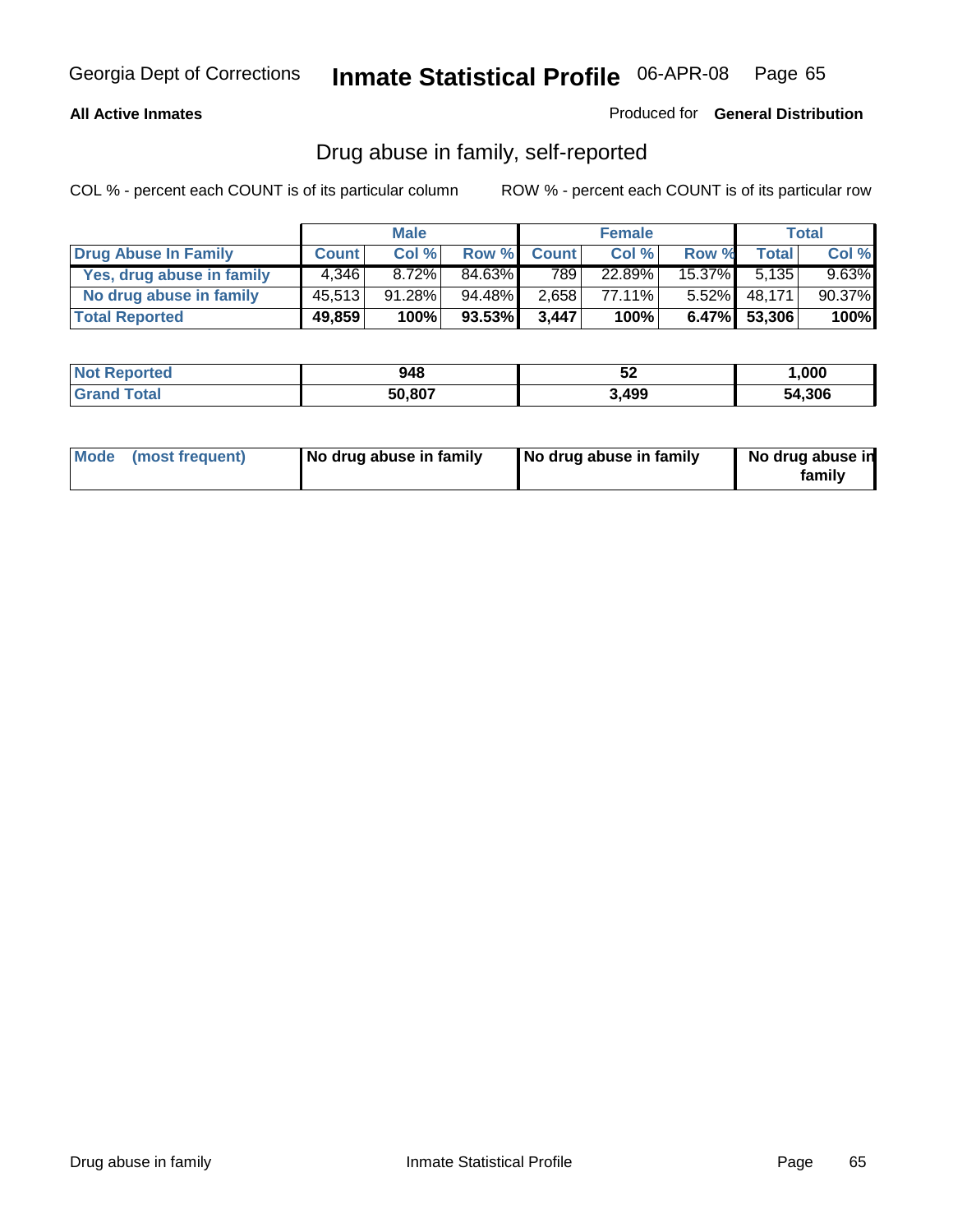## **All Active Inmates**

## Produced for **General Distribution**

## Subjected to frequent beatings, self-reported

|                                   |              | <b>Male</b> |        |              | <b>Female</b> |          |        | <b>Total</b> |
|-----------------------------------|--------------|-------------|--------|--------------|---------------|----------|--------|--------------|
| <b>Frequent beatings</b>          | <b>Count</b> | Col%        | Row %  | <b>Count</b> | Col%          | Row %    | Total  | Col %        |
| <b>Yes, subjected to frequent</b> | ا 890.1      | 3.79%       | 79.38% | 491          | 14.24%        | 20.62%   | 2,381  | 4.47%        |
| beatings                          |              |             |        |              |               |          |        |              |
| Not subjected to frequent         | 47,969       | 96.21%      | 94.20% | 2,956        | 85.76%        | $5.80\%$ | 50,925 | 95.53%       |
| beatings                          |              |             |        |              |               |          |        |              |
| <b>Total Reported</b>             | 49,859       | 100%        | 93.53% | 3,447        | 100%          | 6.47%    | 53,306 | 100%         |

| N <sub>of</sub><br><b>Reported</b> | 948    | ◡▵    | ,000   |
|------------------------------------|--------|-------|--------|
| $\tau$ otal                        | 50.807 | 3,499 | 54,306 |

| Mode            | Not subjected to frequent | Not subjected to frequent | Not subjected to  |
|-----------------|---------------------------|---------------------------|-------------------|
| (most frequent) | beatings                  | beatings                  | frequent beatings |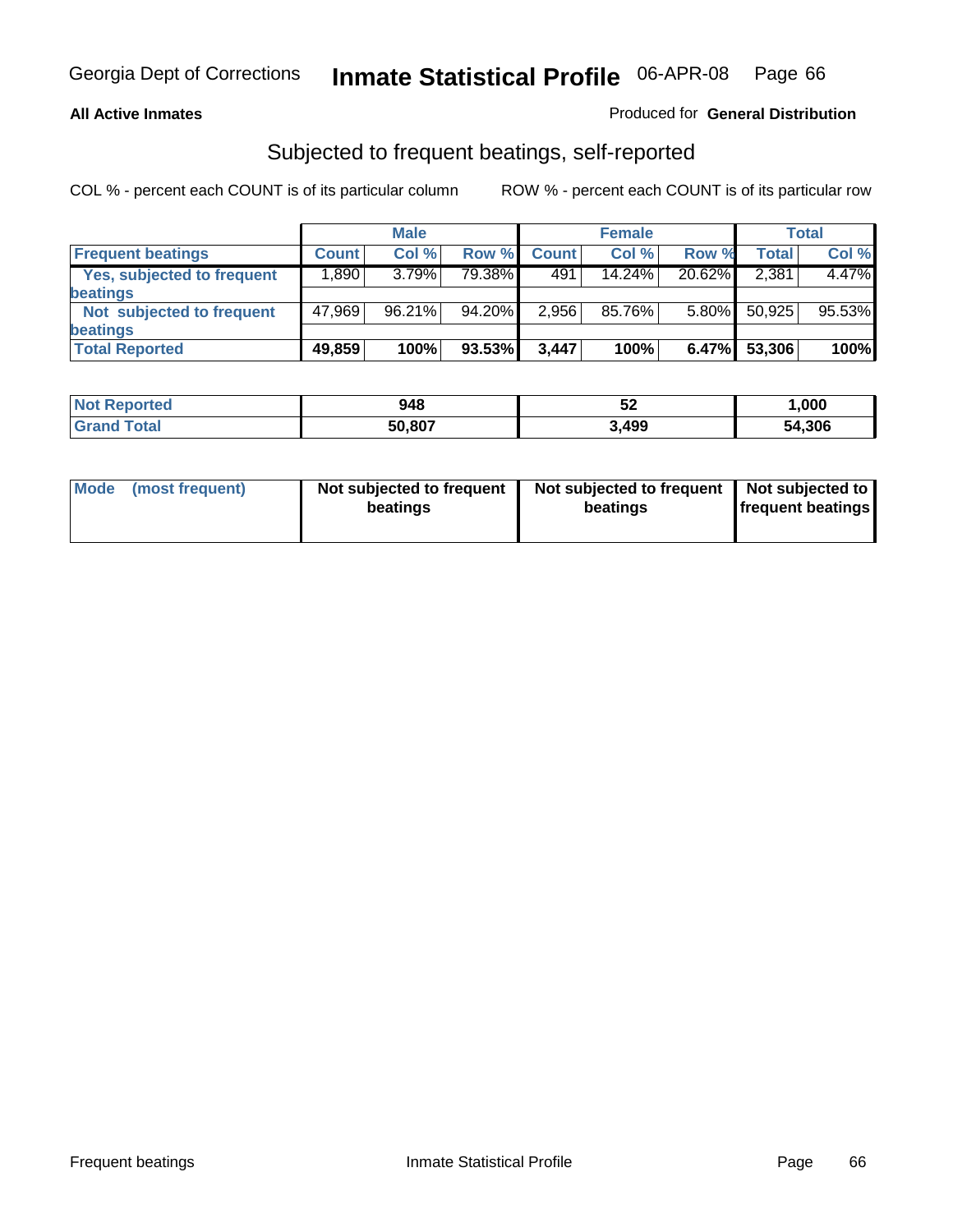### **All Active Inmates**

## Produced for **General Distribution**

## Father absent during inmate's childhood

|                           |              | <b>Male</b> |        |              | <b>Female</b> |       |                 | Total  |
|---------------------------|--------------|-------------|--------|--------------|---------------|-------|-----------------|--------|
| <b>Father Absent</b>      | <b>Count</b> | Col %       | Row %  | <b>Count</b> | Col %         | Row % | Total i         | Col %  |
| Yes, father was absent    | 24,640       | 49.42%      | 95.00% | 1,298        | 37.66%        |       | $5.00\%$ 25,938 | 48.66% |
| No, father was not absent | 25,219       | 50.58%      | 92.15% | 2,149        | 62.34%        |       | 7.85% 27,368    | 51.34% |
| <b>Total Reported</b>     | 49,859       | 100%        | 93.53% | 3,447        | 100%          |       | 6.47% 53,306    | 100%   |

| <b>Not Reported</b> | 948    | JZ    | ,000   |
|---------------------|--------|-------|--------|
| <b>Srand Total</b>  | 50,807 | 3,499 | 54,306 |

| Mode (most frequent) |  | 「No, father was not absent ┃No, father was not absent ┃No, father was not | absent |
|----------------------|--|---------------------------------------------------------------------------|--------|
|----------------------|--|---------------------------------------------------------------------------|--------|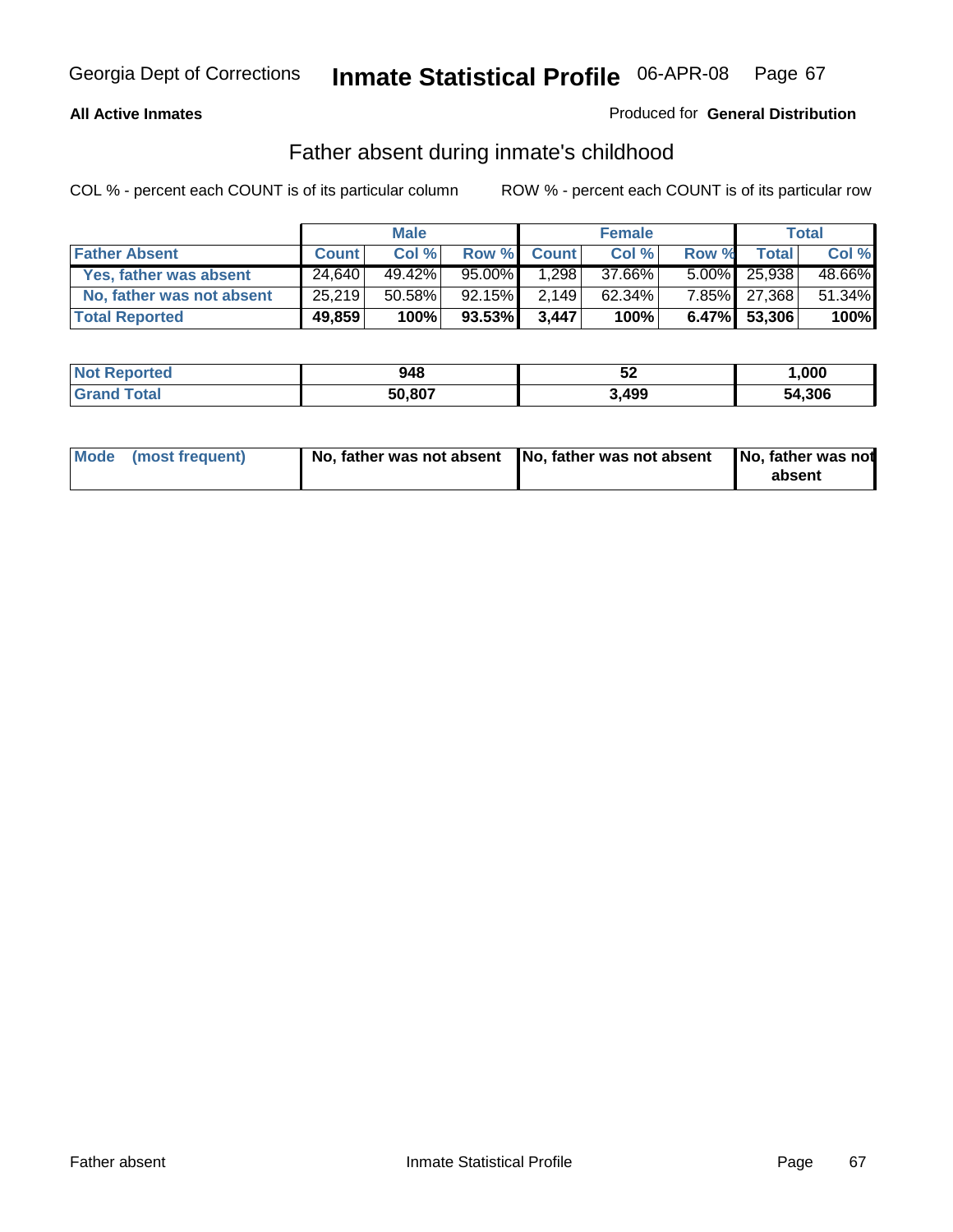### **All Active Inmates**

## Produced for **General Distribution**

## Mother absent during inmate's childhood

|                           |              | <b>Male</b> |        |              | <b>Female</b> |          |                 | Total  |
|---------------------------|--------------|-------------|--------|--------------|---------------|----------|-----------------|--------|
| <b>Mother Absent</b>      | <b>Count</b> | Col %       | Row %  | <b>Count</b> | Col %         | Row %    | Total           | Col %  |
| Yes, mother was absent    | 6.515        | 13.07%      | 93.79% | 431          | 12.50%        | $6.21\%$ | 6.946           | 13.03% |
| No, mother was not absent | 43,344       | 86.93%      | 93.49% | 3,016        | 87.50%        | $6.51\%$ | 46,360          | 86.97% |
| <b>Total Reported</b>     | 49,859       | 100%        | 93.53% | 3,447        | 100%          |          | $6.47\%$ 53,306 | 100%   |

| <b>Not</b><br>Reported | 948    | - -<br>◡▵ | ,000   |
|------------------------|--------|-----------|--------|
| <b>ota</b>             | 50,807 | 3,499     | 54.306 |

| Mode (most frequent) | No, mother was not absent   No, mother was not absent   No, mother was | not absent |
|----------------------|------------------------------------------------------------------------|------------|
|----------------------|------------------------------------------------------------------------|------------|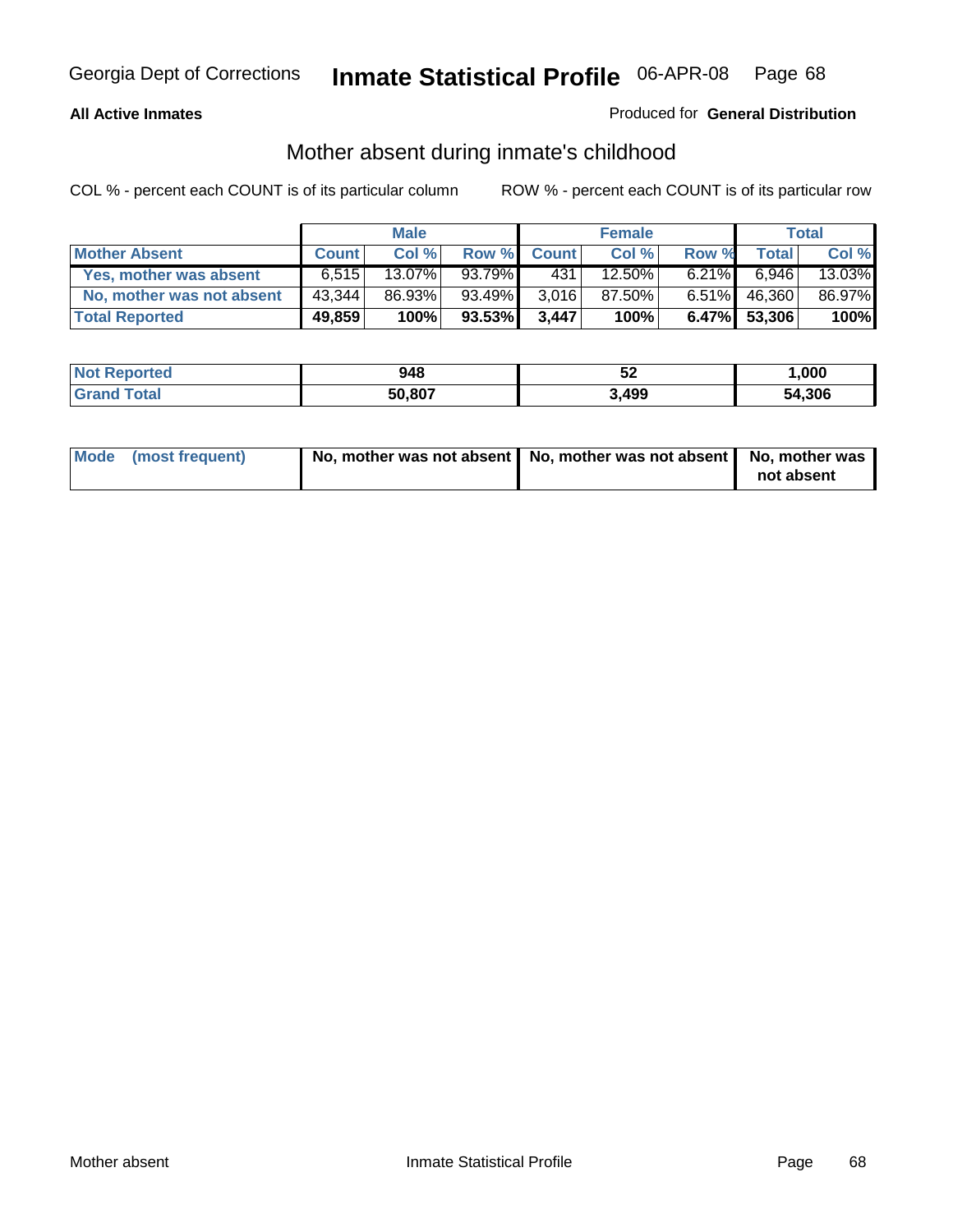#### **All Active Inmates**

### Produced for **General Distribution**

# Number of prior Georgia incarcerations

|                                       |              | <b>Male</b> |                    |       | <b>Female</b> |       |        | <b>Total</b> |
|---------------------------------------|--------------|-------------|--------------------|-------|---------------|-------|--------|--------------|
| <b>Num of Prior GA Incarcerations</b> | <b>Count</b> | Col %       | <b>Row % Count</b> |       | Col %         | Row % | Total  | Col %        |
| $\bf{0}$                              | 29,146       | 57.37%      | 92.30%             | 2,431 | 69.48%        | 7.70% | 31,577 | 58.15%       |
|                                       | 8,957        | 17.63%      | 94.57%             | 514   | 14.69%        | 5.43% | 9,471  | 17.44%       |
|                                       | 5,053        | 9.95%       | 95.16%             | 257   | 7.34%         | 4.84% | 5,310  | 9.78%        |
| 3                                     | 3,124        | 6.15%       | 96.00%             | 130   | 3.72%         | 4.00% | 3,254  | 5.99%        |
|                                       | 1,952        | 3.84%       | 96.11%             | 79    | 2.26%         | 3.89% | 2,031  | 3.74%        |
| 5                                     | 1,130        | 2.22%       | 96.83%             | 37    | 1.06%         | 3.17% | 1,167  | 2.15%        |
| <b>More Than 5</b>                    | 1,445        | 2.84%       | 96.59%             | 51    | 1.46%         | 3.41% | 1,496  | 2.75%        |
| <b>Total Reported</b>                 | 50,807       | 100%        | 93.56%             | 3,499 | 100.0%        | 6.44% | 54,306 | 100%         |

| orted<br>NO.        |        |       |        |
|---------------------|--------|-------|--------|
| <b>Total</b><br>Gr: | 50.807 | 3,499 | 54,306 |

| Mean (average)       | l.O2 | כס. |  |
|----------------------|------|-----|--|
| Median (middle)      |      |     |  |
| Mode (most frequent) |      |     |  |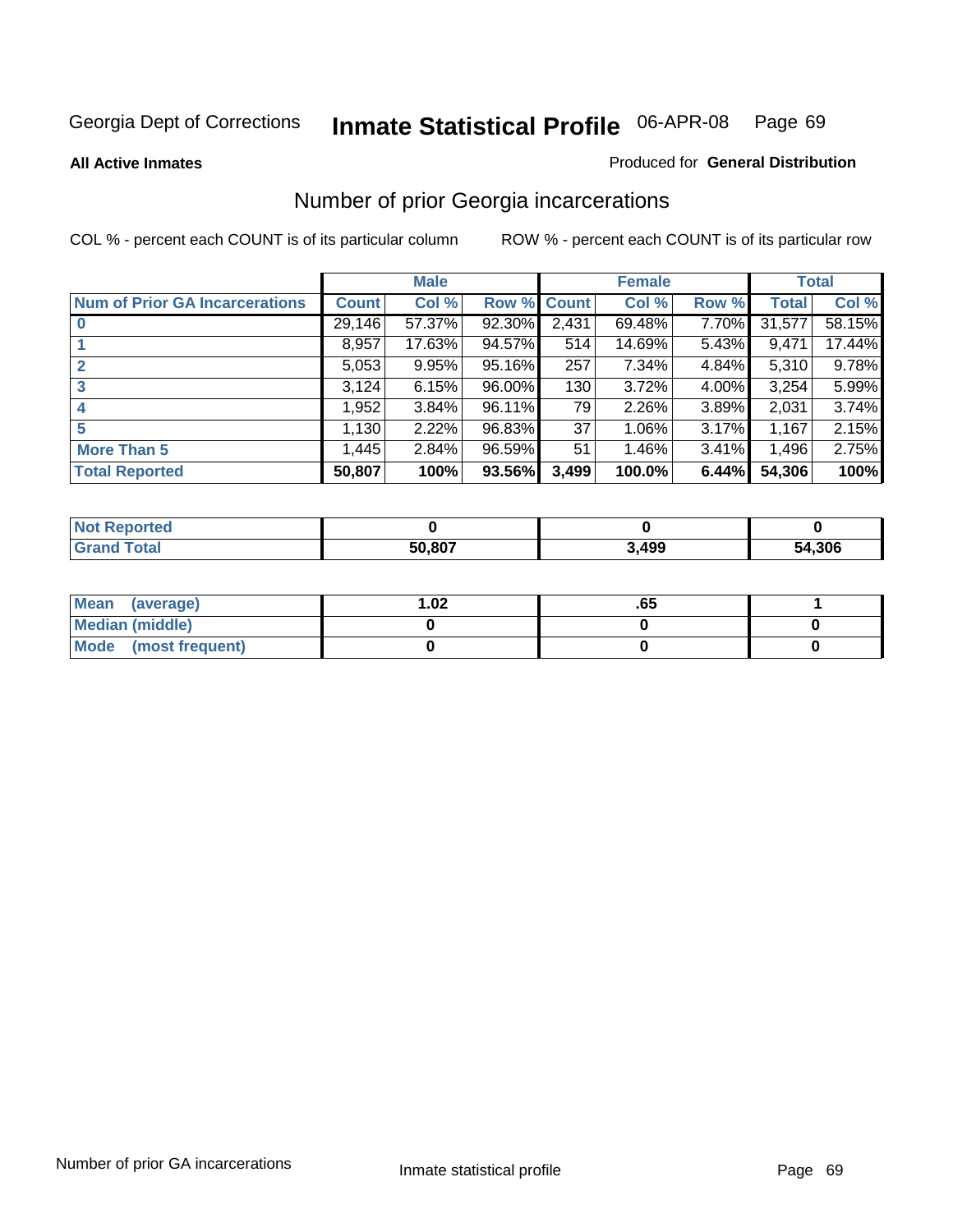#### **All Active Inmates**

#### Produced for **General Distribution**

## Prison sentence in years

COL % - percent each COUNT is of its particular column ROW % - percent each COUNT is of its particular row

|                                 |              | <b>Male</b> |         |              | <b>Female</b> |        |              | <b>Total</b> |
|---------------------------------|--------------|-------------|---------|--------------|---------------|--------|--------------|--------------|
| <b>Prison Sentence In Years</b> | <b>Count</b> | Col %       | Row %   | <b>Count</b> | Col %         | Row %  | <b>Total</b> | Col %        |
| $0 - 1$                         | 1,376        | 2.71%       | 89.99%  | 153          | 4.37%         | 10.01% | 1,529        | 2.82%        |
| $1.1 - 2$                       | 3,842        | 7.56%       | 89.18%  | 466          | 13.32%        | 10.82% | 4,308        | 7.93%        |
| $2.1 - 3$                       | 4,326        | 8.51%       | 89.71%  | 496          | 14.18%        | 10.29% | 4,822        | 8.88%        |
| $3.1 - 4$                       | 3,000        | 5.90%       | 90.77%  | 305          | 8.72%         | 9.23%  | 3,305        | 6.09%        |
| $4.1 - 5$                       | 5,519        | 10.86%      | 92.09%  | 474          | 13.55%        | 7.91%  | 5,993        | 11.04%       |
| $5.1 - 6$                       | 2,156        | 4.24%       | 92.61%  | 172          | 4.92%         | 7.39%  | 2,328        | 4.29%        |
| $6.1 - 7$                       | 2,042        | 4.02%       | 94.14%  | 127          | 3.63%         | 5.86%  | 2,169        | 3.99%        |
| $7.1 - 8$                       | 1,941        | 3.82%       | 93.72%  | 130          | 3.72%         | 6.28%  | 2,071        | 3.81%        |
| $8.1 - 9$                       | 717          | 1.41%       | 93.85%  | 47           | 1.34%         | 6.15%  | 764          | 1.41%        |
| $9.1 - 10$                      | 6,337        | 12.47%      | 94.60%  | 362          | 10.35%        | 5.40%  | 6,699        | 12.34%       |
| $10.1 - 12$                     | 2,557        | 5.03%       | 95.48%  | 121          | 3.46%         | 4.52%  | 2,678        | 4.93%        |
| $12.1 - 15$                     | 3,664        | 7.21%       | 96.07%  | 150          | 4.29%         | 3.93%  | 3,814        | 7.02%        |
| $15.1 - 20$                     | 3,600        | 7.09%       | 96.62%  | 126          | 3.60%         | 3.38%  | 3,726        | 6.86%        |
| 20.1 - Over                     | 2,844        | 5.60%       | 97.50%  | 73           | 2.09%         | 2.50%  | 2,917        | 5.37%        |
| <b>Life</b>                     | 6,301        | 12.40%      | 95.60%  | 290          | 8.29%         | 4.40%  | 6,591        | 12.14%       |
| <b>Life Without Parole</b>      | 477          | 0.94%       | 98.76%  | 6            | 0.17%         | 1.24%  | 483          | 0.89%        |
| <b>Death</b>                    | 105          | 0.21%       | 99.06%  |              | 0.03%         | 0.94%  | 106          | 0.20%        |
| <b>Youthful Offenders</b>       | 3            | 0.01%       | 100.00% |              |               |        | 3            | 0.01%        |
| <b>Total Reported</b>           | 50,807       | 100%        | 93.56%  | 3,499        | 100.0%        | 6.44%  | 54,306       | 100.0%       |

| <b>Not Reported</b> |               |      |        |
|---------------------|---------------|------|--------|
| `otal<br>. Gro      | ነበ ጸበ7<br>יוא | .499 | 54,306 |

#### **Determinate (numeric) sentences only**

| <b>Mea</b> | апе | $ -$<br>J.J.<br>$ -$ | . .<br>╌ | . |
|------------|-----|----------------------|----------|---|
|            |     |                      |          |   |

**All sentences (including determinate), with life, life without parole, and death sentences figured at 45 years**

| $^{\dagger}$ Me:<br>$\sim$<br>--<br>3.9 <sup>4</sup><br>17I<br>4.ZV<br>-------<br>____<br>______ |  |  |  |
|--------------------------------------------------------------------------------------------------|--|--|--|
|                                                                                                  |  |  |  |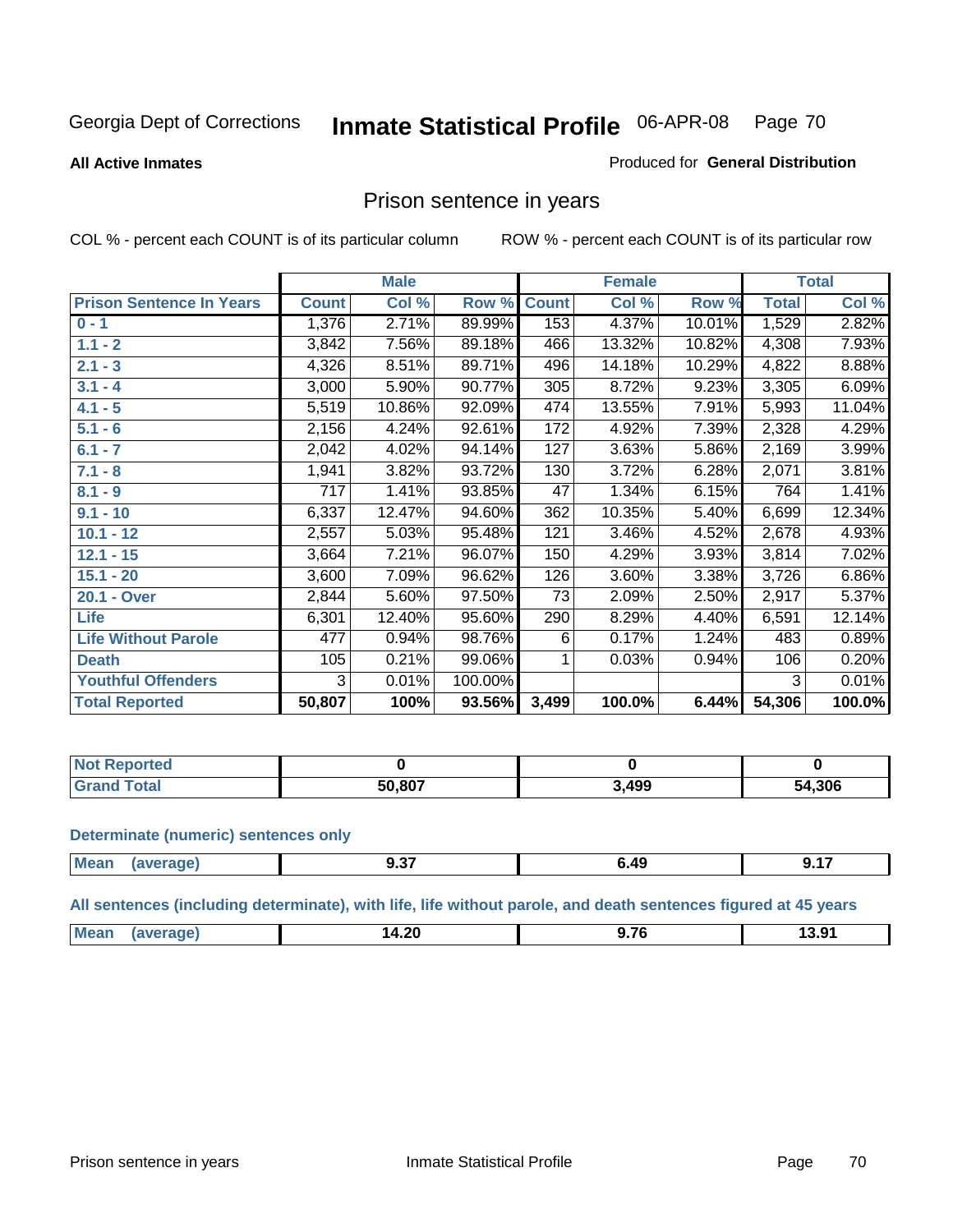#### **All Active Inmates**

#### Produced for **General Distribution**

# Primary offense, broken out into felonies vs misdemeanors

|                                  |              | <b>Male</b> |                    |       | <b>Female</b> |       | Total  |         |
|----------------------------------|--------------|-------------|--------------------|-------|---------------|-------|--------|---------|
| <b>Felonies and Misdemeanors</b> | <b>Count</b> | Col%        | <b>Row % Count</b> |       | Col %         | Row % | Total  | Col %   |
| <b>Felonies</b>                  | 50,737       | 99.97%      | 93.57%             | 3.485 | 99.97%        | 6.43% | 54,222 | 99.97%  |
| <b>Misdemeanors</b>              | 17           | .03%        | 94.44%             |       | .03%          | 5.56% | 18     | $.03\%$ |
| <b>Total Reported</b>            | 50,754       | 100%        | 93.57%             | 3,486 | 100%          | 6.43% | 54.240 | 100%    |

| <b>Not</b><br>eported | JJ     |        | 66     |
|-----------------------|--------|--------|--------|
| Gra                   | 50 807 | 50.767 | 54.306 |

| M | . | . | . |
|---|---|---|---|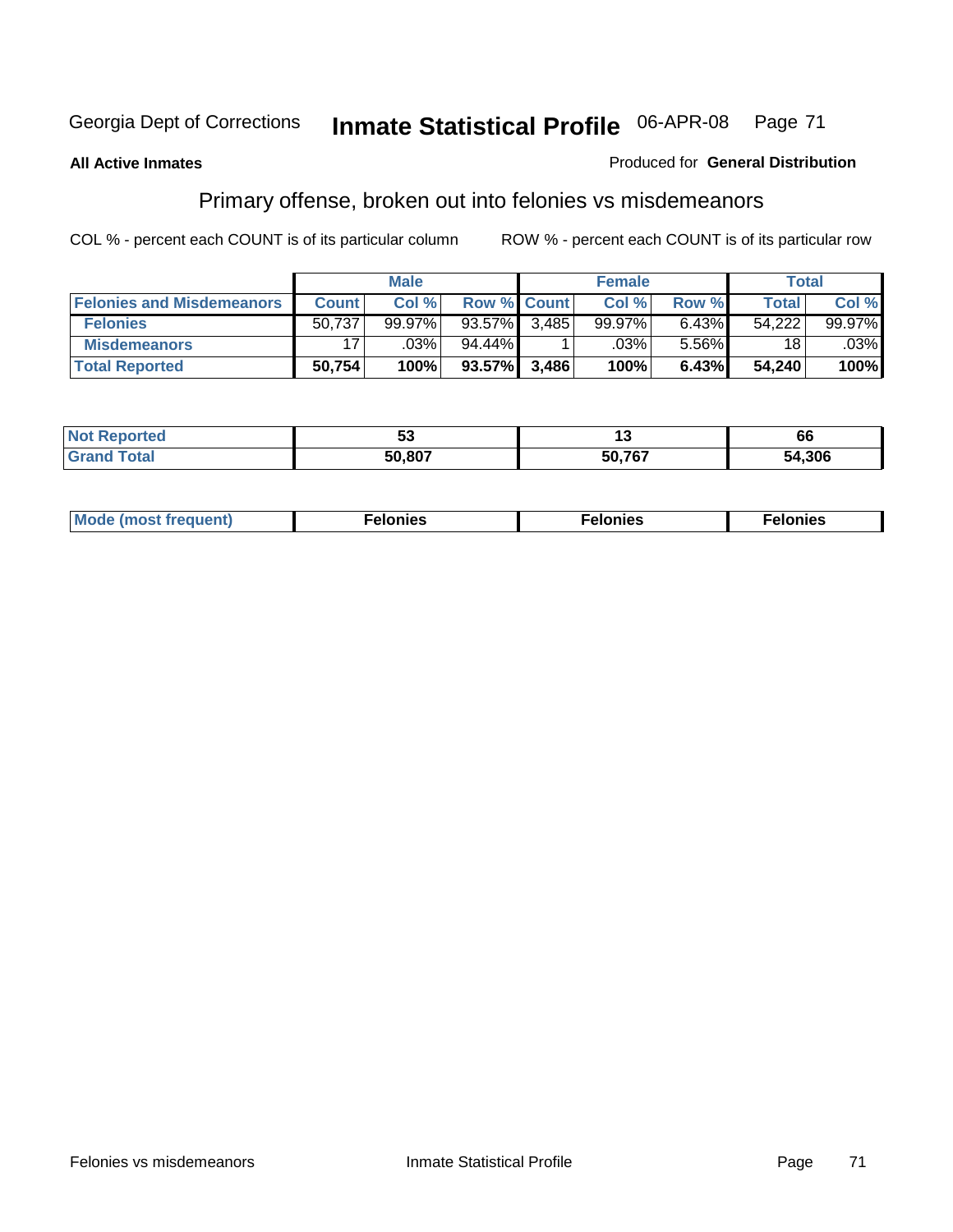#### **All Active Inmates**

#### Produced for **General Distribution**

## Primary offense, broken out into six broad crime categories

|   |                         |              | <b>Male</b> |             |       | <b>Female</b> |        |              | <b>Total</b> |
|---|-------------------------|--------------|-------------|-------------|-------|---------------|--------|--------------|--------------|
|   | <b>Crime Categories</b> | <b>Count</b> | Col %       | Row % Count |       | Col %         | Row %  | <b>Total</b> | Col %        |
|   | <b>Violent</b>          | 21,939       | 43.23%      | 94.55%      | 1,264 | 36.26%        | 5.45%  | 23,203       | 42.78%       |
| 2 | <b>Sex Crime</b>        | 7,606        | 14.99%      | 98.66%      | 103   | 2.95%         | 1.34%  | 7,709        | 14.21%       |
| 3 | <b>Property</b>         | 9,807        | 19.32%      | 89.72%      | 1,124 | 32.24%        | 10.28% | 10,931       | 20.15%       |
| 4 | <b>Drug</b>             | 8,809        | 17.36%      | 91.34%      | 835   | 23.95%        | 8.66%  | 9,644        | 17.78%       |
| 5 | <b>Habit/DUI</b>        | 152          | .30%        | 93.25%      | 11    | $.32\%$       | 6.75%  | 163          | $.30\%$      |
| 6 | <b>Other</b>            | 2,441        | 4.81%       | 94.25%      | 149   | 4.27%         | 5.75%  | 2,590        | 4.78%        |
|   | <b>Total Reported</b>   | 50,754       | 100%        | 93.57%      | 3,486 | 100%          | 6.43%  | 54,240       | 100%         |

| <b>orted</b><br>NO | vv.    |      | oo         |
|--------------------|--------|------|------------|
| $\sim$ 100         | 50.807 | .499 | .306<br>54 |

| IМ      | .        | $-$      | -------- |
|---------|----------|----------|----------|
| 1119000 | -------- | -------- |          |
|         |          |          |          |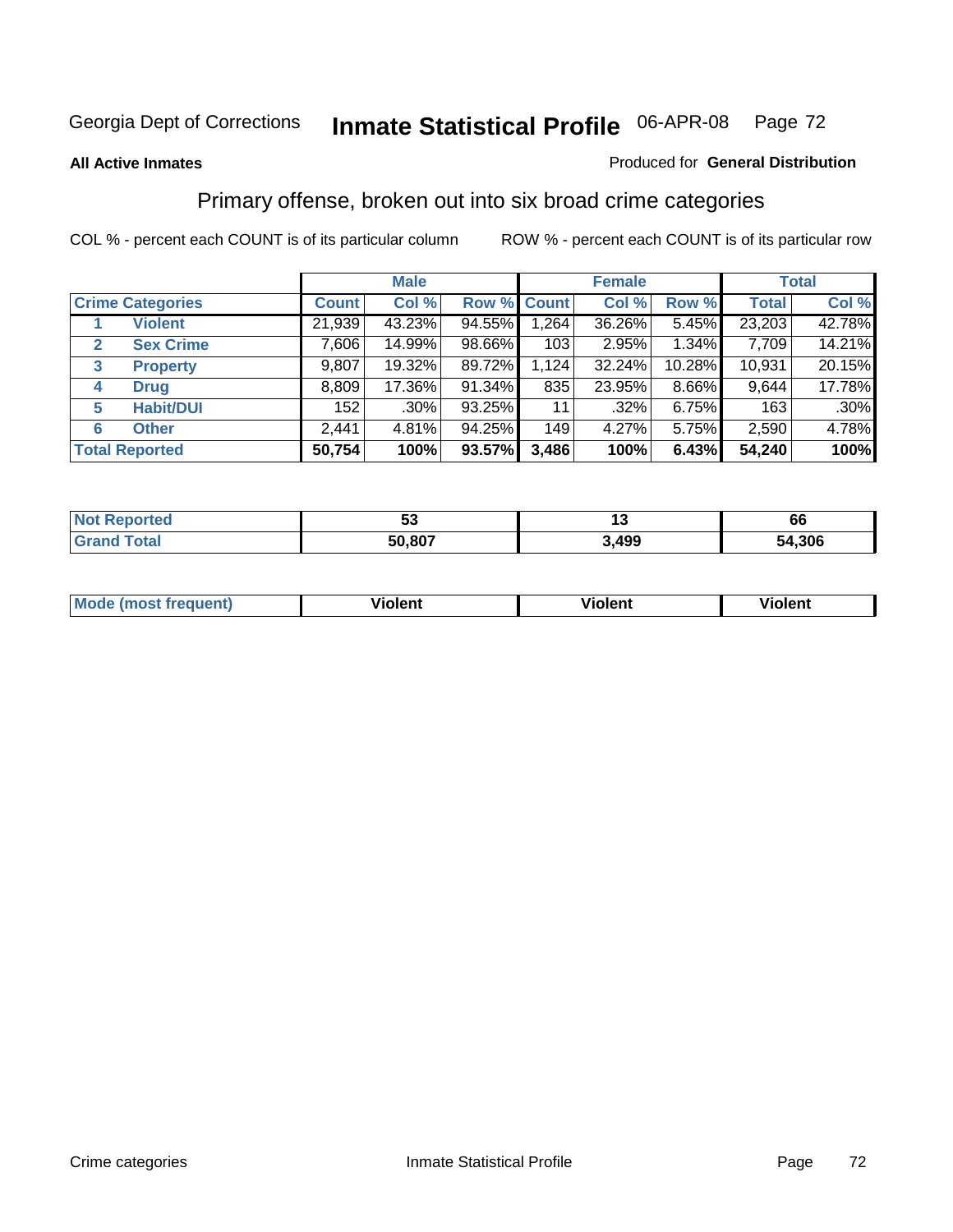**All Active Inmates**

### Produced for **General Distribution**

# Primary offense, detailed offense code

|      |                                             |                  | <b>Male</b> |         |                  | <b>Female</b> |         |                 | <b>Total</b> |
|------|---------------------------------------------|------------------|-------------|---------|------------------|---------------|---------|-----------------|--------------|
|      | <b>Primary Offense</b>                      | <b>Count</b>     | Col %       | Row %   | <b>Count</b>     | Col %         | Row %   | <b>Total</b>    | Col %        |
| 23   | <b>Aggravated Assault</b>                   | $\mathbf 1$      | .01%        | 100.00% |                  |               |         | 1               | .01%         |
| 26   | <b>Agg Assault With Knife</b>               | 1                | .01%        | 100.00% |                  |               |         | $\mathbf{1}$    | .01%         |
| 42   | <b>Receiving Stolen Goods</b>               | $\overline{2}$   | .01%        | 100.00% |                  |               |         | $\overline{2}$  | .01%         |
| 43   | <b>Theft By Taking</b>                      | 1                | .01%        | 100.00% |                  |               |         | $\mathbf{1}$    | .01%         |
| 45   | <b>Burglary</b>                             | $\overline{4}$   | .01%        | 100.00% |                  |               |         | 4               | .01%         |
| 52   | <b>Bad Checks</b>                           |                  |             |         | $\mathbf{1}$     | .03%          | 100.00% | $\mathbf{1}$    | .01%         |
| 73   | <b>Obstr Of Law Enf Officer</b>             | $\overline{2}$   | .01%        | 100.00% |                  |               |         | $\overline{2}$  | .01%         |
| 78   | <b>Terroristic Threats</b>                  | 1                | .01%        | 100.00% |                  |               |         | $\mathbf{1}$    | .01%         |
| 94   | <b>Shoplifting</b>                          | 1                | .01%        | 100.00% |                  |               |         | 1               | .01%         |
| 101  | <b>Riot</b>                                 | 1                | .01%        | 100.00% |                  |               |         | 1               | .01%         |
| 122  | <b>Obscenity &amp; Related</b>              | 1                | .01%        | 100.00% |                  |               |         | 1               | .01%         |
|      | <b>Offen</b>                                |                  |             |         |                  |               |         |                 |              |
| 169  | <b>Methamphetamine</b>                      | 1                | .01%        | 100.00% |                  |               |         | 1               | .01%         |
| 500  | <b>Misdemnor</b><br><b>Misc Misdemeanor</b> | 1                | .01%        | 100.00% |                  |               |         | 1               | .01%         |
| 1100 | <b>Misc Homicide Offense</b>                | $\overline{14}$  | .03%        | 87.50%  | $\overline{2}$   | .06%          | 12.50%  | $\overline{16}$ | .03%         |
| 1101 | <b>Murder</b>                               | 4,638            | 9.14%       | 94.46%  | $\overline{272}$ | 7.80%         | 5.54%   | 4,910           | 9.05%        |
| 1102 | <b>Voluntary Manslaughter</b>               | 1,048            | 2.06%       | 88.36%  | 138              | 3.96%         | 11.64%  | 1,186           | 2.19%        |
| 1103 | <b>Involuntary</b>                          | $\overline{113}$ | .22%        | 86.92%  | $\overline{17}$  | .49%          | 13.08%  | 130             | .24%         |
|      | <b>Manslaughter</b>                         |                  |             |         |                  |               |         |                 |              |
| 1120 | <b>Reckless Abandonment</b>                 | 1                | .01%        | 100.00% |                  |               |         | 1               | .01%         |
| 1121 | <b>Feticide</b>                             | $\overline{5}$   | .01%        | 100.00% |                  |               |         | $\overline{5}$  | .01%         |
| 1123 | <b>Vehicular Homicide</b>                   | 356              | .70%        | 88.34%  | 47               | 1.35%         | 11.66%  | 403             | .74%         |
| 1125 | <b>Conceal Death Of</b>                     | 19               | .04%        | 90.48%  | $\overline{2}$   | .06%          | 9.52%   | 21              | .04%         |
|      | <b>Another</b>                              |                  |             |         |                  |               |         |                 |              |
| 1127 | <b>Mistreatment Of Dead</b>                 | 1                | .01%        | 100.00% |                  |               |         | 1               | .01%         |
|      | <b>Body</b>                                 | $\overline{6}$   | .01%        | 85.71%  | $\mathbf 1$      | .03%          | 14.29%  | 7               | .01%         |
| 1190 | <b>Atmpt Murder</b>                         | $\overline{4}$   | .01%        | 80.00%  | 1                | .03%          | 20.00%  | 5               | .01%         |
| 1191 | <b>Murder, Conspire To</b><br><b>Commit</b> |                  |             |         |                  |               |         |                 |              |
| 1300 | <b>Misc Assault/Battery</b>                 | $\overline{35}$  | .07%        | 100.00% |                  |               |         | $\overline{35}$ | .06%         |
| 1301 | <b>Family Violence Battery</b>              | 86               | .17%        | 98.85%  | $\mathbf 1$      | .03%          | 1.15%   | 87              | .16%         |
| 1302 | <b>Aggrav Assault</b>                       | 4,513            | 8.89%       | 94.75%  | 250              | 7.17%         | 5.25%   | 4,763           | 8.78%        |
| 1303 | <b>Atmpt Aggrav Assault</b>                 | $\overline{6}$   | .01%        | 85.71%  | $\overline{1}$   | .03%          | 14.29%  | $\overline{7}$  | .01%         |
| 1304 | <b>Aggravated Assault On</b>                | 1                | .01%        | 100.00% |                  |               |         | 1               | .01%         |
|      | $65+$                                       |                  |             |         |                  |               |         |                 |              |
| 1305 | <b>Aggrav Battery</b>                       | 787              | 1.55%       | 94.14%  | 49               | 1.41%         | 5.86%   | 836             | 1.54%        |
| 1306 | <b>Misc Family Violence</b>                 | 5                | .01%        | 100.00% |                  |               |         | 5               | .01%         |
| 1307 | <b>Terrorist Threats &amp; Acts</b>         | 354              | .70%        | 96.72%  | 12               | .34%          | 3.28%   | 366             | .67%         |
| 1308 | <b>False Imprisonment</b>                   | 169              | .33%        | 97.13%  | $\overline{5}$   | .14%          | 2.87%   | 174             | .32%         |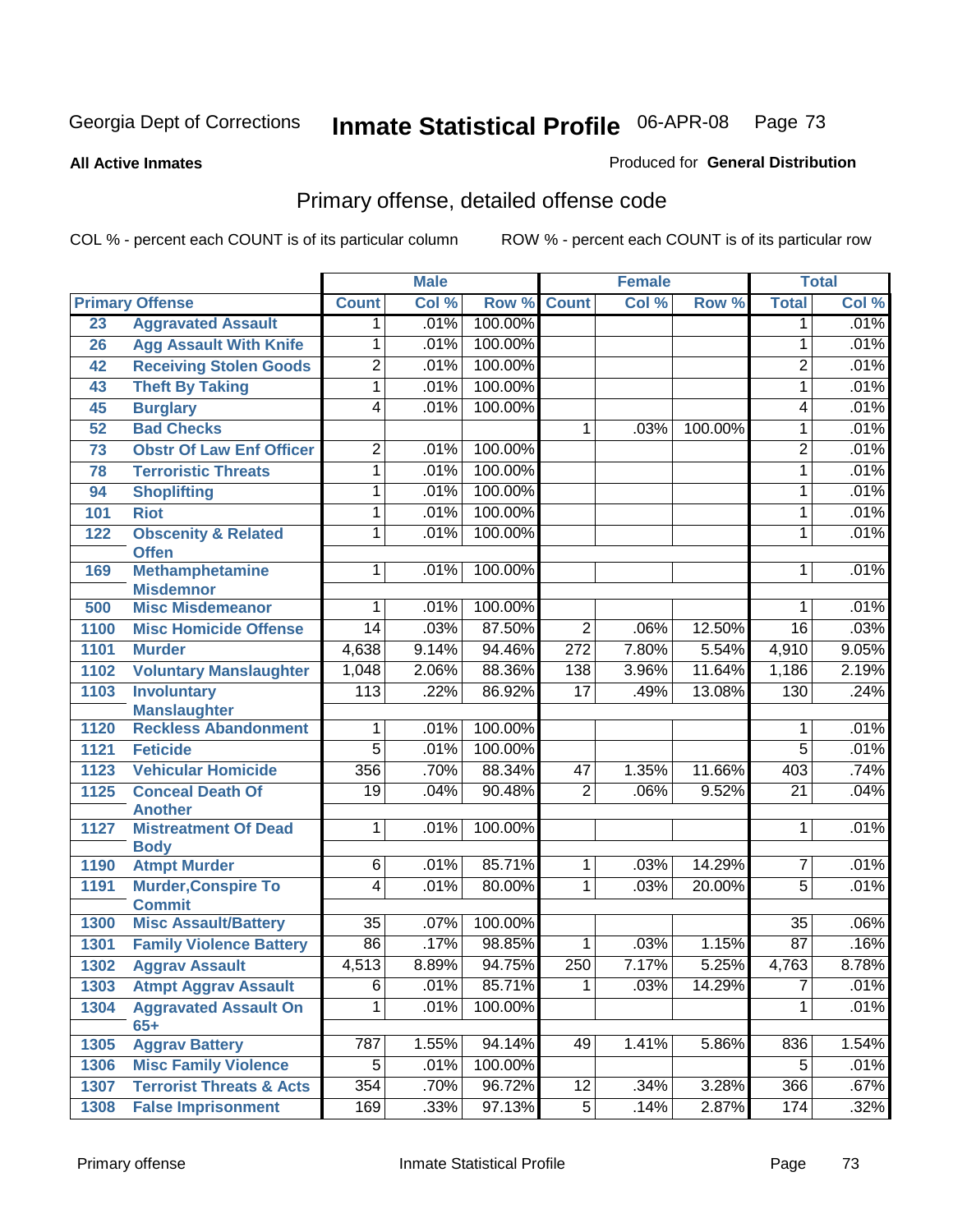**All Active Inmates**

### Produced for **General Distribution**

# Primary offense, detailed offense code

|      |                                            |                  | <b>Male</b> |         |                  | <b>Female</b> |        |                 | <b>Total</b> |
|------|--------------------------------------------|------------------|-------------|---------|------------------|---------------|--------|-----------------|--------------|
|      | <b>Primary Offense</b>                     | <b>Count</b>     | Col %       | Row %   | <b>Count</b>     | Col %         | Row %  | <b>Total</b>    | Col %        |
| 1311 | <b>Kidnapping</b>                          | 1,474            | 2.90%       | 97.10%  | 44               | 1.26%         | 2.90%  | 1,518           | 2.80%        |
| 1312 | <b>Interference With</b><br><b>Custody</b> | 10               | .02%        | 83.33%  | $\overline{2}$   | .06%          | 16.67% | 12              | .02%         |
| 1314 | <b>Aggrav Assault Peace</b><br><b>Ofcr</b> | 327              | .64%        | 97.32%  | 9                | .26%          | 2.68%  | 336             | .62%         |
| 1315 | <b>Aggrav Battery Peace</b><br><b>Ofcr</b> | 16               | .03%        | 94.12%  | 1                | .03%          | 5.88%  | 17              | .03%         |
| 1316 | <b>Simple Battery</b>                      | $\overline{5}$   | .01%        | 71.43%  | $\overline{2}$   | .06%          | 28.57% | $\overline{7}$  | .01%         |
| 1317 | <b>Reck Cond Infected</b><br><b>Person</b> | $\overline{11}$  | .02%        | 84.62%  | $\overline{2}$   | .06%          | 15.38% | $\overline{13}$ | .02%         |
| 1318 | <b>Injury By Vehicle</b>                   | 85               | .17%        | 90.43%  | 9                | .26%          | 9.57%  | 94              | .17%         |
| 1320 | <b>Stalking</b>                            | 3                | .01%        | 100.00% |                  |               |        | 3               | .01%         |
| 1321 | <b>Aggrav Stalking</b>                     | $\overline{314}$ | .62%        | 96.91%  | 10               | .29%          | 3.09%  | 324             | .60%         |
| 1390 | <b>Atmpt Kidnap</b>                        | $\overline{2}$   | .01%        | 100.00% |                  |               |        | $\overline{2}$  | .01%         |
| 1400 | <b>Arson Misc</b>                          | $\overline{2}$   | .01%        | 100.00% |                  |               |        | $\overline{2}$  | .01%         |
| 1401 | <b>Arson 1st Degree</b>                    | 106              | .21%        | 90.60%  | 11               | .32%          | 9.40%  | 117             | .22%         |
| 1402 | <b>Arson 2nd Degree</b>                    | $\overline{17}$  | .03%        | 85.00%  | $\overline{3}$   | .09%          | 15.00% | $\overline{20}$ | .04%         |
| 1403 | <b>Arson 3rd Degree</b>                    | 5                | .01%        | 83.33%  | 1                | .03%          | 16.67% | 6               | .01%         |
| 1501 | <b>Crmnl Damage 1st</b><br><b>Degree</b>   | $\overline{30}$  | .06%        | 93.75%  | $\overline{2}$   | .06%          | 6.25%  | $\overline{32}$ | .06%         |
| 1502 | <b>Crmnl Damage 2nd</b><br><b>Degree</b>   | 120              | .24%        | 94.49%  | 7                | .20%          | 5.51%  | 127             | .23%         |
| 1506 | <b>Alter Id</b>                            | $\overline{5}$   | .01%        | 100.00% |                  |               |        | $\overline{5}$  | .01%         |
| 1601 | <b>Burglary</b>                            | 5,156            | 10.16%      | 96.18%  | $\overline{205}$ | 5.88%         | 3.82%  | 5,361           | 9.88%        |
| 1602 | <b>Poss Burglar Tools</b>                  | $\overline{35}$  | .07%        | 97.22%  | 1                | .03%          | 2.78%  | $\overline{36}$ | .07%         |
| 1690 | <b>Atmpt Burglary</b>                      | $\overline{33}$  | .07%        | 100.00% |                  |               |        | $\overline{33}$ | .06%         |
| 1700 | <b>Misc Forgery</b>                        | $\overline{2}$   | .01%        | 66.67%  | 1                | .03%          | 33.33% | $\overline{3}$  | .01%         |
| 1701 | <b>Forgery 1st Degree</b>                  | 1,110            | 2.19%       | 72.22%  | 427              | 12.25%        | 27.78% | 1,537           | 2.83%        |
| 1702 | <b>Forgery 2nd Degree</b>                  | $\overline{39}$  | .08%        | 90.70%  | 4                | .11%          | 9.30%  | 43              | .08%         |
| 1704 | <b>Bad Checks</b>                          | 7                | .01%        | 77.78%  | $\overline{2}$   | .06%          | 22.22% | $\overline{9}$  | .02%         |
| 1751 | <b>Theft Credit Card</b>                   | $\overline{27}$  | .05%        | 81.82%  | $\overline{6}$   | .17%          | 18.18% | $\overline{33}$ | $.06\%$      |
| 1753 | <b>Fraudulent Credit Card</b>              | 67               | .13%        | 67.68%  | $\overline{32}$  | .92%          | 32.32% | 99              | .18%         |
| 1756 | <b>Financial Identity Fraud</b>            | $\overline{51}$  | .10%        | 61.45%  | $\overline{32}$  | .92%          | 38.55% | $\overline{83}$ | .15%         |
| 1759 | <b>Telecommunications</b><br><b>Fraud</b>  | 1                | .01%        | 100.00% |                  |               |        | $\mathbf{1}$    | .01%         |
| 1760 | <b>Computer Pornography</b>                | $\overline{5}$   | .01%        | 100.00% |                  |               |        | $\overline{5}$  | .01%         |
| 1761 | <b>Computer Theft</b>                      | $\overline{5}$   | .01%        | 55.56%  | $\overline{4}$   | .11%          | 44.44% | $\overline{9}$  | .02%         |
| 1790 | <b>Atmpt Forgery</b>                       | $\overline{2}$   | .01%        | 100.00% |                  |               |        | $\overline{2}$  | .01%         |
| 1799 | <b>Misc Fraud</b>                          | $\overline{18}$  | .04%        | 81.82%  | $\vert 4 \vert$  | .11%          | 18.18% | $\overline{22}$ | .04%         |
| 1802 | <b>Theft By Taking</b>                     | 980              | 1.93%       | 87.42%  | 141              | 4.04%         | 12.58% | 1,121           | 2.07%        |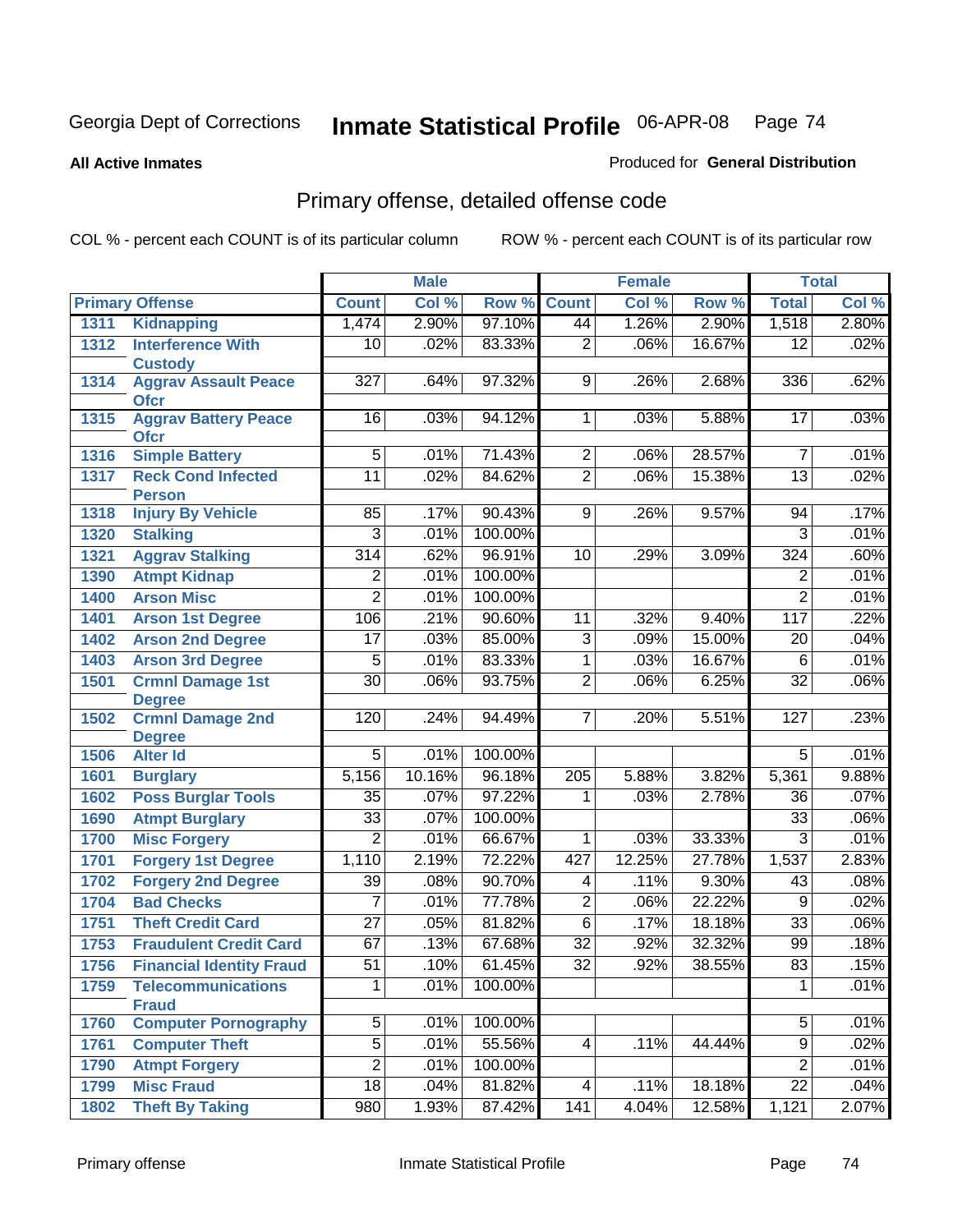**All Active Inmates**

### Produced for **General Distribution**

# Primary offense, detailed offense code

|      |                                          |                 | <b>Male</b> |         |                 | <b>Female</b> |        |                 | <b>Total</b> |
|------|------------------------------------------|-----------------|-------------|---------|-----------------|---------------|--------|-----------------|--------------|
|      | <b>Primary Offense</b>                   | <b>Count</b>    | Col %       | Row %   | <b>Count</b>    | Col %         | Row %  | <b>Total</b>    | Col %        |
| 1803 | <b>Theft By Deception</b>                | 63              | .12%        | 78.75%  | 17              | .49%          | 21.25% | 80              | .15%         |
| 1804 | <b>Theft By Extortion</b>                | 1               | .01%        | 100.00% |                 |               |        | 1               | .01%         |
| 1805 | <b>Theft Of Lost Property</b>            | 1               | .01%        | 100.00% |                 |               |        | 1               | .01%         |
| 1806 | <b>Theft By Rec Stolen Prop</b>          | 988             | 1.95%       | 96.02%  | 41              | 1.18%         | 3.98%  | 1,029           | 1.90%        |
| 1807 | <b>Theft Of Services</b>                 | 4               | .01%        | 100.00% |                 |               |        | 4               | .01%         |
| 1808 | <b>Theft By Conversion</b>               | $\overline{38}$ | .07%        | 84.44%  | $\overline{7}$  | .20%          | 15.56% | 45              | .08%         |
| 1812 | <b>Atmpt Theft By Taking</b>             | $\overline{7}$  | .01%        | 100.00% |                 |               |        | $\overline{7}$  | .01%         |
| 1813 | <b>Theft Motorveh Or Part</b>            | 158             | .31%        | 91.86%  | 14              | .40%          | 8.14%  | 172             | .32%         |
| 1815 | <b>Theft Bring Prop In State</b>         | $\overline{16}$ | .03%        | 100.00% |                 |               |        | 16              | .03%         |
| 1816 | <b>Theft Recv Prop Out</b>               | $\overline{5}$  | .01%        | 100.00% |                 |               |        | 5               | .01%         |
|      | <b>State</b>                             |                 |             |         |                 |               |        |                 |              |
| 1821 | <b>Theft By Shoplifting</b>              | 469             | .92%        | 78.04%  | 132             | 3.79%         | 21.96% | 601             | 1.11%        |
| 1880 | <b>Entering Vehicle</b>                  | 158             | .31%        | 96.93%  | 5               | .14%          | 3.07%  | 163             | .30%         |
| 1901 | <b>Robbery</b>                           | 1,756           | 3.46%       | 94.31%  | 106             | 3.04%         | 5.69%  | 1,862           | 3.43%        |
| 1902 | <b>Armed Robbery</b>                     | 4,799           | 9.46%       | 97.07%  | 145             | 4.16%         | 2.93%  | 4,944           | 9.12%        |
| 1903 | <b>Robbery By Force</b>                  | 185             | .36%        | 92.04%  | $\overline{16}$ | .46%          | 7.96%  | 201             | .37%         |
| 1904 | <b>Robbery By Intimidation</b>           | 262             | .52%        | 93.24%  | 19              | .55%          | 6.76%  | 281             | .52%         |
| 1905 | <b>Robbery By Sudden</b>                 | 126             | .25%        | 94.74%  | $\overline{7}$  | .20%          | 5.26%  | 133             | .25%         |
|      | <b>Snatch</b>                            |                 |             | 95.45%  |                 |               |        |                 |              |
| 1911 | <b>Hijacking Motor Vehicle</b>           | $\overline{42}$ | .08%        |         | $\overline{2}$  | .06%          | 4.55%  | 44              | .08%         |
| 1991 | <b>Atmpt Robbery</b>                     | $\overline{31}$ | .06%        | 93.94%  | $\overline{2}$  | .06%          | 6.06%  | $\overline{33}$ | .06%         |
| 1992 | <b>Atmpt Armed Robbery</b>               | $\overline{57}$ | .11%        | 89.06%  | $\overline{7}$  | .20%          | 10.94% | 64              | .12%         |
| 2000 | <b>Misc Sexual Offense</b>               | $\overline{56}$ | .11%        | 98.25%  | 1               | .03%          | 1.75%  | $\overline{57}$ | .11%         |
| 2001 | Rape                                     | 1,827           | 3.60%       | 99.78%  | $\overline{4}$  | .11%          | .22%   | 1,831           | 3.38%        |
| 2002 | <b>Sodomy</b>                            | 16              | .03%        | 100.00% |                 |               |        | 16              | .03%         |
| 2003 | <b>Aggrav Sodomy</b>                     | 233             | .46%        | 99.15%  | $\overline{2}$  | .06%          | .85%   | 235             | .43%         |
| 2006 | <b>Incest</b>                            | 157             | .31%        | 95.15%  | $\overline{8}$  | .23%          | 4.85%  | 165             | .30%         |
| 2007 | <b>Bigamy</b>                            | 1               | .01%        | 100.00% |                 |               |        | 1               | .01%         |
| 2009 | <b>Aggrav Sexual Battery</b>             | 166             | .33%        | 100.00% |                 |               |        | 166             | .31%         |
| 2011 | <b>Sexual Battery</b>                    | $\overline{39}$ | .08%        | 100.00% |                 |               |        | $\overline{39}$ | .07%         |
| 2016 | <b>Pimping A Minor Under</b><br>18       | $\overline{3}$  | .01%        | 75.00%  | 1               | .03%          | 25.00% | 4               | .01%         |
| 2017 | <b>Pandering By</b><br><b>Compulsion</b> | $\overline{1}$  | .01%        | 100.00% |                 |               |        | $\mathbf{1}$    | .01%         |
| 2018 | <b>Statutory Rape</b>                    | 870             | 1.71%       | 98.75%  | 11              | .32%          | 1.25%  | 881             | 1.62%        |
| 2019 | <b>Child Molestation</b>                 | 2,375           | 4.68%       | 98.10%  | 46              | 1.32%         | 1.90%  | 2,421           | 4.46%        |
| 2020 | <b>Enticing Child-Indec</b>              | 113             | .22%        | 97.41%  | $\overline{3}$  | .09%          | 2.59%  | 116             | .21%         |
|      | <b>Purp</b>                              |                 |             |         |                 |               |        |                 |              |
| 2021 | <b>Aggrav Child Molestation</b>          | 1,364           | 2.69%       | 98.48%  | 21              | .60%          | 1.52%  | 1,385           | 2.55%        |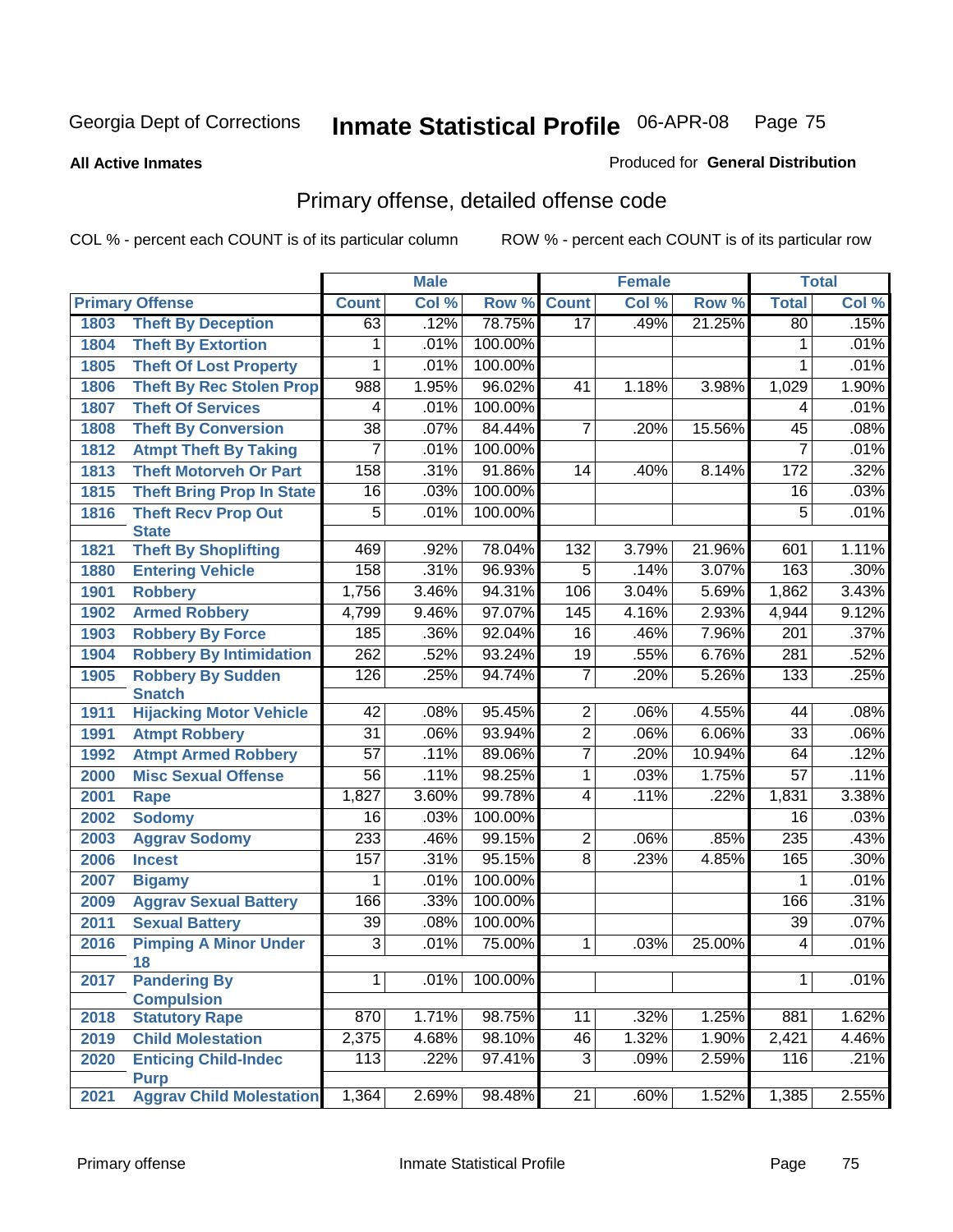**All Active Inmates**

### Produced for **General Distribution**

# Primary offense, detailed offense code

|      |                                            |                 | <b>Male</b> |                 |                | <b>Female</b> |         |                 | <b>Total</b> |
|------|--------------------------------------------|-----------------|-------------|-----------------|----------------|---------------|---------|-----------------|--------------|
|      | <b>Primary Offense</b>                     | <b>Count</b>    | Col %       | Row %           | <b>Count</b>   | Col %         | Row %   | <b>Total</b>    | Col %        |
| 2022 | <b>Necrophilia</b>                         | 1               | .01%        | 100.00%         |                |               |         | 1               | .01%         |
| 2023 | Sexl/Asslt/Agn/Pers/Cstd                   | $\overline{5}$  | .01%        | 100.00%         |                |               |         | 5               | .01%         |
| 2025 | <b>Solicit Sodomy From</b><br><b>Minor</b> | $\overline{2}$  | .01%        | 100.00%         |                |               |         | 2               | .01%         |
| 2026 | <b>Sex Offender Fail Registr</b>           | 167             | .33%        | 97.66%          | 4              | .11%          | 2.34%   | 171             | .32%         |
| 2028 | <b>Sex Offender Fail To</b>                | $\overline{5}$  | .01%        | 100.00%         |                |               |         | $\overline{5}$  | .01%         |
|      | <b>Move</b>                                |                 |             |                 |                |               |         |                 |              |
| 2090 | <b>Entice Child, Attempted</b>             | $\overline{2}$  | .01%        | 100.00%         |                |               |         | $\overline{2}$  | .01%         |
| 2091 | <b>Atmpt Rape</b>                          | $\overline{24}$ | .05%        | 96.00%          | $\mathbf{1}$   | .03%          | 4.00%   | $\overline{25}$ | .05%         |
| 2092 | <b>Atmpt Sodomy</b>                        | 1               | .01%        | 100.00%         |                |               |         | 1               | .01%         |
| 2093 | <b>Atmpt Aggrav Sodomy</b>                 | $\overline{4}$  | .01%        | 100.00%         |                |               |         | 4               | .01%         |
| 2094 | <b>Atmpt Child Molestation</b>             | $\overline{28}$ | .06%        | 100.00%         |                |               |         | $\overline{28}$ | .05%         |
| 2095 | <b>Agg Aslt W Intnt To Rape</b>            | 64              | .13%        | 100.00%         |                |               |         | 64              | .12%         |
| 2096 | <b>Aggrav Ch Molest, Atmpt</b>             | 1               | .01%        | 100.00%         |                |               |         | 1               | .01%         |
| 2099 | <b>Agg Sex Battery Atmpt</b>               | $\overline{2}$  | .01%        | 100.00%         |                |               |         | $\overline{2}$  | .01%         |
| 2100 | <b>Misc Obscenity</b>                      | $\overline{2}$  | .01%        | 100.00%         |                |               |         | $\overline{2}$  | .01%         |
| 2101 | <b>Distributing Obscene Mat</b>            | $\overline{1}$  | .01%        | 100.00%         |                |               |         | $\mathbf{1}$    | .01%         |
| 2102 | <b>Distr Mat Depict Nudity</b>             | 1               | .01%        | 100.00%         |                |               |         | 1               | .01%         |
| 2205 | <b>False Swearng Writtn</b>                | $\overline{11}$ | .02%        | 78.57%          | $\overline{3}$ | .09%          | 21.43%  | 14              | .03%         |
|      | <b>Stmt</b>                                |                 |             |                 |                |               |         |                 |              |
| 2300 | <b>Abuse Of Govt Office</b>                | $\overline{2}$  | .01%        | 100.00%         |                |               |         | $\overline{2}$  | .01%         |
| 2301 | <b>Bribery Govt Officer</b>                | $\overline{6}$  | .01%        | 100.00%         |                |               |         | $\overline{6}$  | .01%         |
| 2302 | <b>Viol Oath Public Offcr</b>              | 1               | .01%        | 100.00%         |                |               |         | 1               | .01%         |
| 2304 | <b>Influence Legislative Act</b>           | 1               | .01%        | 100.00%         |                |               |         | 1               | .01%         |
| 2307 | <b>Defrauding State</b>                    |                 |             |                 | $\overline{2}$ | .06%          | 100.00% | $\overline{2}$  | .01%         |
| 2311 | <b>False Certificates</b>                  | 1               | .01%        | 100.00%         |                |               |         | 1               | .01%         |
| 2313 | <b>Influencing Witness</b>                 | $\overline{5}$  | .01%        | 100.00%         |                |               |         | $\overline{5}$  | .01%         |
| 2314 | <b>Obstr Of Law Enf Officer</b>            | 661             | 1.30%       | 93.23%          | 48             | 1.38%         | 6.77%   | 709             | 1.31%        |
| 2315 | <b>Tampering With</b><br><b>Evidence</b>   | 6               | .01%        | 75.00%          | $\overline{2}$ | .06%          | 25.00%  | 8               | .01%         |
| 2316 | <b>Fleeing/Eluding Police</b>              | 151             | .30%        | 94.97%          | 8              | .23%          | 5.03%   | 159             | .29%         |
| 2401 | <b>Perjury</b>                             | $\overline{5}$  |             | $.01\%$ 100.00% |                |               |         | $\overline{5}$  | .01%         |
| 2402 | <b>False Swearing</b>                      | $\overline{4}$  | .01%        | 100.00%         |                |               |         | 4               | .01%         |
| 2405 | <b>Impersonating Officer</b>               | $\overline{6}$  | .01%        | 100.00%         |                |               |         | $\overline{6}$  | .01%         |
| 2408 | <b>False Statements Govt</b>               | $\overline{28}$ | .06%        | 87.50%          | 4              | .11%          | 12.50%  | $\overline{32}$ | .06%         |
| 2411 | <b>Impersntng In Legal</b>                 | $\overline{2}$  | .01%        | 100.00%         |                |               |         | $\overline{2}$  | .01%         |
|      | <b>Procd</b>                               |                 |             |                 |                |               |         |                 |              |
| 2501 | <b>Escape</b>                              | 111             | .22%        | 90.98%          | 11             | .32%          | 9.02%   | 122             | .22%         |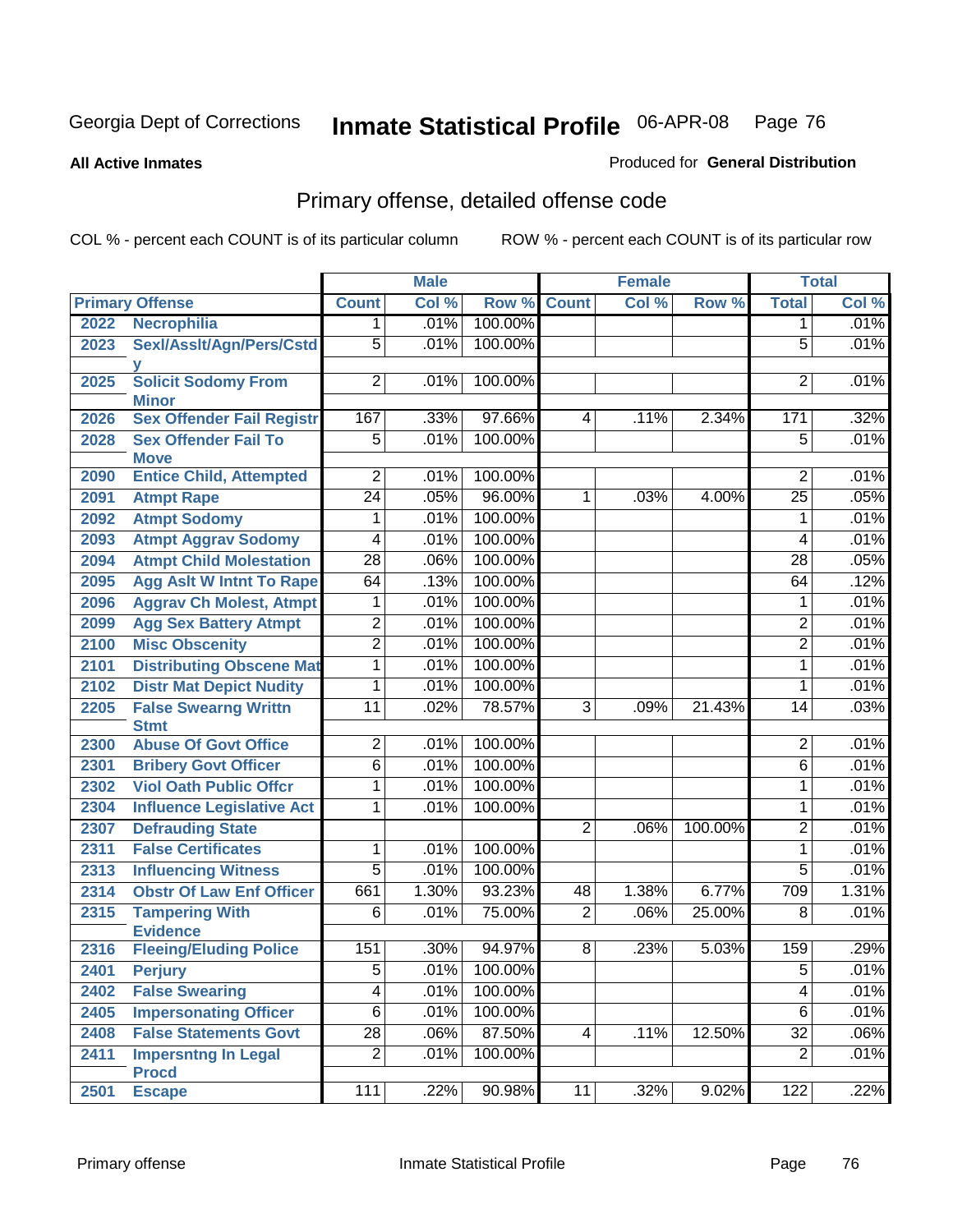#### **All Active Inmates**

### Produced for **General Distribution**

# Primary offense, detailed offense code

|      |                                                |                 | <b>Male</b> |         |                 | <b>Female</b> |         |                 | <b>Total</b> |
|------|------------------------------------------------|-----------------|-------------|---------|-----------------|---------------|---------|-----------------|--------------|
|      | <b>Primary Offense</b>                         | <b>Count</b>    | Col %       | Row %   | <b>Count</b>    | Col %         | Row %   | <b>Total</b>    | Col %        |
| 2502 | <b>Aiding Escape</b>                           | 1.              | .01%        | 50.00%  | 1 <sup>1</sup>  | .03%          | 50.00%  | $\overline{2}$  | .01%         |
| 2503 | <b>Hindering Appreh Or Pun</b>                 | $\overline{4}$  | .01%        | 66.67%  | $\overline{2}$  | .06%          | 33.33%  | 6               | .01%         |
| 2507 | <b>Mutiny In Penal Inst</b>                    | $\overline{4}$  | .01%        | 100.00% |                 |               |         | 4               | .01%         |
| 2511 | <b>Bail Jumping</b>                            | $\overline{9}$  | .02%        | 90.00%  | 1               | .03%          | 10.00%  | 10              | .02%         |
| 2590 | <b>Atmpt Escape</b>                            | $\overline{1}$  | .01%        | 100.00% |                 |               |         | 1               | .01%         |
| 2609 | <b>False Public Alarm</b>                      | 1               | .01%        | 100.00% |                 |               |         | 1               | .01%         |
| 2613 | <b>Crmnl Interfere Govt</b><br><b>Prop</b>     | $\overline{42}$ | .08%        | 93.33%  | $\overline{3}$  | .09%          | 6.67%   | 45              | .08%         |
| 2703 | <b>Commerical Gambling</b>                     | 1               | .01%        | 100.00% |                 |               |         | 1               | .01%         |
| 2730 | <b>Lottery Violation</b>                       | 4               | .01%        | 100.00% |                 |               |         | 4               | .01%         |
| 2761 | <b>Removal Baggage, Cargo</b><br><b>Etc</b>    | $\overline{2}$  | .01%        | 100.00% |                 |               |         | $\overline{2}$  | .01%         |
| 2801 | <b>Cruelty To Children</b>                     | 249             | .49%        | 75.68%  | 80              | 2.29%         | 24.32%  | 329             | .61%         |
| 2802 | <b>Atmpt Cruelty To</b>                        | 1               | .01%        | 50.00%  | 1               | .03%          | 50.00%  | $\overline{2}$  | .01%         |
|      | <b>Children</b>                                |                 |             |         |                 |               |         |                 |              |
| 2803 | <b>Manufact Meth Near</b>                      | $\overline{9}$  | .02%        | 60.00%  | $\overline{6}$  | .17%          | 40.00%  | 15              | .03%         |
| 2811 | <b>Child</b><br><b>Cruelty To Elder Person</b> | 10              | .02%        | 76.92%  | 3               | .09%          | 23.08%  | 13              | .02%         |
| 2843 | <b>Sex Exploitation Child</b>                  | $\overline{46}$ | .09%        | 97.87%  | $\overline{1}$  | .03%          | 2.13%   | 47              | .09%         |
| 2852 | <b>Abandonment Of Child</b>                    | 1               | .01%        | 100.00% |                 |               |         | 1               | .01%         |
| 2854 | <b>Cntrbtng Delingency</b>                     |                 |             |         | 1               | .03%          | 100.00% | 1               | .01%         |
|      | <b>Minor</b>                                   |                 |             |         |                 |               |         |                 |              |
| 2900 | <b>Misc Weapon/Explosive</b><br><b>Off</b>     | $\overline{4}$  | .01%        | 100.00% |                 |               |         | 4               | .01%         |
| 2901 | <b>Carry Concealed Weapon</b>                  | $\overline{5}$  | .01%        | 100.00% |                 |               |         | $\overline{5}$  | .01%         |
| 2910 | <b>Poss Of Firearm Dur</b>                     | 276             | .54%        | 97.18%  | 8               | .23%          | 2.82%   | 284             | .52%         |
|      | <b>Crime</b>                                   |                 |             |         |                 |               |         |                 |              |
| 2911 | <b>Poss Knife During Crime</b>                 | $\overline{5}$  | .01%        | 100.00% |                 |               |         | 5               | .01%         |
| 2912 | <b>Poss Of Certain</b><br><b>Weapons</b>       | $\overline{50}$ | .10%        | 98.04%  | 1               | .03%          | 1.96%   | 51              | .09%         |
| 2913 | <b>Poss Firearm 1st</b><br><b>Offender</b>     | 68              | .13%        | 95.77%  | $\overline{3}$  | .09%          | 4.23%   | $\overline{71}$ | .13%         |
| 2914 | <b>Poss Firearm Convct</b><br><b>Felon</b>     | 843             | 1.66%       | 96.34%  | $\overline{32}$ | .92%          | 3.66%   | 875             | 1.61%        |
| 2915 | <b>Carry Weapon At School</b>                  | $\overline{8}$  | .02%        | 88.89%  | $\overline{1}$  | .03%          | 11.11%  | $\overline{9}$  | .02%         |
| 2963 | <b>Guard Line</b>                              | $\overline{3}$  | .01%        | 50.00%  | $\overline{3}$  | .09%          | 50.00%  | $\overline{6}$  | .01%         |
|      | <b>W/Weapon/Drugs</b>                          |                 |             |         |                 |               |         |                 |              |
| 2965 | <b>Poss Wpn, Drugs By</b>                      | $\overline{6}$  | .01%        | 100.00% |                 |               |         | 6               | .01%         |
|      | <b>Prisnr</b>                                  |                 |             |         |                 |               |         |                 |              |
| 2971 | <b>Cruelty To Animals</b>                      | $\infty$        | .02%        | 100.00% |                 |               |         | 8               | .01%         |
| 2972 | <b>Aggrav Cruelty To</b>                       | $\overline{3}$  | .01%        | 75.00%  | $\mathbf{1}$    | .03%          | 25.00%  | 4               | .01%         |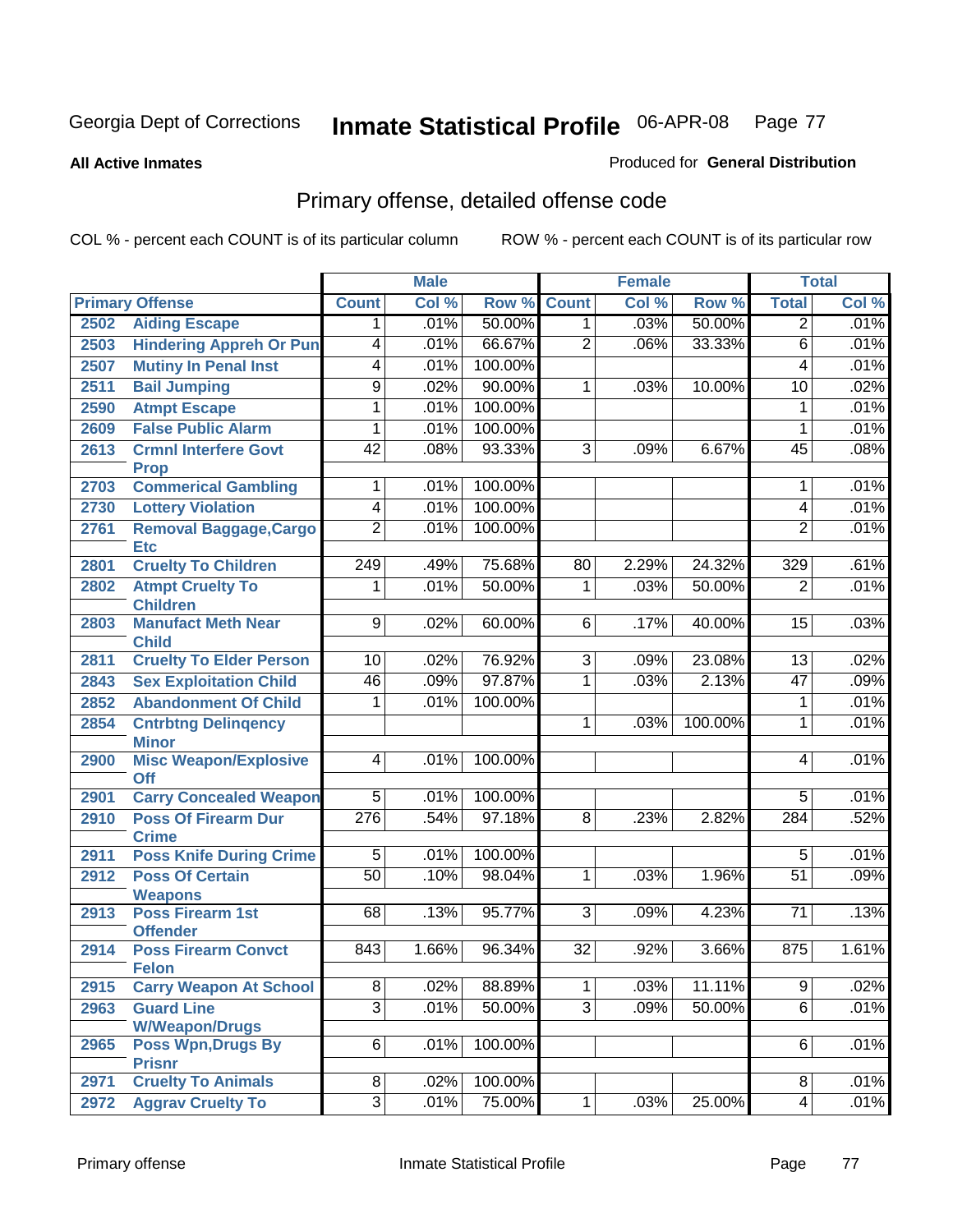**All Active Inmates**

### Produced for **General Distribution**

# Primary offense, detailed offense code

|      |                                  |                 | <b>Male</b> |         | <b>Female</b>   |       |        | <b>Total</b>    |       |
|------|----------------------------------|-----------------|-------------|---------|-----------------|-------|--------|-----------------|-------|
|      | <b>Primary Offense</b>           | <b>Count</b>    | Col %       | Row %   | <b>Count</b>    | Col % | Row %  | <b>Total</b>    | Col % |
|      | <b>Animals</b>                   |                 |             |         |                 |       |        |                 |       |
| 3000 | <b>Misc Invasion Of Privacy</b>  | $\mathbf 1$     | .01%        | 100.00% |                 |       |        | 1               | .01%  |
| 3002 | <b>Peeping Tom</b>               | $\overline{24}$ | .05%        | 100.00% |                 |       |        | $\overline{24}$ | .04%  |
| 3404 | <b>Racketeering</b>              | 61              | .12%        | 73.49%  | $\overline{22}$ | .63%  | 26.51% | 83              | .15%  |
| 4001 | <b>S/D Narcotics Opiates</b>     | $\overline{31}$ | .06%        | 91.18%  | $\overline{3}$  | .09%  | 8.82%  | $\overline{34}$ | .06%  |
| 4002 | <b>S/D Dep Stim Cntrf Drugs</b>  | 52              | .10%        | 81.25%  | $\overline{12}$ | .34%  | 18.75% | 64              | .12%  |
| 4003 | <b>S/D Of Lsd</b>                | $\overline{2}$  | .01%        | 100.00% |                 |       |        | $\overline{2}$  | .01%  |
| 4004 | <b>S/D Of Marijuana</b>          | 322             | .63%        | 95.27%  | 16              | .46%  | 4.73%  | 338             | .62%  |
| 4006 | <b>Poss Narcotics Opiates</b>    | $\overline{55}$ | .11%        | 85.94%  | $\overline{9}$  | .26%  | 14.06% | 64              | .12%  |
| 4007 | <b>Poss Dep Stim Cntrf</b>       | $\overline{94}$ | .19%        | 92.16%  | $\overline{8}$  | .23%  | 7.84%  | 102             | .19%  |
|      | <b>Drugs</b>                     |                 |             |         |                 |       |        |                 |       |
| 4008 | <b>Poss Of Lsd</b>               | $\overline{2}$  | .01%        | 100.00% |                 |       |        | $\overline{2}$  | .01%  |
| 4009 | <b>Poss Of Marijuana</b>         | 383             | .75%        | 96.23%  | $\overline{15}$ | .43%  | 3.77%  | 398             | .73%  |
| 4011 | <b>Illegal Attm To Obt Drugs</b> | 8               | .02%        | 57.14%  | $\overline{6}$  | .17%  | 42.86% | 14              | .03%  |
| 4012 | <b>Viol Ga Cntrl Sbst Act</b>    | $\overline{19}$ | .04%        | 90.48%  | $\overline{2}$  | .06%  | 9.52%  | $\overline{21}$ | .04%  |
| 4013 | <b>Viol Dngrous Drgs Act</b>     | $\overline{2}$  | .01%        | 50.00%  | $\overline{2}$  | .06%  | 50.00% | $\overline{4}$  | .01%  |
| 4014 | <b>Uniwfl Mfg/Del/Dist N-C S</b> | $\overline{29}$ | .06%        | 96.67%  | $\overline{1}$  | .03%  | 3.33%  | $\overline{30}$ | .06%  |
| 4016 | <b>Poss Drug Related Matri</b>   | $\overline{27}$ | .05%        | 77.14%  | 8               | .23%  | 22.86% | $\overline{35}$ | .06%  |
| 4017 | <b>S/D Cont Sub Public</b>       | 115             | .23%        | 94.26%  | 7               | .20%  | 5.74%  | 122             | .22%  |
| 4018 | <b>S/D Cont Sub School</b>       | $\overline{57}$ | .11%        | 96.61%  | $\overline{2}$  | .06%  | 3.39%  | 59              | .11%  |
| 4021 | <b>S/D Cocaine</b>               | 1,718           | 3.38%       | 93.98%  | 110             | 3.16% | 6.02%  | 1,828           | 3.37% |
| 4022 | <b>Poss Of Cocaine</b>           | 2,682           | 5.28%       | 90.95%  | 267             | 7.66% | 9.05%  | 2,949           | 5.44% |
| 4030 | <b>Poss Ephedrine</b>            | $\overline{14}$ | .03%        | 87.50%  | $\overline{2}$  | .06%  | 12.50% | $\overline{16}$ | .03%  |
| 4031 | <b>Poss Methamphetamine</b>      | 985             | 1.94%       | 84.33%  | 183             | 5.25% | 15.67% | 1,168           | 2.15% |
| 4032 | <b>Sale Methamphetamine</b>      | 139             | .27%        | 84.76%  | 25              | .72%  | 15.24% | 164             | .30%  |
| 4033 | <b>Poss Mda/Extsy</b>            | $\overline{12}$ | .02%        | 85.71%  | $\overline{2}$  | .06%  | 14.29% | 14              | .03%  |
| 4034 | <b>Sale Mda/Extsy</b>            | 1               | .01%        | 100.00% |                 |       |        | 1               | .01%  |
| 4090 | <b>Atmpt Viol Substance Act</b>  | $\overline{27}$ | .05%        | 81.82%  | 6               | .17%  | 18.18% | $\overline{33}$ | .06%  |
| 4100 | <b>Misc Drugs Trafficking</b>    | 116             | .23%        | 94.31%  | $\overline{7}$  | .20%  | 5.69%  | 123             | .23%  |
| 4101 | <b>Traf Cocaine Less 200</b>     | 603             | 1.19%       | 96.33%  | $\overline{23}$ | .66%  | 3.67%  | 626             | 1.15% |
|      | Gm                               |                 |             |         |                 |       |        |                 |       |
| 4102 | <b>Traf Cocaine 201-400 Gm</b>   | 113             | 22%         | 93.39%  | 8 <sup>1</sup>  | .23%  | 6.61%  | 121             | .22%  |
| 4103 | <b>Traf Cocaine 401+ Gm</b>      | 152             | .30%        | 95.60%  | 7               | .20%  | 4.40%  | 159             | .29%  |
| 4111 | <b>Traf Narcotic Less 14 Gm</b>  | $\overline{8}$  | .02%        | 100.00% |                 |       |        | $\overline{8}$  | .01%  |
| 4112 | <b>Traf Narcotic 15-28 Gm</b>    | $\overline{4}$  | .01%        | 100.00% |                 |       |        | $\overline{4}$  | .01%  |
| 4113 | <b>Traf Narcotic 29+ Gm</b>      | $\overline{4}$  | .01%        | 100.00% |                 |       |        | 4               | .01%  |
| 4121 | Traf Marijna 10-2000 Lb          | $\overline{73}$ | .14%        | 93.59%  | $\overline{5}$  | .14%  | 6.41%  | $\overline{78}$ | .14%  |
| 4122 | <b>Traf Marijna 2001-10k Lb</b>  | $\overline{3}$  | .01%        | 100.00% |                 |       |        | $\overline{3}$  | .01%  |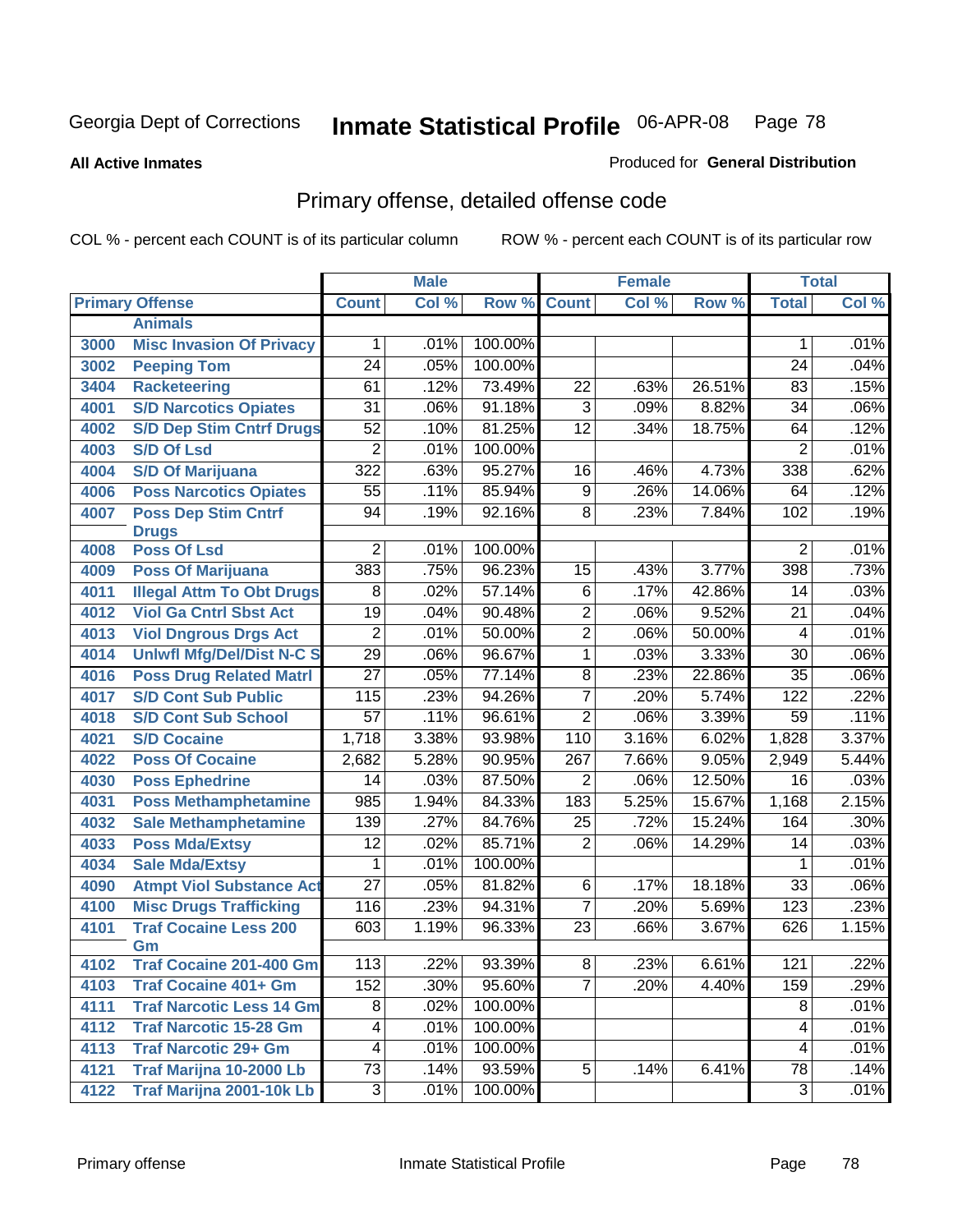**All Active Inmates**

### Produced for **General Distribution**

# Primary offense, detailed offense code

|      |                                       |                  | <b>Male</b> |         |                 | <b>Female</b> |         |                 | <b>Total</b> |
|------|---------------------------------------|------------------|-------------|---------|-----------------|---------------|---------|-----------------|--------------|
|      | <b>Primary Offense</b>                | <b>Count</b>     | Col %       | Row %   | <b>Count</b>    | Col %         | Row %   | <b>Total</b>    | Col %        |
| 4126 | <b>Traf Amphtmine 28-199</b>          | 7                | .01%        | 87.50%  | 1.              | .03%          | 12.50%  | $\overline{8}$  | .01%         |
|      | Gm                                    |                  |             |         |                 |               |         |                 |              |
| 4127 | <b>Traf Amphtmine 200-399</b>         | $\mathbf{1}$     | .01%        | 100.00% |                 |               |         | 1               | .01%         |
| 4128 | Gm<br>Traf Amphtmine 400+ Gm          | $\overline{5}$   | .01%        | 100.00% |                 |               |         | 5               | .01%         |
| 4130 | <b>Cnspire Traffic Cntrl Sub</b>      | $\overline{11}$  | .02%        | 91.67%  | $\mathbf{1}$    | .03%          | 8.33%   | $\overline{12}$ | .02%         |
| 4133 | <b>Use Comm Facity Vio C</b>          | $\overline{2}$   | .01%        | 100.00% |                 |               |         | $\overline{2}$  | .01%         |
|      | <b>Sub</b>                            |                  |             |         |                 |               |         |                 |              |
| 4134 | <b>Att/Consprcy Commt</b>             | $\overline{57}$  | .11%        | 87.69%  | $\overline{8}$  | .23%          | 12.31%  | 65              | .12%         |
|      | C/S/Of                                |                  |             |         |                 |               |         |                 |              |
| 4135 | <b>Unauth Dist Contrild Sub</b>       |                  |             |         | $\mathbf 1$     | .03%          | 100.00% | 1               | .01%         |
| 4140 | <b>Traf Methamph 28-199</b>           | $\overline{344}$ | .68%        | 88.21%  | 46              | 1.32%         | 11.79%  | 390             | .72%         |
|      | Gm                                    |                  |             |         |                 |               |         |                 |              |
| 4141 | <b>Traf Methamph 200-399</b>          | 69               | .14%        | 94.52%  | 4               | .11%          | 5.48%   | 73              | .13%         |
| 4142 | Gm<br>Traf Methamph 400+ Gm           | 95               | .19%        | 97.94%  | $\overline{2}$  | .06%          | 2.06%   | 97              | .18%         |
| 4143 | <b>Manf Methamph 28-199</b>           | $\overline{29}$  | .06%        | 82.86%  | $\overline{6}$  | .17%          | 17.14%  | $\overline{35}$ | .06%         |
|      | Gm                                    |                  |             |         |                 |               |         |                 |              |
| 4144 | <b>Manf Methamph 200-399</b>          | $\overline{2}$   | .01%        | 100.00% |                 |               |         | $\overline{2}$  | .01%         |
|      | Gm                                    |                  |             |         |                 |               |         |                 |              |
| 4146 | <b>Traf Methamph Unspec</b>           | $\overline{145}$ | .29%        | 92.36%  | 12              | .34%          | 7.64%   | 157             | .29%         |
|      | <b>Amt</b>                            |                  |             |         |                 |               |         |                 |              |
| 4147 | <b>Manf Methamph Unspec</b>           | 172              | .34%        | 93.99%  | 11              | .32%          | 6.01%   | 183             | .34%         |
| 4150 | Amt<br><b>Traf Mda/Extsy 28-199gm</b> | $\overline{6}$   | .01%        | 85.71%  | 1 <sup>1</sup>  | .03%          | 14.29%  | 7               | .01%         |
| 4151 | <b>Traf Mda/Extsy 200-</b>            | 1                | .01%        | 100.00% |                 |               |         | $\mathbf{1}$    | .01%         |
|      | <b>399gm</b>                          |                  |             |         |                 |               |         |                 |              |
| 4152 | Traf Mda/Extsy 400+Gm                 | 1                | .01%        | 100.00% |                 |               |         | 1               | .01%         |
| 5001 | <b>Viol Motor Vehicle Laws</b>        | $\overline{36}$  | .07%        | 94.74%  | $\overline{2}$  | .06%          | 5.26%   | $\overline{38}$ | .07%         |
| 5003 | <b>Chop Shop Violation</b>            | 1                | .01%        | 100.00% |                 |               |         | 1               | .01%         |
| 5004 | <b>Drvng Habtl Violator</b>           | 94               | .19%        | 94.00%  | 6               | .17%          | 6.00%   | 100             | .18%         |
| 5005 | <b>Habit Traf Viol/Impaired</b>       | 7                | .01%        | 100.00% |                 |               |         | 7               | .01%         |
| 5006 | <b>Habit Traf Viol/Other</b>          | $\overline{12}$  | .02%        | 85.71%  | $\overline{c}$  | .06%          | 14.29%  | 14              | .03%         |
| 5007 | <b>Hit-Run W/Injury/Fatality</b>      | $\overline{3}$   | .01%        | 75.00%  | $\mathbf{1}$    | .03%          | 25.00%  | 4               | .01%         |
| 6000 | <b>Misc Mrals/Pblic H/Safty</b>       | 25               | .05%        | 89.29%  | $\overline{3}$  | .09%          | 10.71%  | 28              | .05%         |
| 6200 | <b>Misc Correctionl Inst Off</b>      | 15               | .03%        | 100.00% |                 |               |         | 15              | .03%         |
| 9901 | <b>Conspiracy</b>                     | $\overline{44}$  | .09%        | 78.57%  | $\overline{12}$ | .34%          | 21.43%  | 56              | .10%         |
| 9905 | <b>Crmnl Atmpt</b>                    | 10               | .02%        | 100.00% |                 |               |         | 10              | .02%         |
| 9907 | <b>Unauth Dist Recrd</b>              | $\overline{3}$   | .01%        | 100.00% |                 |               |         | $\overline{3}$  | .01%         |
|      | <b>Devices</b>                        |                  |             |         |                 |               |         |                 |              |
| 9910 | <b>Crmnl Solicitation</b>             | $\overline{3}$   | .01%        | 100.00% |                 |               |         | $\overline{3}$  | .01%         |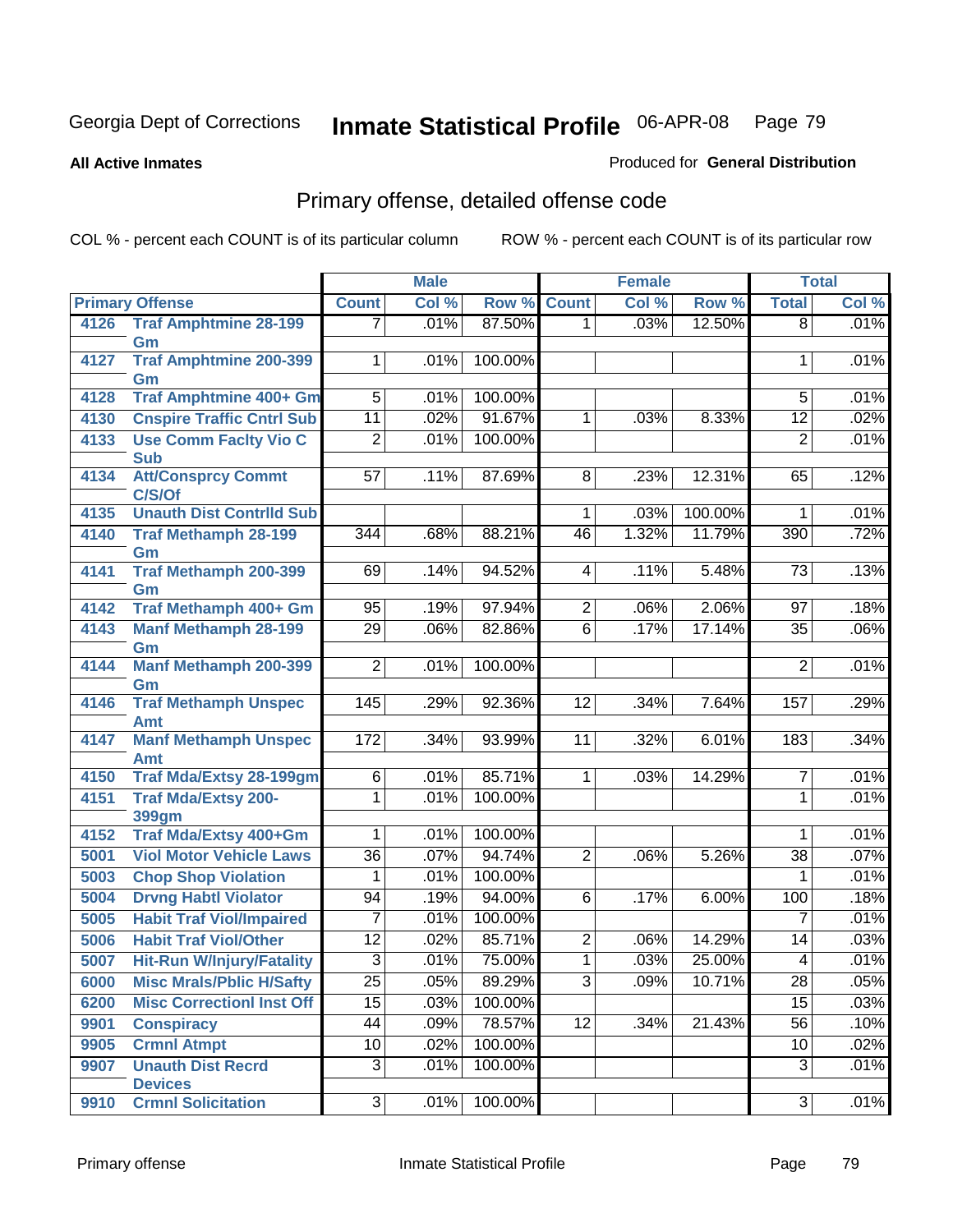**All Active Inmates**

#### Produced for **General Distribution**

# Primary offense, detailed offense code

|                         |              | <b>Male</b> |                    |       | <b>Female</b> |       |        | <b>Total</b> |
|-------------------------|--------------|-------------|--------------------|-------|---------------|-------|--------|--------------|
| <b>Primary Offense</b>  | <b>Count</b> | Col %       | <b>Row % Count</b> |       | Col %         | Row % | Total  | Col %        |
| 9911 Party To A Crime   |              | .01%        | 100.00%            |       |               |       |        | $.01\%$      |
| 9914 Gang Participation |              | .01%        | 100.00%            |       |               |       |        | $.01\%$      |
| <b>Total Rported</b>    | 50,754       | 100%        | 93.57%             | 3,486 | 100%          | 6.43% | 54,240 | 100%         |

| ted.        | v.     |      | 66   |
|-------------|--------|------|------|
| <b>otal</b> | 50.807 | ,499 | .306 |

| Mode (most frequent) | 1601 Burglary | 1701 Forgery 1st Degree | 1601 Burglary |
|----------------------|---------------|-------------------------|---------------|
|----------------------|---------------|-------------------------|---------------|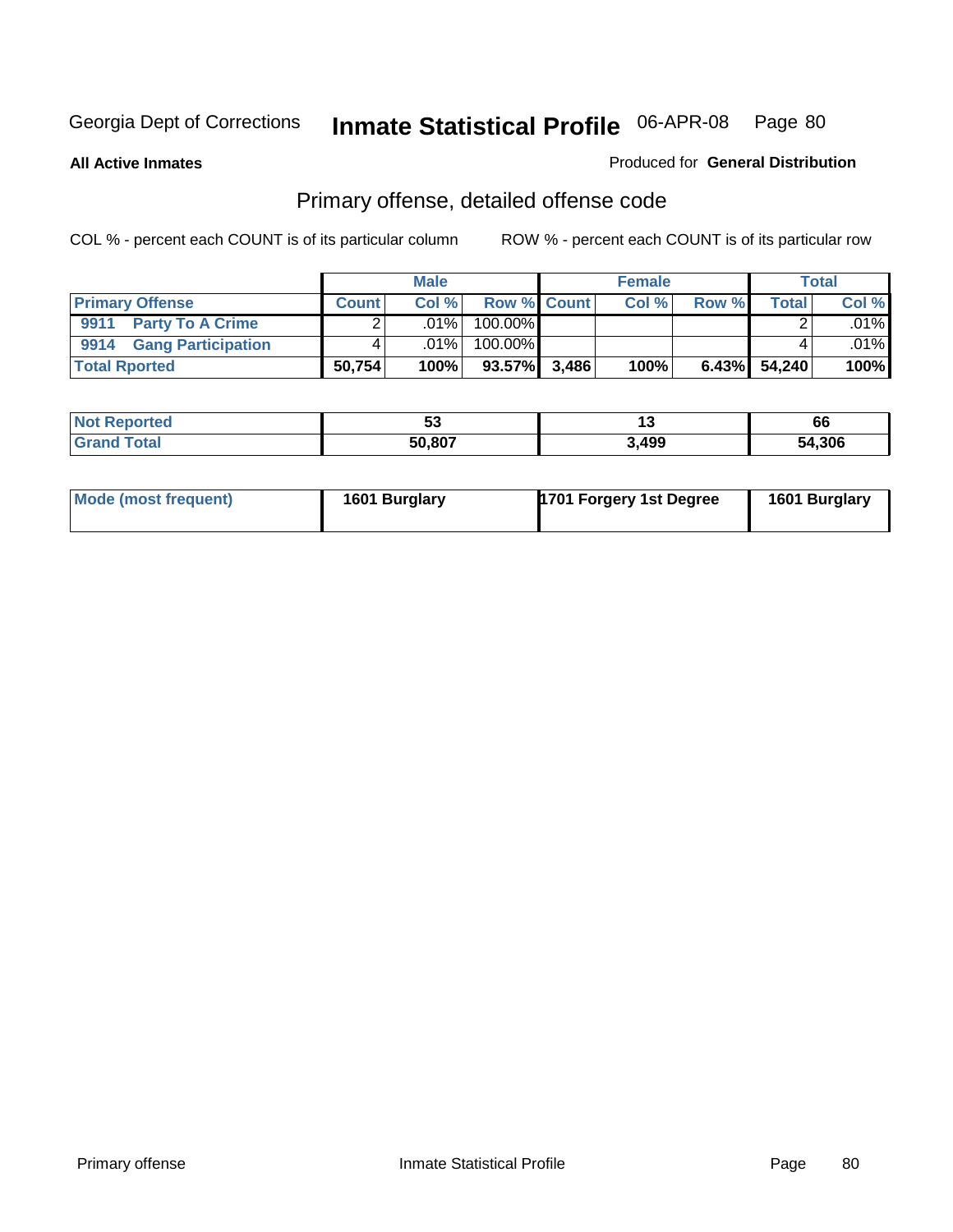**All Active Inmates**

#### Produced for **General Distribution**

# County of conviction of primary offense

|                         |                             |                  | <b>Male</b> |         |                 | <b>Female</b> |        |                  | <b>Total</b> |
|-------------------------|-----------------------------|------------------|-------------|---------|-----------------|---------------|--------|------------------|--------------|
|                         | <b>County of Conviction</b> | <b>Count</b>     | Col %       | Row %   | <b>Count</b>    | Col %         | Row %  | <b>Total</b>     | Col %        |
| 1                       | <b>Appling</b>              | $\overline{98}$  | .19%        | 95.15%  | $\overline{5}$  | .14%          | 4.85%  | 103              | .19%         |
| $\overline{2}$          | <b>Atkinson</b>             | $\overline{45}$  | .09%        | 93.75%  | $\overline{3}$  | .09%          | 6.25%  | 48               | .09%         |
| $\overline{\mathbf{3}}$ | <b>Bacon</b>                | 66               | .13%        | 95.65%  | $\overline{3}$  | .09%          | 4.35%  | 69               | .13%         |
| 4                       | <b>Baker</b>                | $\overline{9}$   | .02%        | 100.00% |                 |               |        | 9                | .02%         |
| 5                       | <b>Baldwin</b>              | 351              | .69%        | 94.86%  | 19              | .55%          | 5.14%  | $\overline{370}$ | .68%         |
| 6                       | <b>Banks</b>                | 67               | .13%        | 90.54%  | $\overline{7}$  | .20%          | 9.46%  | $\overline{74}$  | .14%         |
| 7                       | <b>Barrow</b>               | 266              | .52%        | 93.66%  | $\overline{18}$ | .52%          | 6.34%  | 284              | .52%         |
| 8                       | <b>Bartow</b>               | 620              | 1.22%       | 89.99%  | 69              | 1.98%         | 10.01% | 689              | 1.27%        |
| 9                       | <b>Ben Hill</b>             | $\overline{261}$ | .51%        | 93.55%  | $\overline{18}$ | .52%          | 6.45%  | $\overline{279}$ | .51%         |
| 10                      | <b>Berrien</b>              | 92               | .18%        | 87.62%  | $\overline{13}$ | .37%          | 12.38% | 105              | .19%         |
| 11                      | <b>Bibb</b>                 | 1,068            | 2.10%       | 95.02%  | $\overline{56}$ | 1.61%         | 4.98%  | 1,124            | 2.07%        |
| 12                      | <b>Bleckley</b>             | $\overline{82}$  | .16%        | 87.23%  | $\overline{12}$ | .34%          | 12.77% | 94               | .17%         |
| $\overline{13}$         | <b>Brantley</b>             | $\overline{54}$  | .11%        | 88.52%  | $\overline{7}$  | .20%          | 11.48% | 61               | .11%         |
| 14                      | <b>Brooks</b>               | $\overline{79}$  | .16%        | 97.53%  | $\overline{2}$  | .06%          | 2.47%  | $\overline{81}$  | .15%         |
| 15                      | <b>Bryan</b>                | 104              | .20%        | 96.30%  | $\overline{4}$  | .11%          | 3.70%  | 108              | .20%         |
| 16                      | <b>Bulloch</b>              | 489              | .96%        | 94.40%  | 29              | .83%          | 5.60%  | 518              | .96%         |
| 17                      | <b>Burke</b>                | $\overline{223}$ | .44%        | 94.89%  | $\overline{12}$ | .34%          | 5.11%  | 235              | .43%         |
| 18                      | <b>Butts</b>                | 144              | .28%        | 94.74%  | $\overline{8}$  | .23%          | 5.26%  | 152              | .28%         |
| 19                      | <b>Calhoun</b>              | $\overline{43}$  | .08%        | 91.49%  | 4               | .11%          | 8.51%  | $\overline{47}$  | .09%         |
| 20                      | <b>Camden</b>               | 151              | .30%        | 94.38%  | $\overline{9}$  | .26%          | 5.63%  | 160              | .29%         |
| 21                      | <b>Candler</b>              | $\overline{93}$  | .18%        | 94.90%  | $\overline{5}$  | .14%          | 5.10%  | $\overline{98}$  | .18%         |
| 22                      | <b>Carroll</b>              | 588              | 1.16%       | 91.88%  | $\overline{52}$ | 1.49%         | 8.13%  | 640              | 1.18%        |
| 23                      | <b>Catoosa</b>              | $\overline{277}$ | .55%        | 89.64%  | $\overline{32}$ | .92%          | 10.36% | 309              | .57%         |
| 24                      | <b>Charlton</b>             | 61               | .12%        | 95.31%  | $\overline{3}$  | .09%          | 4.69%  | 64               | .12%         |
| 25                      | <b>Chatham</b>              | 2,452            | 4.83%       | 95.00%  | 129             | 3.70%         | 5.00%  | 2,581            | 4.76%        |
| 26                      | <b>Chattahoochee</b>        | 24               | .05%        | 92.31%  | $\overline{2}$  | .06%          | 7.69%  | $\overline{26}$  | .05%         |
| 27                      | <b>Chattooga</b>            | 239              | .47%        | 90.53%  | $\overline{25}$ | .72%          | 9.47%  | 264              | .49%         |
| 28                      | <b>Cherokee</b>             | $\overline{571}$ | 1.13%       | 89.64%  | 66              | 1.89%         | 10.36% | 637              | 1.17%        |
| 29                      | <b>Clarke</b>               | 455              | .90%        | 93.43%  | $\overline{32}$ | .92%          | 6.57%  | 487              | .90%         |
| 30                      | <b>Clay</b>                 | $\overline{31}$  | .06%        | 91.18%  | $\overline{3}$  | .09%          | 8.82%  | $\overline{34}$  | .06%         |
| 31                      | <b>Clayton</b>              | 1,588            | 3.13%       | 92.65%  | 126             | 3.61%         | 7.35%  | 1,714            | 3.16%        |
| 32                      | <b>Clinch</b>               | 55               | .11%        | 94.83%  | 3               | .09%          | 5.17%  | 58               | .11%         |
| 33                      | <b>Cobb</b>                 | 2,845            | 5.61%       | 91.77%  | 255             | 7.31%         | 8.23%  | 3,100            | 5.72%        |
| 34                      | <b>Coffee</b>               | 234              | .46%        | 93.60%  | 16              | .46%          | 6.40%  | 250              | .46%         |
| 35                      | <b>Colquitt</b>             | 335              | .66%        | 94.90%  | 18              | .52%          | 5.10%  | 353              | .65%         |
| 36                      | <b>Columbia</b>             | 310              | .61%        | 92.26%  | 26              | .75%          | 7.74%  | 336              | .62%         |
| 37                      | <b>Cook</b>                 | 141              | .28%        | 93.38%  | 10              | .29%          | 6.62%  | 151              | .28%         |
| 38                      | <b>Coweta</b>               | 572              | 1.13%       | 92.56%  | 46              | 1.32%         | 7.44%  | 618              | 1.14%        |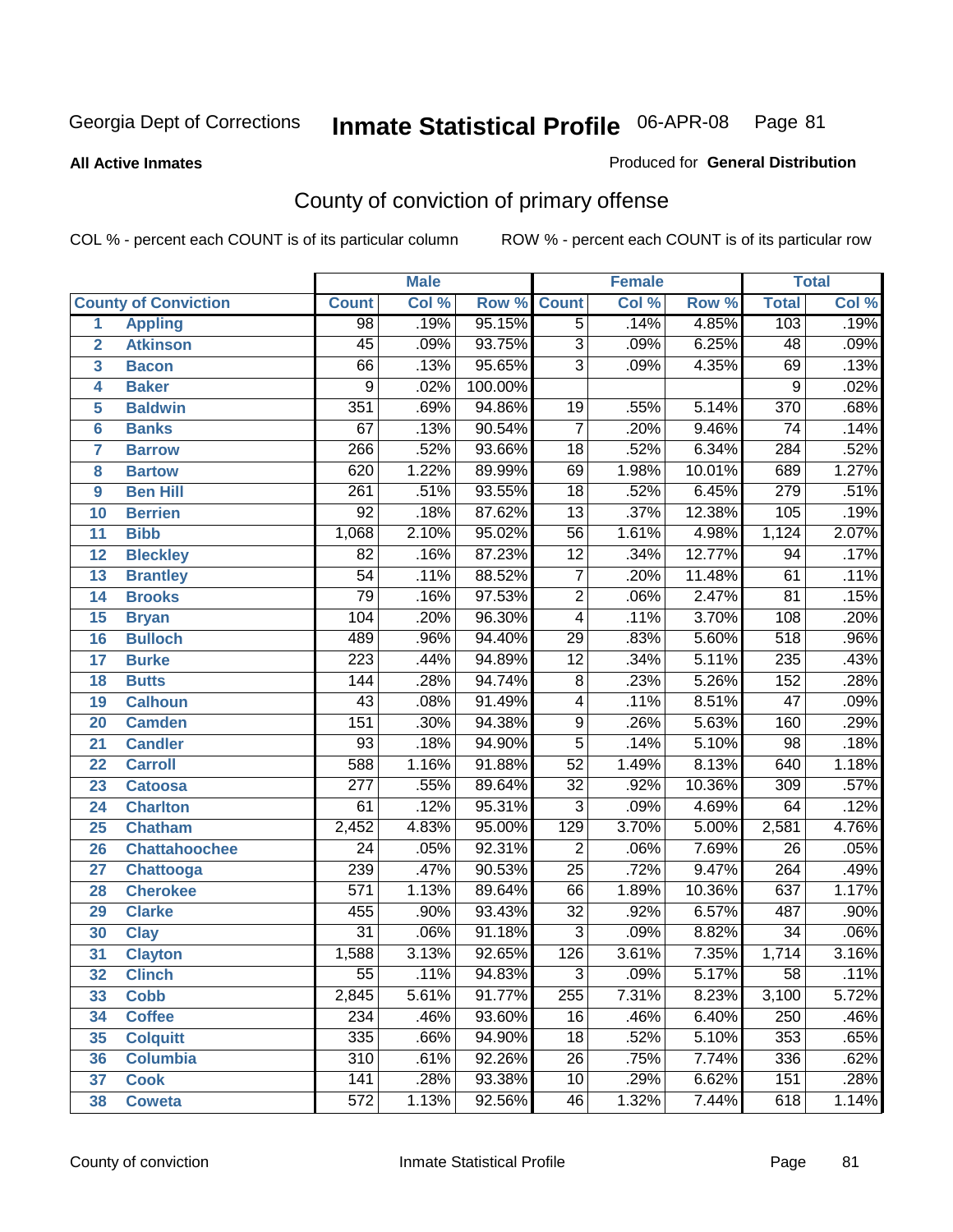**All Active Inmates**

### Produced for **General Distribution**

# County of conviction of primary offense

|    |                             |                  | <b>Male</b> |         |                  | <b>Female</b> |        |                  | <b>Total</b> |
|----|-----------------------------|------------------|-------------|---------|------------------|---------------|--------|------------------|--------------|
|    | <b>County of Conviction</b> | <b>Count</b>     | Col %       | Row %   | <b>Count</b>     | Col %         | Row %  | <b>Total</b>     | Col %        |
| 39 | <b>Crawford</b>             | $\overline{23}$  | .05%        | 85.19%  | $\overline{4}$   | .11%          | 14.81% | $\overline{27}$  | .05%         |
| 40 | <b>Crisp</b>                | 311              | .61%        | 93.67%  | $\overline{21}$  | .60%          | 6.33%  | 332              | .61%         |
| 41 | <b>Dade</b>                 | 155              | .31%        | 96.27%  | 6                | .17%          | 3.73%  | 161              | .30%         |
| 42 | <b>Dawson</b>               | 94               | .19%        | 92.16%  | $\overline{8}$   | .23%          | 7.84%  | 102              | .19%         |
| 43 | <b>Decatur</b>              | $\overline{324}$ | .64%        | 93.37%  | $\overline{23}$  | .66%          | 6.63%  | $\overline{347}$ | .64%         |
| 44 | <b>Dekalb</b>               | 3,027            | 5.96%       | 95.31%  | 149              | 4.27%         | 4.69%  | 3,176            | 5.86%        |
| 45 | <b>Dodge</b>                | 163              | .32%        | 92.09%  | 14               | .40%          | 7.91%  | 177              | .33%         |
| 46 | <b>Dooly</b>                | 106              | .21%        | 95.50%  | 5                | .14%          | 4.50%  | 111              | .20%         |
| 47 | <b>Dougherty</b>            | 1,038            | 2.05%       | 95.14%  | $\overline{53}$  | 1.52%         | 4.86%  | 1,091            | 2.01%        |
| 48 | <b>Douglas</b>              | 1,083            | 2.13%       | 90.48%  | $\overline{114}$ | 3.27%         | 9.52%  | 1,197            | 2.21%        |
| 49 | <b>Early</b>                | 80               | .16%        | 100.00% |                  |               |        | 80               | .15%         |
| 50 | <b>Echols</b>               | $\overline{11}$  | .02%        | 100.00% |                  |               |        | $\overline{11}$  | .02%         |
| 51 | <b>Effingham</b>            | 138              | .27%        | 89.61%  | 16               | .46%          | 10.39% | 154              | .28%         |
| 52 | <b>Elbert</b>               | 145              | .29%        | 94.16%  | $\overline{9}$   | .26%          | 5.84%  | 154              | .28%         |
| 53 | <b>Emanuel</b>              | 156              | .31%        | 96.89%  | $\overline{5}$   | .14%          | 3.11%  | 161              | .30%         |
| 54 | <b>Evans</b>                | $\overline{92}$  | .18%        | 98.92%  | 1                | .03%          | 1.08%  | 93               | .17%         |
| 55 | <b>Fannin</b>               | 114              | .22%        | 90.48%  | $\overline{12}$  | .34%          | 9.52%  | $\overline{126}$ | .23%         |
| 56 | <b>Fayette</b>              | $\overline{327}$ | .64%        | 91.85%  | 29               | .83%          | 8.15%  | 356              | .66%         |
| 57 | <b>Floyd</b>                | 887              | 1.75%       | 90.23%  | $\overline{96}$  | 2.75%         | 9.77%  | 983              | 1.81%        |
| 58 | <b>Forsyth</b>              | 306              | .60%        | 88.44%  | 40               | 1.15%         | 11.56% | 346              | .64%         |
| 59 | <b>Franklin</b>             | 169              | .33%        | 92.86%  | $\overline{13}$  | .37%          | 7.14%  | 182              | .34%         |
| 60 | <b>Fulton</b>               | 4,234            | 8.34%       | 96.73%  | $\overline{143}$ | 4.10%         | 3.27%  | 4,377            | 8.07%        |
| 61 | Gilmer                      | $\overline{96}$  | .19%        | 89.72%  | 11               | .32%          | 10.28% | 107              | .20%         |
| 62 | <b>Glascock</b>             | $\overline{7}$   | .01%        | 87.50%  | $\mathbf{1}$     | .03%          | 12.50% | 8                | .01%         |
| 63 | <b>Glynn</b>                | 440              | .87%        | 95.65%  | $\overline{20}$  | .57%          | 4.35%  | 460              | .85%         |
| 64 | <b>Gordon</b>               | 319              | .63%        | 91.40%  | $\overline{30}$  | .86%          | 8.60%  | 349              | .64%         |
| 65 | <b>Grady</b>                | 239              | .47%        | 94.84%  | $\overline{13}$  | .37%          | 5.16%  | 252              | .46%         |
| 66 | <b>Greene</b>               | 113              | .22%        | 96.58%  | 4                | .11%          | 3.42%  | 117              | .22%         |
| 67 | <b>Gwinnett</b>             | 1,841            | 3.63%       | 93.50%  | 128              | 3.67%         | 6.50%  | 1,969            | 3.63%        |
| 68 | <b>Habersham</b>            | 126              | .25%        | 95.45%  | 6                | .17%          | 4.55%  | 132              | .24%         |
| 69 | <b>Hall</b>                 | 806              | 1.59%       | 92.33%  | 67               | 1.92%         | 7.67%  | 873              | 1.61%        |
| 70 | <b>Hancock</b>              | 32               | .06%        | 96.97%  | 1                | .03%          | 3.03%  | 33               | $.06\%$      |
| 71 | <b>Haralson</b>             | 85               | .17%        | 95.51%  | 4                | .11%          | 4.49%  | 89               | .16%         |
| 72 | <b>Harris</b>               | 139              | .27%        | 95.86%  | $\overline{6}$   | .17%          | 4.14%  | 145              | .27%         |
| 73 | <b>Hart</b>                 | 109              | .21%        | 93.97%  | $\overline{7}$   | .20%          | 6.03%  | 116              | .21%         |
| 74 | <b>Heard</b>                | $\overline{59}$  | .12%        | 84.29%  | 11               | .32%          | 15.71% | 70               | .13%         |
| 75 | <b>Henry</b>                | 602              | 1.19%       | 91.77%  | 54               | 1.55%         | 8.23%  | 656              | 1.21%        |
| 76 | <b>Houston</b>              | 649              | 1.28%       | 93.79%  | 43               | 1.23%         | 6.21%  | 692              | 1.28%        |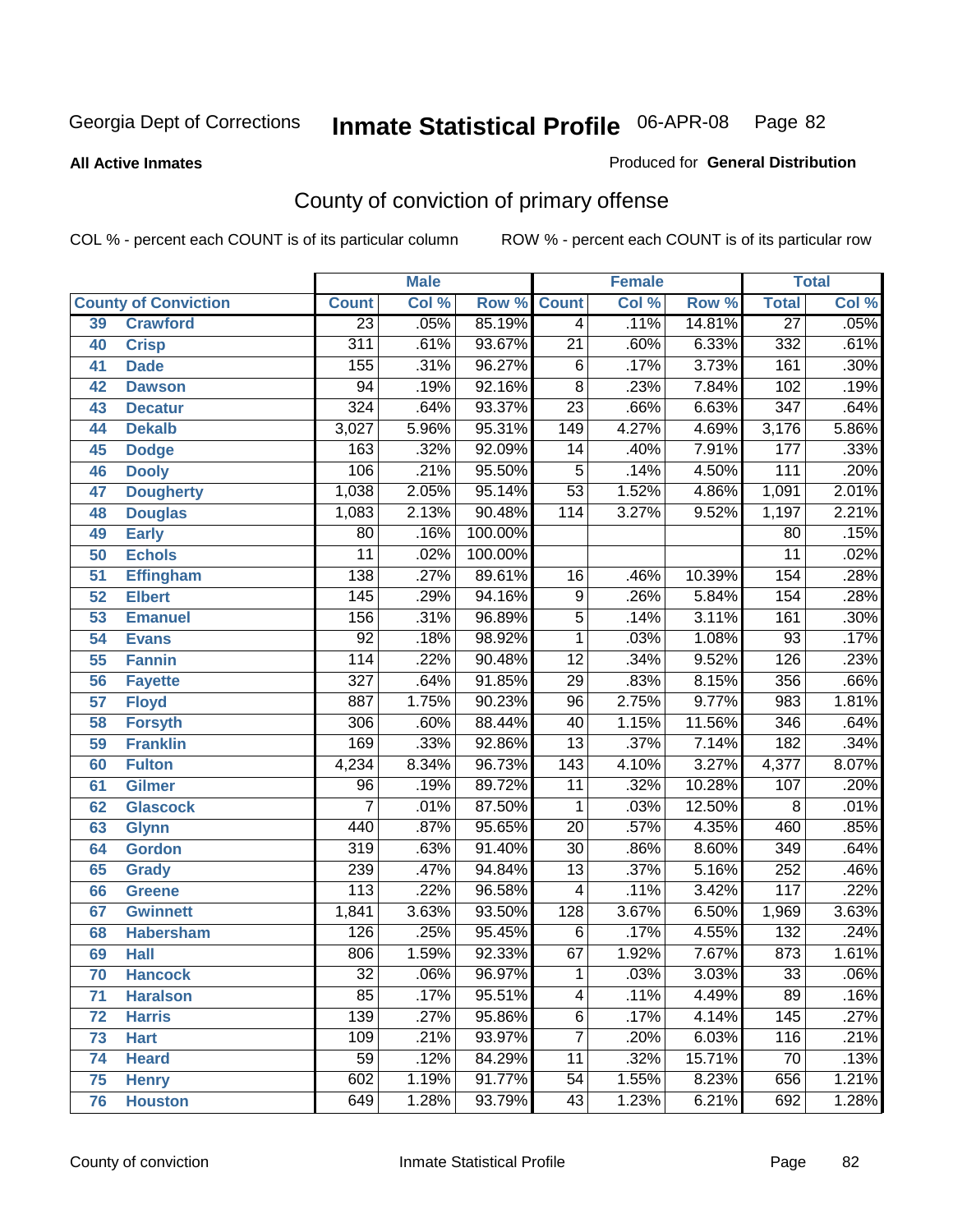#### **All Active Inmates**

### Produced for **General Distribution**

# County of conviction of primary offense

|     |                             |                  | <b>Male</b> |         |                          | <b>Female</b> |        |                  | <b>Total</b> |
|-----|-----------------------------|------------------|-------------|---------|--------------------------|---------------|--------|------------------|--------------|
|     | <b>County of Conviction</b> | <b>Count</b>     | Col %       | Row %   | <b>Count</b>             | Col %         | Row %  | <b>Total</b>     | Col %        |
| 77  | <b>Irwin</b>                | 63               | .12%        | 96.92%  | $\overline{2}$           | .06%          | 3.08%  | 65               | .12%         |
| 78  | <b>Jackson</b>              | $\overline{202}$ | .40%        | 91.40%  | $\overline{19}$          | .55%          | 8.60%  | $\overline{221}$ | .41%         |
| 79  | <b>Jasper</b>               | 63               | .12%        | 94.03%  | $\overline{\mathbf{4}}$  | .11%          | 5.97%  | 67               | .12%         |
| 80  | <b>Jeff Davis</b>           | $\overline{76}$  | .15%        | 95.00%  | $\overline{\mathcal{A}}$ | .11%          | 5.00%  | $\overline{80}$  | .15%         |
| 81  | <b>Jefferson</b>            | 120              | .24%        | 95.24%  | $\overline{6}$           | .17%          | 4.76%  | 126              | .23%         |
| 82  | <b>Jenkins</b>              | $\overline{72}$  | .14%        | 94.74%  | $\overline{4}$           | .11%          | 5.26%  | $\overline{76}$  | .14%         |
| 83  | <b>Johnson</b>              | 60               | .12%        | 93.75%  | $\overline{\mathcal{A}}$ | .11%          | 6.25%  | 64               | .12%         |
| 84  | <b>Jones</b>                | 146              | .29%        | 91.82%  | $\overline{13}$          | .37%          | 8.18%  | 159              | .29%         |
| 85  | <b>Lamar</b>                | 85               | .17%        | 94.44%  | $\overline{5}$           | .14%          | 5.56%  | $\overline{90}$  | .17%         |
| 86  | <b>Lanier</b>               | $\overline{39}$  | .08%        | 88.64%  | $\overline{5}$           | .14%          | 11.36% | $\overline{44}$  | .08%         |
| 87  | <b>Laurens</b>              | $\overline{342}$ | .67%        | 95.26%  | $\overline{17}$          | .49%          | 4.74%  | 359              | .66%         |
| 88  | <b>Lee</b>                  | $\overline{77}$  | .15%        | 96.25%  | $\overline{3}$           | .09%          | 3.75%  | $\overline{80}$  | .15%         |
| 89  | <b>Liberty</b>              | $\overline{277}$ | .55%        | 94.54%  | $\overline{16}$          | .46%          | 5.46%  | 293              | .54%         |
| 90  | <b>Lincoln</b>              | $\overline{35}$  | .07%        | 100.00% |                          |               |        | $\overline{35}$  | .06%         |
| 91  | Long                        | $\overline{88}$  | .17%        | 93.62%  | 6                        | .17%          | 6.38%  | 94               | .17%         |
| 92  | <b>Lowndes</b>              | 645              | 1.27%       | 94.99%  | $\overline{34}$          | .98%          | 5.01%  | 679              | 1.25%        |
| 93  | <b>Lumpkin</b>              | 119              | .23%        | 90.15%  | $\overline{13}$          | .37%          | 9.85%  | 132              | .24%         |
| 94  | <b>Macon</b>                | $\overline{82}$  | .16%        | 94.25%  | $\overline{5}$           | .14%          | 5.75%  | $\overline{87}$  | .16%         |
| 95  | <b>Madison</b>              | $\overline{128}$ | .25%        | 94.81%  | $\overline{7}$           | .20%          | 5.19%  | 135              | .25%         |
| 96  | <b>Marion</b>               | $\overline{52}$  | .10%        | 94.55%  | $\overline{3}$           | .09%          | 5.45%  | $\overline{55}$  | .10%         |
| 97  | <b>Mcduffie</b>             | $\overline{201}$ | .40%        | 97.10%  | $\overline{6}$           | .17%          | 2.90%  | $\overline{207}$ | .38%         |
| 98  | <b>Mcintosh</b>             | $\overline{77}$  | .15%        | 98.72%  | 1                        | .03%          | 1.28%  | $\overline{78}$  | .14%         |
| 99  | <b>Meriwether</b>           | $\overline{204}$ | .40%        | 94.88%  | $\overline{11}$          | .32%          | 5.12%  | $\overline{215}$ | .40%         |
| 100 | <b>Miller</b>               | $\overline{37}$  | .07%        | 100.00% |                          |               |        | $\overline{37}$  | .07%         |
| 101 | <b>Mitchell</b>             | 188              | .37%        | 92.16%  | 16                       | .46%          | 7.84%  | $\overline{204}$ | .38%         |
| 102 | <b>Monroe</b>               | 188              | .37%        | 93.07%  | $\overline{14}$          | .40%          | 6.93%  | 202              | .37%         |
| 103 | <b>Montgomery</b>           | $\overline{54}$  | .11%        | 96.43%  | $\overline{2}$           | .06%          | 3.57%  | $\overline{56}$  | .10%         |
| 104 | <b>Morgan</b>               | 102              | .20%        | 91.89%  | $\overline{9}$           | .26%          | 8.11%  | 111              | .20%         |
| 105 | <b>Murray</b>               | 252              | .50%        | 93.33%  | $\overline{18}$          | .52%          | 6.67%  | 270              | .50%         |
| 106 | <b>Muscogee</b>             | 1,945            | 3.83%       | 93.96%  | $\overline{125}$         | 3.59%         | 6.04%  | 2,070            | 3.82%        |
| 107 | <b>Newton</b>               | 598              | 1.18%       | 91.58%  | 55                       | 1.58%         | 8.42%  | 653              | 1.20%        |
| 108 | <b>Oconee</b>               | $\overline{55}$  | .11%        | 98.21%  | 1.                       | .03%          | 1.79%  | $\overline{56}$  | .10%         |
| 109 | <b>Oglethorpe</b>           | $\overline{56}$  | .11%        | 96.55%  | $\overline{2}$           | .06%          | 3.45%  | 58               | .11%         |
| 110 | <b>Paulding</b>             | 230              | .45%        | 92.74%  | $\overline{18}$          | .52%          | 7.26%  | $\overline{248}$ | .46%         |
| 111 | <b>Peach</b>                | 94               | .19%        | 98.95%  | 1                        | .03%          | 1.05%  | 95               | .18%         |
| 112 | <b>Pickens</b>              | 93               | .18%        | 92.08%  | $\overline{8}$           | .23%          | 7.92%  | 101              | .19%         |
| 113 | <b>Pierce</b>               | $\overline{57}$  | .11%        | 98.28%  | 1                        | .03%          | 1.72%  | 58               | .11%         |
| 114 | <b>Pike</b>                 | 48               | .09%        | 87.27%  | $\overline{7}$           | .20%          | 12.73% | $\overline{55}$  | .10%         |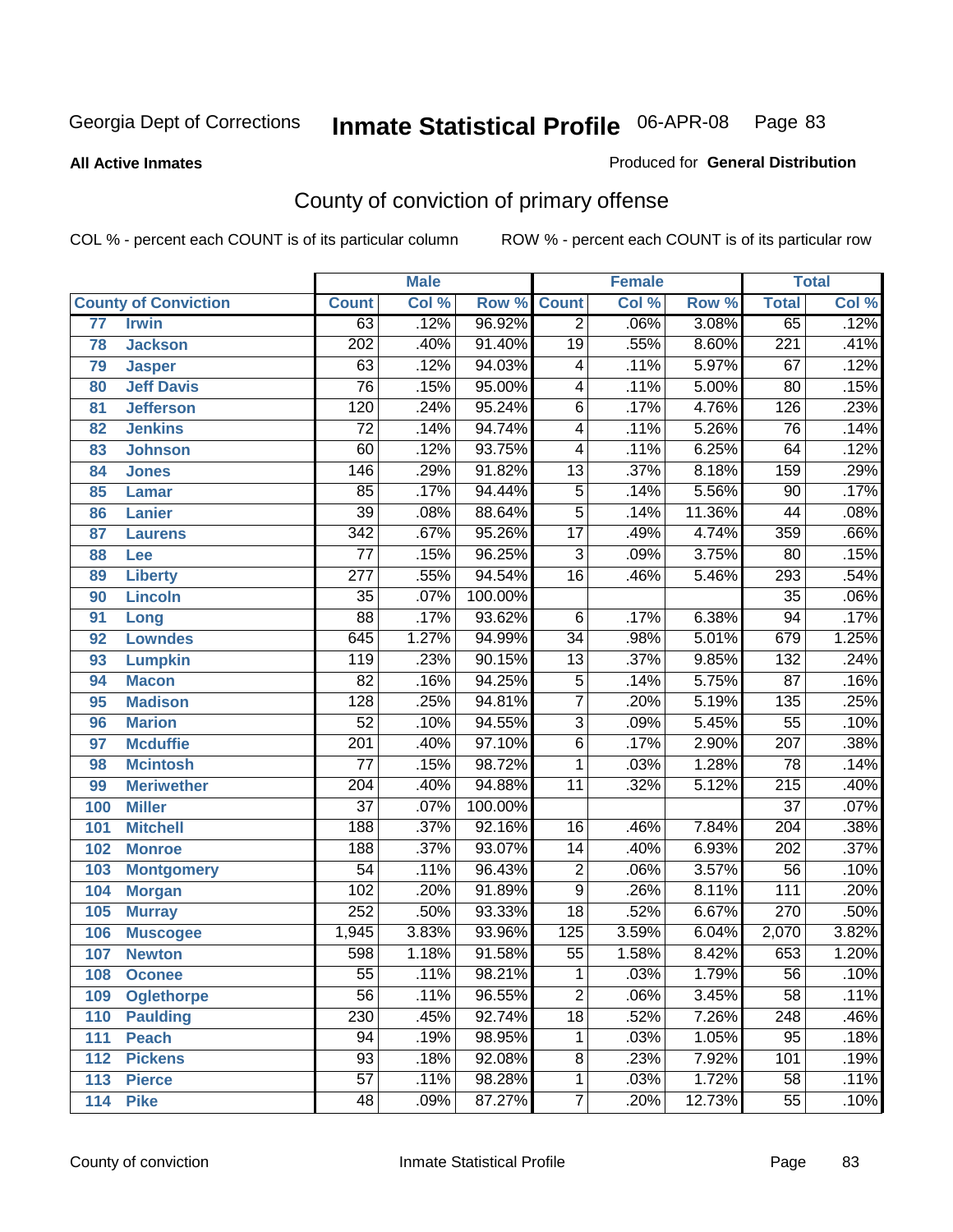**All Active Inmates**

### Produced for **General Distribution**

# County of conviction of primary offense

|                             |                  | <b>Male</b> |         |                 | <b>Female</b> |        |                  | <b>Total</b>               |
|-----------------------------|------------------|-------------|---------|-----------------|---------------|--------|------------------|----------------------------|
| <b>County of Conviction</b> | <b>Count</b>     | Col %       | Row %   | <b>Count</b>    | Col %         | Row %  | <b>Total</b>     | $\overline{\text{Col }\%}$ |
| 115<br><b>Polk</b>          | 147              | .29%        | 96.08%  | $\overline{6}$  | .17%          | 3.92%  | 153              | .28%                       |
| <b>Pulaski</b><br>116       | $\overline{77}$  | .15%        | 91.67%  | $\overline{7}$  | .20%          | 8.33%  | $\overline{84}$  | .15%                       |
| 117<br><b>Putnam</b>        | 147              | .29%        | 98.00%  | $\overline{3}$  | .09%          | 2.00%  | 150              | .28%                       |
| 118<br>Quitman              | $\overline{15}$  | .03%        | 93.75%  | $\mathbf{1}$    | .03%          | 6.25%  | $\overline{16}$  | .03%                       |
| 119<br><b>Rabun</b>         | 61               | .12%        | 93.85%  | 4               | .11%          | 6.15%  | 65               | .12%                       |
| 120<br><b>Randolph</b>      | $\overline{52}$  | .10%        | 91.23%  | $\overline{5}$  | .14%          | 8.77%  | $\overline{57}$  | .11%                       |
| 121<br><b>Richmond</b>      | 1,875            | 3.69%       | 94.13%  | 117             | 3.36%         | 5.87%  | 1,992            | 3.67%                      |
| 122<br><b>Rockdale</b>      | 477              | .94%        | 92.44%  | 39              | 1.12%         | 7.56%  | 516              | .95%                       |
| 123<br><b>Schley</b>        | $\overline{25}$  | .05%        | 100.00% |                 |               |        | $\overline{25}$  | .05%                       |
| 124<br><b>Screven</b>       | $\overline{126}$ | .25%        | 94.74%  | $\overline{7}$  | .20%          | 5.26%  | 133              | .25%                       |
| 125<br><b>Seminole</b>      | 80               | .16%        | 91.95%  | $\overline{7}$  | .20%          | 8.05%  | $\overline{87}$  | .16%                       |
| 126<br><b>Spalding</b>      | 636              | 1.25%       | 92.71%  | 50              | 1.43%         | 7.29%  | 686              | 1.26%                      |
| 127<br><b>Stephens</b>      | $\overline{188}$ | .37%        | 90.38%  | $\overline{20}$ | .57%          | 9.62%  | 208              | .38%                       |
| 128<br><b>Stewart</b>       | $\overline{34}$  | .07%        | 91.89%  | $\overline{3}$  | .09%          | 8.11%  | $\overline{37}$  | .07%                       |
| 129<br><b>Sumter</b>        | 263              | .52%        | 95.29%  | $\overline{13}$ | .37%          | 4.71%  | 276              | .51%                       |
| 130<br><b>Talbot</b>        | $\overline{41}$  | .08%        | 93.18%  | $\overline{3}$  | .09%          | 6.82%  | 44               | .08%                       |
| 131<br><b>Taliaferro</b>    | $\overline{22}$  | .04%        | 91.67%  | $\overline{2}$  | .06%          | 8.33%  | $\overline{24}$  | .04%                       |
| 132<br><b>Tattnall</b>      | $\overline{175}$ | .34%        | 95.11%  | $\overline{9}$  | .26%          | 4.89%  | 184              | .34%                       |
| 133<br><b>Taylor</b>        | $\overline{97}$  | .19%        | 95.10%  | $\overline{5}$  | .14%          | 4.90%  | 102              | .19%                       |
| <b>Telfair</b><br>134       | 143              | .28%        | 92.26%  | $\overline{12}$ | .34%          | 7.74%  | 155              | .29%                       |
| 135<br><b>Terrell</b>       | 89               | .18%        | 98.89%  | 1               | .03%          | 1.11%  | $\overline{90}$  | .17%                       |
| 136<br><b>Thomas</b>        | $\overline{311}$ | .61%        | 93.11%  | $\overline{23}$ | .66%          | 6.89%  | 334              | .62%                       |
| 137<br><b>Tift</b>          | 320              | .63%        | 96.10%  | $\overline{13}$ | .37%          | 3.90%  | 333              | .61%                       |
| $138$<br><b>Toombs</b>      | $\overline{275}$ | .54%        | 93.86%  | $\overline{18}$ | .52%          | 6.14%  | 293              | .54%                       |
| 139<br><b>Towns</b>         | $\overline{42}$  | .08%        | 87.50%  | $\overline{6}$  | .17%          | 12.50% | 48               | .09%                       |
| 140<br><b>Treutlen</b>      | $\overline{80}$  | .16%        | 97.56%  | $\overline{2}$  | .06%          | 2.44%  | $\overline{82}$  | .15%                       |
| 141<br><b>Troup</b>         | $\overline{721}$ | 1.42%       | 91.38%  | 68              | 1.95%         | 8.62%  | 789              | 1.45%                      |
| 142<br><b>Turner</b>        | $\overline{74}$  | .15%        | 94.87%  | 4               | .11%          | 5.13%  | $\overline{78}$  | .14%                       |
| 143<br><b>Twiggs</b>        | $\overline{51}$  | .10%        | 92.73%  | 4               | .11%          | 7.27%  | $\overline{55}$  | .10%                       |
| 144<br><b>Union</b>         | $\overline{78}$  | .15%        | 93.98%  | $\overline{5}$  | .14%          | 6.02%  | $\overline{83}$  | .15%                       |
| 145<br><b>Upson</b>         | 226              | .45%        | 92.24%  | $\overline{19}$ | .55%          | 7.76%  | $\overline{245}$ | .45%                       |
| 146<br><b>Walker</b>        | 420              | .83%        | 91.11%  | 41              | 1.18%         | 8.89%  | 461              | .85%                       |
| 147<br><b>Walton</b>        | $\overline{367}$ | .72%        | 93.62%  | $\overline{25}$ | .72%          | 6.38%  | 392              | .72%                       |
| 148<br><b>Ware</b>          | $\overline{375}$ | .74%        | 94.94%  | $\overline{20}$ | .57%          | 5.06%  | 395              | .73%                       |
| 149<br><b>Warren</b>        | 51               | .10%        | 96.23%  | $\overline{2}$  | .06%          | 3.77%  | 53               | .10%                       |
| 150<br><b>Washington</b>    | 121              | .24%        | 93.80%  | $\overline{8}$  | .23%          | 6.20%  | 129              | .24%                       |
| 151<br><b>Wayne</b>         | 178              | .35%        | 90.82%  | $\overline{18}$ | .52%          | 9.18%  | 196              | .36%                       |
| 152<br><b>Webster</b>       | $\overline{13}$  | .03%        | 100.00% |                 |               |        | $\overline{13}$  | .02%                       |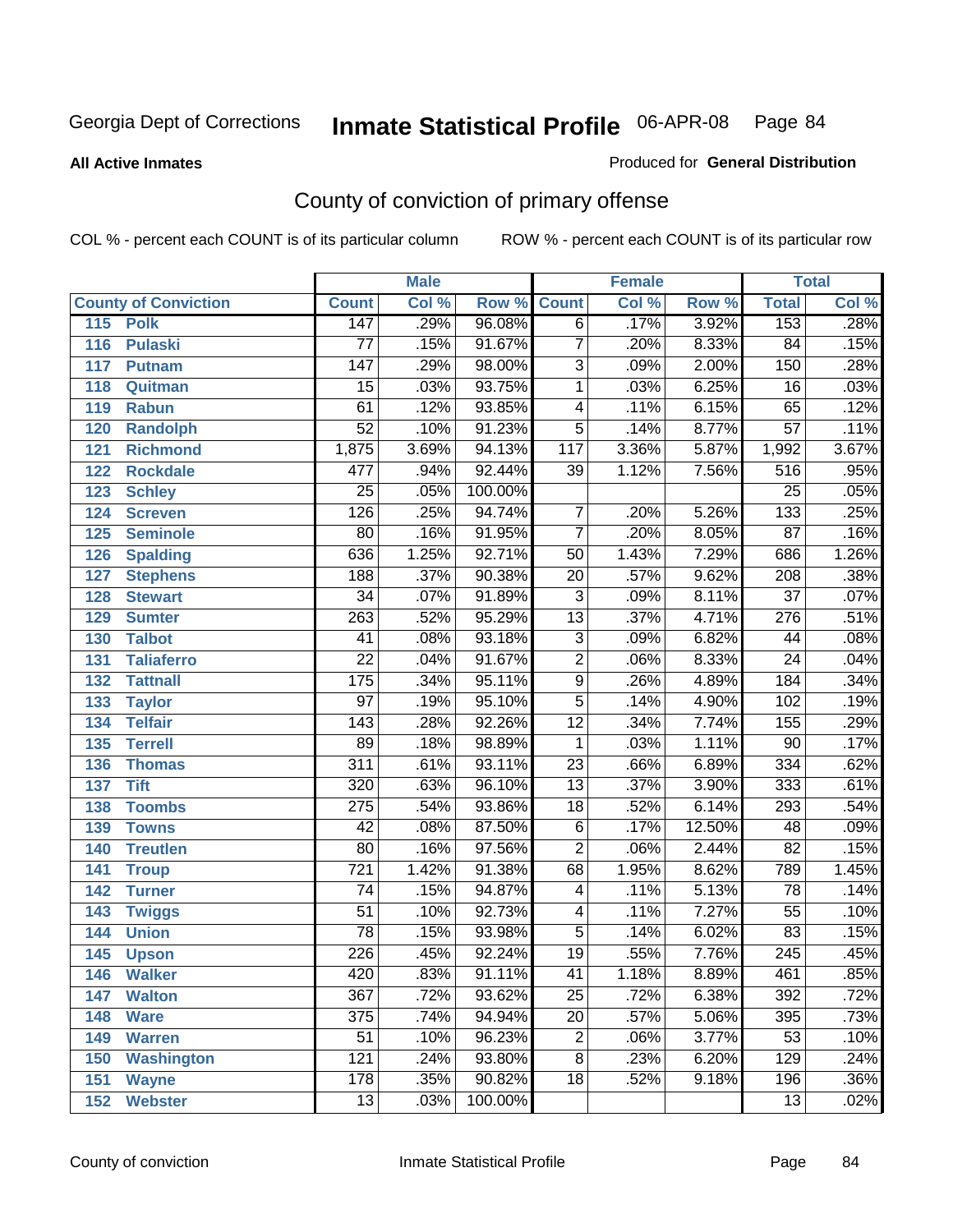**All Active Inmates**

### Produced for **General Distribution**

# County of conviction of primary offense

|                             |              | <b>Male</b> |             |       | <b>Female</b> |           |              | <b>Total</b> |
|-----------------------------|--------------|-------------|-------------|-------|---------------|-----------|--------------|--------------|
| <b>County of Conviction</b> | <b>Count</b> | Col %       | Row % Count |       | Col %         | Row %     | <b>Total</b> | Col %        |
| <b>Wheeler</b><br>153       | 35           | $.07\%$     | 89.74%      | 4     | .11%          | $10.26\%$ | 39           | $.07\%$      |
| <b>White</b><br>154         | 89           | .18%        | 89.00%      | 11    | .32%          | 11.00%    | 100          | .18%         |
| <b>Whitfield</b><br>155     | 730          | 1.44%       | 89.68%      | 84    | 2.41%         | 10.32%    | 814          | 1.50%        |
| 156<br><b>Wilcox</b>        | 65           | .13%        | 92.86%      | 5     | .14%          | 7.14%     | 70           | .13%         |
| <b>Wilkes</b><br>157        | 88           | .17%        | 97.78%      | 2     | $.06\%$       | 2.22%     | 90           | .17%         |
| <b>Wilkinson</b><br>158     | 62           | .12%        | 95.38%      | 3     | .09%          | 4.62%     | 65           | .12%         |
| <b>Worth</b><br>159         | 134          | .26%        | 94.37%      | 8     | .23%          | 5.63%     | 142          | .26%         |
| <b>Total Rported</b>        | 50,754       | 100%        | 93.57%      | 3,486 | 100%          | 6.43%     | 54,240       | 100%         |

| Reported<br><b>NOT</b> | --<br>ູບພ | יי    | 66          |
|------------------------|-----------|-------|-------------|
| ⊺ota.                  | 50,807    | 3,499 | .306<br>'nД |

| <b>Mo</b><br>uent) | ™ulton<br>_____ | obb∶ |  |
|--------------------|-----------------|------|--|
|                    |                 |      |  |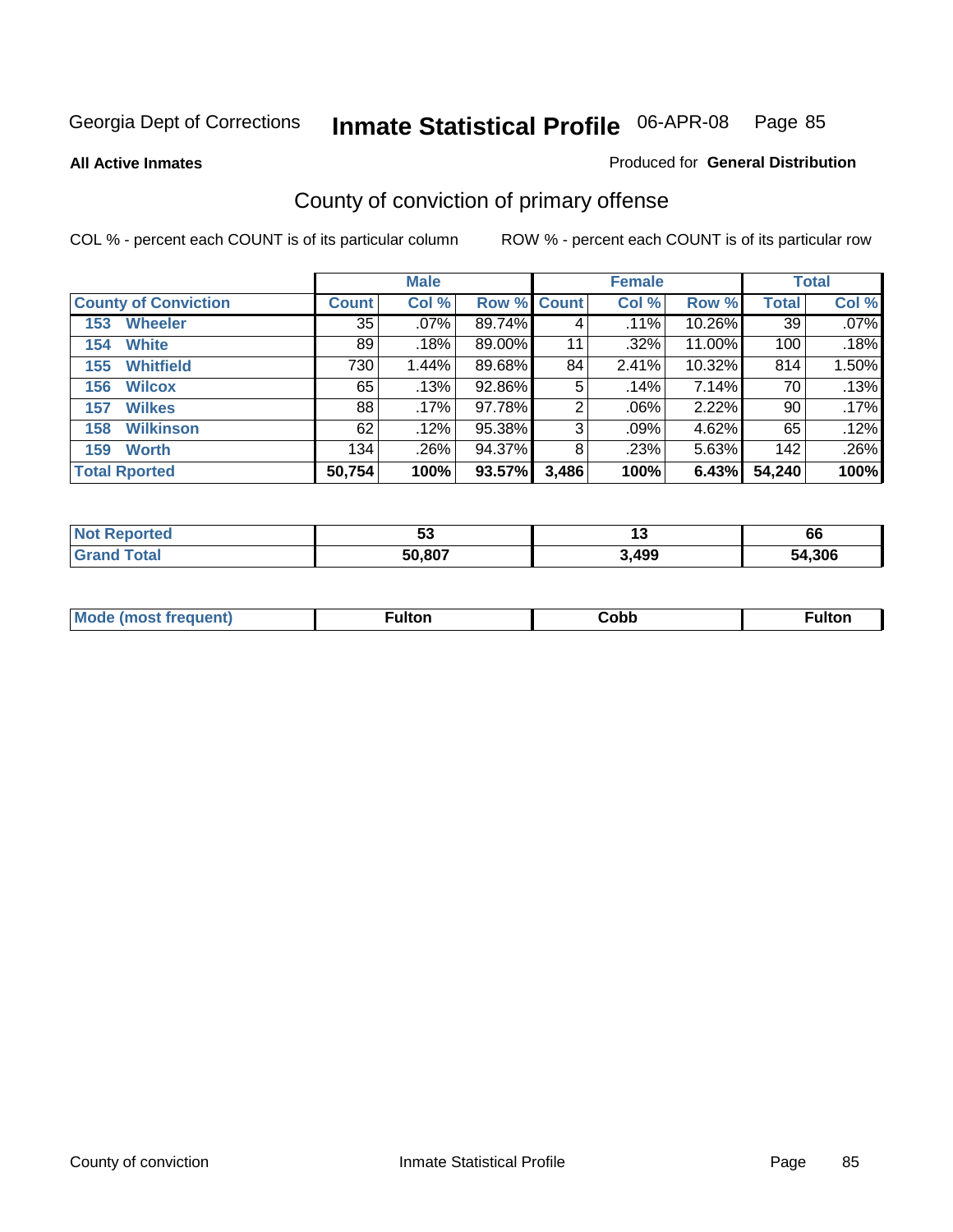**All Active Inmates**

#### Produced for **General Distribution**

# Circuit of conviction of primary offense

|                         |                                 |                  | <b>Male</b> |        |                  | <b>Female</b> |        |                  | <b>Total</b> |
|-------------------------|---------------------------------|------------------|-------------|--------|------------------|---------------|--------|------------------|--------------|
|                         | <b>Circuit of Conviction</b>    | <b>Count</b>     | Col %       | Row %  | <b>Count</b>     | Col %         | Row %  | <b>Total</b>     | Col %        |
| 1                       | <b>Alapaha Circuit</b>          | $\overline{372}$ | .73%        | 91.63% | $\overline{34}$  | .98%          | 8.37%  | 406              | .75%         |
| $\overline{2}$          | <b>Alcovy Circuit</b>           | 965              | 1.90%       | 92.34% | 80               | 2.29%         | 7.66%  | 1,045            | 1.93%        |
| $\overline{\mathbf{3}}$ | <b>Atlanta Circuit</b>          | 4,234            | 8.34%       | 96.73% | $\overline{143}$ | 4.10%         | 3.27%  | 4,377            | 8.07%        |
| 4                       | <b>Atlantic Circuit</b>         | 813              | 1.60%       | 95.65% | $\overline{37}$  | 1.06%         | 4.35%  | 850              | 1.57%        |
| 5                       | <b>Augusta Circuit</b>          | 2,408            | 4.74%       | 93.95% | 155              | 4.45%         | 6.05%  | 2,563            | 4.73%        |
| $6\phantom{a}$          | <b>Blue Ridge Circuit</b>       | $\overline{571}$ | 1.13%       | 89.64% | 66               | 1.89%         | 10.36% | 637              | 1.17%        |
| $\overline{\mathbf{7}}$ | <b>Brunswick Circuit</b>        | $\overline{943}$ | 1.86%       | 94.39% | $\overline{56}$  | 1.61%         | 5.61%  | 999              | 1.84%        |
| 8                       | <b>Chattahoochee Circuit</b>    | 2,298            | 4.53%       | 94.10% | $\overline{144}$ | 4.13%         | 5.90%  | 2,442            | 4.50%        |
| 9                       | <b>Cherokee Circuit</b>         | 939              | 1.85%       | 90.46% | 99               | 2.84%         | 9.54%  | 1,038            | 1.91%        |
| 10                      | <b>Clayton Circuit</b>          | 1,588            | 3.13%       | 92.65% | 126              | 3.61%         | 7.35%  | 1,714            | 3.16%        |
| 11                      | <b>Cobb Circuit</b>             | 2,845            | 5.61%       | 91.77% | $\overline{255}$ | 7.31%         | 8.23%  | 3,100            | 5.72%        |
| 12                      | <b>Conasauga Circuit</b>        | 982              | 1.93%       | 90.59% | 102              | 2.93%         | 9.41%  | 1,084            | 2.00%        |
| 13                      | <b>Cordele Circuit</b>          | $\overline{743}$ | 1.46%       | 93.81% | 49               | 1.41%         | 6.19%  | 792              | 1.46%        |
| 14                      | <b>Coweta Circuit</b>           | 2,144            | 4.22%       | 91.94% | 188              | 5.39%         | 8.06%  | 2,332            | 4.30%        |
| 15                      | <b>Dougherty Circuit</b>        | 1,038            | 2.05%       | 95.14% | 53               | 1.52%         | 4.86%  | 1,091            | 2.01%        |
| 16                      | <b>Dublin Circuit</b>           | 533              | 1.05%       | 95.18% | $\overline{27}$  | .77%          | 4.82%  | 560              | 1.03%        |
| 17                      | <b>Eastern Circuit</b>          | 2,452            | 4.83%       | 95.00% | $\overline{129}$ | 3.70%         | 5.00%  | 2,581            | 4.76%        |
| 18                      | <b>Flint Circuit</b>            | 602              | 1.19%       | 91.77% | $\overline{54}$  | 1.55%         | 8.23%  | 656              | 1.21%        |
| 19                      | <b>Griffin Circuit</b>          | 1,237            | 2.44%       | 92.18% | 105              | 3.01%         | 7.82%  | 1,342            | 2.47%        |
| 20                      | <b>Gwinnett Circuit</b>         | 1,841            | 3.63%       | 93.50% | $\overline{128}$ | 3.67%         | 6.50%  | 1,969            | 3.63%        |
| 21                      | <b>Houston Circuit</b>          | 649              | 1.28%       | 93.79% | $\overline{43}$  | 1.23%         | 6.21%  | 692              | 1.28%        |
| $\overline{22}$         | <b>Lookout Mountain Circuit</b> | 1,091            | 2.15%       | 91.30% | 104              | 2.98%         | 8.70%  | 1,195            | 2.20%        |
| 23                      | <b>Macon Circuit</b>            | 1,185            | 2.33%       | 95.10% | 61               | 1.75%         | 4.90%  | 1,246            | 2.30%        |
| 24                      | <b>Middle Circuit</b>           | 765              | 1.51%       | 94.80% | $\overline{42}$  | 1.20%         | 5.20%  | 807              | 1.49%        |
| 25                      | <b>Mountain Circuit</b>         | $\overline{375}$ | .74%        | 92.59% | $\overline{30}$  | .86%          | 7.41%  | 405              | .75%         |
| 26                      | <b>Northeastern Circuit</b>     | $\overline{900}$ | 1.77%       | 92.31% | $\overline{75}$  | 2.15%         | 7.69%  | $\overline{975}$ | 1.80%        |
| 27                      | <b>Northern Circuit</b>         | 607              | 1.20%       | 94.11% | $\overline{38}$  | 1.09%         | 5.89%  | 645              | 1.19%        |
| 28                      | <b>Ocmulgee Circuit</b>         | 1,016            | 2.00%       | 94.78% | $\overline{56}$  | 1.61%         | 5.22%  | 1,072            | 1.98%        |
| 29                      | <b>Oconee Circuit</b>           | 554              | 1.09%       | 91.57% | $\overline{51}$  | 1.46%         | 8.43%  | 605              | 1.12%        |
| 30                      | <b>Ogeechee Circuit</b>         | 825              | 1.63%       | 93.64% | $\overline{56}$  | 1.61%         | 6.36%  | 881              | 1.62%        |
| $\overline{31}$         | <b>Pataula Circuit</b>          | 384              | .76%        | 95.76% | $\overline{17}$  | .49%          | 4.24%  | 401              | .74%         |
| 32                      | <b>Piedmont Circuit</b>         | 535              | 1.05%       | 92.40% | 44               | 1.26%         | 7.60%  | 579              | $1.07\%$     |
| 33                      | <b>Rome Circuit</b>             | 887              | 1.75%       | 90.23% | 96               | 2.75%         | 9.77%  | 983              | 1.81%        |
| 34                      | <b>South Georgia Circuit</b>    | 803              | 1.58%       | 93.48% | $\overline{56}$  | 1.61%         | 6.52%  | 859              | 1.58%        |
| 35                      | <b>Southern Circuit</b>         | 1,381            | 2.72%       | 94.72% | 77               | 2.21%         | 5.28%  | 1,458            | 2.69%        |
| 36                      | <b>Southwestern Circuit</b>     | 494              | .97%        | 95.37% | 24               | .69%          | 4.63%  | $\overline{518}$ | .96%         |
| 37                      | <b>Stone Mountain Circuit</b>   | 3,027            | 5.96%       | 95.31% | 149              | 4.27%         | 4.69%  | 3,176            | 5.86%        |
| 38                      | <b>Tallapoosa Circuit</b>       | 232              | .46%        | 95.87% | 10               | .29%          | 4.13%  | 242              | .45%         |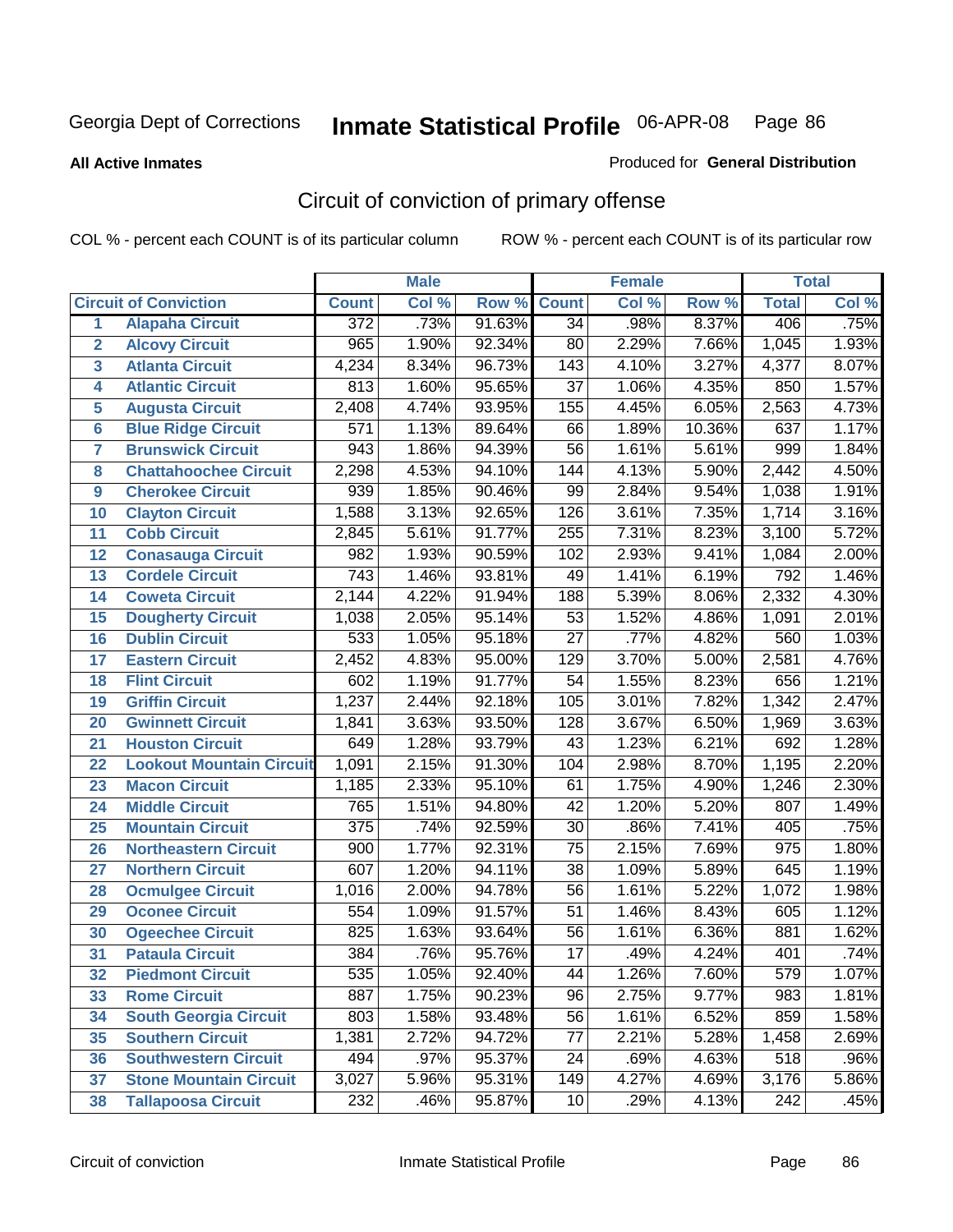**All Active Inmates**

#### Produced for **General Distribution**

# Circuit of conviction of primary offense

|    |                              |        | <b>Male</b> |        |              | <b>Female</b> |        |              | <b>Total</b> |
|----|------------------------------|--------|-------------|--------|--------------|---------------|--------|--------------|--------------|
|    | <b>Circuit of Conviction</b> |        | Col %       | Row %  | <b>Count</b> | Col %         | Row %  | <b>Total</b> | Col %        |
| 39 | <b>Tifton Circuit</b>        | 591    | 1.16%       | 95.63% | 27           | $.77\%$       | 4.37%  | 618          | 1.14%        |
| 40 | <b>Toombs Circuit</b>        | 404    | $.80\%$     | 96.88% | 13           | $.37\%$       | 3.12%  | 417          | .77%         |
| 41 | <b>Waycross Circuit</b>      | 847    | 1.67%       | 94.43% | 50           | 1.43%         | 5.57%  | 897          | 1.65%        |
| 42 | <b>Western Circuit</b>       | 510    | 1.00%       | 93.92% | 33           | .95%          | 6.08%  | 543          | 1.00%        |
| 43 | <b>Rockdale Circuit</b>      | 477    | .94%        | 92.44% | 39           | 1.12%         | 7.56%  | 516          | .95%         |
| 44 | <b>Douglas Circuit</b>       | 1,083  | 2.13%       | 90.48% | 114          | 3.27%         | 9.52%  | 1,197        | 2.21%        |
| 45 | <b>Appalachian Circuit</b>   | 303    | $.60\%$     | 90.72% | 31           | .89%          | 9.28%  | 334          | .62%         |
| 46 | <b>Enotah Circuit</b>        | 328    | .65%        | 90.36% | 35           | 1.00%         | 9.64%  | 363          | .67%         |
| 47 | <b>Bell-Forsyth Circuit</b>  | 306    | .60%        | 88.44% | 40           | 1.15%         | 11.56% | 346          | .64%         |
| 48 | <b>Towaliga Circuit</b>      | 417    | $.82\%$     | 93.92% | 27           | .77%          | 6.08%  | 444          | .82%         |
| 49 | <b>Paulding Circuit</b>      | 230    | .45%        | 92.74% | 18           | .52%          | 7.26%  | 248          | .46%         |
|    | <b>Total Rported</b>         | 50,754 | 100%        | 93.57% | 3,486        | 100%          | 6.43%  | 54,240       | 100%         |

| TE 10 | - -<br>ູບ | יי    | 66         |
|-------|-----------|-------|------------|
|       | 50.807    | 3,499 | .306<br>מר |

| <b>M</b> ດ<br>.<br>. | $+1$ ant $\cdot$<br>ιαπιω<br>. <i>. .</i> | ∶obb<br>- - - - - | 'anta |
|----------------------|-------------------------------------------|-------------------|-------|
|----------------------|-------------------------------------------|-------------------|-------|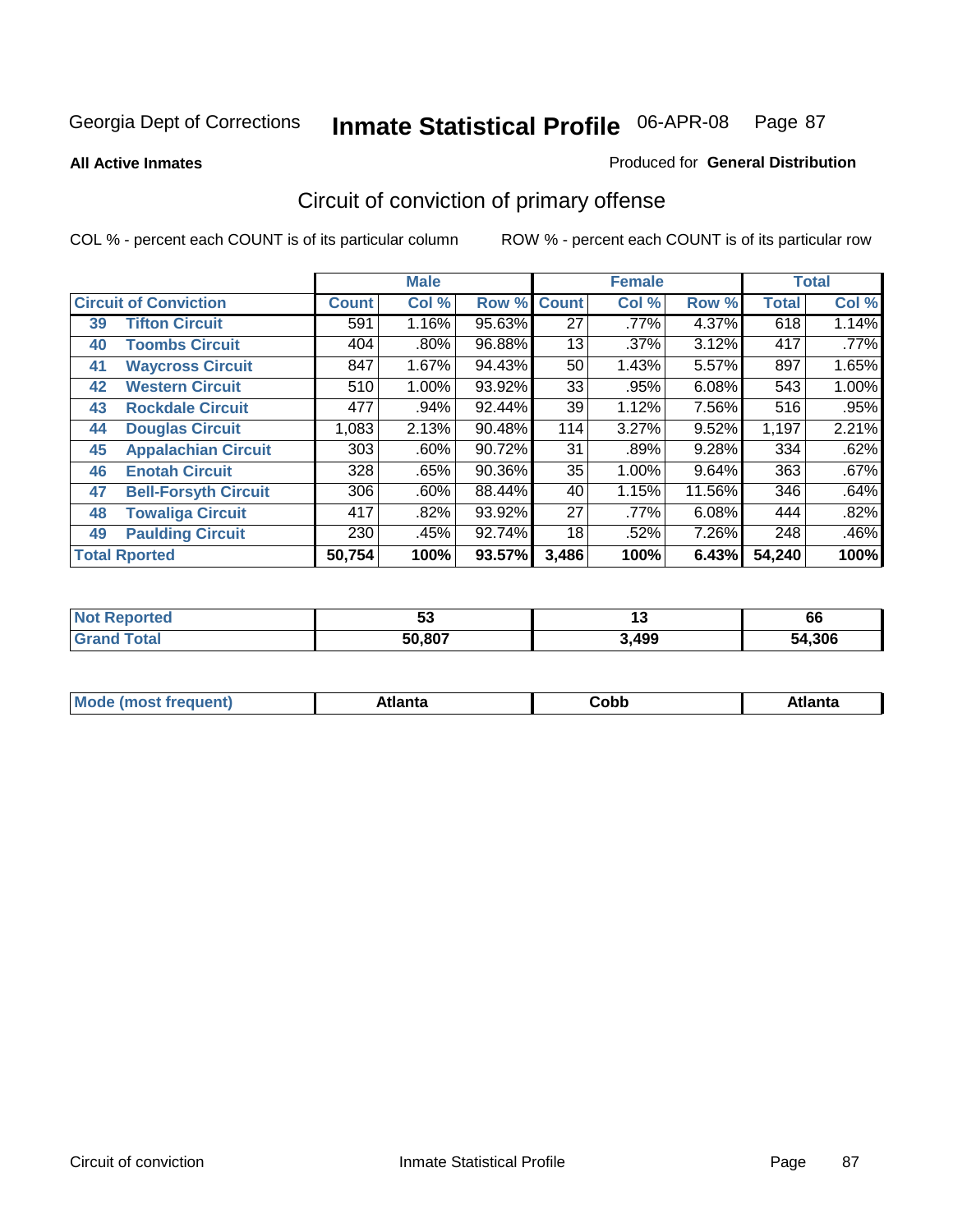### **All Active Inmates**

### Produced for **General Distribution**

## Years served (jail + prison) in this incarceration

|                              |                    | <b>Male</b> |         |                  | <b>Female</b> |       |                  | <b>Total</b> |
|------------------------------|--------------------|-------------|---------|------------------|---------------|-------|------------------|--------------|
| <b>Years Served</b>          | <b>Count</b>       | Col %       | Row %   | <b>Count</b>     | Col %         | Row % | <b>Total</b>     | Col %        |
| Less than one year           | 9,393              | 18.78%      | 90.44%  | 993              | 28.76%        | 9.56% | 10,386           | 19.43%       |
| 1 to 1.99 years              | 10,527             | 21.05%      | 91.43%  | $\overline{987}$ | 28.58%        | 8.57% | 11,514           | 21.54%       |
| 2 to 2.99 years              | 6,887              | 13.77%      | 93.13%  | 508              | 14.71%        | 6.87% | 7,395            | 13.83%       |
| 3 to 3.99 years              | 4,020              | 8.04%       | 95.24%  | 201              | 5.82%         | 4.76% | 4,221            | 7.90%        |
| $\overline{4}$ to 4.99 years | 2,931              | 5.86%       | 95.32%  | 144              | 4.17%         | 4.68% | 3,075            | 5.75%        |
| 5 to 5.99 years              | 2,235              | 4.47%       | 95.47%  | 106              | 3.07%         | 4.53% | 2,341            | 4.38%        |
| $6$ to 6.99 years            | 1,959              | 3.92%       | 95.61%  | $\overline{90}$  | 2.61%         | 4.39% | 2,049            | 3.83%        |
| $\overline{7}$ to 7.99 years | $\overline{1,}675$ | 3.35%       | 96.32%  | 64               | 1.85%         | 3.68% | 1,739            | 3.25%        |
| 8 to 8.99 years              | 1,528              | 3.06%       | 95.80%  | $\overline{67}$  | 1.94%         | 4.20% | 1,595            | 2.98%        |
| 9 to 9.99 years              | 1,504              | 3.01%       | 96.10%  | 61               | 1.77%         | 3.90% | 1,565            | 2.93%        |
| 10 to 10.99 years            | 1,103              | 2.21%       | 96.92%  | $\overline{35}$  | 1.01%         | 3.08% | 1,138            | 2.13%        |
| 11 to 11.99 years            | 999                | 2.00%       | 96.71%  | $\overline{34}$  | 0.98%         | 3.29% | 1,033            | 1.93%        |
| 12 to 12.99 years            | 808                | 1.62%       | 97.47%  | 21               | 0.61%         | 2.53% | 829              | 1.55%        |
| 13 to 13.99 years            | 700                | 1.40%       | 95.76%  | $\overline{31}$  | 0.90%         | 4.24% | 731              | 1.37%        |
| 14 to 14.99 years            | 679                | 1.36%       | 95.77%  | $\overline{30}$  | 0.87%         | 4.23% | 709              | 1.33%        |
| 15 to 15.99 years            | 478                | 0.96%       | 96.37%  | $\overline{18}$  | 0.52%         | 3.63% | 496              | 0.93%        |
| 16 to 16.99 years            | 426                | 0.85%       | 97.26%  | $\overline{12}$  | 0.35%         | 2.74% | 438              | 0.82%        |
| 17 to 17.99 years            | 392                | 0.78%       | 96.08%  | $\overline{16}$  | 0.46%         | 3.92% | 408              | 0.76%        |
| 18 to 18.99 years            | 325                | 0.65%       | 98.19%  | 6                | 0.17%         | 1.81% | 331              | 0.62%        |
| 19 to 19.99 years            | 258                | 0.52%       | 97.36%  | $\overline{7}$   | 0.20%         | 2.64% | $\overline{265}$ | 0.50%        |
| 20 to 20.99 years            | $\overline{213}$   | 0.43%       | 96.38%  | $\overline{8}$   | 0.23%         | 3.62% | $\overline{221}$ | 0.41%        |
| 21 to 21.99 years            | 157                | 0.31%       | 99.37%  | 1                | 0.03%         | 0.63% | 158              | 0.30%        |
| 22 to 22.99 years            | 152                | 0.30%       | 98.06%  | $\overline{3}$   | 0.09%         | 1.94% | 155              | 0.29%        |
| 23 to 23.99 years            | 116                | 0.23%       | 97.48%  | $\overline{3}$   | 0.09%         | 2.52% | 119              | 0.22%        |
| 24 to 24.99 years            | 99                 | 0.20%       | 97.06%  | $\overline{3}$   | 0.09%         | 2.94% | 102              | 0.19%        |
| 25 to 25.99 years            | $\overline{75}$    | 0.15%       | 100.00% |                  |               |       | $\overline{75}$  | 0.14%        |
| 26 to 26.99 years            | 78                 | 0.16%       | 98.73%  | 1                | 0.03%         | 1.27% | 79               | 0.15%        |
| 27 to 27.99 years            | $\overline{59}$    | 0.12%       | 98.33%  | $\mathbf{1}$     | 0.03%         | 1.67% | 60               | 0.11%        |
| 28 to 28.99 years            | $\overline{47}$    | 0.09%       | 100.00% |                  |               |       | $\overline{47}$  | 0.09%        |
| 29 to 29.99 years            | $\overline{34}$    | 0.07%       | 97.14%  | 1                | 0.03%         | 2.86% | $\overline{35}$  | 0.07%        |
| Thirty + years               | $\overline{149}$   | 0.30%       | 99.33%  | $\mathbf{1}$     | 0.03%         | 0.67% | 150              | 0.28%        |
| <b>Total Reported</b>        | 50,006             | 100%        | 93.54%  | 3,453            | 100%          | 6.46% | 53,459           | 100.0%       |

| <b>Not</b><br><b>Reported</b> | 801    | 46    | 847    |
|-------------------------------|--------|-------|--------|
| Total<br>Grar                 | 50,807 | 3,499 | 54,306 |
|                               |        |       |        |

| Mean<br>(average)       | 4.88               | 3.13               | 4.76          |
|-------------------------|--------------------|--------------------|---------------|
| Median (middle)         |                    | 1.65               | 2.61          |
| Mode<br>(most frequent) | Less than one year | Less than one year | Less than one |
|                         |                    |                    | vear          |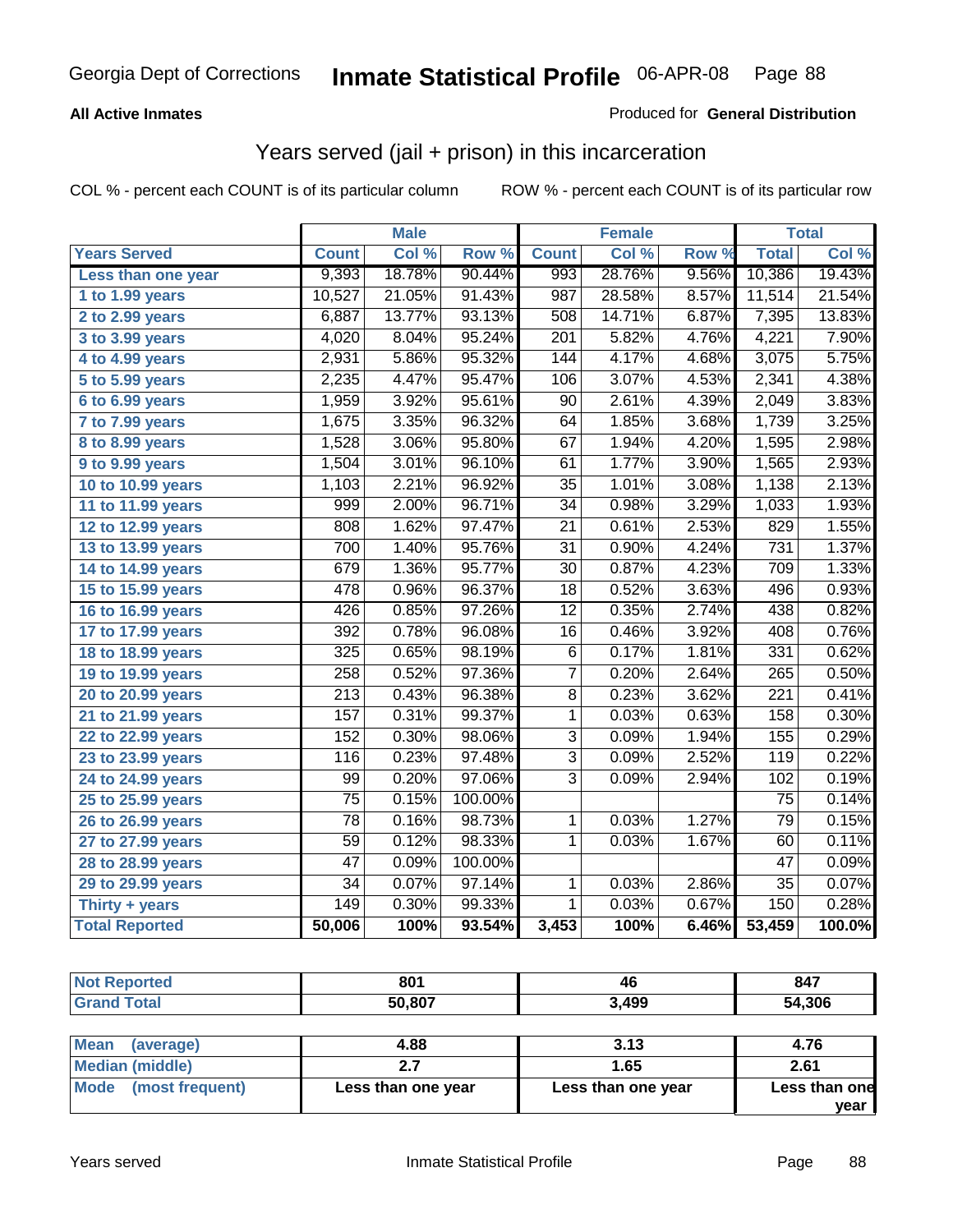### **All Active Inmates**

Produced for **General Distribution**

### Results of most recent HIV tests

|                         |              | <b>Male</b> |           |              | <b>Female</b> |          |              | Total  |
|-------------------------|--------------|-------------|-----------|--------------|---------------|----------|--------------|--------|
| <b>HIV Test Results</b> | <b>Count</b> | Col %       | Row %     | <b>Count</b> | Col %         | Row %    | <b>Total</b> | Col %  |
| <b>Positive</b>         | 888          | 1.78%       | $91.45\%$ | 83           | 2.43%         | $8.55\%$ | 971          | 1.82%  |
| <b>Negative</b>         | 49,123       | $98.20\%$   | 93.66%    | 3,325        | 97.54%        | $6.34\%$ | 52,448       | 98.16% |
| <b>Indeterminate</b>    | 9            | $0.02\%$    | $90.00\%$ |              | 0.03%         | 10.00%   | 10           | 0.02%  |
| <b>Refused</b>          |              | 0.01%       | 100.00%   |              |               |          |              | 0.01%  |
| <b>Total Reported</b>   | 50,021       | 100%        | 93.62%    | 3,409        | 100%          | 6.38%    | 53,430       | 100.0% |

| <b>Not</b><br>Reported | 786    | 90   | 070<br>o 1 0 |
|------------------------|--------|------|--------------|
| <b>Grand</b><br>⊺otal  | 50,807 | ,499 | 54,306       |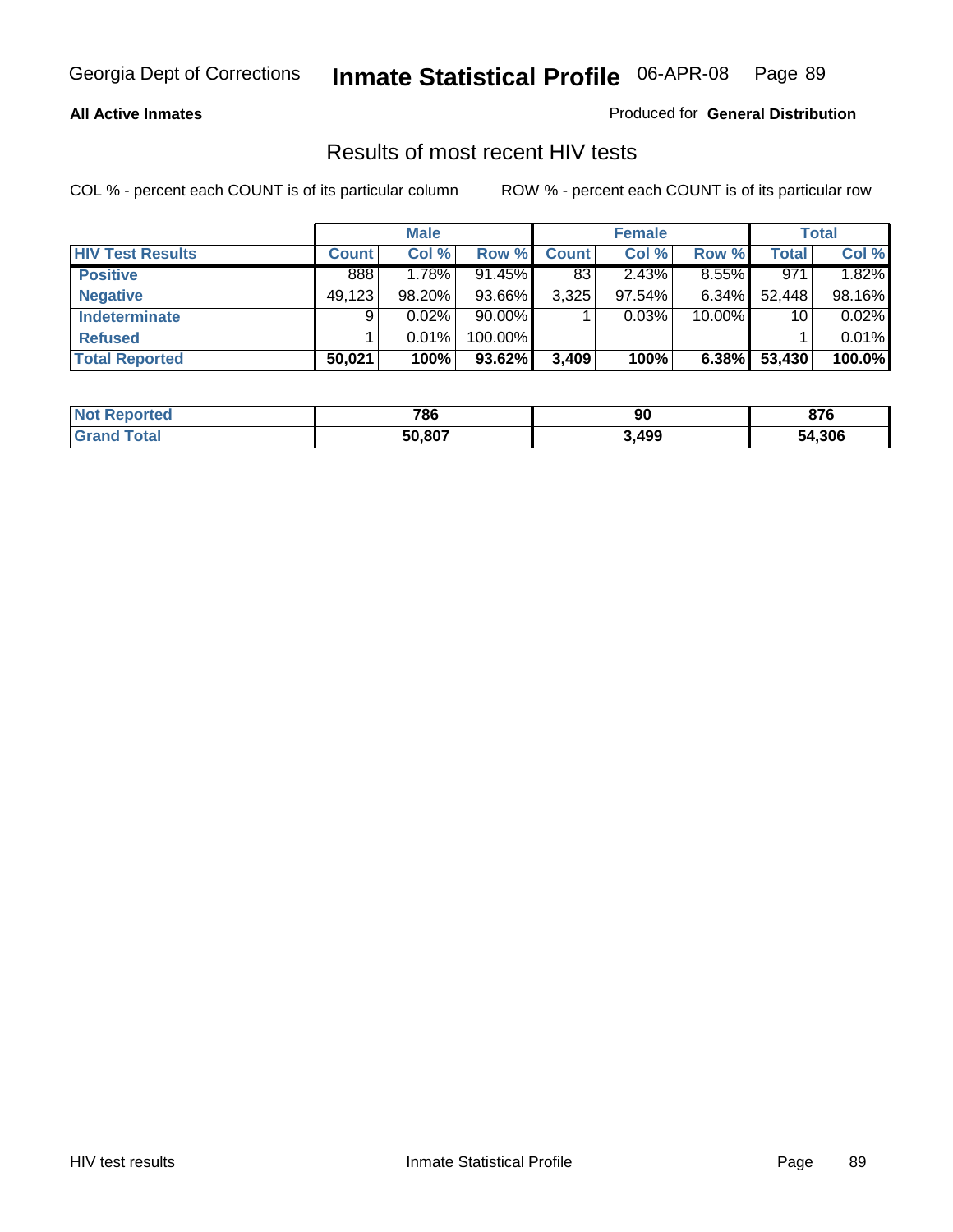### **All Active Inmates**

### Produced for **General Distribution**

### Results of most recent tuberculosis test

|                                  |                 | <b>Male</b> |           |              | <b>Female</b> |          |              | Total  |
|----------------------------------|-----------------|-------------|-----------|--------------|---------------|----------|--------------|--------|
| <b>Tuberculosis Test Results</b> | <b>Count</b>    | Col %       | Row %     | <b>Count</b> | Col %         | Row %    | <b>Total</b> | Col %  |
| <b>Positive on current test</b>  | 3,303           | $6.60\%$    | $98.22\%$ | 60           | $1.76\%$      | 1.78%    | 3,363        | 6.30%  |
| <b>Positive on previous test</b> | 5,787           | $11.57\%$   | 96.34%    | 220          | $6.46\%$      | $3.66\%$ | 6,007        | 11.24% |
| <b>Negative</b>                  | 40.911          | 81.80%      | $92.90\%$ | 3,128        | 91.78%        | 7.10%    | 44,039       | 82.44% |
| <b>Refused</b>                   | 12 <sup>°</sup> | 0.02%       | 100.00%   |              |               |          | 12           | 0.02%  |
| <b>Total Reported</b>            | 50,013          | 100%        | 93.62%    | 3,408        | 100%          | 6.38%    | 53,421       | 100%   |

| <b>Not Reported</b>    | 794    | Q۰<br>$\cdot$ | 885    |
|------------------------|--------|---------------|--------|
| <b>'Grand</b><br>Total | 50.807 | 3,499         | 54,306 |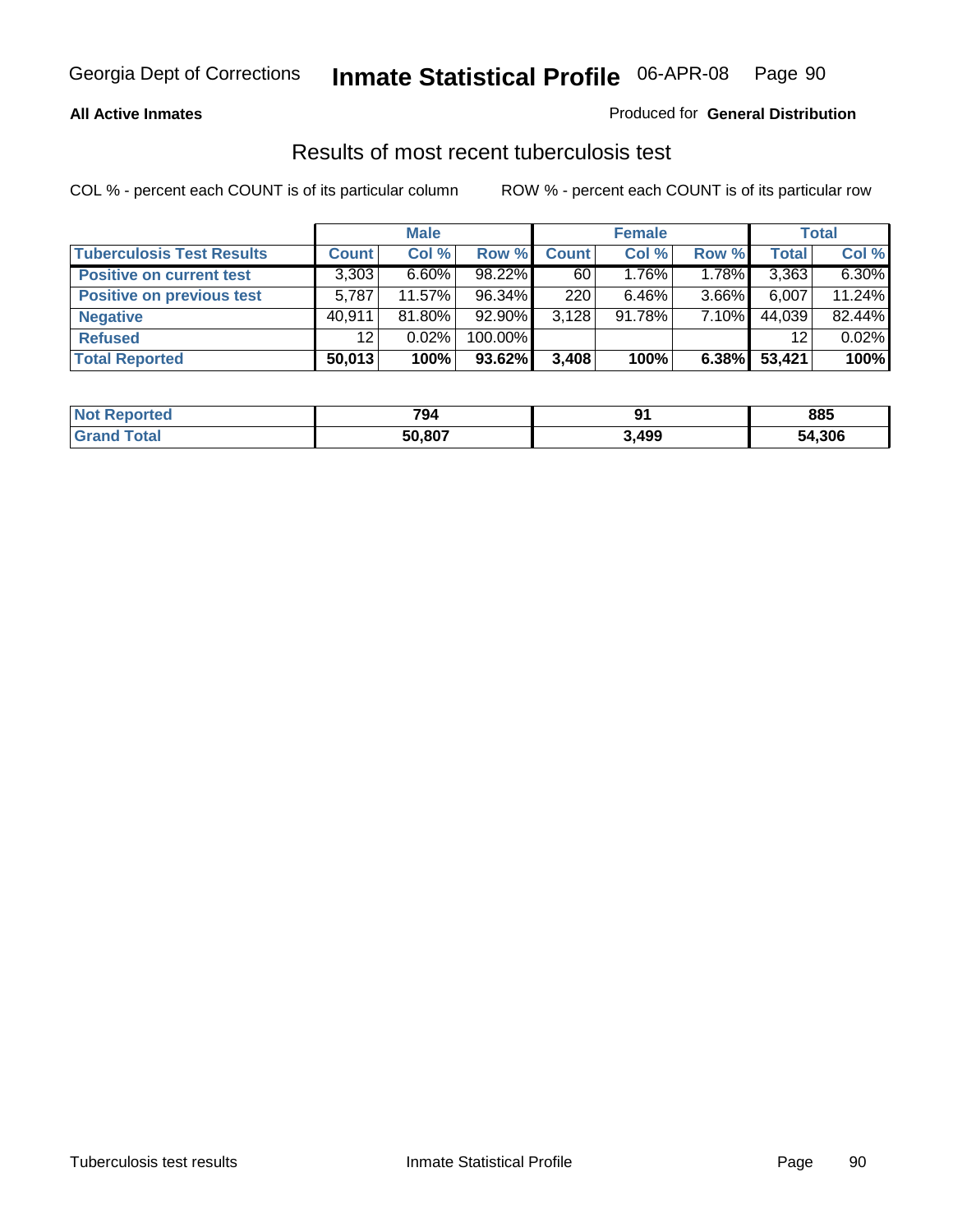### **All Active Inmates**

Produced for **General Distribution**

### Results of most recent syphilis test

|                                 |              | <b>Male</b> |        |              | <b>Female</b> |          |              | Total  |
|---------------------------------|--------------|-------------|--------|--------------|---------------|----------|--------------|--------|
| <b>Syphilis Test Results</b>    | <b>Count</b> | Col %       | Row %  | <b>Count</b> | Col %         | Row %    | Total        | Col %  |
| <b>Positive on current test</b> | 881          | 1.79%       | 87.40% | 127          | $3.74\%$      | 12.60%   | 1.008        | 1.91%  |
| <b>Negative</b>                 | 48.452       | $98.21\%$   | 93.68% | 3,271        | 96.26%        | $6.32\%$ | 51,723       | 98.09% |
| <b>Total Reported</b>           | 49,333       | 100%        | 93.56% | 3,398        | 100%          |          | 6.44% 52,731 | 100%   |

| <b>Not Reported</b> | $\rightarrow$<br>474 | 101   | 1,575  |
|---------------------|----------------------|-------|--------|
| <b>Grand Total</b>  | 50.807               | 3,499 | 54,306 |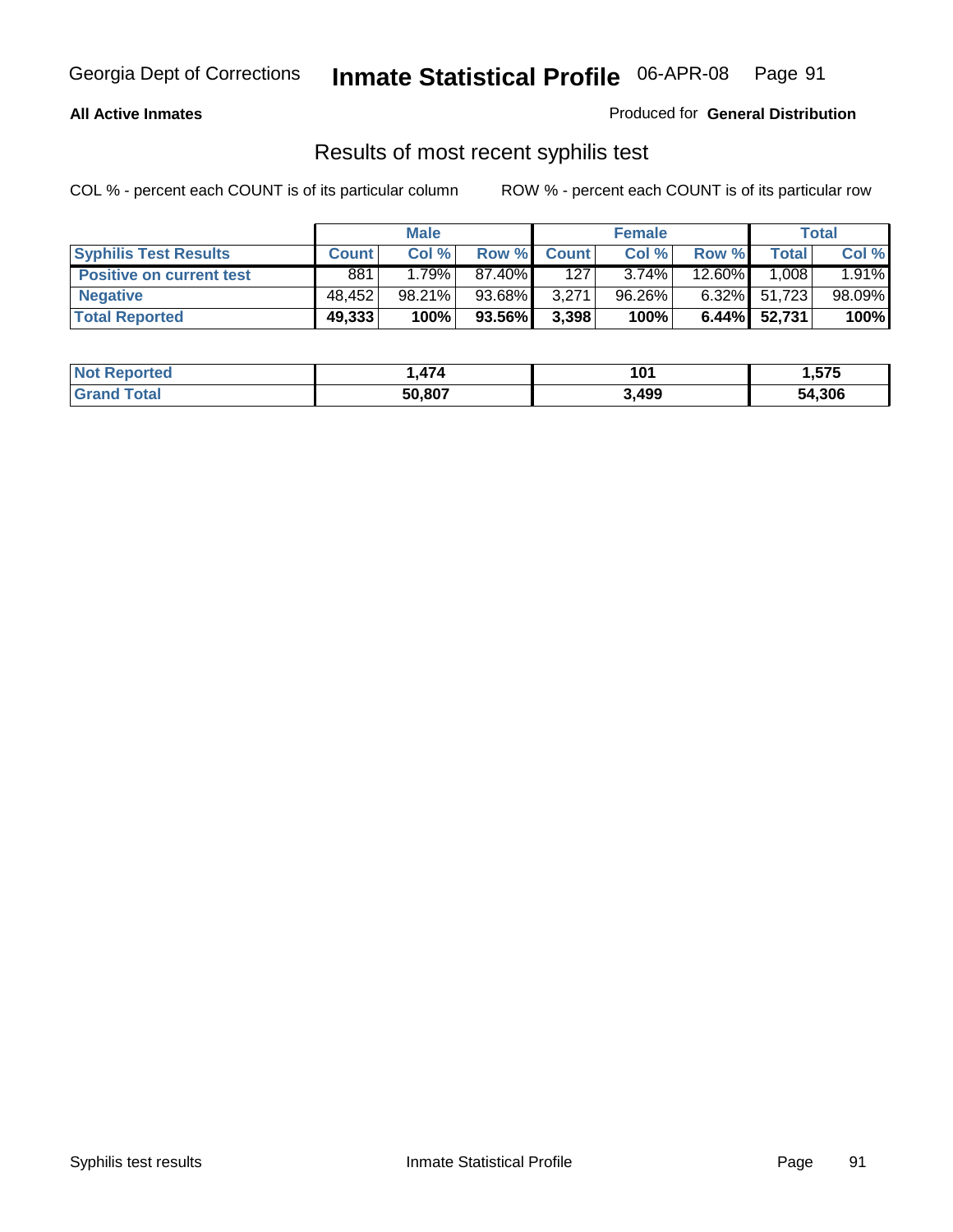### **All Active Inmates**

Produced for **General Distribution**

### Results of most recent Hepatitis-C test

|                                 |              | <b>Male</b> |        |              | <b>Female</b> |          |             | Total  |
|---------------------------------|--------------|-------------|--------|--------------|---------------|----------|-------------|--------|
| <b>Hepatitis-C Test Results</b> | <b>Count</b> | Col %       | Row %I | <b>Count</b> | Col %         | Row %    | $\tau$ otal | Col %  |
| <b>Positive on current test</b> | 172          | 53.75%      | 96.63% |              | 66.67%        | $3.37\%$ | 178         | 54.10% |
| <b>Negative</b>                 | 148          | 46.25%      | 98.01% |              | 33.33%        | 1.99%    | 151         | 45.90% |
| <b>Total Reported</b>           | 320          | 100%        | 97.26% |              | 100%          | 2.74%    | 329         | 100%   |

| <b>Not Reported</b> | 50,487 | 3,490 | 53,977 |
|---------------------|--------|-------|--------|
| <b>Grand Total</b>  | 50,807 | 3,499 | 54,306 |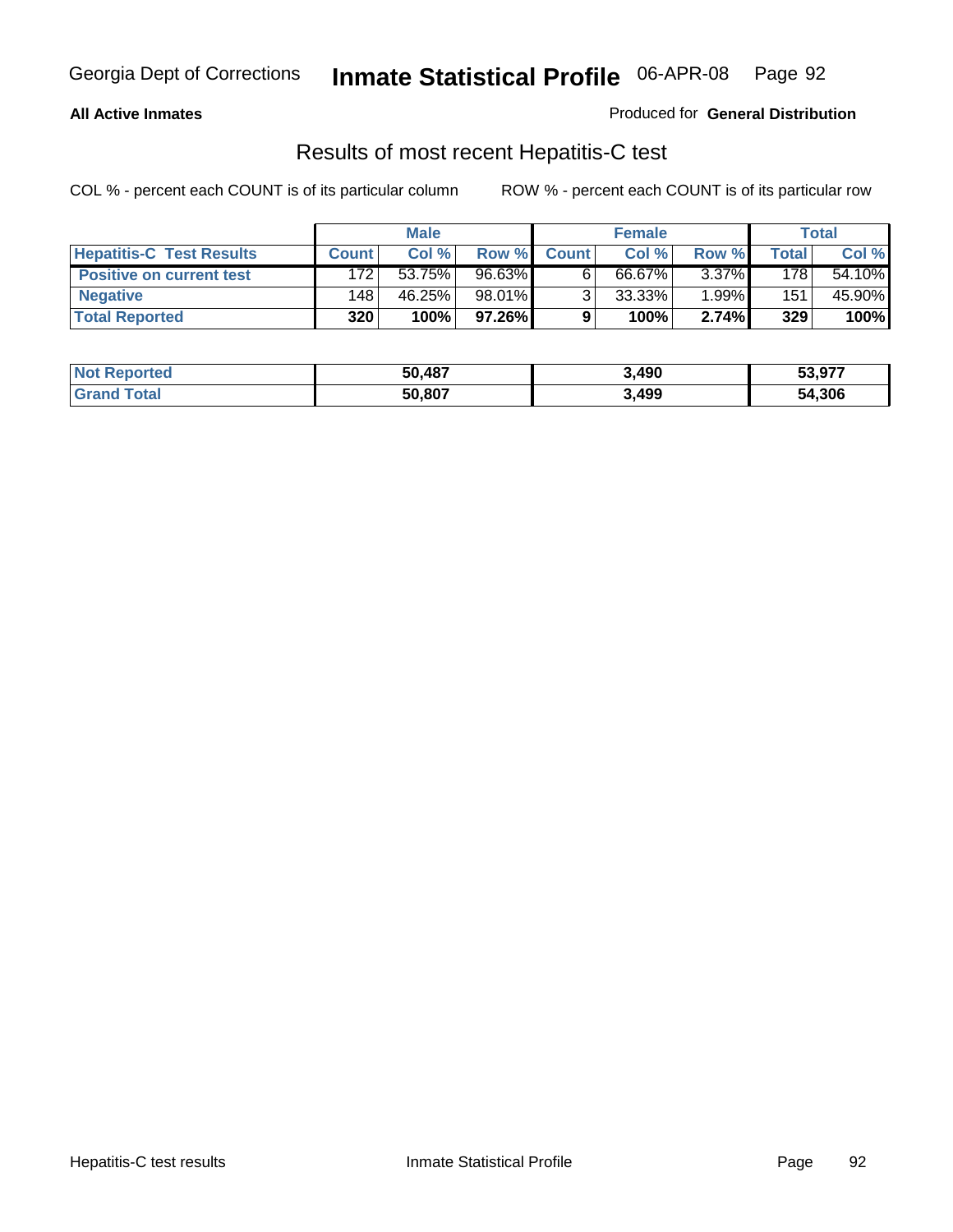### **All Active Inmates**

Produced for **General Distribution**

### Results of most recent pregnancy test

|                                 |              | <b>Male</b> |          |              | <b>Female</b> |         |              | <b>Total</b> |
|---------------------------------|--------------|-------------|----------|--------------|---------------|---------|--------------|--------------|
| <b>Pregnancy Test Results</b>   | <b>Count</b> | Col%        | Row %    | <b>Count</b> | Col %         | Row %   | <b>Total</b> | Col %        |
| <b>Positive on current test</b> |              |             |          | 62           | 1.89%         | 100.00% | 62           | 1.89%        |
| <b>Negative</b>                 |              |             |          | 3.225        | 98.11%        | 100.00% | 3,225        | 98.11%       |
| <b>Total Reported</b>           |              | $\%$        | $0.00\%$ | 3.287        | 100%          | 100.00% | 3,287        | 100%         |

| <b>Not Reported</b> | 50,807 | 212   | 51,019 |
|---------------------|--------|-------|--------|
| <b>Grand Total</b>  | 50,807 | 3,499 | 54,306 |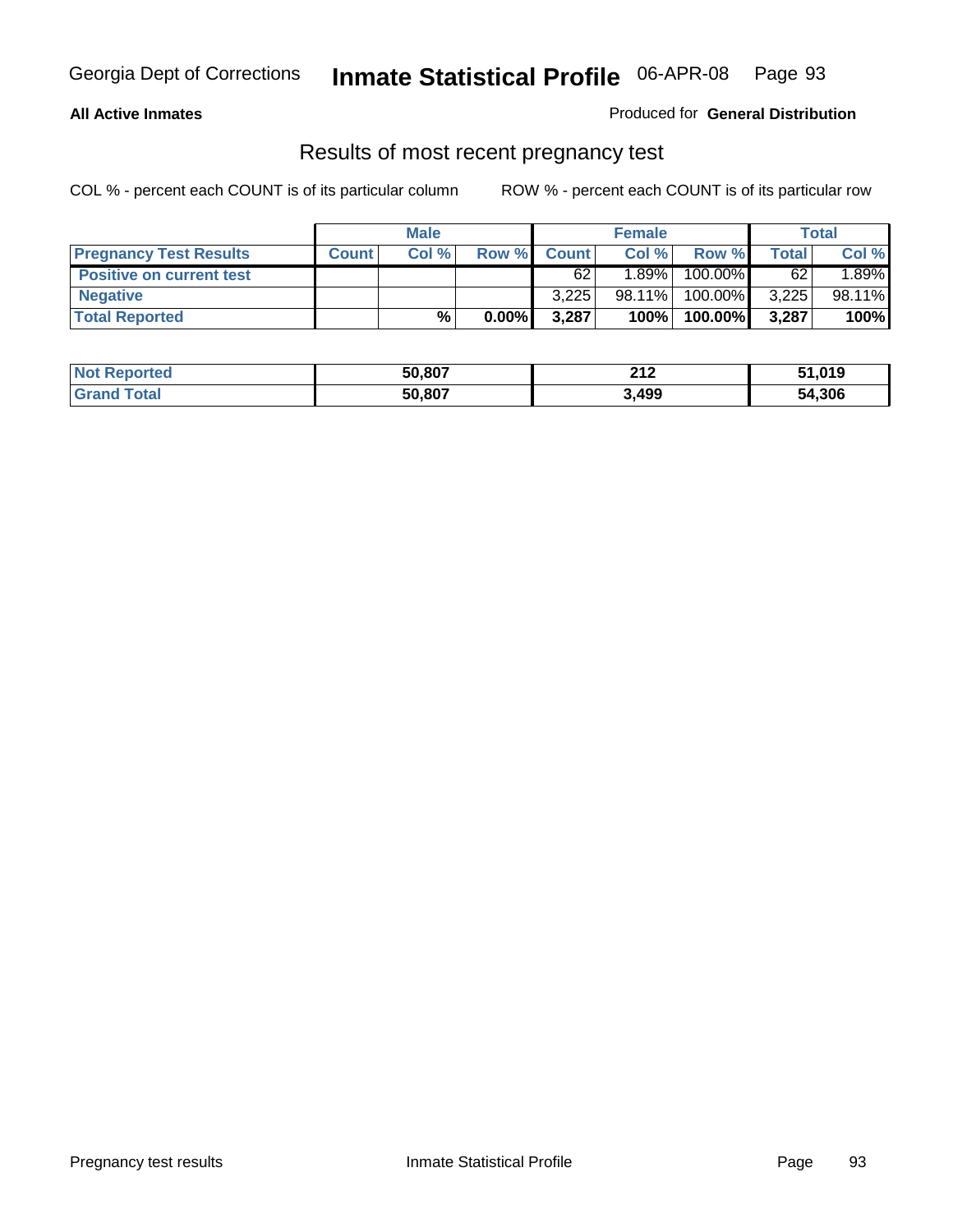### **All Active Inmates**

### Produced for **General Distribution**

### Results of most recent diabetes test

|                                 | <b>Male</b>     |         |           | <b>Female</b> |            |          | Total |         |
|---------------------------------|-----------------|---------|-----------|---------------|------------|----------|-------|---------|
| <b>Diabetes Test Results</b>    | <b>Count</b>    | Col %   | Row %     | <b>Count</b>  | Col %      | Row %I   | Total | Col %   |
| <b>Positive on current test</b> | 70 <sub>1</sub> | 100.00% | $98.59\%$ |               | $100.00\%$ | $1.41\%$ | 71    | 100.00% |
| <b>Total Reported</b>           | 70 <sub>1</sub> | 100%    | 98.59%    |               | 100%       | 1.41%    | 71    | 100%    |

| <b>Not Reported</b> | 50,737 | 3,498 | 54,235 |
|---------------------|--------|-------|--------|
| iotal<br>Gran       | 50.807 | 3,499 | 54,306 |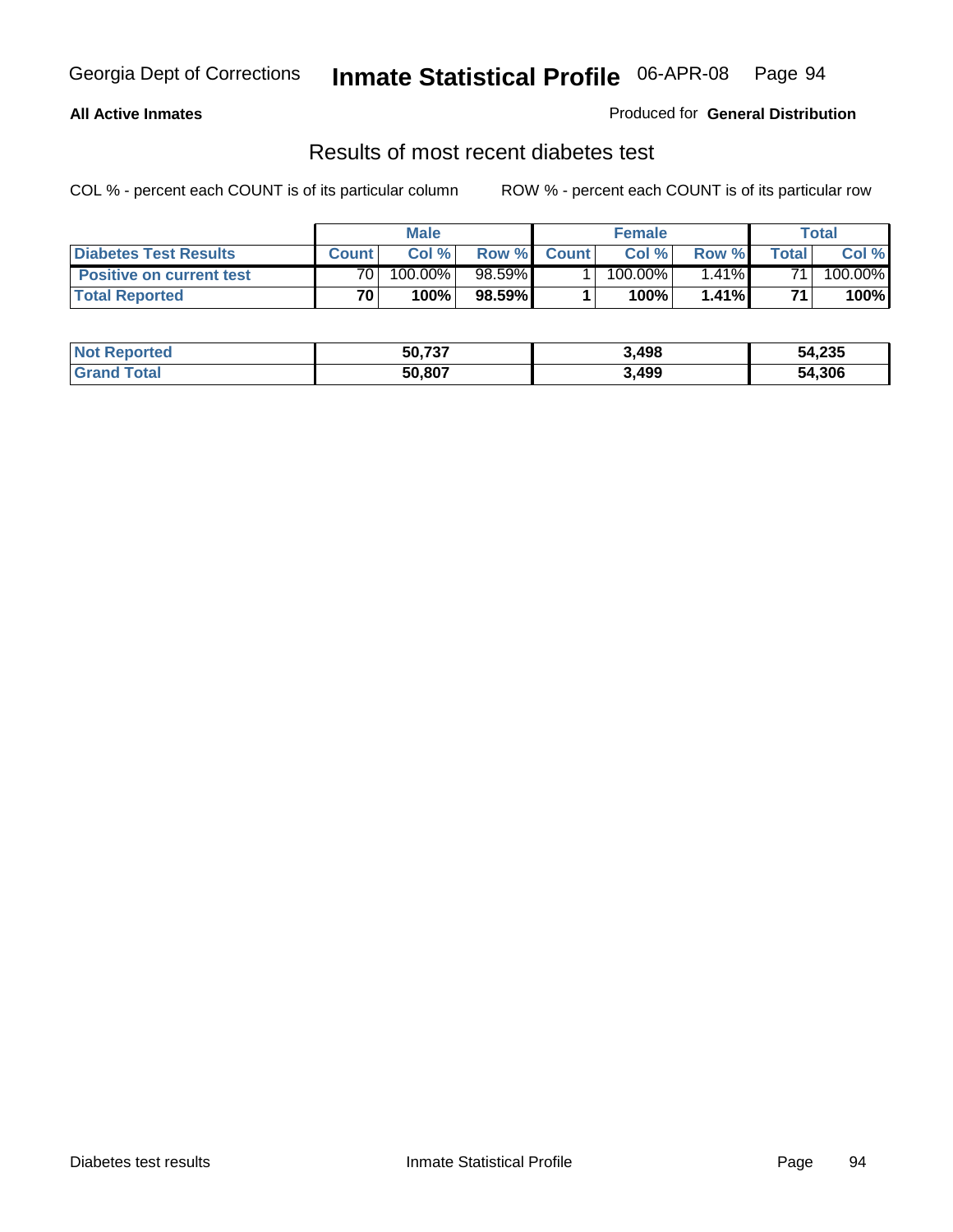### **All Active Inmates**

### Produced for **General Distribution**

### Results of most recent hypertension test

|                                  | <b>Male</b>  |           |         | <b>Female</b> |         |          | <b>Total</b> |           |
|----------------------------------|--------------|-----------|---------|---------------|---------|----------|--------------|-----------|
| <b>Hypertension Test Results</b> | <b>Count</b> | Col %     | Row %   | <b>Count</b>  | Col%    | Row %    | Total        | Col %     |
| <b>Positive on current test</b>  | 337          | $97.97\%$ | 98.83%  |               | 100.00% | $1.17\%$ | 341          | $97.99\%$ |
| <b>Negative</b>                  |              | 2.03%     | 100.00% |               |         |          |              | $2.01\%$  |
| <b>Total Reported</b>            | 344          | 100%      | 98.85%  |               | 100%    | 1.15%    | 348          | 100%      |

| <b>Not Reported</b> | 50,463 | 3,495 | 53,958 |
|---------------------|--------|-------|--------|
| <b>Grand Total</b>  | 50,807 | 3,499 | 54,306 |